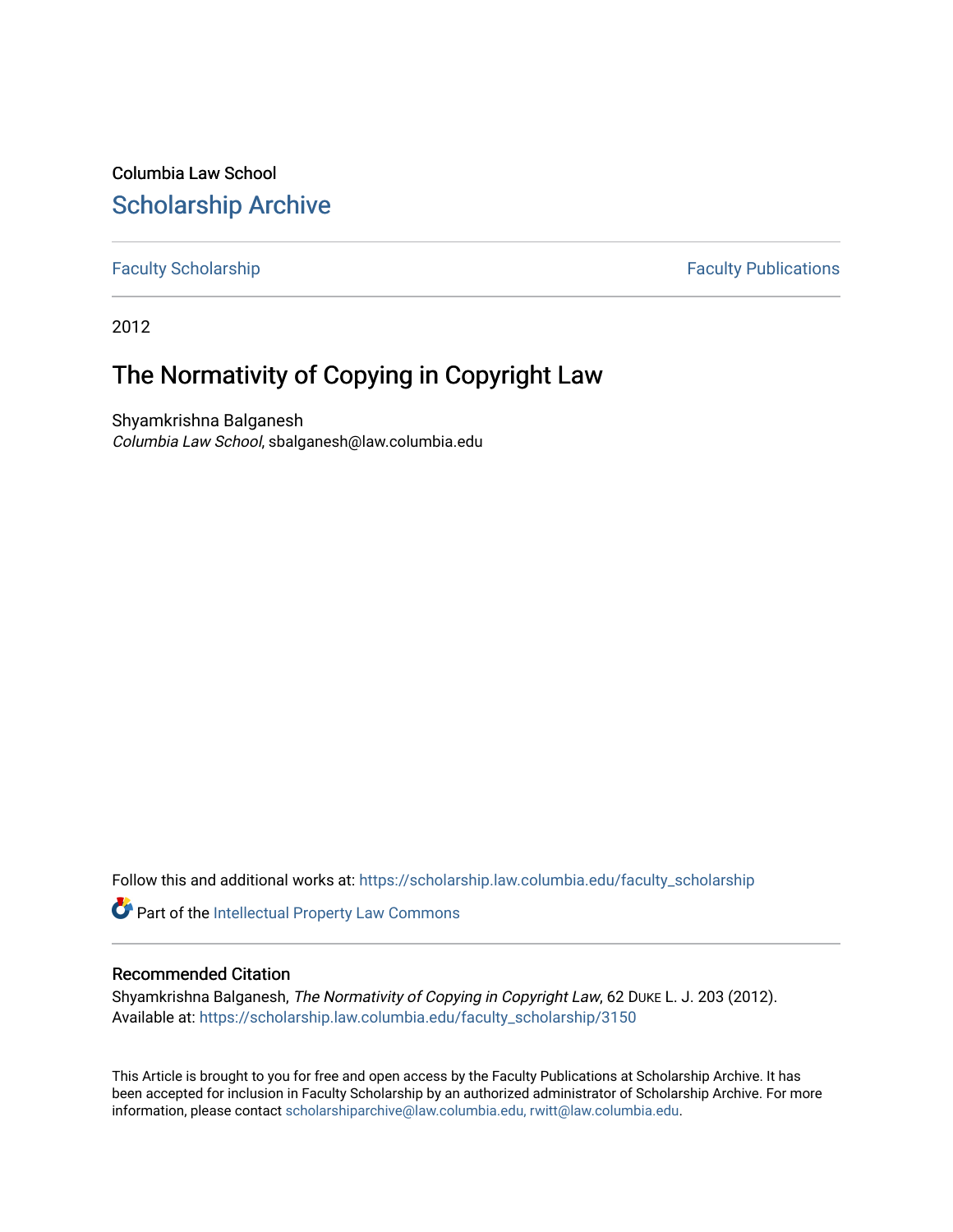# Duke Law Journal

VOLUME 62 NOVEMBER 2012 NUMBER 2

## **THE NORMATIVITY OF COPYING IN COPYRIGHT LAW**

#### SHYAMKRISHNA BALGANESH†

#### ABSTRACT

 *Not all copying constitutes copyright infringement. Quite independent of fair use, copyright law requires that an act of copying be* qualitatively and quantitatively significant enough—or *"substantially similar"for it to be actionable. Originating in the nineteenth century, and entirely the creation of courts, copyright's requirement of "substantial similarity" has thus far received little attention as an independently meaningful normative dimension of the copyright entitlement. This Article offers a novel theory for copyright's substantial-similarity requirement by placing it firmly at the center of the institution and its various goals and purposes. As a common-law-style device that mirrors the functioning of other areas of private law, such as tort law, substantial similarity remains an unappreciated source of flexibility and pluralism in copyright law. It allows courts to modulate the copyright entitlement's operational robustness by altering the amount of exclusivity that a work obtains, based on different criteria, and thereby introduces "thickness" as an altogether new dimension of the entitlement. It also renders the adjudication of copyright infringement overtly pluralistic by sequencing the introduction of incommensurable values into the inquiry in a particular, reasoned order. As a mechanism of conceptual* 

Copyright © 2012 by Shyamkrishna Balganesh.

 <sup>†</sup> Assistant Professor of Law, University of Pennsylvania Law School. Many thanks to Stephanos Bibas, Cary Coglianese, Richard Epstein, Wendy Gordon, Leo Katz, Jody Kraus, Mark Lemley, Saul Levmore, Irene Lu, David Nimmer, Gideon Parchomovsky, Jennifer Rothman, Ben Zipursky, and participants at the Loyola Los Angeles IP Theory Colloquium, and a Penn Law Faculty Workshop for helpful comments, discussions, and suggestions. Responsibility for all errors remains with the author.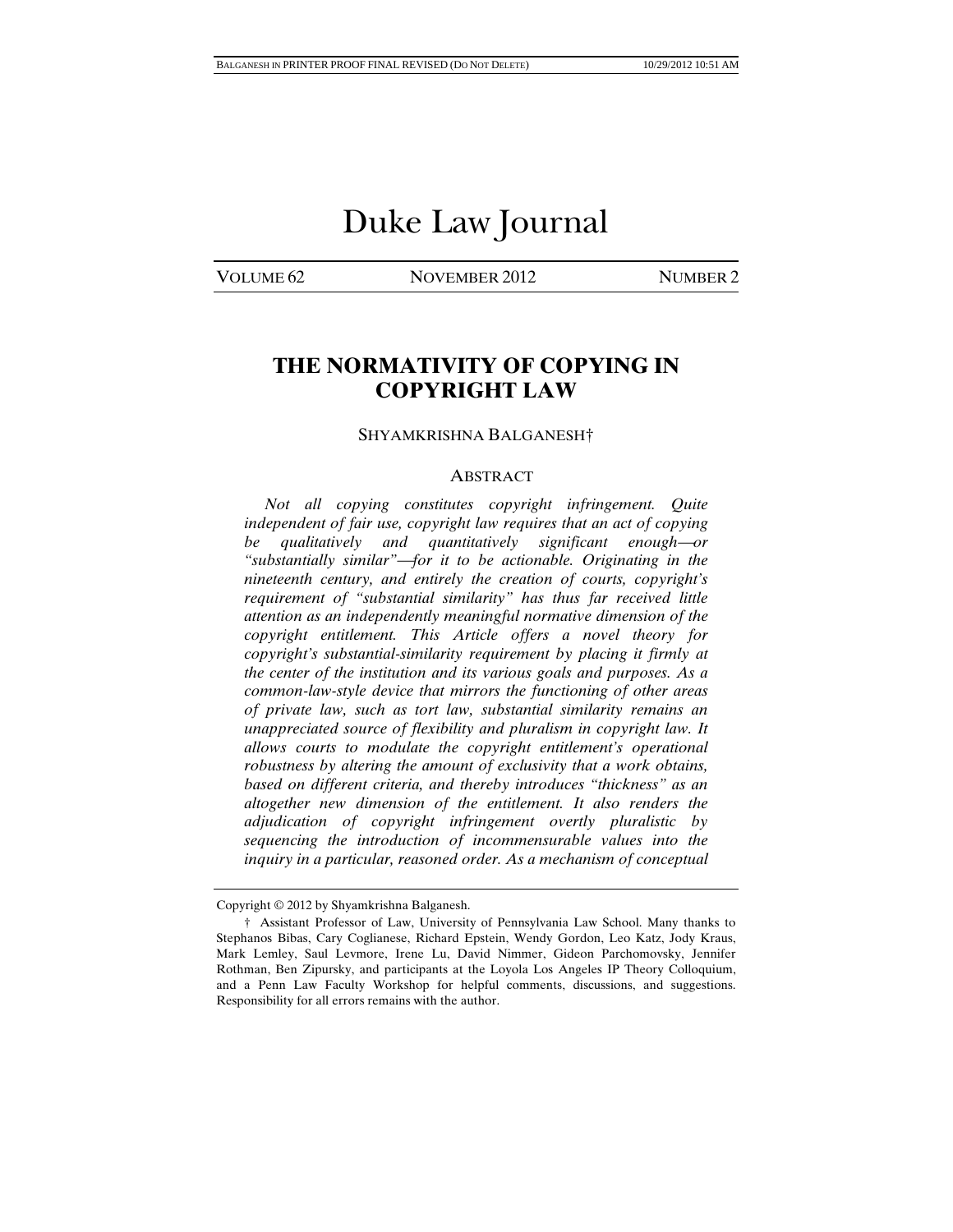*sequencing—a multicriterion decision-making process long known to the common law—substantial similarity allows copyright law to affirm both utilitarian and personality-based considerations, while prioritizing the former over the latter systemically. Viewing copyright law through the lens of substantial similarity sheds new light on the compatibility of the institution's goals and purposes, copyright's structure as a "property" right, and the role of courts within its overall scheme.* 

## TABLE OF CONTENTS

|    | Introduction                                                   | .205 |  |
|----|----------------------------------------------------------------|------|--|
|    |                                                                |      |  |
|    |                                                                |      |  |
|    | B. An Intermediate Step: The Idea of "Thickness"221            |      |  |
|    |                                                                |      |  |
|    |                                                                |      |  |
|    | II. Substantial Similarity and Incommensurability233           |      |  |
|    | A. Copyright Adjudication as a Form of Multicriterial          |      |  |
|    |                                                                |      |  |
|    | B. Conceptual Sequencing as a Partial Solution 238             |      |  |
|    | C. Accommodating Plural Values in Copyright Law242             |      |  |
|    | 1. Thickness as Copyright's Utilitarian Inquiry243             |      |  |
|    | 2. Similarity as Copyright's Correlative Inquiry 249           |      |  |
|    |                                                                |      |  |
|    |                                                                |      |  |
|    | A. Fine Tuning Copyright's Upstream and Downstream             |      |  |
|    | Guidance                                                       |      |  |
|    | B. Candor and Clarity in Copyright Reasoning 265               |      |  |
|    |                                                                |      |  |
|    | IV. The Sequenced Substantial Similarity Analysis in Action275 |      |  |
|    | A. Moving Beyond Fair Use in <i>Harper &amp; Row</i> 276       |      |  |
| В. | <i>Harper &amp; Row Through Copyright's Sequenced</i>          |      |  |
|    |                                                                |      |  |
|    |                                                                |      |  |
|    |                                                                |      |  |
|    |                                                                |      |  |
|    |                                                                |      |  |
|    |                                                                |      |  |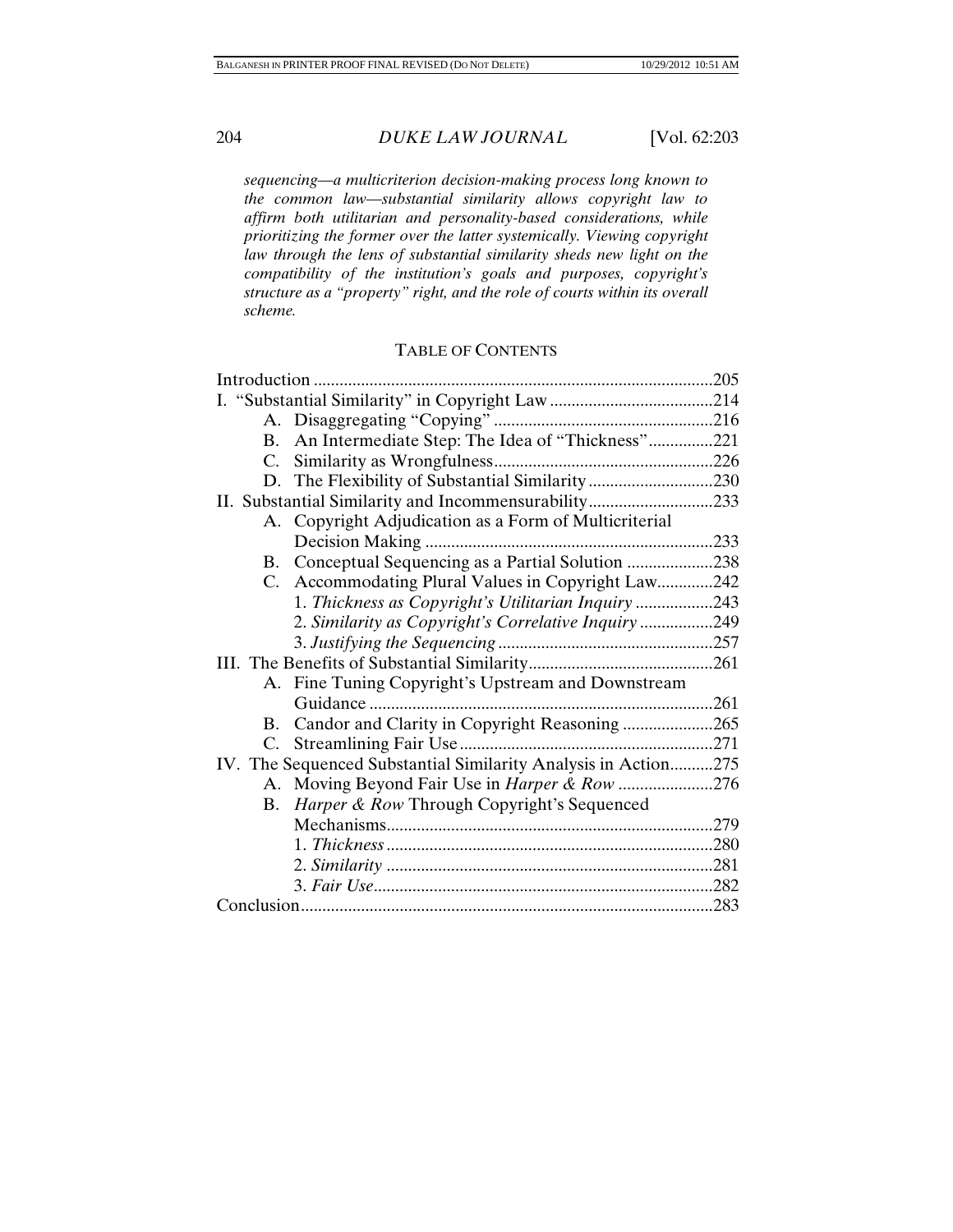#### **INTRODUCTION**

In their exuberance to describe copyright as a form of intellectual "property," courts and scholars all too easily ignore what is perhaps copyright law's singular identifying structural attribute: its emphasis on *copying*.<sup>1</sup> Dating back to its origins, copyright law has operated principally by granting its holder the exclusive right *to copy* a creative work of authorship, and actions for copyright infringement have ever since revolved entirely around a showing of copying.<sup>2</sup> Although the scope of what copying entails and extends to—distribution, performance, adaptation, and the like—has no doubt expanded over time, it remains equally true that copying, in one form or another, remains the true *sine qua non* of copyright law.<sup>3</sup>

Perhaps more importantly, to the extent that copyright law's emphasis on copying is ever analyzed and compared to other intellectual property regimes, it is done so in its evidentiary, or probative, dimension.<sup>4</sup> Proof of copying is really thought to represent the extent of the institution's engagement with the idea of copying.<sup>5</sup>

 <sup>1.</sup> For an extensive discussion of the propertarian turn in copyright law, identifying its causes and effects, see NEIL WEINSTOCK NETANEL, COPYRIGHT'S PARADOX 154–68 (2008); Shyamkrishna Balganesh, *Debunking Blackstonian Copyright*, 118 YALE L.J. 1126, 1132–42 (2009).

 <sup>2.</sup> For an early instantiation of this idea in the first copyright statute, see An Act for the Encouragement of Learning, 1710, 8 Ann., c. 19, § 1 (Eng.), which granted authors the sole right and liberty of "printing" written work. The U.S. Copyright Act of 1790, ch. 15, 1 Stat. 124, (*amended*).

 <sup>3.</sup> *Nimmer on Copyright*, MELVILLE B. NIMMER & DAVID NIMMER, NIMMER ON COPYRIGHT (2012), describes the "copying" requirement as both an extrinsic and intrinsic limitation on the rights of the copyright owner, *see* 2 *id.* § 8.01[A] ("[A]bsent copying, there can be no infringement of copyright." (footnote omitted)); *see also* William M. Landes & Richard A. Posner, *An Economic Analysis of Copyright Law*, 18 J. LEGAL STUD. 325, 344 (1989) (recognizing the fact that "copyright merely gives protection against copying" as a principal feature of copyright law).

 <sup>4.</sup> For the leading account in this area, see generally Alan Latman, *"Probative Similarity" as Proof of Copying: Toward Dispelling Some Myths in Copyright Infringement*, 90 COLUM. L. REV. 1187 (1990). Professor Latman's point was that this focus on copying as a purely probative inquiry was misplaced and obscured the reality that the question of copying had important additional dimensions. *Id.* at 1189–90.

 <sup>5.</sup> *See, e.g.*, Samson Vermont, *Independent Invention as a Defense to Patent Infringement*, 105 MICH. L. REV. 475, 480–82 (2006); Michael K. Erickson, Comment, *Emphasizing the Copy in Copyright: Why Noncopying Alterations Do Not Prepare Infringing Derivative Works*, 2005 B.Y.U. L. REV. 1261, 1297. The literature trying to understand the copyright-patent divergence in terms of information costs also focuses primarily on the probative dimension of copyright's copying requirement and its independent-creation defense. *See* Clarisa Long, *Information Costs in Patent and Copyright*, 90 VA. L. REV. 465, 526 (2004); Henry E. Smith, *Intellectual Property as Property: Delineating Entitlements in Information*, 116 YALE L.J. 1742, 1810 (2007).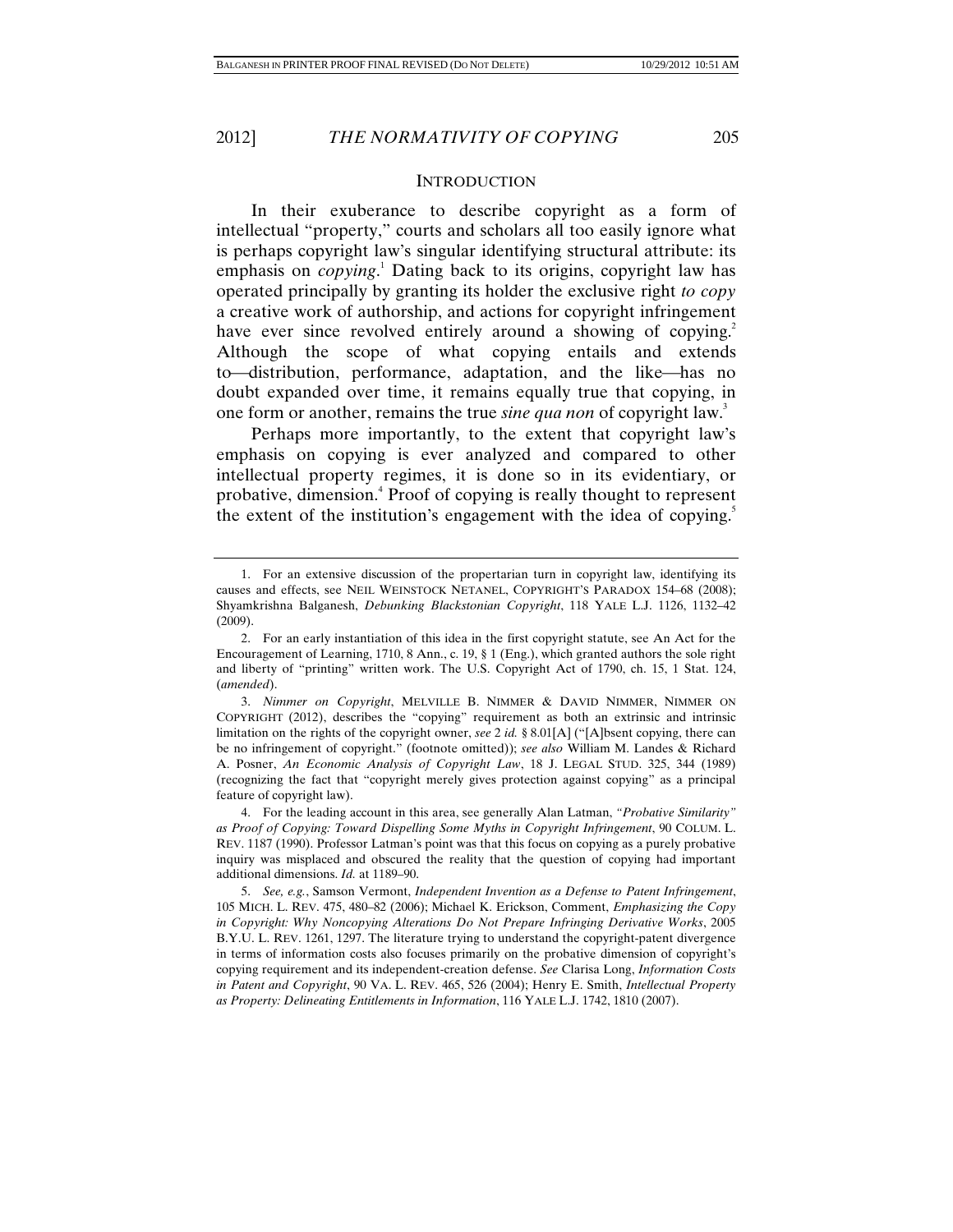What this view inevitably ignores is the fact that copyright law's emphasis on copying has a large, underappreciated normative dimension to it, one that derives from copyright law's somewhat counterintuitive recognition that "not all copying, however, is copyright infringement."6 Importantly, this normative question bears no connection whatsoever to the fair-use doctrine, a doctrine which operates as a defense to infringement rather than as a component of the plaintiff's prima facie case.<sup>7</sup> Instead, it comes into play—at least in theory—in every single judicial determination of copyright infringement, through the requirement of "substantial similarity."<sup>8</sup>

In a copyright-infringement suit, the plaintiff is required to prove that the defendant "copied" the protected work.<sup>9</sup> Although this burden of proof has a clear factual element to it, that is, whether the defendant had access to the work and actually copied it, $^{10}$  it entails much more. Copyright's substantial-similarity requirement steps in here. Substantial similarity is a judicially created rule that places the burden to establish that the defendant's copying is actionable as a legal proposition on the plaintiff in a copyright-infringement suit, even when the copying is shown to exist as a factual matter.<sup>11</sup> The defendant's copying thus must be shown to be improper or wrongful in order to be actionable.<sup>12</sup> The substantial-similarity analysis has courts focus entirely on the significance of the similarity between the plaintiff's and the defendant's works for their assessment of actionability.13 Unsurprisingly, this inquiry inevitably entails the conscious introduction of a large normative/evaluative dimension into the analysis of the entitlement. The more quantitatively and qualitatively significant the borrowing by the defendant, the more likely it is that the copying will be considered improper, and hence actionable.14 This Article advances a theory of copyright's analytical structure that places its emphasis on copying—as a normative matter—at the center of the institution.

 <sup>6.</sup> Feist Publ'ns, Inc. v. Rural Tel. Serv. Co., 499 U.S. 340, 361 (1991).

 <sup>7. 4</sup> NIMMER & NIMMER, *supra* note 3, § 13.05.

 <sup>8.</sup> *Id.* § 13.01[B].

 <sup>9.</sup> *Id.*

 <sup>10.</sup> *See id.* § 13.02[A] (discussing the access requirement).

 <sup>11.</sup> *Id.* § 13.03[A].

 <sup>12.</sup> *Id*. § 13.01[B]*.*

 <sup>13.</sup> ROBERT C. OSTERBERG & ERIC C. OSTERBERG, SUBSTANTIAL SIMILARITY IN COPYRIGHT LAW § 1:1 (2010).

 <sup>14.</sup> *See* 4 NIMMER & NIMMER, *supra* note 3, § 13.03[A].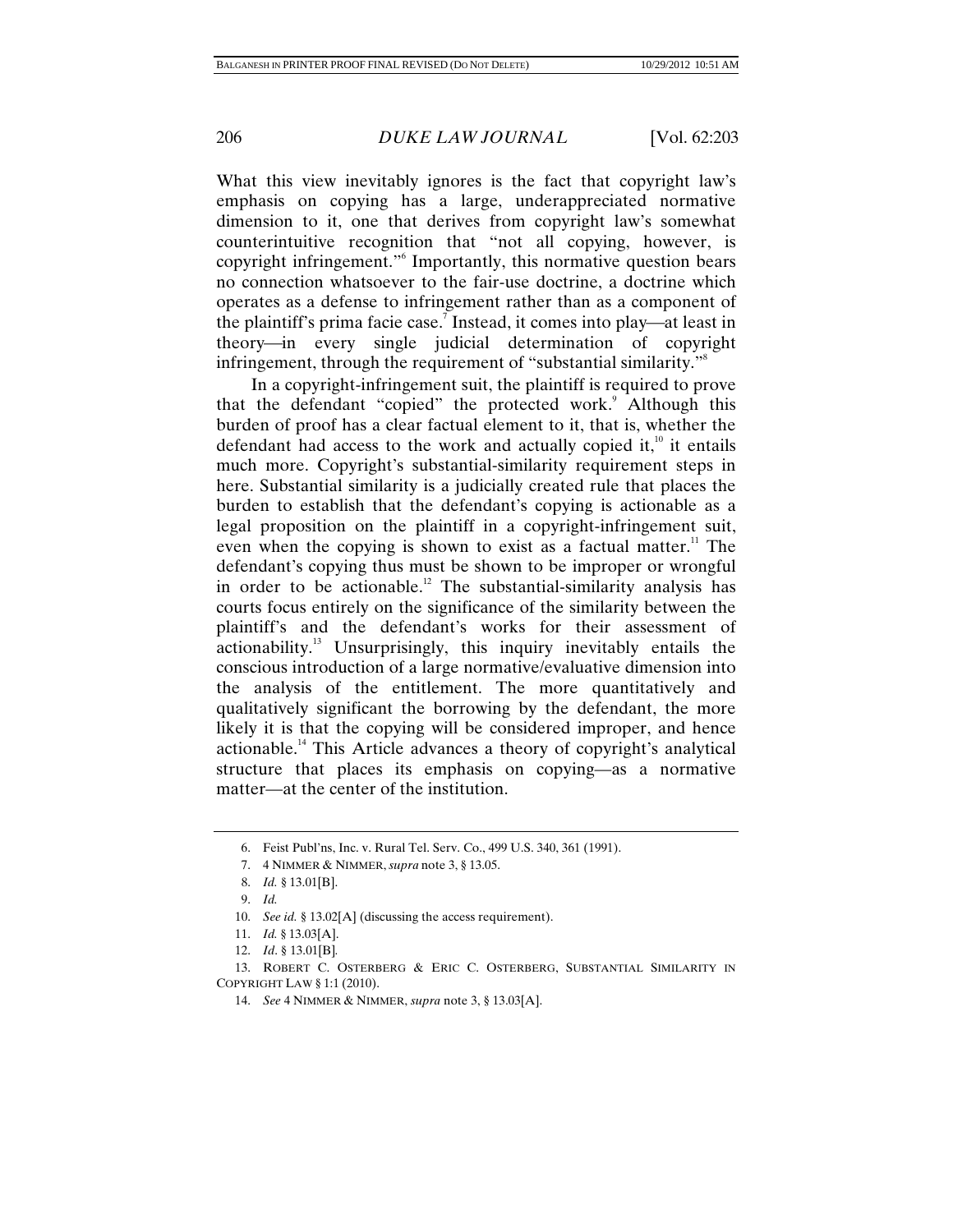Copyright law's analysis of copying is usually carried out in two distinct steps.<sup>15</sup> In the first step, the court examines the plaintiff's work, determines what parts of it are eligible for copyright protection (a process referred to as "dissection"<sup>16</sup>), and looks to the defendant's work to see if the protected parts were indeed copied. This step is often referred to as the step of "probative similarity," or as the "extrinsic test," and the focus here is entirely on *whether* the defendant copied protected material from the plaintiff's work as a factual matter.<sup>17</sup> Very importantly, at the conclusion of this step, and based on its examination of the plaintiff's work, the court fixes the appropriate level of scrutiny to be applied during its assessment of the actionability of the defendant's copying. Here the court effectively determines the thickness of protection to which the work is entitled under copyright law.<sup>18</sup> Thickness operates as a direct measure of the copyright entitlement's exclusionary robustness. The thicker the entitlement, the greater the forms and types of copying that are likely to be actionable; conversely, the thinner the entitlement, the fewer the forms and types of copying that are considered actionable.

 <sup>15.</sup> *See* Ringgold v. BET, 126 F.3d 70, 74 (2d Cir. 1997) (describing two different steps: "proof of copying" and "determining that the degree of similarity suffices to demonstrate actionable infringement"); OSTERBERG & OSTERBERG, *supra* note 13, § 1:1; Mark A. Lemley, *Our Bizarre System for Proving Copyright Infringement* (pt. 1), 57 J. COPYRIGHT SOC'Y U.S.A. 719, 721–23 (2010).

 <sup>16.</sup> *E.g.*, Arnstein v. Porter, 154 F.2d 464, 468 (2d Cir. 1946) (internal quotation marks omitted).

 <sup>17.</sup> *See* Sid & Marty Krofft Television Prods., Inc. v. McDonald's Corp., 562 F.2d 1157, 1164 (9th Cir. 1977) (describing the "extrinsic test" as a test that "depends not on the responses of the trier of fact, but on specific criteria which can be listed and analyzed"), *superseded on other grounds by* Copyright Act of 1976, Pub. L. No. 94-533, ch. 5, § 504, 90 Stat. 2541, 2585 (codified as amended at 17 U.S.C. § 504 (2006 & Supp. IV 2011)); Latman, *supra* note 4, at 1204 (describing "probative similarity" as focusing on "facts probative of copying").

 <sup>18.</sup> It is worth noting that courts do not generally use the term "thickness" themselves. They nonetheless do routinely describe an entitlement as "thin." *E.g.*, Feist Publ'ns, Inc. v. Rural Tel. Serv. Co., 499 U.S. 340, 349 (1991); Mattel, Inc. v. MGA Entm't Inc., 616 F.3d 904, 914 (9th Cir. 2010). Courts also occasionally refer to entitlements as "thick." *See* Fleener v. Trinity Broad. Network, 203 F. Supp. 2d 1142, 1149 (C.D. Cal. 2001) ("[Books] are accorded 'thick' copyright protection."). For early identifiable scholarly uses of "thickness" as a variable in light of these usages by courts, see Jeffrey L. Harrison, *Rationalizing the Allocative/Distributive Relationship in Copyright*, 32 HOFSTRA L. REV. 853, 859 n.42, 884–87 (2004); Lydia Pallas Loren, *The Pope's Copyright? Aligning Incentives with Reality by Using Creative Motivation To Shape Copyright Protection*, 69 LA. L. REV. 1, 30 (2008); Eric Setliff, *Copyright and Industrial Design: An "Alternative Design" Alternative*, 30 COLUM. J.L. & ARTS 49, 77 (2006).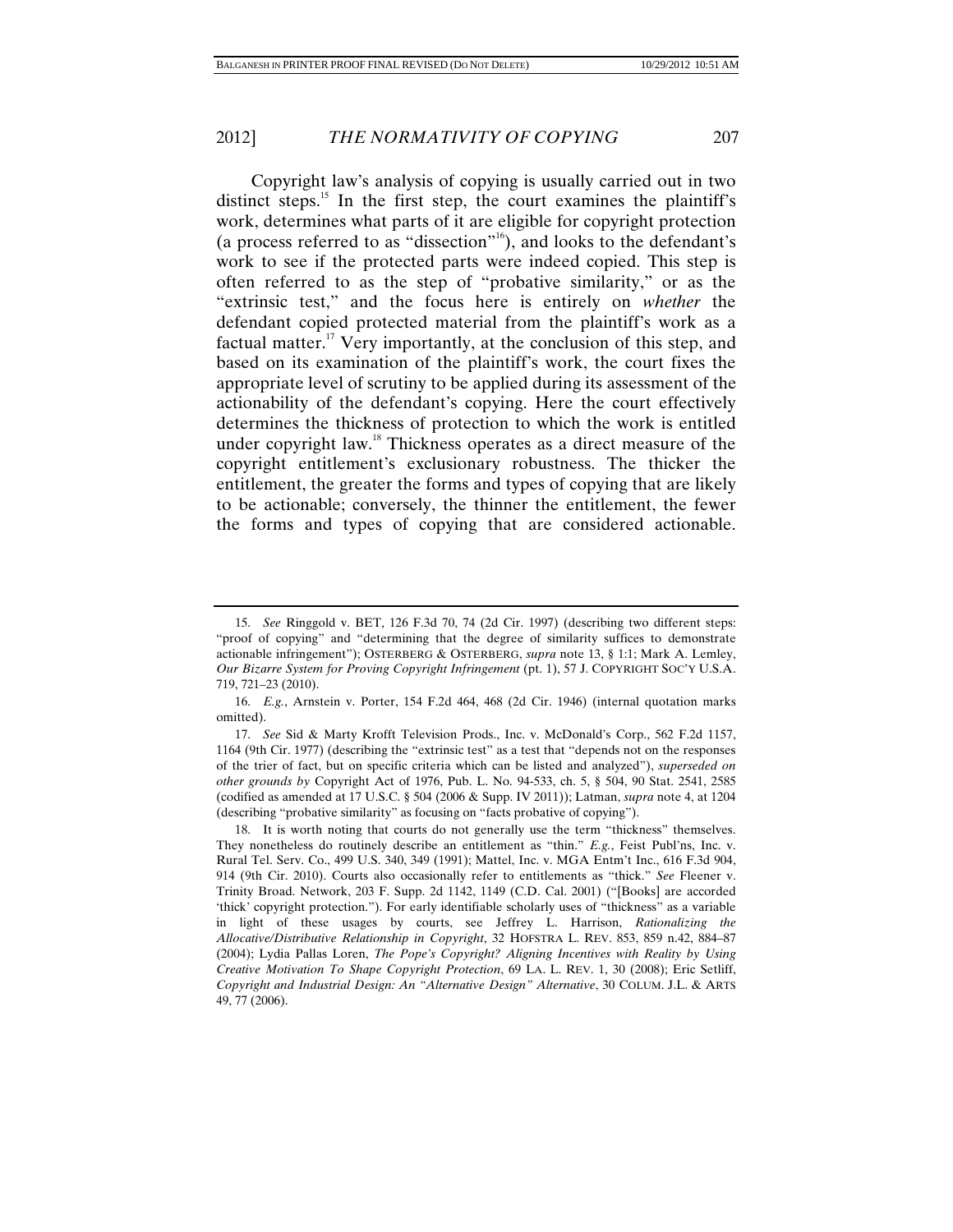Thickness thus sets the requisite level of similarity that needs to be found for the copying to be deemed actionable.<sup>19</sup>

In the second step, referred to as the substantial-similarity analysis, the court applies the level of scrutiny, i.e., thickness, so chosen to its analysis of the two works—the original and the defendant's copy—to determine whether the copying does indeed rise to the level of an infringement.<sup>20</sup> Although no doubt a factual determination, this step operates as a subjective evaluation of the different parts of the two works and of their relative contributions to the overall significance of the work, both as a quantitative and qualitative matter, in order to assess whether the copying amounted to a "wrong."21 It is carried out using the level of scrutiny chosen by the court for the work at the end of the first step.

As should be apparent, even though the determination of the entitlement's thickness technically occurs prior to the substantialsimilarity analysis, the former informs the latter in large measure. The substantial-similarity inquiry thus in reality involves two elements of its own: the *thickness* determination, and the *similarity* analysis. The similarity analysis operates as a comparison of the two works, while the thickness analysis determines *how substantial* the similarity needs to be during the comparison. Disaggregating copyright law's analysis of substantial similarity in this manner reveals the process to be an unappreciated source of structural and substantive nuance in copyright law.

First, it introduces a good deal of flexibility into the copyright entitlement. By allowing the court to set the appropriate level of "thickness" of the entitlement for each protected work on a case-bycase basis, it injects a large amount of flexibility and context-sensitive tailoring into copyright's adjudication process. Copyright law has long been thought to adopt a one-size-fits-all approach to creativity by offering creative expression exclusionary protection for the same amount of time and through the same or at best, similar, bundle of exclusive rights.<sup>22</sup> Focusing on thickness reveals that this is only half of the story, because courts inject an altogether new dimension into the

 <sup>19.</sup> For a further explanation of thickness, see *infra* Part I.B.

 <sup>20.</sup> *See, e.g.*, *Arnstein*, 154 F.2d at 468 ("If copying is established, then only does there arise the second issue, that of illicit copying (unlawful appropriation).").

 <sup>21.</sup> *Id.*

 <sup>22.</sup> *See, e.g.*, Michael W. Carroll, *One for All: The Problem of Uniformity Cost in Intellectual Property Law*, 55 AM. U. L. REV. 845, 875 (2006).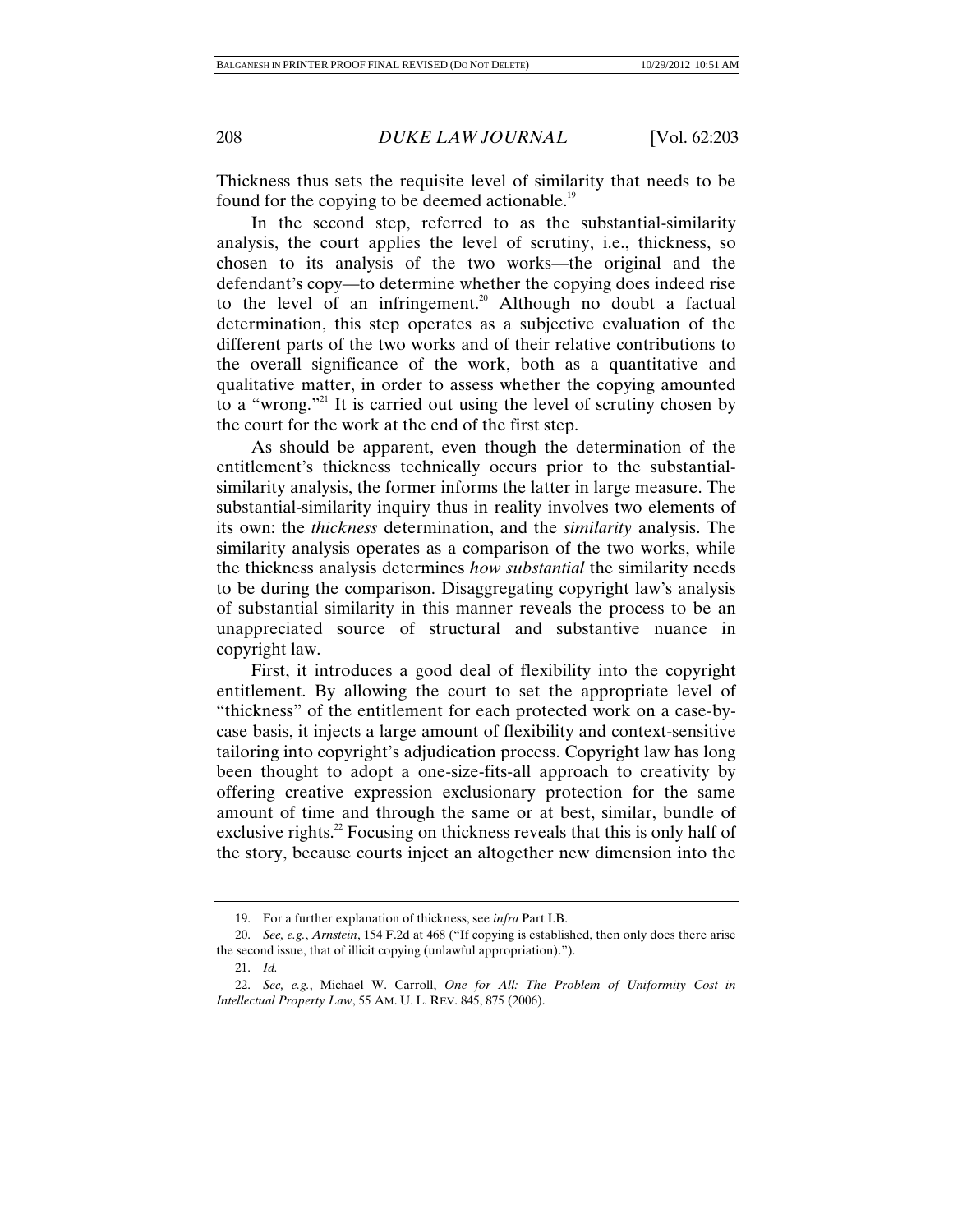entitlement-delineation process in traditional common-law fashion; indeed, a dimension that copyright's extensive reliance on realproperty analogies fails to capture altogether. $^{23}$  Contrary to common belief then, courts thus play a central role in framing and delineating the copyright entitlement.

Second, it also converts copyright adjudication into a multicriterial decision-making process by allowing incommensurable, plural values to inform the analysis sequentially. As noted previously, the substantial-similarity analysis enables the introduction of a large normative component into the infringement inquiry—both in the choice of framework for scrutiny, and in the actual application of that framework to the works being compared. In determining the "thickness" of the copyright entitlement—that is, the level of scrutiny to be applied in the analysis—courts actively examine the creative work through the rubric of copyright's overall utilitarian goals and purposes, as manifested in numerous internal devices. Thus, the more creative, original, or expressive the work, the thicker the copyright entitlement over it.<sup>24</sup> Indeed, this process of connecting the thickness of the entitlement to the institution's overall utilitarian goals received the direct approbation of the Supreme Court two decades ago. In Feist Publications, Inc. v. Rural Telephone Service Co.,<sup>25</sup> a decision best known for its analysis of copyright's originality requirement, the Court expressly noted that works that served copyright's primary purpose only marginally should obtain no more than "thin" protection.26 Conversely, by implication, works that furthered this central purpose more directly, such as highly original or creative works, were to obtain thicker protection. The thickness prong of the

 <sup>23.</sup> For a discussion of copyright's extensive use of real-property analogies and its effect on the doctrine, see Balganesh, *supra* note 1, at 1138.

 <sup>24.</sup> To be sure, no court has looked beyond originality and functionality as the variables that dictate the thickness analysis. But there seems to be little reason for courts to limit themselves in this manner. *See generally* Dale P. Olson, *Thin Copyrights*, 95 W. VA. L. REV. 147, 147–48 (1992) (describing the *Feist* decision and speculating that it will result in the development of a "thin" copyright doctrine, based entirely on a work's originality). For recent work arguing that courts should extend the idea to an analysis of a creator's economic motives, see Loren, *supra* note 18, at 36, which argues that "[c]ourts should expand their inquiry and consider the primary motivation for the creation and distribution of the type of work at issue as relevant to the degree of similarity required in order to infringe a particular work."

 <sup>25.</sup> Feist Publ'ns, Inc. v. Rural Tel. Serv. Co., 499 U.S. 340 (1991).

 <sup>26.</sup> *Id.* at 349. For other courts' use of the term "thin," see Satava v. Lowry, 323 F.3d 805, 812 (9th Cir. 2003); Ets-Hokin v. Skyy Spirits, Inc., 323 F.3d 763, 766 (9th Cir. 2003); Apple Computer, Inc. v. Microsoft Corp., 35 F.3d 1435, 1442 (9th Cir. 1994).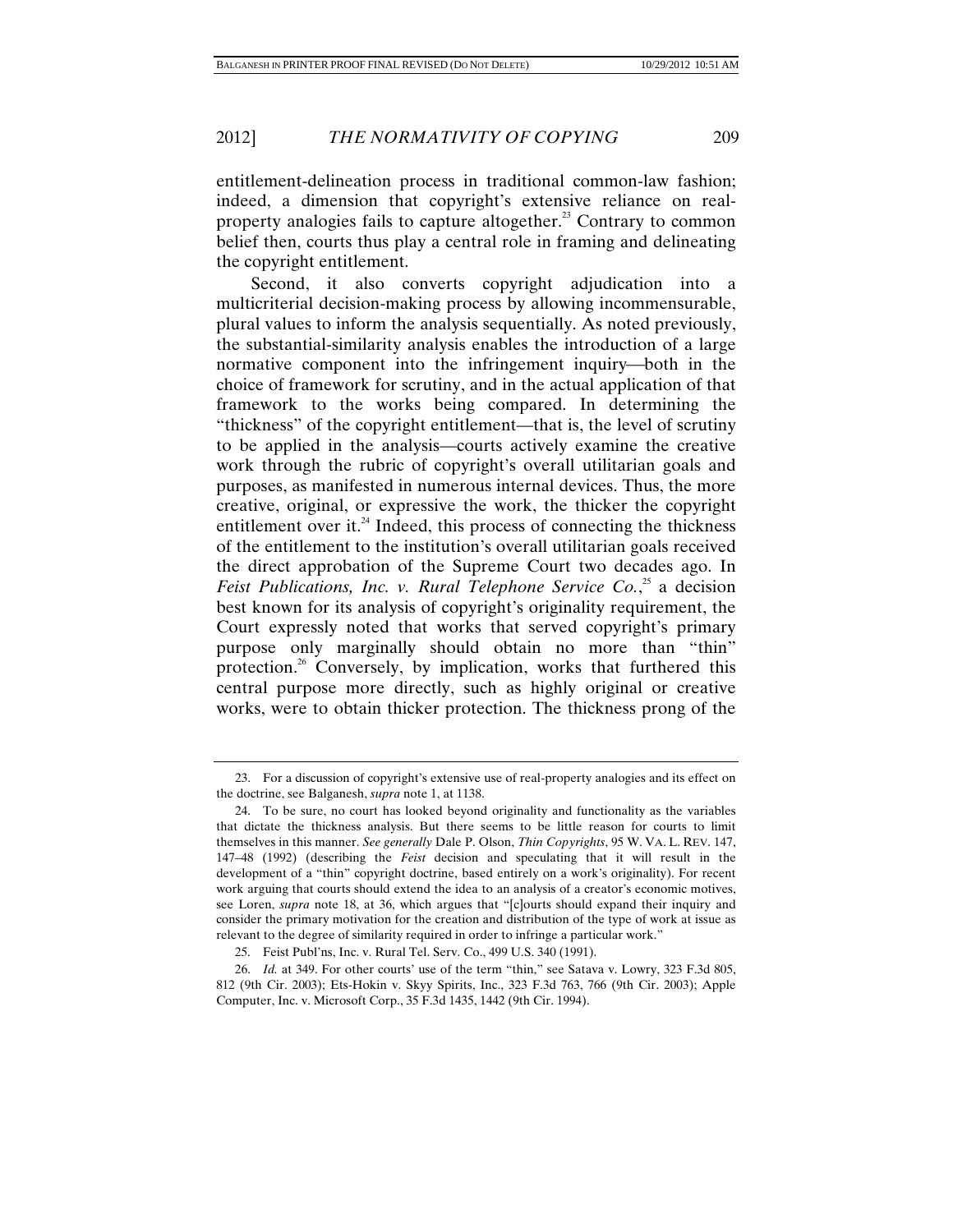analysis thus allows the entitlement to be calibrated to copyright's utilitarian values in direct, scalar terms.

In applying the standard of scrutiny chosen and assessing the similarity of the two works, the analysis then has courts examine whether the defendant's copying took elements of "essence" and "value" from the work<sup>27</sup>—in effect asking whether the copying extended to parts of the work that were likely most meaningful to its creator. As should be apparent, this inquiry begins to resemble an inquiry into the connection between the creator and the work, reminiscent of personality-based, or *droit d'auteur*, deontic interests in copyright law. $^{28}$  What is most interesting, though, is that the two stages operate independently, yet in an ordered sequence—which allows the two values, that is, utilitarian and personality-based ones, to enter the picture without having to be traded off directly.<sup>29</sup>

Far from representing an *ad hoc* process then, the two-staged substantial-similarity analysis is a mechanism that allows copyright law to accommodate otherwise conflicting values into its functioning. American copyright law has long prided itself on being wedded to an avowedly utilitarian theory of providing creators with efficient market-based incentives to create.<sup>30</sup> Personhood-based or analogous deontic theories—which focus on the connection between creator and work and the nonutilitarian motivations for creativity—are thought to be of little-to-no significance in the overall functioning of the system, largely because they are thought of as incapable of coexisting with the institution's utilitarian focus. $31$  A closer scrutiny of substantial similarity tells us that this may not be the case after all.

Indeed, the problem of incommensurability that lies at the heart of the utilitarian-deontic divide in copyright law can be understood as

 <sup>27.</sup> OSTERBERG & OSTERBERG, *supra* note 13, § 2:4; *see also* 4 NIMMER & NIMMER, *supra* note 3, § 13.03[A][1] (describing comprehensive nonliteral similarity as examining whether the "fundamental essence" was duplicated).

 <sup>28.</sup> *See* HENRI DESBOIS, LE DROIT D'AUTEUR EN FRANCE 538 (1978); Rudolf Monta, *The Concept of "Copyright" Versus the "Droit D'Auteur*,*"* 32 S. CAL. L. REV. 177, 178 (1959) ("For the French the droit d'auteur is the most personal of all properties because it is the creation of the mind, and this droit d'auteur has its origin and justification in the very fact of the intellectual creation.").

 <sup>29.</sup> *See infra* Part II.

 <sup>30.</sup> *See* Jane C. Ginsburg, *A Tale of Two Copyrights: Literary Property in Revolutionary France and America*, 64 TUL. L. REV. 991, 992 (1990); Monta, *supra* note 28, at 185.

 <sup>31.</sup> *See* Ginsburg, *supra* note 30, at 992.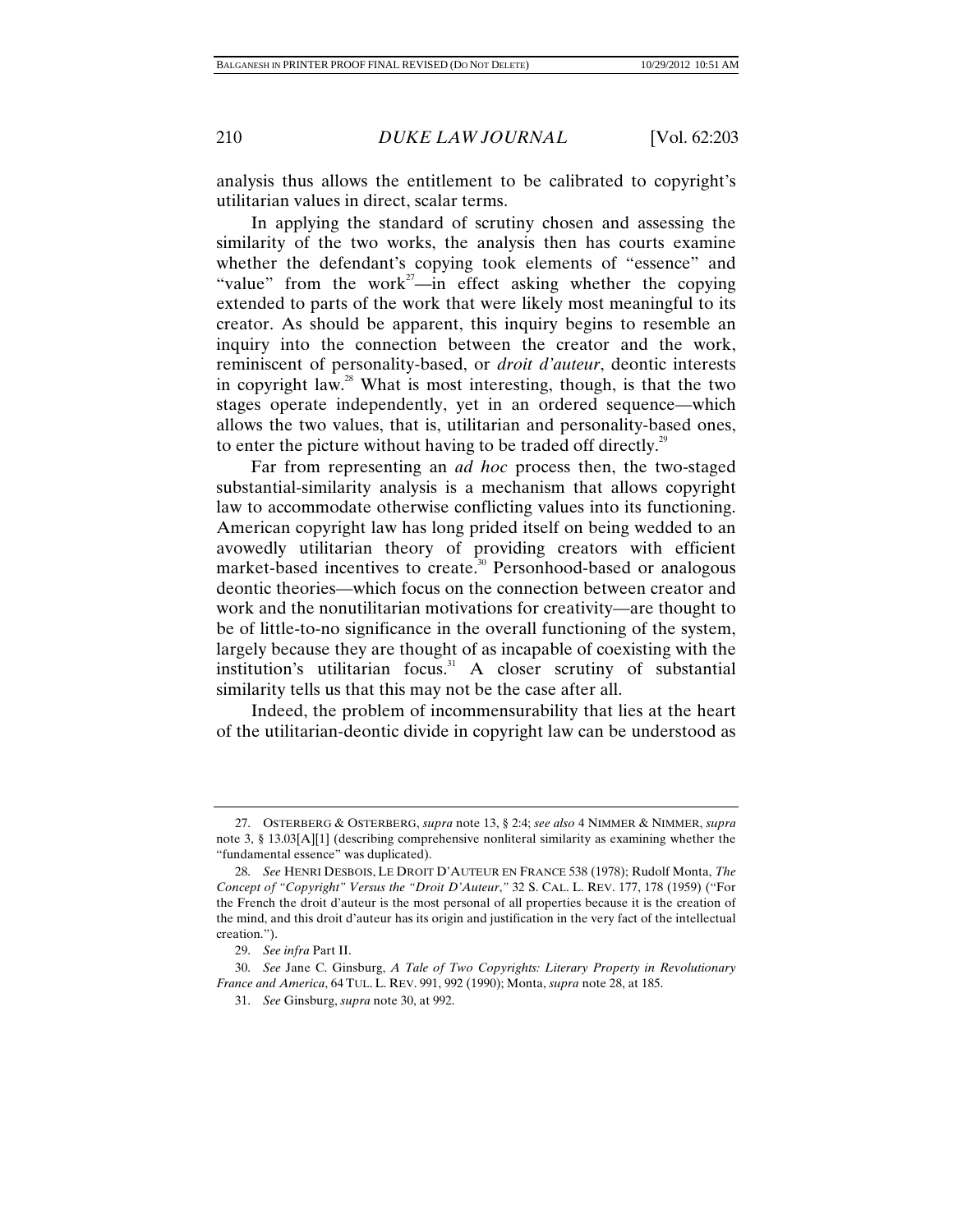an instance of the "voting paradox," first identified by Condorcet<sup>32</sup> and made famous by Professor Kenneth Arrow in developing his theory of social choice.<sup>33</sup> In his Nobel Prize-winning work, Arrow showed that it is impossible to design a coherent system of aggregating the votes of multiple individuals that respects their unanimous preferences.<sup>34</sup> Arrow's "impossibility theorem" came in due course to be applied to other types of decision making that sought to synthesize multiple criteria into a single decision—when the same problem with synthesizing the preferences of individual voters presented itself in identical fashion, as well as when individual voters were simply replaced by independent criteria.<sup>35</sup> One such fundamental problem was that the introduction of a new criterion for the decision altered people's preferences, producing an intransitivity in the ordering.<sup>36</sup> The problem of synthesizing copyright's utilitarian objectives and individual personality-based ones into a single outcome can be understood as presenting the same kind of paradox as that seen in social-choice contexts. A decision to protect based exclusively on utilitarian considerations could pull in one direction, while one based on personality criteria might pull in the opposite direction.

Consider the following example: da Vinci's *Mona Lisa* is an extremely original, creative, and expressive work of art. Measured in purely utilitarian terms, it is precisely the kind of work the copyright system would want to encourage, and therefore merits the widest possible protection available.<sup>37</sup> The essence and genius of da Vinci's work in *Mona Lisa* is thought to lie in its depiction of the model, and

 <sup>32.</sup> *See* JEAN-ANTOINE-NICOLAS CARITAT DE CONDORCET, ESSAI SUR L'APPLICATION DE L'ANALYSE À LA PROBABILIT´E DES D´ECISIONS RENDUES À LA PLURALIT´E DES VOIX (1785).

 <sup>33.</sup> *See* KENNETH J. ARROW, SOCIAL CHOICE AND INDIVIDUAL VALUES 93 (1963).

 <sup>34.</sup> *Id.* at 96–103; LEO KATZ, WHY THE LAW IS SO PERVERSE 5–7 (2011).

 <sup>35.</sup> *See* KENNETH ARROW & HERVÉ RAYNAUD, SOCIAL CHOICE AND MULTICRITERION DECISION-MAKING 18–23 (1986).

 <sup>36.</sup> For a demonstration of the idea, see Reinold H. Van Til, *Arrow's Impossibility Theorem*, 126 DE ECONOMIST 84, 93–96 (1978). In social-choice theory, this is referred to as the axiom of the "independence of irrelevant alternatives." *See* Paramesh Ray, *Independence of Irrelevant Alternatives*, 41 ECONOMETRICA 987 (1973).

 <sup>37.</sup> *Cf.* Feist Publ'ns, Inc. v. Rural Tel. Serv. Co., 499 U.S. 340, 349 (1991) (holding that a factual compilation, with little original expression, would receive the thinnest copyright protection).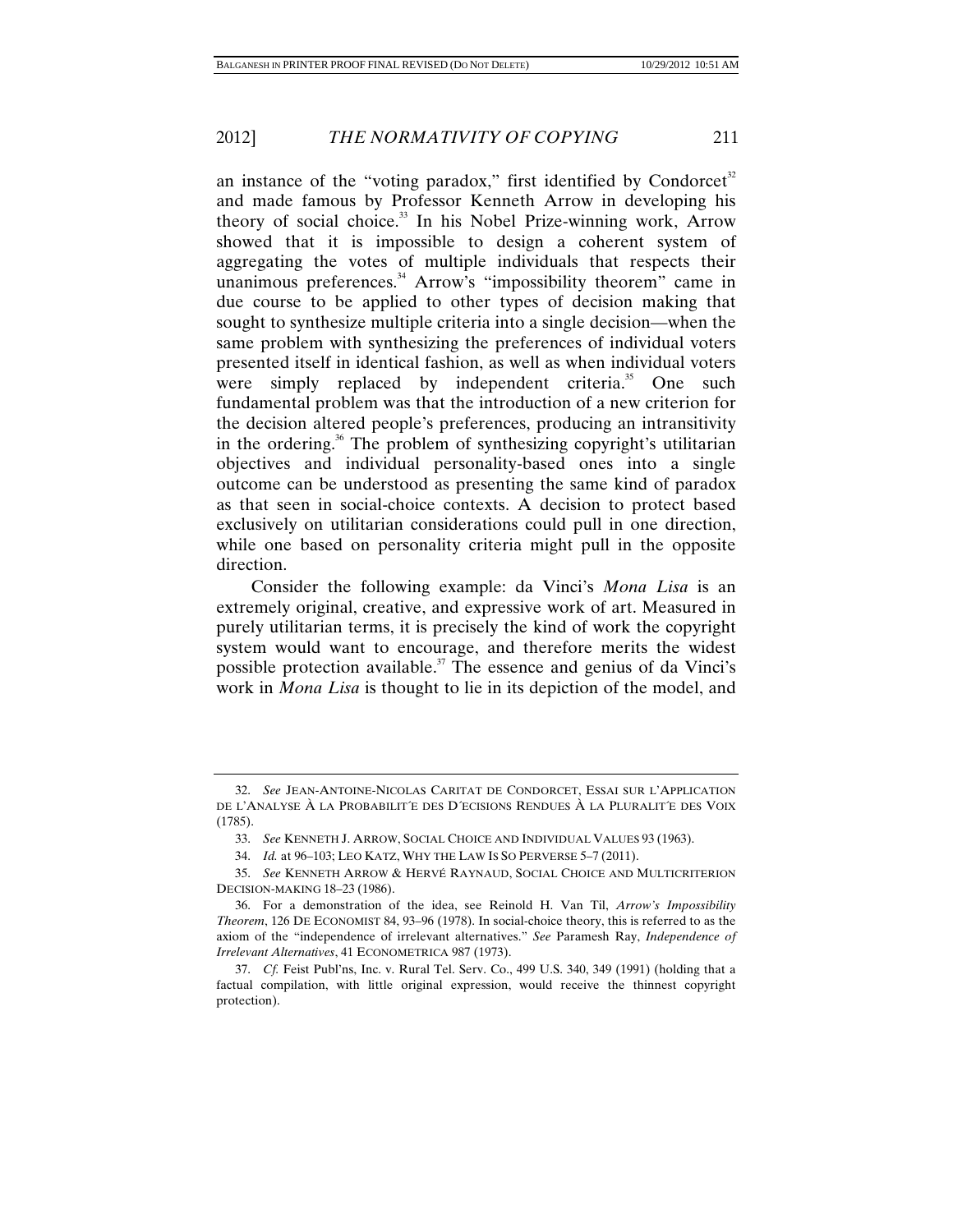her facial and bodily features in overtly subtle fashion.<sup>38</sup> Now assume that another artist, Salvador Dalí, creates a portrait, but of a completely different person—say himself—with completely different facial and bodily features. Yet his final portrait, which he titles *Self Portrait as Mona Lisa*, copies some of the background hills from the *Mona Lisa*. Assuming that copyright in da Vinci's work hadn't already expired, from a personality point of view we would argue that Dalí's artwork doesn't infringe on da Vinci's, because it didn't copy parts of the *Mona Lisa* that da Vinci can be said to have invested his creative personality into.<sup>39</sup> The problem now becomes one of reconciling copyright's commitment to its utilitarian criteria, which would favor da Vinci—and find liability—with the personality ideal, which would favor Dalí—and find no liability.

To solve similar problems of incommensurability that flow from multicriterion decision making in other parts of the common law, scholars have relied on a mechanism known as "conceptual sequencing," in which plural and incommensurable values are admitted into the calculus in a temporally ordered sequence.<sup>40</sup> Instead of requiring the decision maker to weigh and balance them against each other, or to choose some criteria over others, it enables the decision maker to accord different values varying but nonnegligible importance in the overall calculus, based on the order in which they are considered during the adjudication. It partitions the inquiry into multiple steps based on the independent criteria in question, prioritizes the steps to reflect the relative importance of the criteria, and forces decision making to follow the order, thereby cabining the considerations at each stage. In the process, the final entitlement comes to derive from multiple values and tends to vary contextually to reflect this reality. $41$ 

The two elements of substantial similarity can be understood as copyright law's multicriterial mechanism of conceptual sequencing.

 <sup>38.</sup> *See generally* Bruno Mottin, *Reading the Image*, *in* JEAN-PIERRE MOHEN ET AL., MONA LISA: INSIDE THE PAINTING 64, 70 (2006) (cataloguing minute details of the model that "vibrate in the light and quiver at the slightest breath of wind").

 <sup>39.</sup> *See infra* Part II.A.

 <sup>40.</sup> For prominent examples, see Bruce Chapman, *Law, Incommensurability, and Conceptually Sequenced Argument*, 146 U. PA. L. REV. 1487, 1492 (1998), which analogizes conceptual sequencing in the law to a committee ordering certain values when selecting students for academic scholarships, and Ernest J. Weinrib, *Deterrence and Corrective Justice*, 50 UCLA L. REV. 621, 625 (2002), which argues that the separate values of deterrence and corrective justice in tort law can be reconciled through conceptual sequencing.

 <sup>41.</sup> Chapman, *supra* note 40, at 1496–1507.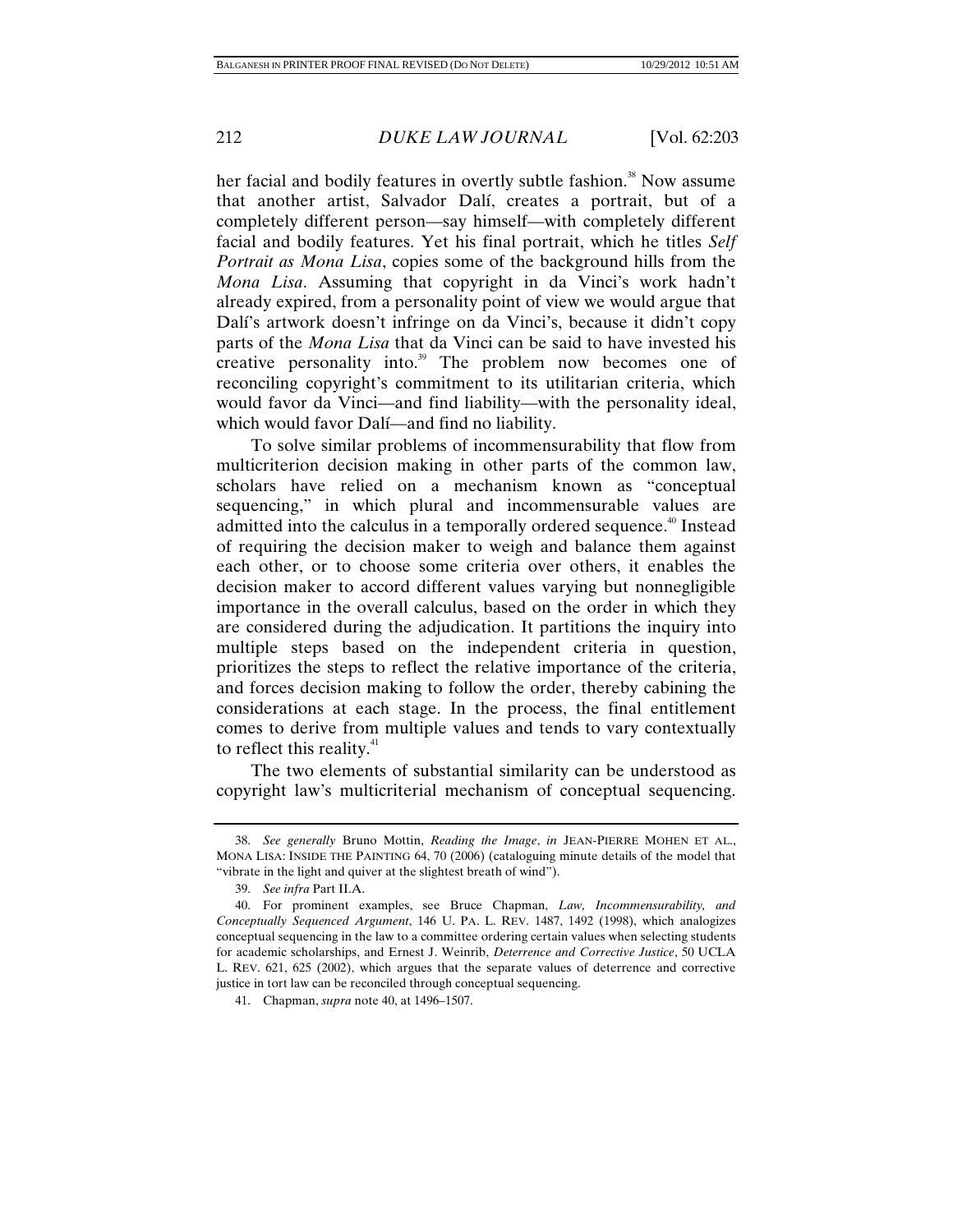The thickness step has courts evaluate the abstract entitlement exclusively in rule-utilitarian terms, while the similarity determination allows courts to consider only interpersonal deontic considerations. The substantial-similarity sequence can thus be appreciated as copyright law's attempt to deal with the paradox of inconsistent preferences across different criteria, which lies at the heart of socialchoice theory. Going back to our hypothetical then, it would allow a court to accord da Vinci the thickest possible protection at first and in the abstract, and then in the next step find that Dalí's copying is not similar enough to merit liability.

Copyright's substantial-similarity analysis has long troubled courts and scholars. Although many have argued for its modification, retrenchment, and even wholesale abandonment, few have discerned any logic in its working. $42$  Understanding it in terms of social-choice theory and in terms of the paradox of incommensurability that accompanies multicriterial decision making, allows us to make perfect sense of a part of copyright law that has long been deemed an impenetrable jungle. This Article thus develops a theory of substantial similarity in copyright law that is both positive and normative. Premised on the idea that copyright law can indeed learn from the mechanisms and processes of decision making that have long been employed in different common-law contexts in which plural and often conflicting values have long coexisted through techniques of judicial reasoning,<sup>43</sup> this Article argues for a more ambitious, constructive role for copyright's substantial-similarity inquiry.

Part I begins with the descriptive. It starts by unpacking the idea of substantial similarity. Part I.A first examines how courts use substantial similarity as a largely normative inquiry under which they assess the wrongfulness of a defendant's copying. Part I.B then sets out different formulations of substantial similarity that vary in stringency, that is, the idea of thickness. Part I.C describes the alteration in the criteria that thickness entails, and Part I.D finally analyzes the flexibility that this process affords courts in tailoring copyright's entitlement structure. This Part makes the claim that the substantial-similarity inquiry represents an important structural

 <sup>42.</sup> *See, e.g.*, Lemley, *supra* note 15, at 719 (arguing for retrenchment of substantial similarity); Rebecca Tushnet, *Worth a Thousand Words: The Images of Copyright*, 125 HARV. L. REV. 683, 738–40 (2012) (arguing for its abolition).

 <sup>43.</sup> For an elaboration of this argument in the context of state intellectual-property regimes, see Shyamkrishna Balganesh, *The Pragmatic Incrementalism of Common Law Intellectual Property*, 63 VAND. L. REV. 1543, 1550 (2010).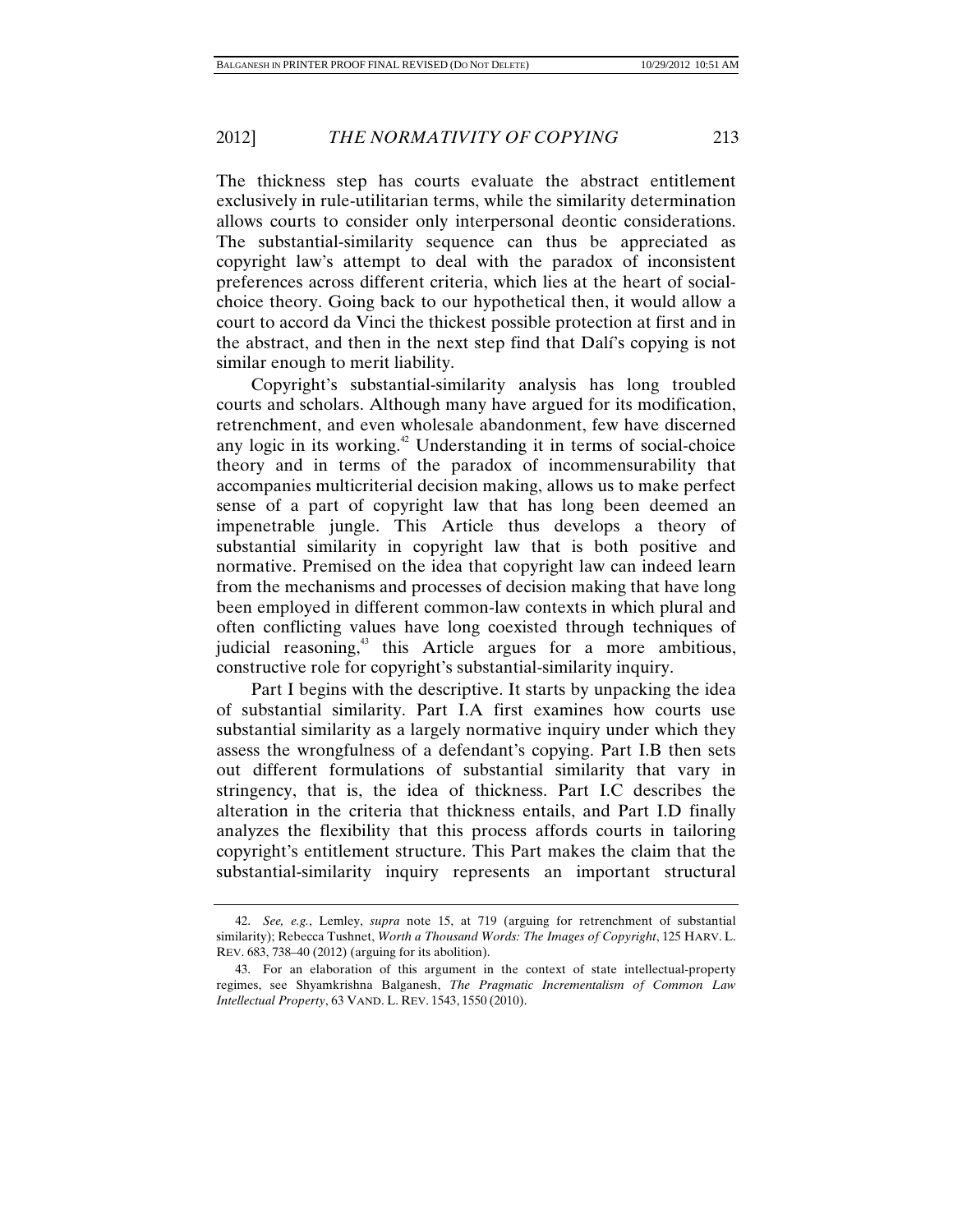dimension of the copyright entitlement, and that despite its seemingly confusing nature, it remains analytically and normatively rich, a feature that allows courts to inject a meaningful degree of variability into crafting copyright's individual entitlement.

Part II then focuses on how the substantial-similarity inquiry, when meaningfully employed, can serve to mediate plural values within copyright law. The argument here moves from the descriptive to the normative. Part II.A begins by setting out the ideas of "conceptual sequencing" and "defeasible" rules that have long been employed in numerous areas of the common law as mechanisms of pluralistic adjudication. Part II.B, by describing how different kinds of values—utilitarian and rights based—can be allowed into the calculus at different stages of the inquiry, shows how the substantial-similarity analysis ought to be understood as a mechanism of conceptual sequencing.

Part III then sets out some of the important structural and functional advantages that are likely to flow from viewing substantial similarity as a mechanism of conceptually sequencing incommensurable values in copyright law, including its ability to prioritize utilitarian values over deontic ones, its bifurcation of upstream and downstream guidance, its likely injection of added clarity and candor into copyright decision making, and perhaps most importantly, the likelihood that it will indirectly result in a more coherent framework for the fair-use doctrine. Part IV then illustrates how courts might apply the analysis in practice, using a landmark copyright decision that has for decades received sustained criticism from scholars for its sloppy reasoning: *Harper & Row, Publishers, Inc. v. Nation Enterprises*. 44 Analyzing the case through the framework of substantial similarity reveals that even if the Court's final decision had remained the same, its use of substantial similarity might have rendered its reasoning more defensible.

## I. "SUBSTANTIAL SIMILARITY" IN COPYRIGHT LAW

Discussions of copyright's structural dimensions very often ignore the reality that copyright law is essentially about *copying*.<sup>45</sup> Unlike patent law, which treats a defendant's mere use of a protected invention as an act of patent infringement, copyright infringement is

 <sup>44.</sup> Harper & Row, Publishers, Inc. v. Nation Enters., 471 U.S. 539 (1985).

 <sup>45.</sup> *See, e.g.*, Adam Mossoff, *Is Copyright Property?*, 42 SAN DIEGO L. REV. 29 (2005).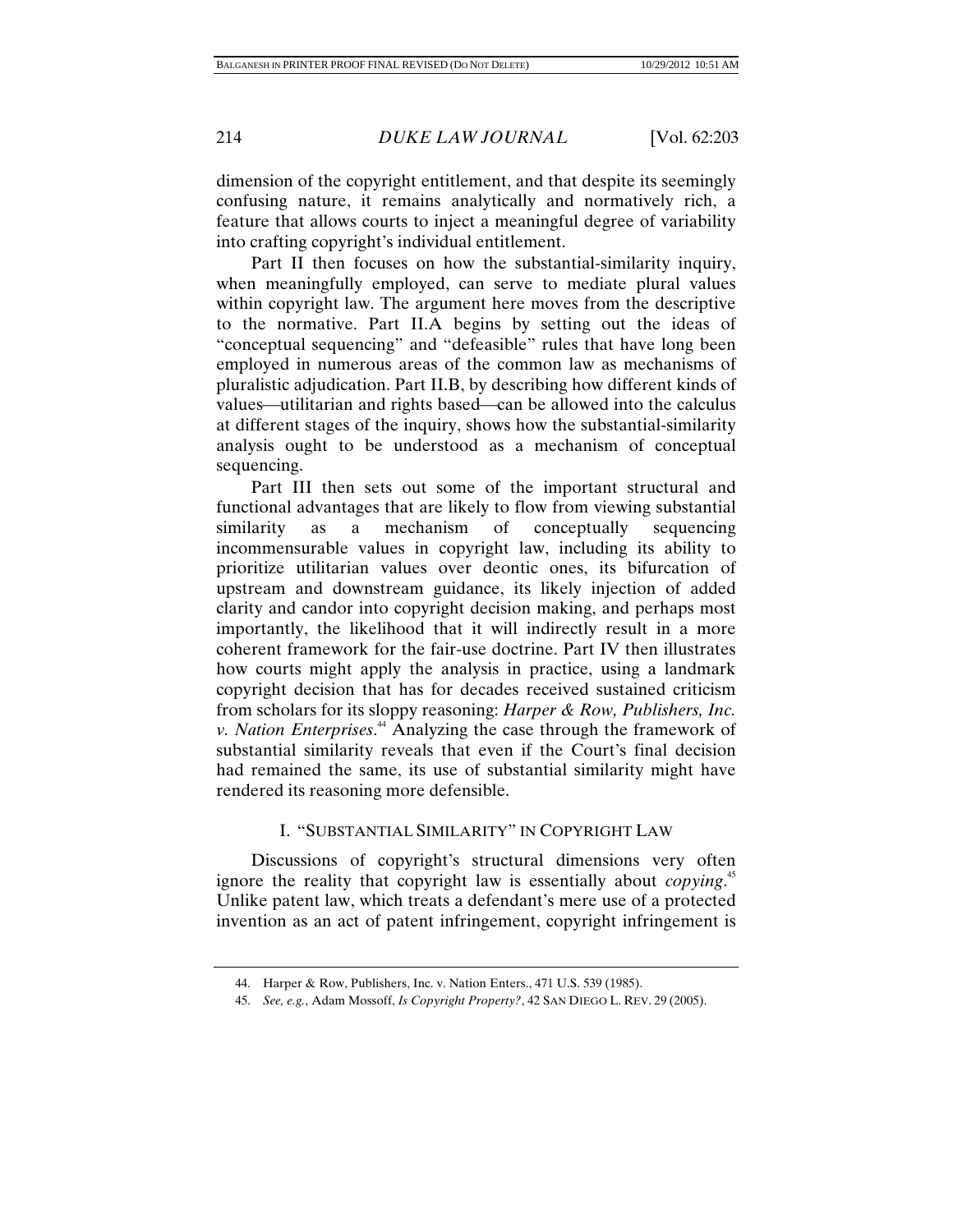predicated on a defendant's act of copying.46 Yet copying, or the act of appropriation that copyright law cares about, is both *factual* and *normative*. On the one hand, copyright law looks for the existence of "actual copying," borne out by a defendant's access to the protected work and other circumstantial evidence.<sup>47</sup> Beyond that, however, copyright law also insists that the copying so proven to exist be shown to be "improper," "unlawful," "illicit," or "wrongful."<sup>48</sup> As a normative inquiry, copyright's doctrinal device for establishing wrongful copying is the idea of "substantial similarity."

Copyright law's requirement of substantial similarity is in many ways more open-ended than the fair-use doctrine. Unlike fair use, which today finds mention in the Copyright Act of  $1976$ , substantial similarity continues to remain a doctrine that is policed, enforced, and molded entirely by courts.<sup>50</sup> In this respect it is perhaps more common-law-like than fair use, with courts often finding themselves completely free to adapt the doctrine to new contexts and technological developments.<sup>51</sup> While many continue to criticize its intrinsic open-endedness, little consideration has been paid to the virtues that this flexibility might afford courts in shaping the structural and substantive dimensions of the copyright entitlement. $52$ 

This Part describes the substantial-similarity inquiry, situating it within the common-law tradition internal to copyright adjudication. Part I.A begins by setting out what copyright's substantial-similarity inquiry is and the different steps that it entails. Part I.B goes on to show how courts have over the years come to employ its openendedness to effectively create a new dimension to the copyright

 <sup>46.</sup> *See* ROBERT P. MERGES, PETER S. MENELL & MARK A. LEMLEY, INTELLECTUAL PROPERTY IN THE NEW TECHNOLOGICAL AGE 126, 475–76 (4th rev. ed. 2007).

 <sup>47. 4</sup> NIMMER & NIMMER, *supra* note 3, § 13.02[A].

 <sup>48.</sup> *Arnstein v. Porter*, 154 F.2d 464, 467–73 (2d Cir. 1946); 4 NIMMER & NIMMER, *supra*  note 3, § 13.03[A].

 <sup>49.</sup> Copyright Act of 1976, Pub. L. No. 94-533, 90 Stat. 2541 (codified as amended at 17 U.S.C. (2006 & Supp. IV 2011)).

 <sup>50.</sup> *See id.* § 107 (2006) (codifying fair use).

 <sup>51.</sup> For an extension to the context of computer software, see Computer Associates International Inc. v. Altai, Inc., 982 F.2d 693, 706–11 (2d Cir. 1992), which developed the wellknown "abstraction-filtration-comparison" test, *id*.

 <sup>52.</sup> For criticisms of substantial similarity's open-endedness, see generally Amy B. Cohen, *Masking Copyright Decisionmaking: The Meaninglessness of Substantial Similarity*, 20 U.C. DAVIS L. REV. 719 (1987); Laura G. Lape, *The Metaphysics of the Law: Bringing Substantial Similarity Down to Earth*, 98 DICK. L. REV. 181 (1993); Jarrod M. Mohler, *Toward a Better Understanding of Substantial Similarity in Copyright Infringement Cases*, 68 U. CIN. L. REV. 971 (2000).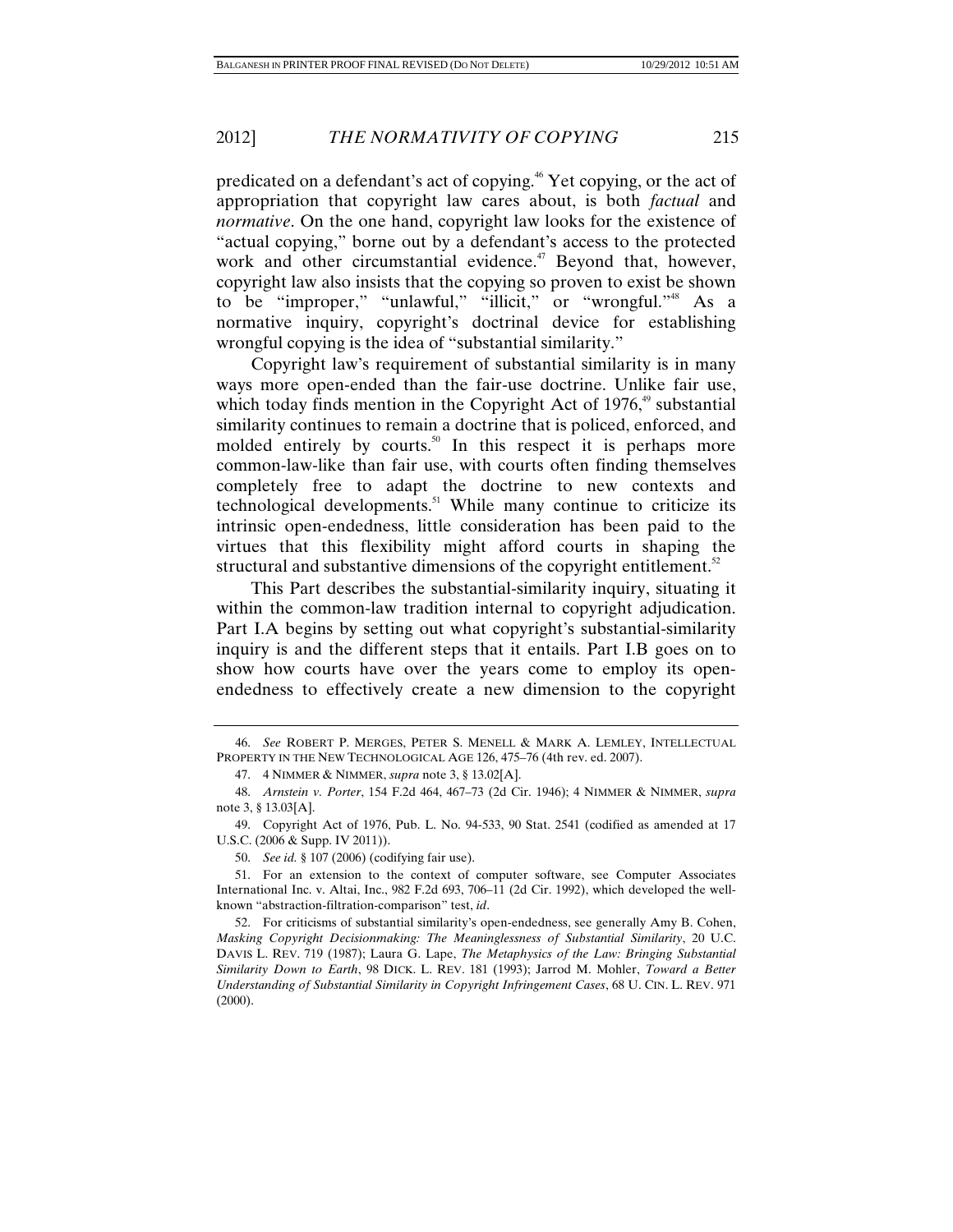entitlement, measured by the amount of exclusivity a work is granted—the rubric of "thickness"—which they use to set the standard of scrutiny to be employed in their analysis of the similarity between the works. Part I.C then analyzes how courts operationalize the thickness they choose during their actual comparison of the works, which constitutes their examination of the wrongfulness of the defendant's copying. Finally, Part I.D explores the underappreciated opportunity that the substantial-similarity inquiry gives courts to minimize copyright law's uniformity costs.

### *A. Disaggregating "Copying"*

Going beyond proof of copying, the requirement of substantial similarity has courts ask whether a defendant's copying is quantitatively and qualitatively "enough" to be rendered actionable.<sup>53</sup> Its origins can be traced back to the mid-nineteenth century, around the same time when the fair-use doctrine began to take shape. Around this time, courts in copyright cases began examining the extent, "value," and qualitative significance of what the defendant had copied from a protected work as part of their infringement analysis.<sup>54</sup> The copying thus had to be substantial, in the sense that it related to what was qualitatively significant in the plaintiff's work.

It wasn't until the early twentieth century, however, that courts came to acknowledge its independent role in the infringement analysis. This process began with the Second Circuit recognizing that the test for infringement necessarily involved a subjective, contextspecific inquiry that was vague rather than mechanistic.<sup>55</sup> It thus entailed confronting the question of when and under what circumstances a defendant's copying ought to be considered problematic, and whether the copying was "substantial."56 In *Arnstein v. Porter*,<sup>57</sup> the court formally affirmed this reality when it bifurcated the question of copying into two independent steps.<sup>58</sup> In the first, the court is to assess the similarities between the works in order to draw an inference of actual copying.<sup>59</sup> Occasionally referred to as the

 <sup>53.</sup> OSTERBERG & OSTERBERG, *supra* note 13, § 1:1.

 <sup>54.</sup> *See, e.g.*, Daly v. Palmer, 6 F. Cas. 1132, 1138 (C.C.D.N.Y. 1868) (No. 3552); Folsom v. Marsh, 9 F. Cas. 342, 348 (C.C.D. Mass. 1841) (No. 4901).

 <sup>55.</sup> *See* Nichols v. Universal Pictures Corp., 45 F.2d 119, 122 (2d Cir. 1930).

 <sup>56.</sup> *Id.* at 121.

 <sup>57.</sup> Arnstein v. Porter, 154 F.2d 464 (2d Cir. 1946).

 <sup>58.</sup> *Id.* at 468.

 <sup>59.</sup> *Id.*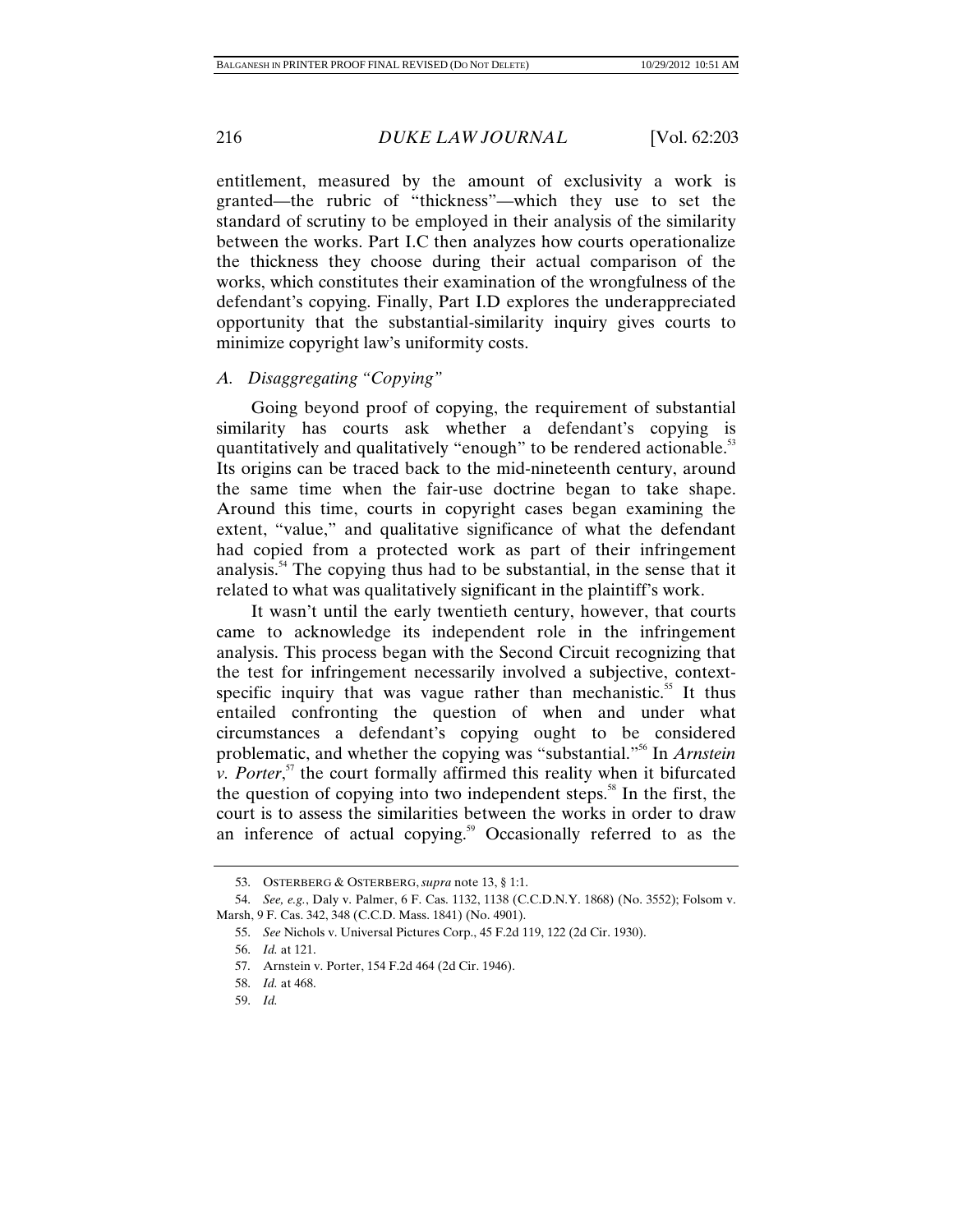question of "probative similarity," this relates largely to the question of copying as a factual matter. $60$  In the second step, the court is to determine if the copying so shown to exist is itself "improper," "unlawful," or "illicit."<sup>61</sup> Although both steps are structured as factual inquiries, the second step involves the court determining whether an ordinary observer of the two works would deem the appropriation "wrongful."<sup>62</sup> All the same, the basis of this wrongfulness remains largely subjective, even though it is connected to the works themselves.

The bifurcation that the court set out in *Arnstein* is far from simple. To prove actual copying via probative similarity, the court's test involves looking for the existence of access (on the part of the defendant to the protected work) and actual similarities between the protectible parts of the two works.<sup>63</sup> In this latter part of the test, often referred to as the process of "dissection," courts are permitted to make use of experts in a given area of creativity to detect patterns of similarity and difference between the works and to assess what parts are original to either.<sup>64</sup> After this part of the test is satisfied and the court concludes that there was indeed copying of protected material, it moves on to the question of unlawful copying, or substantial similarity.<sup>65</sup> Yet, here the *Arnstein* test does not allow a court to make use of expert testimony.<sup>66</sup> The court is instead to put itself in the position of an ordinary observer. $67$  In applying the ordinary-observer test, a court usually undertakes an assessment of the overall similarity between the two works, rather than a component-by-component comparison.68 It examines the "quantity" and "quality" of what the defendant's work appropriated from the plaintiff's as part of this

 <sup>60.</sup> The term "probative similarity" was coined by Professor Alan Latman. Latman, *supra*  note 4, at 1189–90.

 <sup>61.</sup> *Arnstein*, 154 F.2d at 468; OSTERBERG & OSTERBERG, *supra* note 13, § 3:1.1.

 <sup>62.</sup> *See Arnstein*, 154 F.2d at 473 ("The question, therefore, is whether defendant took from plaintiff's works so much of what is pleasing to the ears of lay listeners, who comprise the audience for whom such popular music is composed, that defendant wrongfully appropriated something which belongs to the plaintiff.").

 <sup>63.</sup> *Id.* at 468.

 <sup>64.</sup> *Id.*

 <sup>65.</sup> *Id.*

 <sup>66.</sup> *Id.* For a recent criticism of this variation, arguing that substantial similarity should be tried to a jury instead of being evaluated by experts, see generally Lemley, *supra* note 15.

 <sup>67.</sup> *See Arnstein*, 154 F.2d at 468.

 <sup>68.</sup> *See, e.g.*, Horgan v. MacMillan, Inc., 789 F.2d 157, 162 (2d Cir. 1986).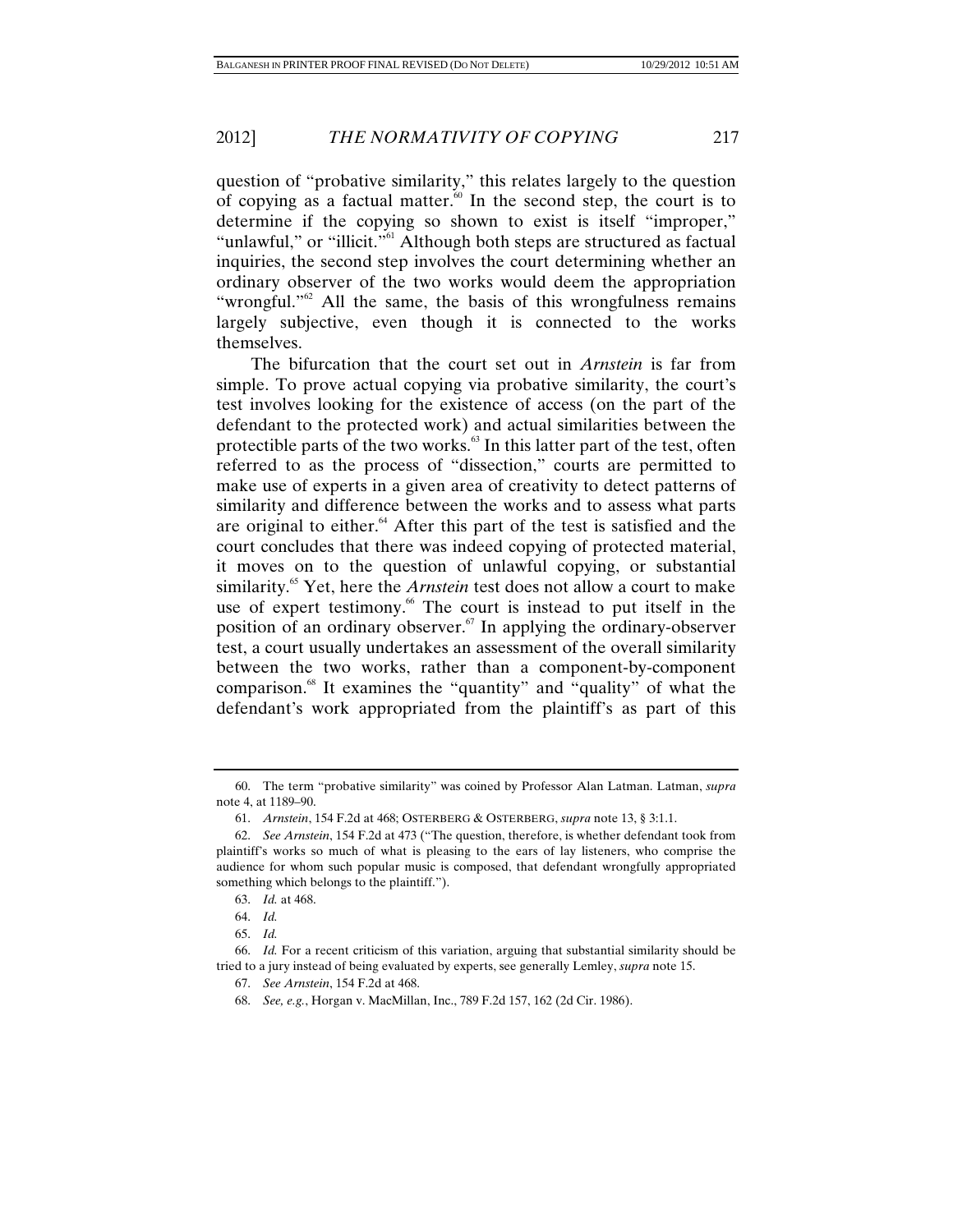examination.<sup>69</sup> Although the quantitative aspect is fairly straightforward, on the qualitative side the test has the court examine whether the defendant's copying took material of essence and value from a plaintiff's work.<sup>70</sup> The logic behind this approach to the qualitative element is thought to lie in copyright's avowed goal of protecting a creator's value in the work.<sup>71</sup> Focusing on the preservation of this value is thus allowed to inform the question of substantiality. Essence and value are of course subjective indicators, which in turn allow the test to vary from one setting to another, and which, in the absence of expert testimony, can result in determinations that a court considers to be intuitively correct.

Three decades after the formulation of the *Arnstein* test by the Second Circuit, the Ninth Circuit modified the test into its own twostage approach.<sup>72</sup> In this variation, step one entails the court merely examining whether there exists any similarity between the ideas underlying the two works. Referred to as the "extrinsic test," here too, the process allows for the use of expert testimony and analytic dissection.<sup>73</sup> In the second step, the "intrinsic" one, the court gets to the question of substantial similarity by examining the similarity in expression between the two works, and it asks whether the total concept and feel of the two works are substantially similar.<sup>74</sup> Here, much like the *Arnstein* test, the court is to adopt the standard of an "ordinary reasonable person" and eschew any reliance on outside testimony or analytic dissection.<sup>75</sup> Most courts across the country follow one of these two approaches.<sup>76</sup>

It is worth reiterating that neither of these approaches is particularly straightforward. Numerous courts, regardless of which approach they have adopted, have routinely conflated the two steps

 <sup>69.</sup> OSTERBERG & OSTERBERG, *supra* note 13, § 2:4; *see also* Folsom v. Marsh, 9 F. Cas. 342, 348 (C.C.D. Mass. 1841) (No. 4901) ("[W]e must often, in deciding questions of this sort, look to the nature and objects of the selections made, the quantity and value of the materials used, and the degree in which the use may prejudice the sale, or diminish the profits, or supersede the objects, of the original work.").

 <sup>70.</sup> OSTERBERG & OSTERBERG, *supra* note 13, § 2.4.

 <sup>71.</sup> Newton v. Diamond, 388 F.3d 1189, 1195 (9th Cir. 2004).

 <sup>72.</sup> Sid & Marty Krofft Television Prods., Inc. v. McDonald's Corp., 562 F.2d 1157, 1164 (9th Cir. 1977) *superseded on other grounds by* Copyright Act of 1976, Pub. L. No. 94-533, ch. 5, § 504, 90 Stat. 2541, 2585 (codified as amended at 17 U.S.C. § 504 (2006 & Supp. IV 2011)).

 <sup>73.</sup> *Id.*

 <sup>74.</sup> *Id.* at 1167.

 <sup>75.</sup> *Id.*

 <sup>76.</sup> *Id.*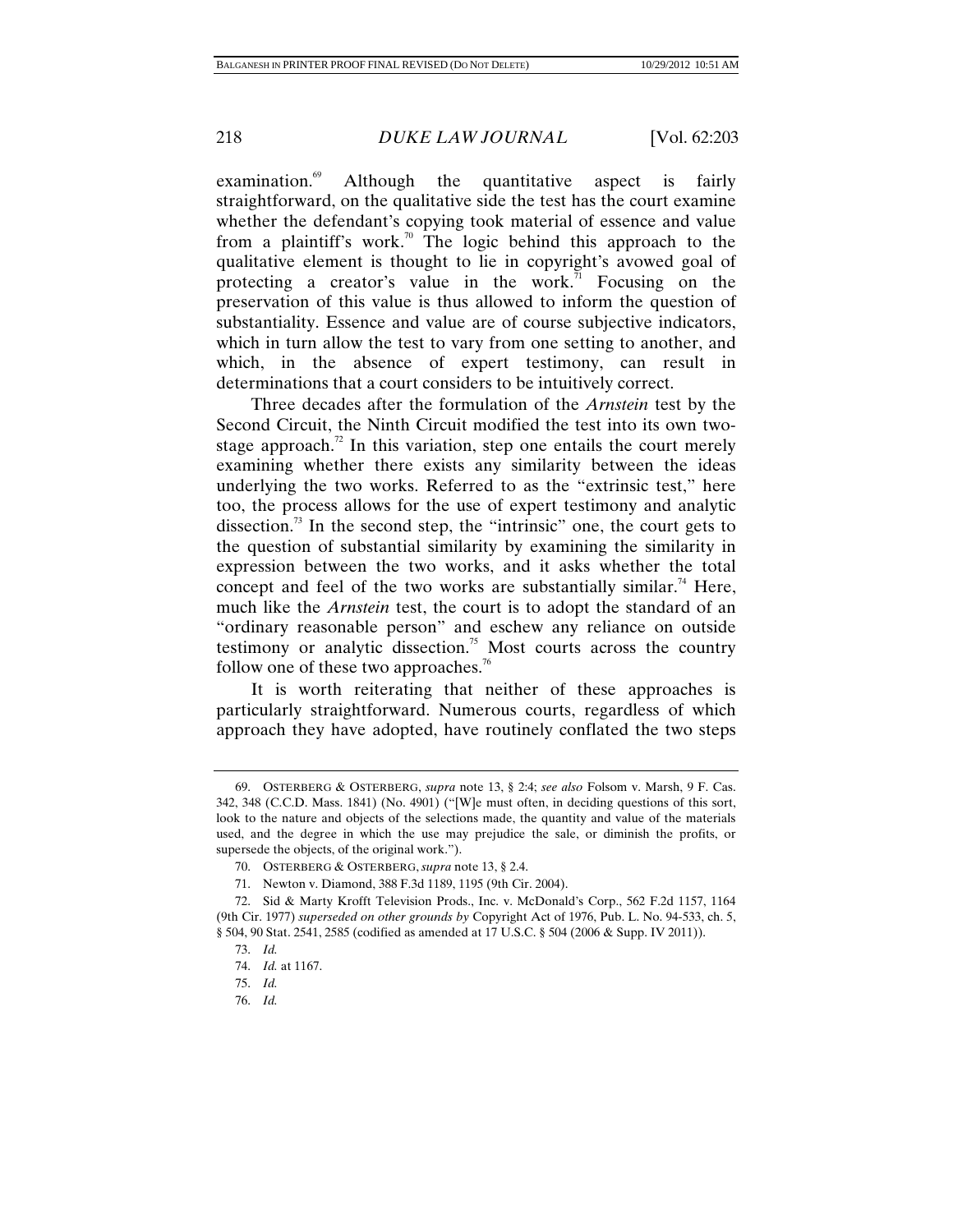2012] *THE NORMATIVITY OF COPYING* 219

of the inquiry—under the singular rubric of "substantial" similarity"—and in the process elided the all-important distinction between "actual" and "improper" copying.<sup>77</sup>

In applying the second part of either test, courts tend to fluctuate in determining who the "ordinary" person is—the hypothetical individual through whose eyes the analysis is to be carried out. One approach adopts a layperson standard, seemingly agnostic to any purpose underlying the formulation.<sup>78</sup> Another approach treats the ordinary person as a member of the "intended audience."<sup>79</sup> In general, courts following the extrinsic-intrinsic approach to substantial similarity follow an intended-audience approach, whereas those adhering to the traditional *Arnstein* formulation use a layperson standard. $80$ 

The logic for using an intended-audience approach in determining who the ordinary observer is derives from the belief that copyright's primary purpose lies in preventing copying only when it results in the creation of close substitutes that are in turn likely to divert demand away from the original.<sup>81</sup> The intended audience is thought to represent the threshold for such substitutability and diversion, and courts thus use it to evaluate the possibility of economic harm. Indeed, some courts have expressly stated as much in explaining their preference for an intended-audience approach over a layperson one. $82$  Although some have commended the intended-

 <sup>77.</sup> *See, e.g.*, Rottlund Co. v. Pinnacle Corp., 452 F.3d 726, 731 (8th Cir. 2006) (discussing substantial similarity); Murray Hill Publ'ns v. Twentieth Century Fox Film Corp., 361 F.3d 312, 316–21 (6th Cir. 2004) (same); Williams v. Crichton, 84 F.3d 581, 587–88 (2d Cir. 1996) (same); Hartman v. Hallmark Cards, Inc., 833 F.2d 117, 120 (8th Cir. 1987) (same); *see also* Latman, *supra* note 4, at 1189–91 (same); Lemley, *supra* note 15, at 720–22 (discussing improper and illicit appropriation).

 <sup>78.</sup> *See* Lemley, *supra* note 15, at 722–26 (providing examples of the "ordinary observer" test).

 <sup>79.</sup> *See* OSTERBERG & OSTERBERG, *supra* note 13, § 3:2.2[A] (describing a test that "seek[s] to gauge the reaction of the intended audience of the works" rather than that of any lay observer); Lemley, *supra* note 15, at 729–30.

 <sup>80.</sup> *See* Lemley, *supra* note 15, at 724–26 (explaining how different circuit courts approach the issue); *see also* Arnstein v. Porter, 154 F.2d 464, 473 (2d Cir. 1946) (describing the layperson standard).

 <sup>81.</sup> *See* Michael Der Manuelian, Note, *The Role of the Expert Witness in Music Copyright Infringement Cases*, 57 FORDHAM L. REV. 127, 144–45 (1988) ("If, as *Arnstein* suggested, copyright law should protect the plaintiff's interest in potential financial returns, the ultimate test for infringement should consider specifically the response of the market from which those returns would derive.").

 <sup>82.</sup> Dawson v. Hinshaw Music, Inc., 905 F.2d 731, 733–34 (4th Cir. 1990) ("In light of the copyright law's purpose of protecting a creator's market, we think it sensible to embrace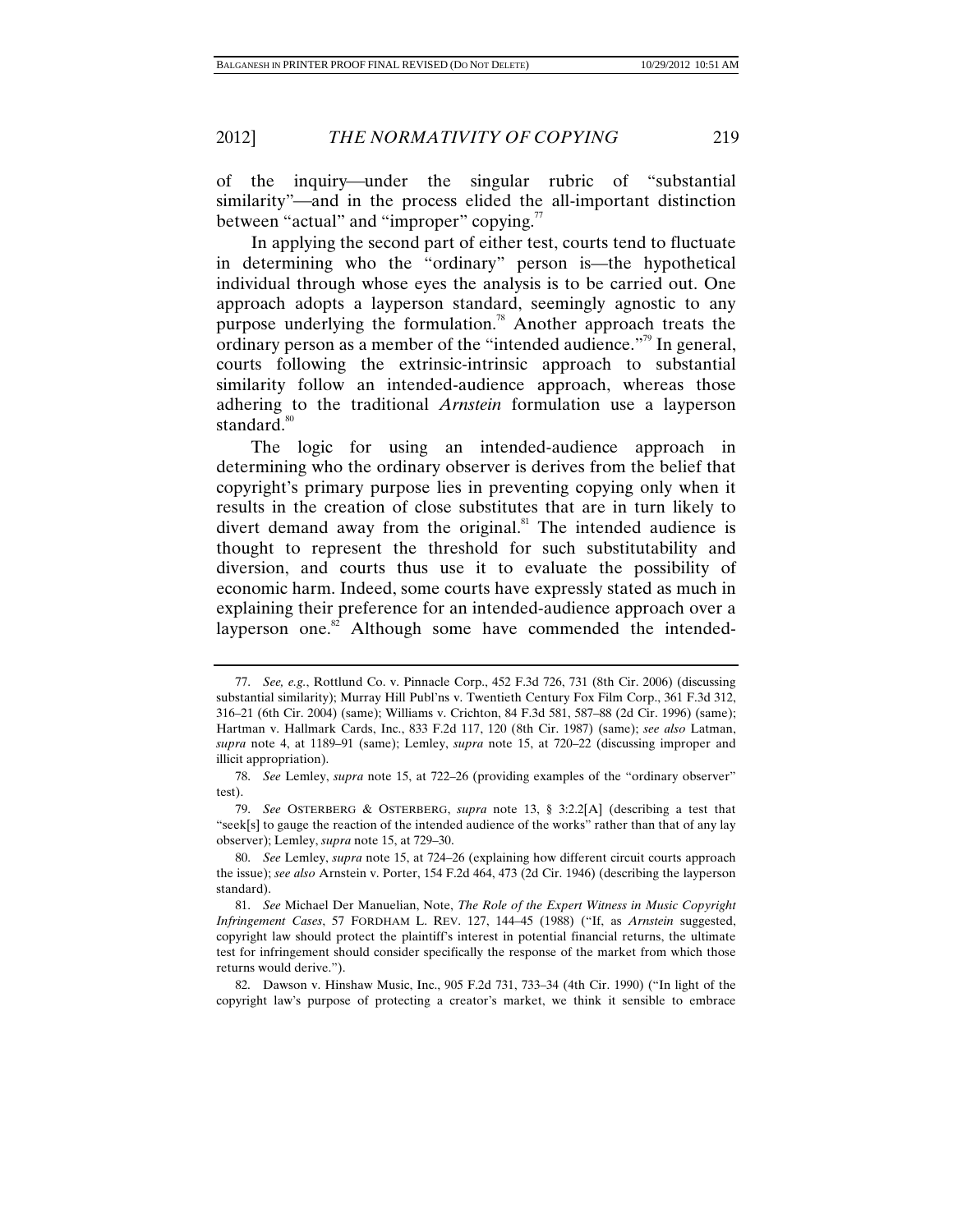audience approach for its avowed attempt to connect substantial similarity to copyright's underlying market-based justification, the approach eliminates from the inquiry other variables that might go into a more holistic assessment of the impropriety or unlawfulness of the defendant's copying.<sup>83</sup> The value of a work to the copyright holder might, for instance, be diminished by the creation of complementary, rather than substitutive, copies in certain instances.<sup>84</sup> In this situation, it is unlikely that a focus on the narrow market for the protected work is likely to adequately capture the concerns at stake.

All the same, adopting an intended-audience approach instead of the default ordinary-observer one does not seem to actually alter the underlying content of the inquiry in any significant manner. Courts have said surprisingly little about the factors that are meant to go into a fact finder's individualized assessment of whether the similarity is substantial. Any discussion of the actual standard by courts tends to be framed in largely prudential language. Courts thus emphasize the following: that the standard is meant "to gauge the reaction of the ordinary 'man on the street' to the two works";<sup>85</sup> that the test is the "overall similarities" between the two works;<sup>86</sup> that it is to entail an examination of both "quantitative" and "qualitative" elements; that a decision maker is to consider factors such as the amount of creativity and originality involved, in addition to the nature of the protected material and the setting in which it appears; $\frac{87}{3}$  and that the reaction of the ordinary observer being considered should be "spontaneous" and "immediate."88 It is not readily apparent that these observations do much to focus the actual determination. Other than pointing to the reality that the determination is to derive primarily from a comparison of the works themselves and is to be carried out in a nonmechanical fashion, these observations seem to add very little when viewed in the abstract.

*Arnstein*'s command that the ultimate comparison of the works at issue be oriented toward the works' intended audience.").

 <sup>83.</sup> *See* Lape, *supra* note 52, at 198–99. For a criticism of this approach, suggesting its incompatibility with the Supreme Court's observations in *Feist*, see 4 NIMMER & NIMMER, *supra* note 3, § 13.03[E][1][a].

 <sup>84.</sup> For more on this, see *infra* Part II.B.2.

 <sup>85.</sup> OSTERBERG & OSTERBERG, *supra* note 13, § 3:1.1[A].

 <sup>86.</sup> Concrete Mach. Co. v. Classic Lawn Ornaments, Inc., 843 F.2d 600, 608 (1st Cir. 1988) (quoting Atari, Inc. v. N. Am. Philips Consumer Elecs. Corp., 672 F.2d 607, 618 (7th Cir. 1982)).

 <sup>87.</sup> Nihon Keizai Shimbun, Inc. v. Comline Bus. Data, Inc., 166 F.3d 65, 71 (2d Cir. 1999).

 <sup>88.</sup> Peel & Co. v. Rug Mkt., 238 F.3d 391, 398 (5th Cir. 2001).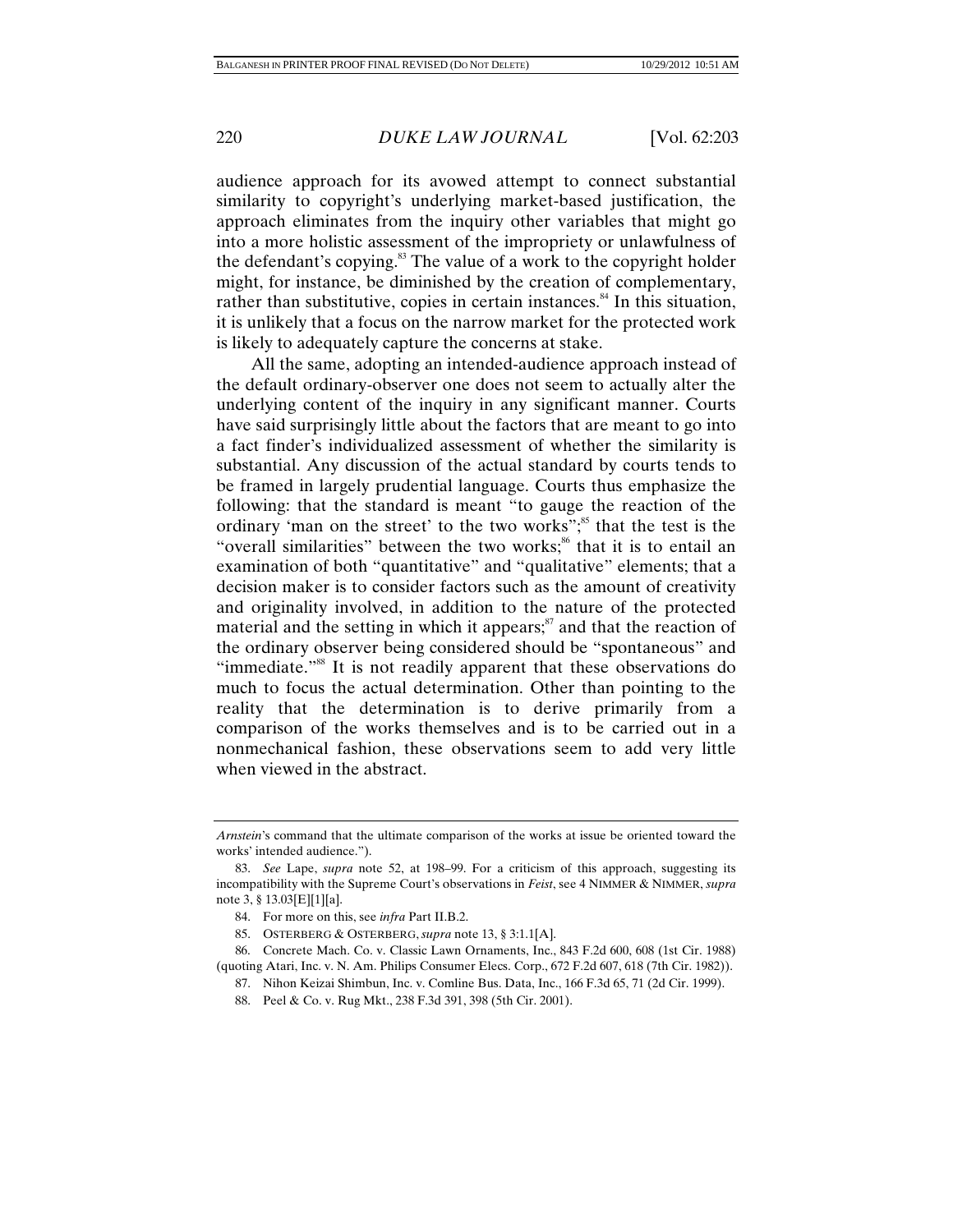To sum up then, copyright's substantial-similarity requirement does not merely entail a comparison of the two works to find the existence of actual copying. It involves a large normative component in which courts are to judge the wrongfulness of a defendant's act of copying, once shown to exist. Although this wrongfulness is filtered through a comparison of the works themselves, the variables that influence it remain subjective and couched in terms of a layperson or ordinary-observer standard. Copying is thought to be actionable under the requirement only when it reaches certain quantitative and qualitative thresholds; yet, the bases for those thresholds remains fairly diverse, allowing courts to infuse these thresholds with largely intuitive notions of when an appropriation is to be considered wrongful and therefore actionable.

#### *B. An Intermediate Step: The Idea of "Thickness"*

Substantial similarity thus operates as an evaluation of the defendant's copying, which a court or fact finder uses to assess the wrongfulness of the copying and, consequently, its actionability. The ordinary-observer standard operates along the lines of tort law's reasonable-person requirement, creating a legal fiction through which the wrongfulness of the action in question is assessed.<sup>89</sup> Yet the requirement's complexity does not end there. Courts have come to develop a few well-known variations of the doctrine in an effort to account for the great variety of creativity that receives protection under copyright law. This is how the idea of thickness begins to take shape.

Copyright protection has long been available only for works that are deemed original.<sup>90</sup> But copyright law has struggled to develop a meaningful basis by which to operationalize its originality requirement.<sup>91</sup> Recognizing this difficulty, courts have come to use substantial similarity's ordinary-observer test as a means by which to vary the protection that different works receive depending on their level of originality. Works that are made up entirely of original and creative expression continue to receive protection via the traditional

 <sup>89.</sup> *See* La Resolana Architects, PA v. Reno, Inc., 555 F.3d 1171, 1180 (10th Cir. 2009).

 <sup>90. 17</sup> U.S.C. § 102(a) (2006); Feist Publ'ns, Inc. v. Rural Tel. Serv. Co., 499 U.S. 340, 345 (1991).

 <sup>91.</sup> *See* Gideon Parchomovsky & Alex Stein, *Originality*, 95 VA. L. REV. 1497, 1506 (2009) ("Copyright law fails to . . . calibrate the scope of the copyright protection to the degree of the work's originality.").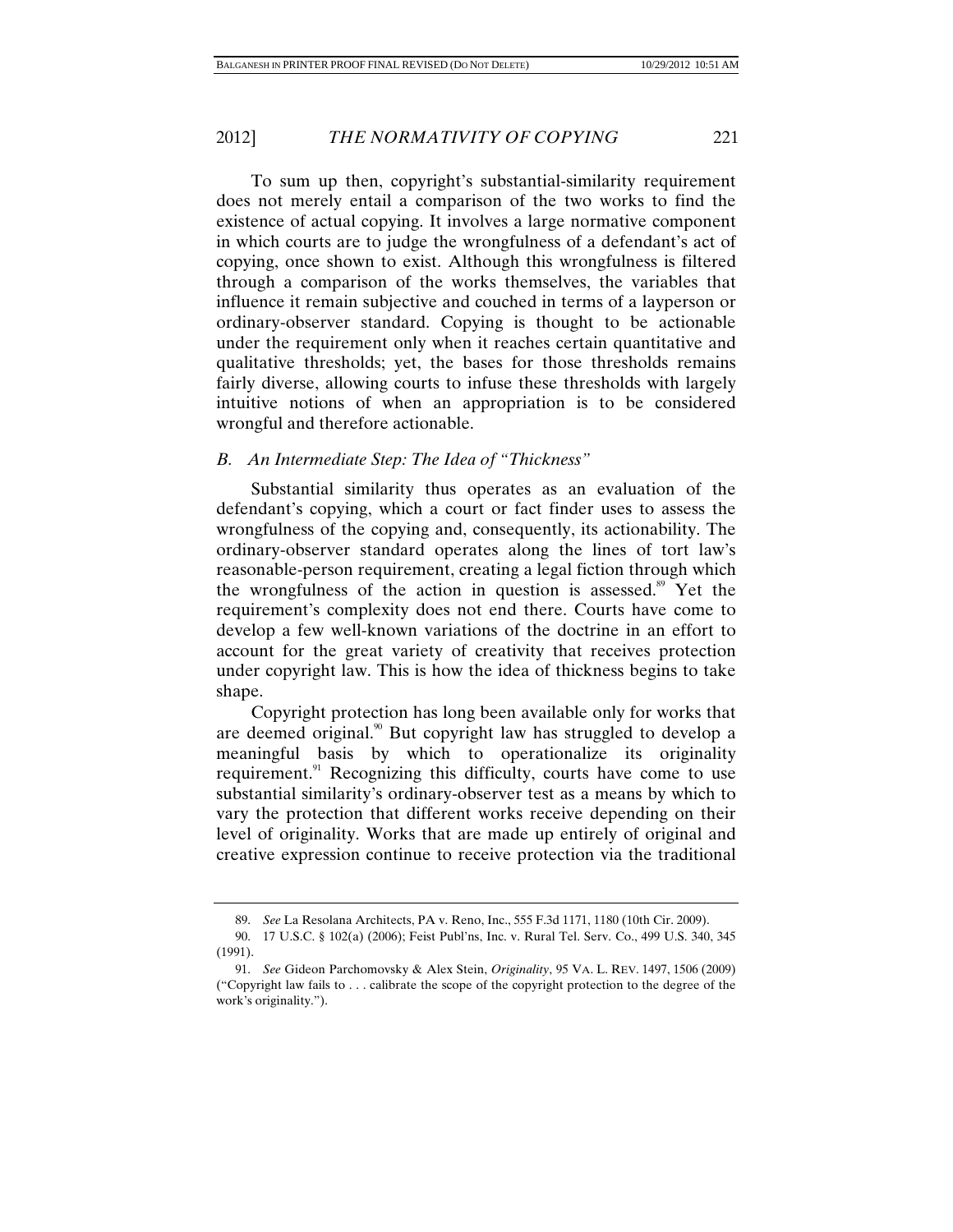substantial-similarity requirement, and with it the ordinary-observer or intended-audience test. $92$  On the other hand, when it comes to works that contain unoriginal expression in addition to original expression, most courts raise the standard of scrutiny needed to establish that the copying was wrongful.<sup>93</sup> They do so by examining the similarity between the works using a "'more discerning ordinary observer' test."94 Beyond originality, courts adopt a similar approach when trying to distinguish between the idea and the expression underlying a work when the two are partially merged, $\frac{95}{5}$  or in attempting to eliminate other unprotectible elements from the comparison.<sup>96</sup>

In this approach, the fact finder begins by identifying the unprotectible elements of the work as before, i.e., as part of the dissection exercise. $\frac{97}{11}$  It then requires examining whether the works are substantially similar when compared as a whole under the ordinary-observer standard. Yet in so doing, the fact finder is meant to pay closer attention than previously to the protectible elements in the work, control for the influence of the nonprotectible elements, assess the contribution of the former to the substance and value of the

 <sup>92.</sup> *See* Boisson v. Banian, Ltd., 273 F.3d 262, 272 (2d Cir. 2001) ("[W]here the plaintiff's work contains no material imported from the public domain, the 'more discerning' test is unnecessary." (quoting Hamil Am., Inc. v. GFI, 193 F.3d 92, 101–02 (2d Cir. 1999))).

 <sup>93.</sup> *See id.* ("[A] 'more refined analysis' is required where a plaintiff's work is not 'wholly original,' but rather incorporates elements from the public domain." (quoting Key Publ'ns, Inc. v. Chinatown Today Publ'g Enters., Inc., 945 F.2d 509, 514 (2d Cir. 1991))).

 <sup>94.</sup> R. Ready Prods., Inc. v. Cantrell, 85 F. Supp. 2d 672, 683 (S.D. Tex. 2000) (quoting *Hamil*, 193 F.3d at 101–02, and Nihon Keizai Shimbun, Inc. v. Comline Bus. Data, Inc., 166 F.3d 65, 70 (2d Cir. 1999)) (internal quotation marks omitted); *see also Hamil*, 193 F.3d at 101 ("This [more discerning ordinary-observer] test is applied when a work contains both protectible and unprotectible elements, and requires the court to eliminate the unprotectible elements from its consideration and to ask whether the protectible elements, standing alone, are substantially similar." (quoting Folio Impressions, Inc. v. Byer Cal., 937 F.2d 759, 766 (2d Cir. 1991))); *Folio Impressions*, 937 F.2d at 766 ("[S]ince only some of the design enjoys copyright protection, the observer's attention must be more discerning.").

 <sup>95.</sup> *See*, *e.g.*, Knitwaves, Inc. v. Lollytogs Ltd., 71 F.3d 996, 1002 (2d Cir. 1995) ("[W]here we compare products that contain both protectible and unprotectible elements, our inspection must be 'more discerning'; we must attempt to extract the unprotectible elements from our consideration . . . .").

 <sup>96.</sup> *See* Laureyssens v. Idea Grp., Inc., 964 F.2d 131, 141 (2d Cir. 1992) ("[W]here a design contains both protectible and unprotectible elements, we have held that the observer's inspection must be more 'discerning,' ignoring those aspects of a work that are unprotectible in making the comparison." (quoting *Folio Impressions*, 937 F.2d at 765–66)).

 <sup>97.</sup> *Knitwaves*, 71 F.3d at 1003 ("Having narrowed the scope of the copyright, we applied the 'more discerning' ordinary-observer test and compared only the protected portion of the  $design \dots$ ").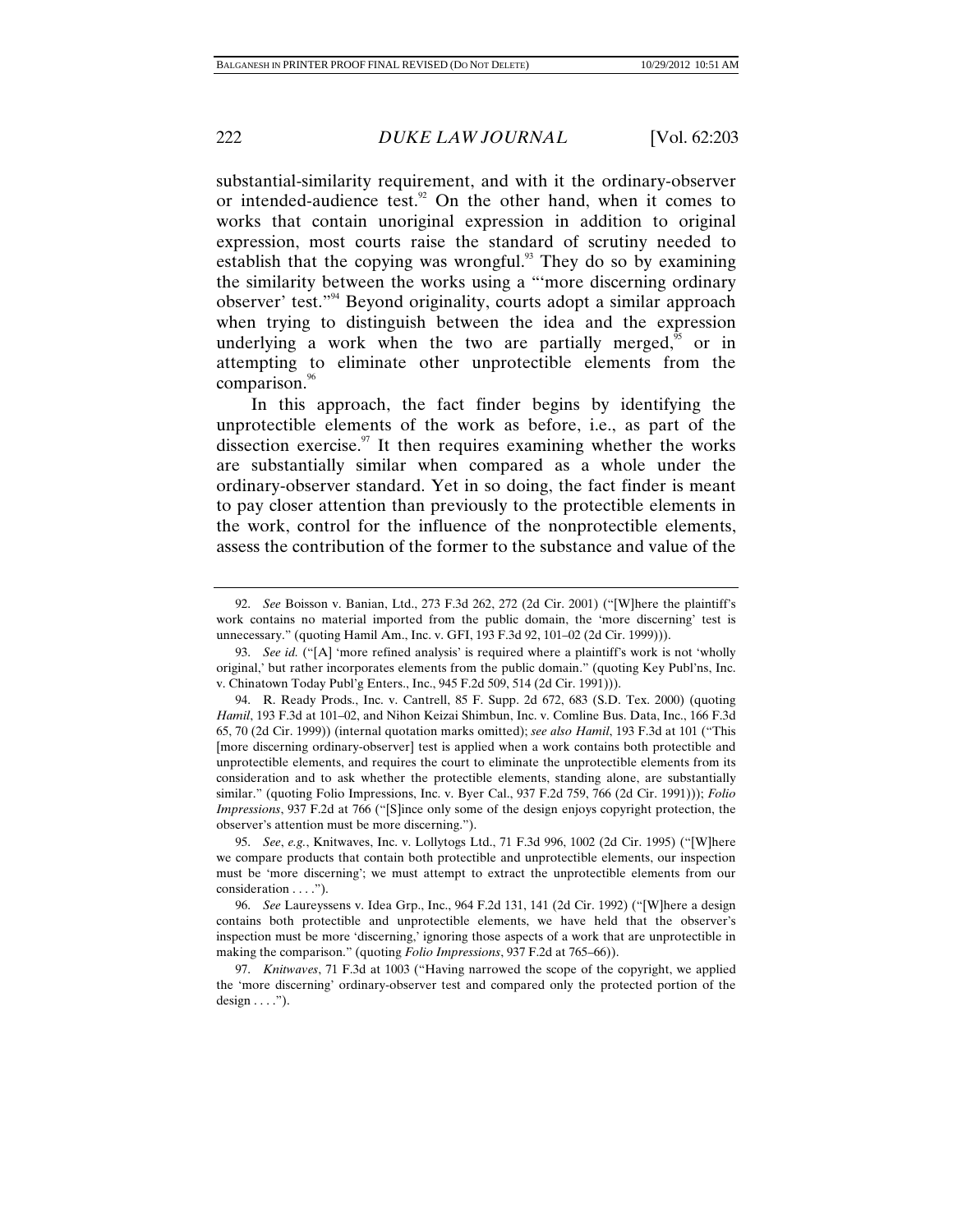work, and then determine whether the defendant's copying was wrongful—a more "discerning" standard of scrutiny.<sup>98</sup>

Some courts take this approach one step further and adopt a sliding-scale approach to the ordinary-observer standard. They thus acknowledge that there is a range of protection available to copyrighted works that depends entirely on the amount of originality that the work satisfies.<sup>99</sup> The more original the work, the more *ordinary* is the ordinary-observer standard, and the less original, the more *discerning* is the standard. Highly "complex" or "fanciful" works fall into the former category, whereas "simplistic" ones are usually approached under the latter.<sup>100</sup>

This variation of protection has also resulted, in its extreme form, in what is today known as the "thin copyright" doctrine.<sup>101</sup> When the plaintiff's work in question is highly unoriginal, uncreative, or made up primarily of unprotectible material, courts adopt an even more stringent approach to substantial similarity, occasionally referred to as "super-substantial similarity."<sup>102</sup> Here, the copying is thought to be problematic only when the works in question are "virtually identical" and the duplication of protectible materials is shown to have happened in its entirety.<sup>103</sup> Compilations are a common

100. *Atari*, 672 F.2d at 617.

 102. *See* TransWestern Publ'g Co. LP v. Multimedia Mktg. Assocs., Inc., 133 F.3d 773, 776 (10th Cir. 1998); Wilson v. Brennan, 666 F. Supp. 2d 1242, 1258 (D.N.M. 2009).

 103. Frybarger v. IBM Corp., 812 F.2d 525, 530 (9th Cir. 1987); *see also* Apple Computer, Inc. v. Microsoft Corp., 35 F.3d 1435, 1444 (9th Cir. 1994).

 <sup>98.</sup> *See* OSTERBERG & OSTERBERG, *supra* note 13, § 3:1.1[B] ("In the more discerning ordinary observer test, the fact finder attempts to extract the unprotectible elements from consideration and determine whether the protectible elements as a whole are substantially similar . . . . The fact finder should not dissect the works and then compare only individual elements. The fact finder still must consider the works' overall look and feel.").

 <sup>99.</sup> *See, e.g.*, Atari, Inc. v. N. Am. Philips Consumer Elecs. Corp., 672 F.2d 607, 617 (7th Cir. 1982) ("As a work embodies more in the way of particularized expression, it . . . receives broader copyright protection. . . . [T]he 'strongest' works . . . are almost entirely products of the author's creativity . . . ."), *superseded on other grounds by* FED. R. CIV. P. 52(a) (1985); Pampered Chef Ltd. v. Magic Kitchen, Inc., 12 F. Supp. 2d 785, 792 (N.D. Ill. 1998) ("[D]ifferent types of materials may be subject to varying degrees of copyright protection. Materials that are primarily fanciful, complex, artistic, novel and original are generally the most strongly protected by copyrights  $\dots$ .").

 <sup>101.</sup> *See, e.g.*, Mattel, Inc. v. MGA Entm't, Inc., 616 F.3d 904, 915 (9th Cir. 2010); MyWebGrocer LLC v. Hometown Info, Inc., 375 F.3d 190, 194 (2d Cir. 2004); Tufenkian Imp./Exp. Ventures, Inc. v. Einstein Moomjy, Inc., 338 F.3d 127, 136 (2d Cir. 2003); Ets-Hokin v. Skyy Spirits, Inc., 323 F.3d 763, 766 (9th Cir. 2003) ("When we apply the limiting doctrines, subtracting the unoriginal elements, Ets-Hokin is left with only a 'thin' copyright, which protects against only virtually identical copying.").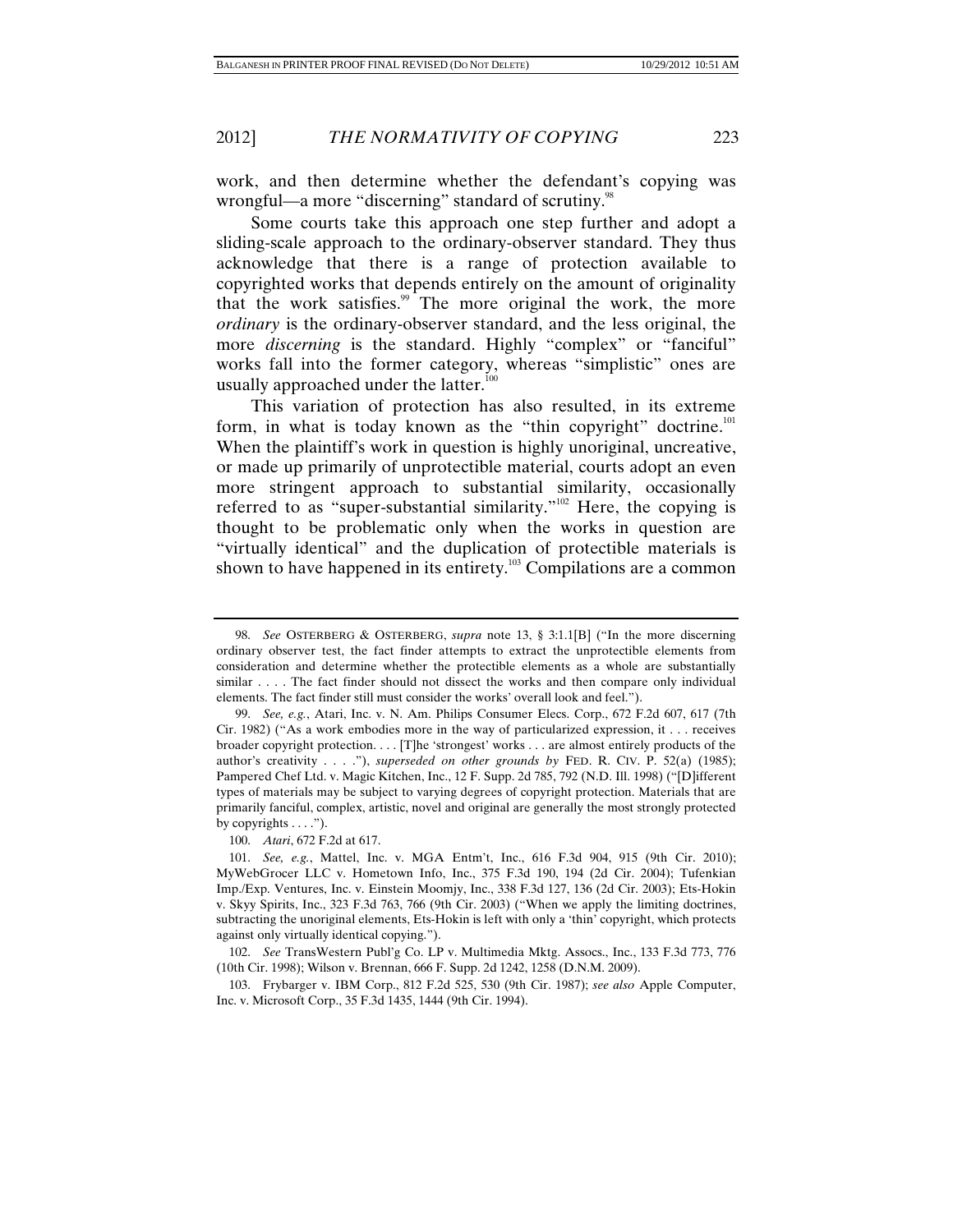category of works to which this approach is routinely employed, so as to ensure that protection is limited to the "selection and arrangement" of the expression and not to the expression itself.<sup>104</sup>

Despite the variation in standard of scrutiny, courts continue to adopt a holistic comparison of the works in terms of their overall similarity. The variation comes about instead in the *level of discernment* that a fact finder employs during such assessment greater attention to detail, purpose, and context while nonetheless comparing the works in their entirety. The Second Circuit's observation in this regard is instructive:

 In applying [the more discerning ordinary observer] test, a court is not to dissect the works at issue into separate components and compare only the copyrightable elements. To do so would be to take the "more discerning" test to an extreme, which would result in almost nothing being copyrightable because original works broken down into their composite parts would usually be little more than basic unprotectible elements like letters, colors and symbols . . . . [W]e have nevertheless always recognized that the test is guided by comparing the "total concept and feel" of the contested works.<sup>105</sup>

If the test of similarity remains the same but the person whose eyes through which it is examined is to be considered *more discerning*, it must imply that the person's points of emphasis for assessing such similarity begin to change. The process is therefore far from being a mechanistic elimination of unprotectible elements and a comparison of what remains thereafter. Even after recognizing elements to be unprotectible, the court is still to compare the two works as a whole, while underemphasizing the unprotectible parts in contrast to the protectible parts, and analyzing their relative contributions to the works in question.<sup>106</sup> This contrast is particularly true when it comes to

OSTERBERG & OSTERBERG, *supra* note 13, § 3:1.1.

 <sup>104.</sup> Feist Publ'ns, Inc. v. Rural Tel. Serv. Co., 499 U.S. 340, 349 (1991).

 <sup>105.</sup> Boisson v. Banian Ltd., 273 F.3d 262, 272 (2d Cir. 2001) (citations omitted) (quoting Knitwaves, Inc. v. Lollytogs Ltd., 71 F.3d 996, 1003 (2d Cir. 1995)).

 <sup>106.</sup> Robert Osterberg and Eric Osterberg provide a good example using a hypothetical involving two blues songs. In conducting the analysis, they note that the court

must remember that the songs are both blues songs. They share certain characteristics with all blues songs, such as use of a twelvebar phrase. The fact finder must not consider similarities common to all blues songs to determine whether the works are substantially similar. Rather, the fact finder must apply the more discerning ordinary observer test to decide whether, apart from the fact that the two songs are both blues songs, the songs sound alike.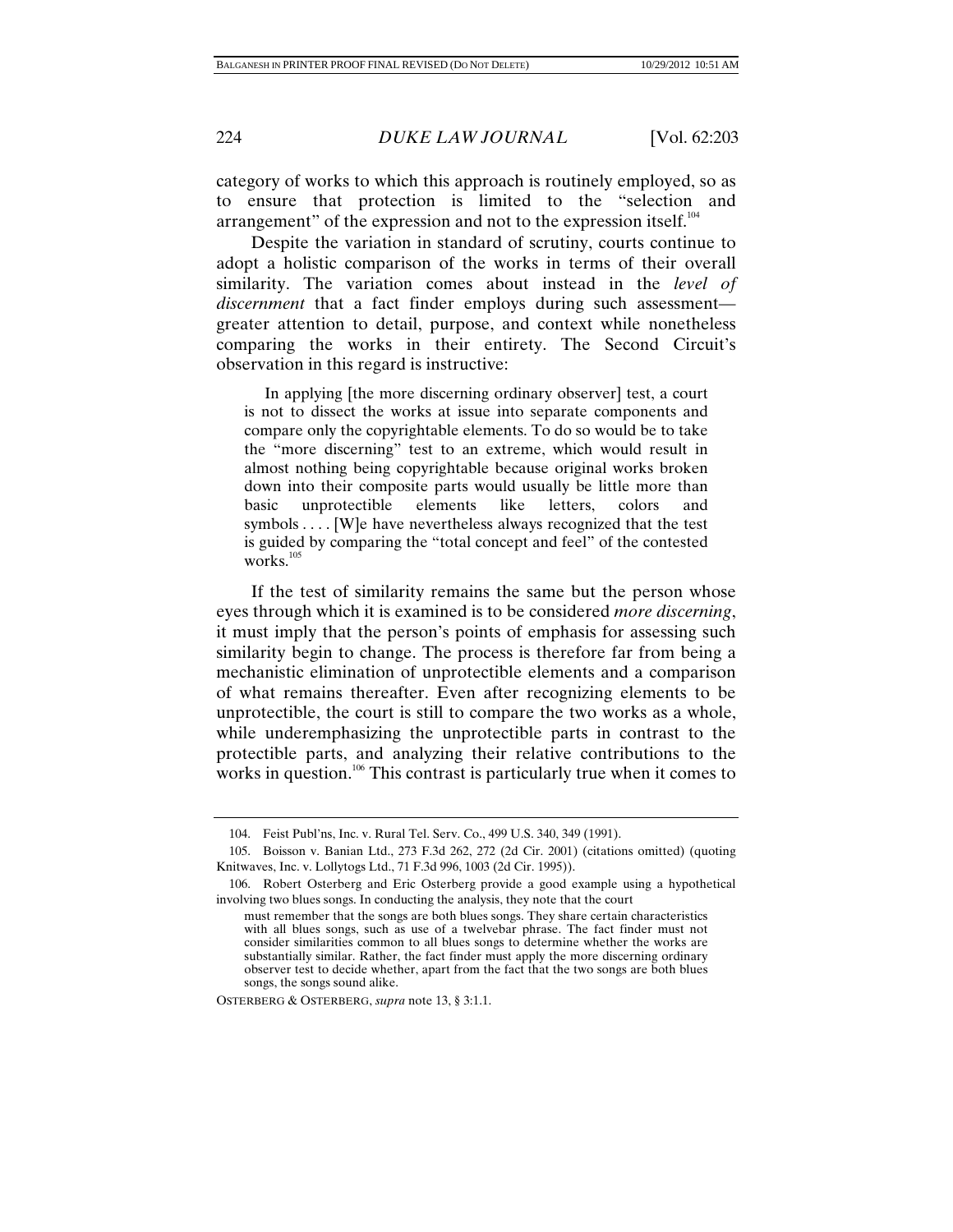works for which the protectible and unprotectible content is only separable conceptually, such as in compilations or works with a utilitarian element.

What this analysis reveals is that in reality there is an intermediate step between the stages of dissection and similarity, one with deep normative significance. Following the dissection or extrinsic phase, the court doesn't just jump into the inquiry of whether the copying was wrongful. It pauses to set the appropriate level of scrutiny to be applied during the assessment of similarity. It determines here how thick the entitlement is to be, with thickness bearing an inverse correlation to the level of scrutiny to be employed in the second stage. This determination of thickness, however, is not arbitrary or uninformed. It draws entirely from the court's findings during the dissection exercise—during which it decides *how* deserving the work is of copyright protection, using copyright's purposes and goals, as well as the formal devices that instantiate them.<sup>107</sup>

Courts, of course, rarely acknowledge the thickness determination to be an intermediate step in the copying inquiry. Yet its structure makes it precisely that. A recent opinion of the Ninth Circuit applying the thinnest protection to a work comes closest to recognizing this. In discussing the substantial-similarity analysis, the court observed:

Having dissected the alleged similarities and considered the range of possible expression, the court must define the scope of the plaintiff's copyright—that is, decide whether the work is entitled to "broad" or "thin" protection. Depending on the degree of protection, the court must set the appropriate standard for a subjective comparison of the works to determine whether, as a whole, they are sufficiently similar to support a finding of illicit copying.<sup>10</sup>

The court here thus seems to acknowledge that following the dissection exercise it needs to set the appropriate level of scrutiny before proceeding to the wrongfulness determination. In actuality the analysis of copying thus involves multiple steps, with thickness forming an intermediate step between probative similarity and substantial similarity (Figure 1). Because the thickness determination informs the substantiality of the similarity analysis and is intimately

 <sup>107.</sup> For an excellent example of how courts work this analysis, see *Boisson*, 273 F.2d at 273–76.

 <sup>108.</sup> *Apple Computer*, 35 F.3d at 1443.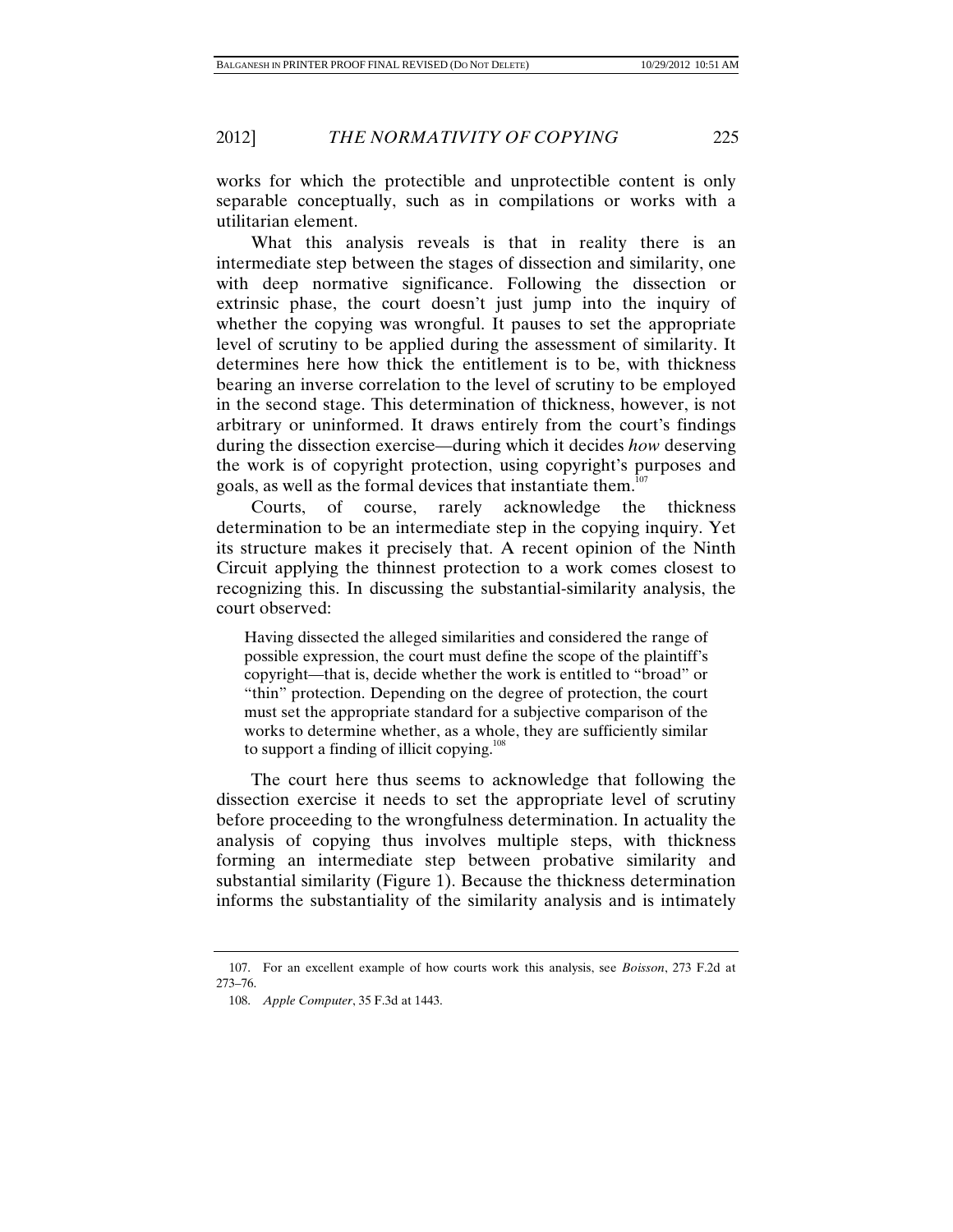connected to it, it is legitimately a part of the substantial-similarity analysis.



Beyond length—copyright's term<sup>109</sup>—and breadth—the content of copyright's bundle of rights<sup>110</sup>—copyright's entitlement structure thus has a distinctive third dimension in practice. And yet hardly any discussion of copyright law has picked up on this reality or the fact that this dimension remains the only one that is *entirely* policed and maintained by courts as part of the infringement inquiry. Thus far, courts have assessed a work's thickness using the variables of originality,<sup>111</sup> the idea-expression dichotomy,<sup>112</sup> the exclusion of utilitarian works,<sup>113</sup> and—in an effort to separate the selection and arrangement of preexisting material—the underlying material itself.<sup>114</sup> Each of these variables has long been known to connect directly to copyright's utilitarian purposes. There thus seems to be little reason for courts to refrain from extending the set of variables they employ in their analysis to copyright's other goals, especially when such variables remain compatible with the institution's utilitarian underpinnings. Part II explores more fully what these additional variables could possibly be.

### *C. Sim milarity as W Wrongfulness*

Having set the appropriate standard of scrutiny to be applied, the court compares and assesses the similarity of the two works. Regardless of what standard of scrutiny courts apply to the case at hand, they insist that the comparison be done holistically, that is, that

 <sup>109. 1</sup> 17 U.S.C. § 302 (2 2006).

 <sup>110.</sup> *I Id*. § 106.

<sup>111.</sup> *See, e.g.*, Feist Publ'ns, Inc. v. Rural Tel. Serv. Co., 499 U.S. 340, 349 (1991).

<sup>112.</sup> *See, e.g.*, Canal+ Image UK Ltd. v. Lutvak, 773 F. Supp. 2d 419, 432 (S.D.N.Y. 2011).

<sup>113.</sup> *See, e.g.*, Trek Leasing, Inc. v. United States, 66 Fed. Cl. 8, 14 (2005).

<sup>114.</sup> Nihon Keizai Shimbun, Inc. v. Comline Bus. Data, Inc., 166 F.3d 65, 70 (2d Cir. 1999).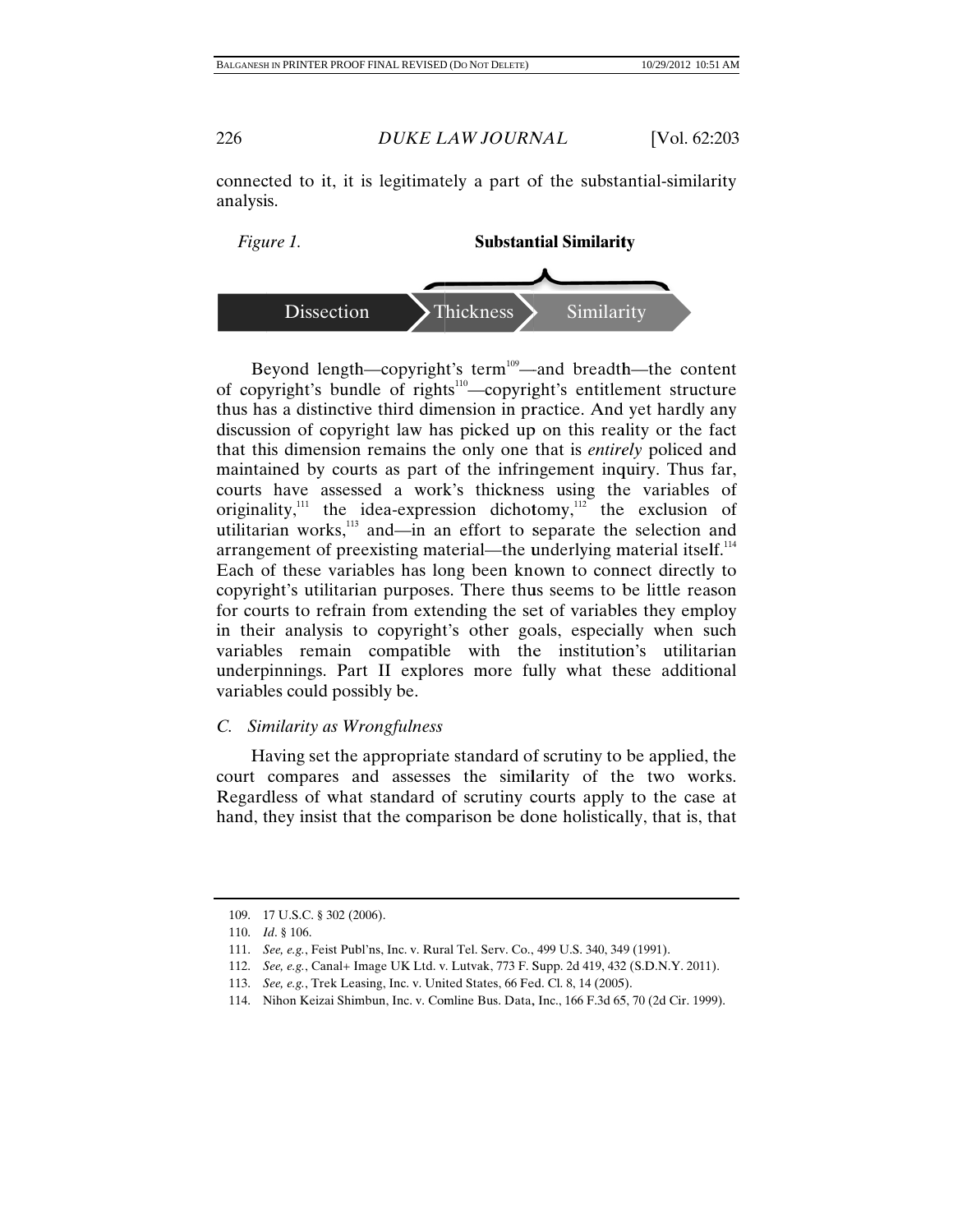the comparison be of the "total concept and feel"<sup>115</sup> or the "overall" look and feel<sup>"116</sup> of the works rather than of individual components and dissimilarities. In applying this general standard, they tend to focus on both qualitative and quantitative elements. $117$ 

The quantitative element involves assessing *how much* of the protected work the defendant copied, a relatively straightforward inquiry.118 In using this quantitative variable, courts sometimes examine whether a *de minimis* threshold for copying has been crossed and no more.<sup>119</sup> The qualitative element, on the other hand, examines the value and significance of the copied material to the plaintiff's (as opposed to the defendant's) work.<sup>120</sup> Here the question is always whether the defendant took something from the plaintiff's work that was worthy of protection against the defendant's copying. The qualitative threshold introduces an important temporal dimension to the analysis, insofar as the decision maker is asked to focus on the value of the elements taken by the defendant's copying to the plaintiff's work as manifested in the work, and no more. Thus if a portrait of a person, an artistic work, has material in the background that is largely incidental to the original work and which is copied by a defendant and assumes prominence later on, the qualitative threshold allows the court to conclude that the copied material was not of value to the first work. This determination is based entirely on the court's analysis of the plaintiff's work and consequently on the point in time that it was created. $121$ 

 <sup>115.</sup> *E.g.*, Atari, Inc. v. N. Am. Philips Consumer Elecs. Corp., 672 F.2d 607, 614 (7th Cir. 1982), *superseded on other grounds by* FED. R. CIV. P. 52(a) (1985).

 <sup>116.</sup> *E.g.*, Sturdza v. United Arab Emirates, 281 F.3d 1287, 1296 (D.C. Cir. 2002).

 <sup>117.</sup> *See* Newton v. Diamond, 388 F.3d 1189, 1195 (9th Cir. 2004) ("Substantiality is measured by considering the qualitative and quantitative significance of the copied portion in relation to the plaintiff's work as a whole."); Twin Peaks Prods. v. Publ'ns Int'l Ltd., 996 F.2d 1366, 1376–77 (2d Cir. 1993) (considering the "[a]mount and substantiality of the portion used in relation to the copyrighted work as a whole").

 <sup>118.</sup> *See Nihon*, 166 F.3d at 71 (finding that the infringer "use[d] about two-thirds of the protectible material").

 <sup>119.</sup> OSTERBERG & OSTERBERG, *supra* note 13, § 2:4.

 <sup>120.</sup> *Id. But see* Narell v. Freeman, 872 F.2d 907, 913 (9th Cir. 1989) ("The material taken is not qualitatively important to either [the original or copied work].").

 <sup>121.</sup> OSTERBERG & OSTERBERG, *supra* note 13, § 2:4 (justifying the rule as "permit[ting] authors to build on existing works by focusing on details that earlier authors may have glossed over or otherwise treated in a more cursory fashion").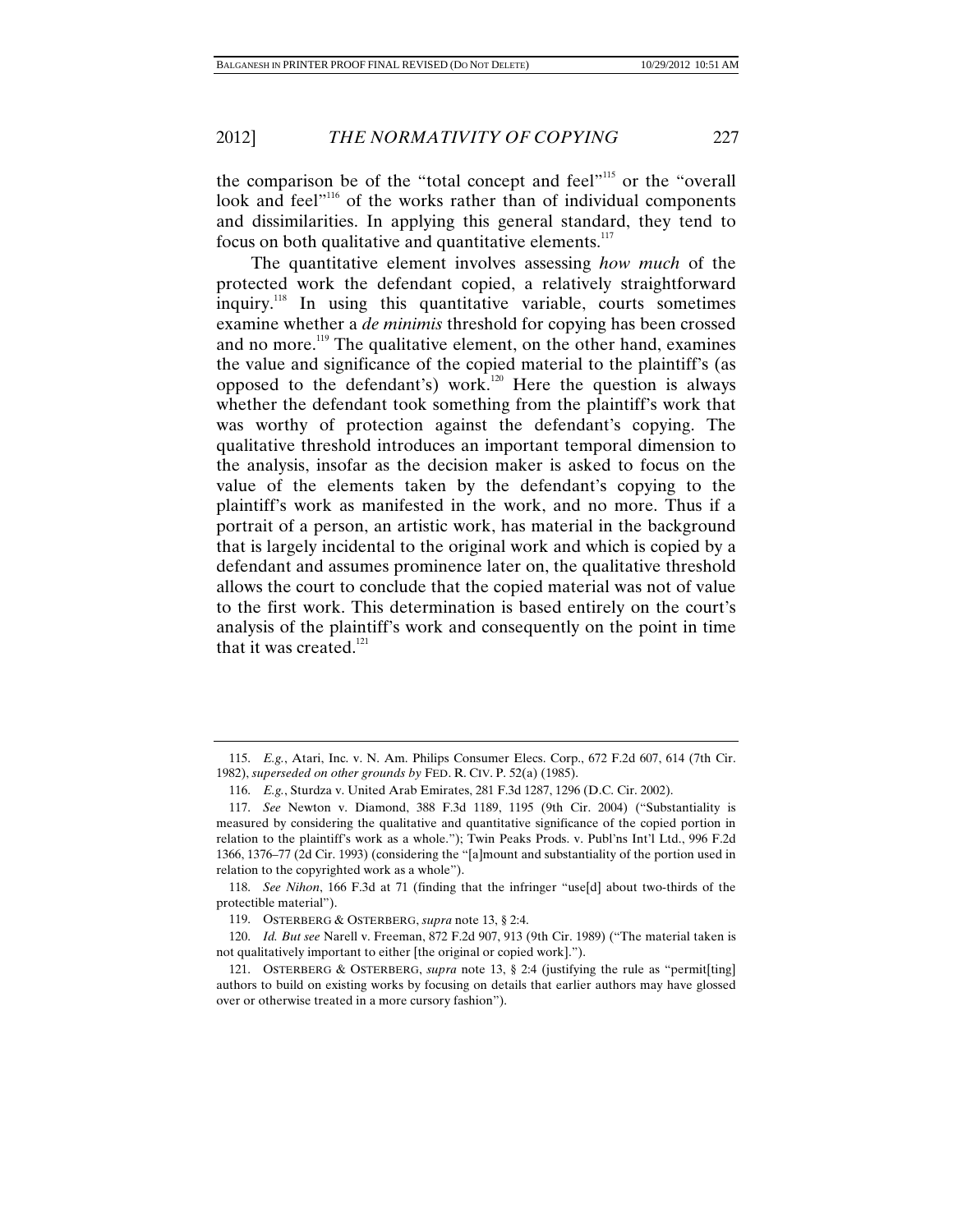To be sure, the quantitative and qualitative dimensions of the analysis often intersect and influence each other.<sup>122</sup> The key point to remember for our purposes, though, is that the similarity assessment at this stage operates as a proxy for the wrongfulness of the defendant's actions. The comparison of similarity therefore is largely to determine whether the defendant's copying, when viewed as a whole, meets the decision maker's intuitive sense of wrongfulness, calibrated by the appropriate standard of scrutiny. This accounts for why courts sometimes describe the similarity assessment as "virtually devoid of analysis."123 Though this does not imply that the assessment is devoid of an analytical framework altogether, it does emphasize that it remains a subjective value judgment that is guided by reason.

When courts alter the thickness of the entitlement using various criteria, the parameters of the comparison in the wrongfulness analysis begin to change, too. While the comparison must still remain of the overall work, and entail both quantitative and qualitative dimensions, the points of emphasis begin to change.<sup>124</sup> Instead of a casual overall observation of the work, the court now weighs the protectible parts of the work more heavily than the others, and the most valuable parts of the work are given the heaviest weight. It thus entails an examination which—while not entailing the artificial elimination of unprotectible works—begins to accord different parts of the work differential emphasis in light of the level of discernment required by the appropriate standard.<sup>125</sup> The alteration that occurs thus involves ensuring that the data points for the comparison are weighted appropriately to simulate an observer with heightened knowledge of the works in question and their market.<sup>126</sup>

One way that courts operationalize this variation is by explicitly altering the characteristics and traits of the discerning observer in

 <sup>122.</sup> *Nihon*, 166 F.3d at 71 ("It is not possible to determine infringement through a simple word count; the quantitative analysis of two works must always occur in the shadow of their qualitative nature.").

 <sup>123.</sup> Shaw v. Lindheim, 919 F.2d 1353, 1357 (9th Cir. 1990) (observing that the test has become "virtually devoid of analysis" because it "has become a mere subjective judgment as to whether two literary works are or are not similar").

 <sup>124.</sup> *See, e.g.*, Boisson v. Banian, Ltd., 273 F.3d 262, 273 (2d Cir. 2001).

 <sup>125.</sup> *See* 4 NIMMER & NIMMER, *supra* note 3, § 13.03[F][5] (emphasizing the nonmechanical and subjective nature of the evaluation, even after the unprotectible parts have been eliminated).

 <sup>126.</sup> *See* Tufenkian Imp./Exp. Ventures, Inc. v. Einstein Moomjy, Inc., 338 F.3d 127, 135 (2d Cir. 2003) (noting that the test cannot be applied through the eyes of "the judicial observer who has a passing familiarity with [the market]").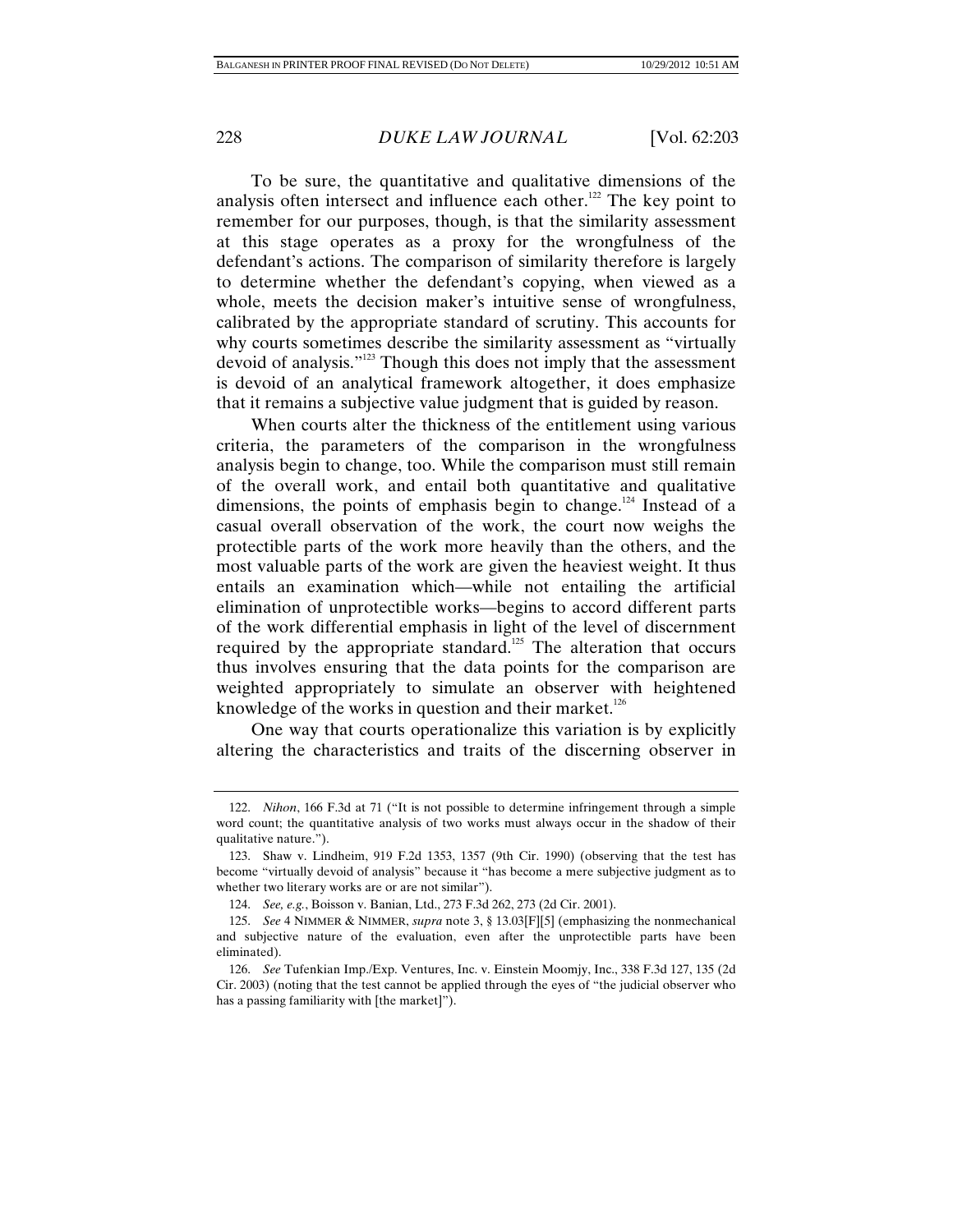light of the nature of the works in question. In a case involving the infringement of a board game with original and unoriginal features, for instance, the Ninth Circuit applied the standard of a "discerning 17.5 year old boy" to find that an ordinary observer was unlikely to find the two works to be similar based on the elements that such an observer was likely to emphasize during the comparison.<sup>127</sup> In another case involving a video game with large amounts of unprotectible material, the Seventh Circuit similarly concluded that a discerning observer in this market was likely to pay much more attention to the functional features of the game rather than to the artistic expression, or to the aesthetic appeal that it has.128 One court likened the "reasonably discerning consumer" to one who would spend thousands of dollars on the products in question to conclude that such an ordinary observer was unlikely to be deceived as to the origin of the works.<sup>129</sup> This process closely mirrors the way in which courts have long been known to alter the reasonable person standard in negligence cases, depending on the nature and type of harm involved.<sup>130</sup> The reasonable person may thus be a professional well versed in a particular discipline in instances of professional negligence, and in other instances a mere prudent man.<sup>131</sup> Few would deny, though, that in varying the reasonable person in negligence cases, courts are doing anything but altering their very assessment of the wrongfulness of the defendant's actions by introducing or eliminating variables that the fictional person might have considered.132 The same process is at play here.

 <sup>127.</sup> Data E. USA, Inc. v. Epyx, Inc., 862 F.2d 204, 209–10 (9th Cir. 1988).

 <sup>128.</sup> Atari, Inc. v. N. Am. Philips Consumer Elecs. Corp., 672 F.2d 607, 619 (7th Cir. 1982) ("Video games, unlike an artist's painting or even other audiovisual works, appeal to an audience that is fairly undiscriminating insofar as their concern about more subtle differences in artistic expression."), *superseded on other grounds by* FED. R. CIV. P. 52(a) (1985).

 <sup>129.</sup> Odegard Inc. v. Safavieh Carpets, Inc., 398 F. Supp. 2d 275, 281 (S.D.N.Y. 2005).

 <sup>130.</sup> *See* Alan D. Miller & Ronen Perry, *The Reasonable Person*, 87 N.Y.U. L. REV. 323, 324 (2012). *See generally* RESTATEMENT (THIRD) OF TORTS § 3 (2010) (discussing the factors to be considered in determining whether a defendant exercised "reasonable" care under the circumstances in question).

 <sup>131.</sup> *See, e.g.*, Heath v. Swift Wings, Inc*.*, 252 S.E.2d 526, 529 (N.C. 1979) ("Indeed, our courts have long recognized that one who engages in a business, occupation, or profession must exercise the requisite degree of learning, skill, and ability of that calling with reasonable and ordinary care.").

 <sup>132.</sup> *See* Duncan Kennedy, *Form and Substance in Private Law Adjudication*, 89 HARV. L. REV. 1685, 1747 (1976); Ezra Ripley Thayer, *Public Wrong and Private Action*, 27 HARV. L. REV. 317, 317–18 (1914) ("The 'ordinary prudent man' is a palpable fiction . . . . What this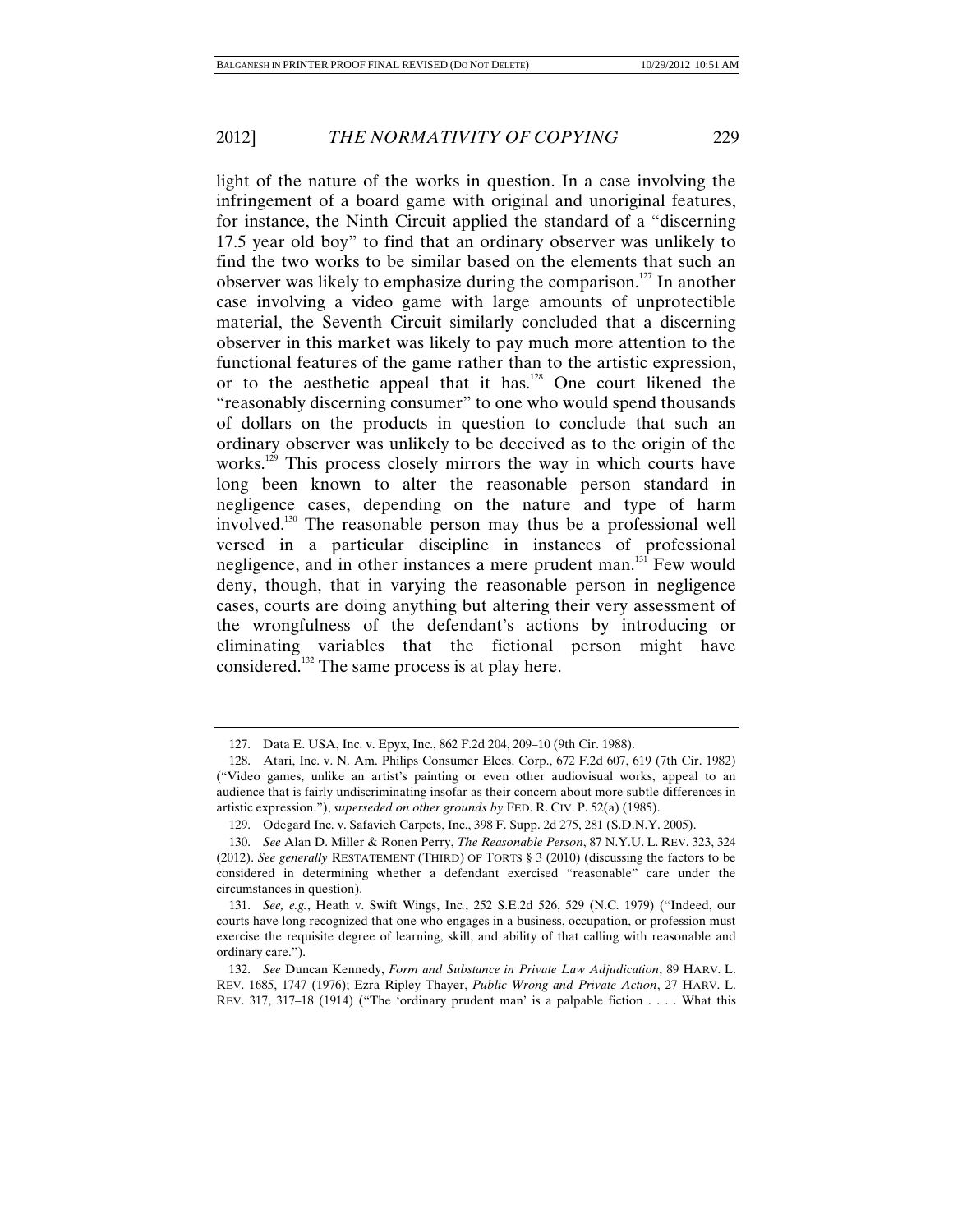## *D. The Flexibility of Substantial Similarity*

In functional terms the substantial-similarity analysis involves two distinct stages: a court's selection of a standard of wrongfulness or similarity for the analysis—the thickness determination—and its eventual application of that standard to its comparison of the two works—the similarity analysis. Putting the two prongs of the substantial-similarity analysis back together reveals that courts use it as a distinct dimension of the copyright entitlement under which different works are accorded different amounts of protection on an individualized basis. The variation in protection is best represented by Table 1 below.

|                  | <b>Level of</b>   | <b>Standard of</b> | <b>Focus of Analysis</b>                                                                     |
|------------------|-------------------|--------------------|----------------------------------------------------------------------------------------------|
|                  | <b>Protection</b> | <b>Scrutiny</b>    |                                                                                              |
|                  | Regular           | "Ordinary          | Overall similarity over                                                                      |
|                  |                   | observer"          | differences                                                                                  |
| <b>Thickness</b> | Intermediate      | "More discerning   | Overall similarity but                                                                       |
|                  |                   | observer"          | with differences                                                                             |
|                  |                   |                    | weighted appropriately                                                                       |
|                  | Thin              | "Near identity"    | Overall similarity with<br>special attention to the<br>conceptually<br>inseparable source of |
|                  |                   |                    | protection                                                                                   |

| anu<br>۳ |  |
|----------|--|
|----------|--|

Copyright law treats a variety of different works in a largely identical manner. This treatment is in turn known to produce what some scholars refer to as "uniformity costs."<sup>133</sup> Although scholars have lamented copyright's lack of adequate tailoring to combat these costs,<sup>134</sup> few have focused on the reality that courts have long been attempting to achieve precisely this result under the substantialsimilarity analysis.<sup>135</sup> To be sure, the process is far more subtle and nuanced than an explicit approach to subject-matter-based tailoring that is, according different types of works different rights—and is

imaginary person would have done really means what the jury thinks was the proper thing to  $do \ldots$ ").

<sup>133.</sup> *See* Carroll, *supra* note 22, at 856–67, 875–78.

<sup>134.</sup> *Id.* at 856-67.

 <sup>135.</sup> *But see id.* at 899.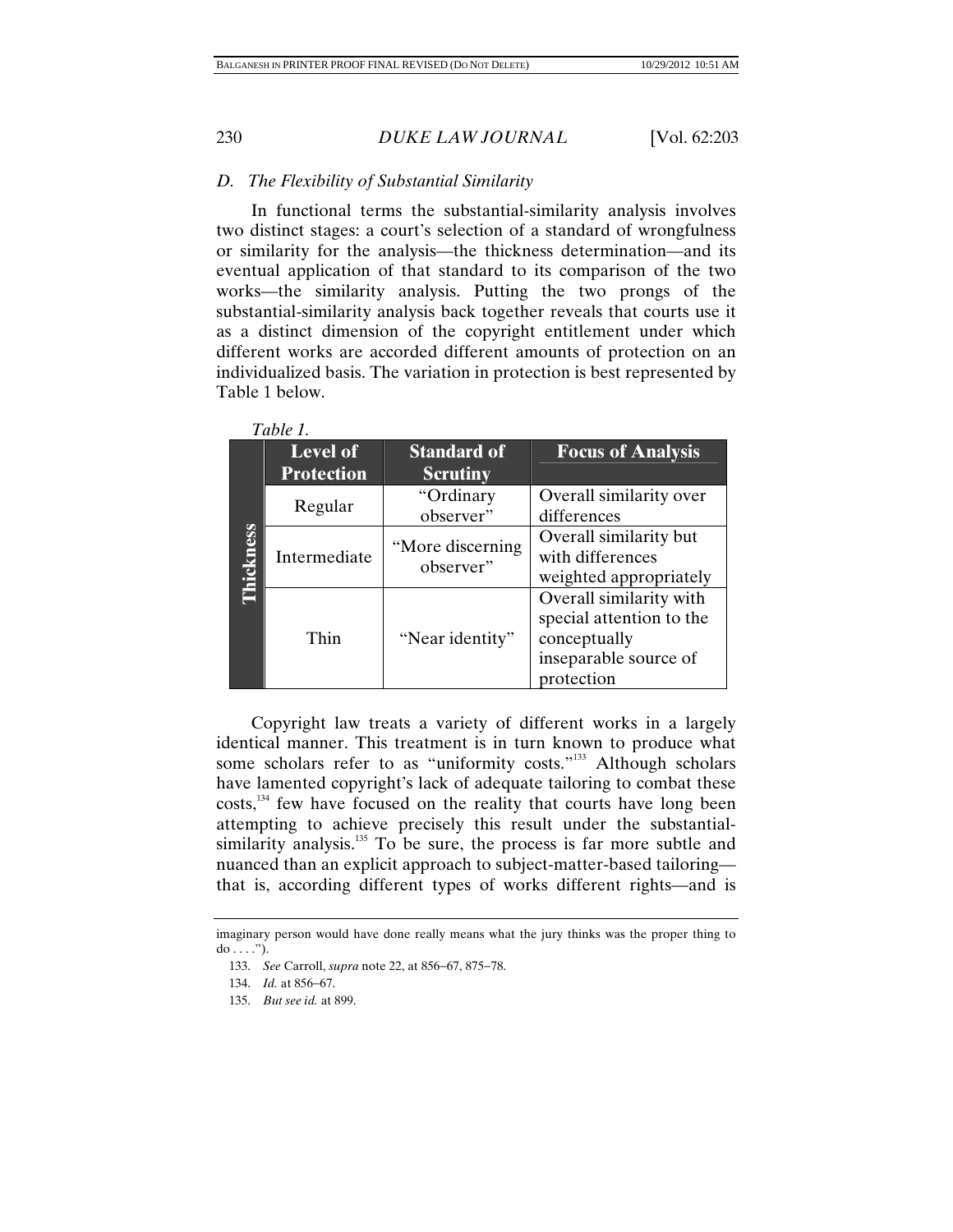often cloaked in the rhetoric of the similarity analysis. Yet on closer analysis, it reveals how courts have been using copyright's structure as a wrong-based approach to creative inducement to achieve such tailoring.

Instead of introducing new *a priori* filters based either on subject matter or the institution's purposes—which might be seen as an incursion into Congress's domain, considering that these elements have historically been determined legislatively<sup>136</sup>—courts instead modulate the scope of protection during their analysis of infringement. Copyright's extensive emphasis on copying—both as a factual and normative matter—allows courts to achieve this modulation rather effectively. In practice, then, copyright's entitlement structure is much more pliable than it comes across in theory, revealing how a unidimensional focus on legislative activity in the area often understates the importance of federal common-law rules that play an equally important role in the system's operation.<sup>137</sup>

None of this is to suggest that courts have developed a unified, coherent framework for the substantial-similarity analysis. Although few courts have explicitly acknowledged their use of the framework as a mechanism of entitlement modulation or as a policy lever, they nonetheless have in the last two decades begun to incrementally expand the substantive content of the analysis and explicate more on what goes into it.<sup>138</sup> The time is thus ripe for a more comprehensive account of what the substantial-similarity analysis can and ought to be used for, given how far courts have come with it and their general willingness to make effective use of the flexibility and leeway accorded to them in the analysis.

The analysis of copyright's substantial-similarity requirement also reveals that in reality it involves two interrelated normative

 <sup>136.</sup> *See* U.S. CONST. art. I, § 8, cl. 8 (granting Congress the power "[t]o promote the Progress of Science and useful Arts, by securing for limited Times to Authors and Inventors the exclusive Right to their respective Writings and Discoveries"); 17 U.S.C. **§** 102 (2006).

 <sup>137.</sup> *See, e.g.*, Jessica Litman, *Real Copyright Reform*, 96 IOWA L. REV. 1, 52 (2010) (focusing on copyright reform through statutory changes).

 <sup>138.</sup> The Seventh Circuit is perhaps the most explicit about this. *See, e.g.*, Atari, Inc. v. N. Am. Philips Consumer Elecs. Corp., 672 F.2d 607, 616-17 (7th Cir. 1982) ("[T]hat a work is copyrighted says very little about the scope of its protection."), *superseded on other grounds by*  FED. R. CIV. P. 52(a) (1985); *see also* Trek Leasing, Inc. v. United States., 66 Fed. Cl. 8, 17–18 (2005) (describing the incremental expansion of the idea of "thin" copyright protection); OSTERBERG & OSTERBERG, *supra* note 13, at § 3:1.5 ("[C]ourts in the Seventh Circuit make a distinction between probative similarity, similarity that proves copying, and substantial similarity, similarity that proves unlawful appropriation.").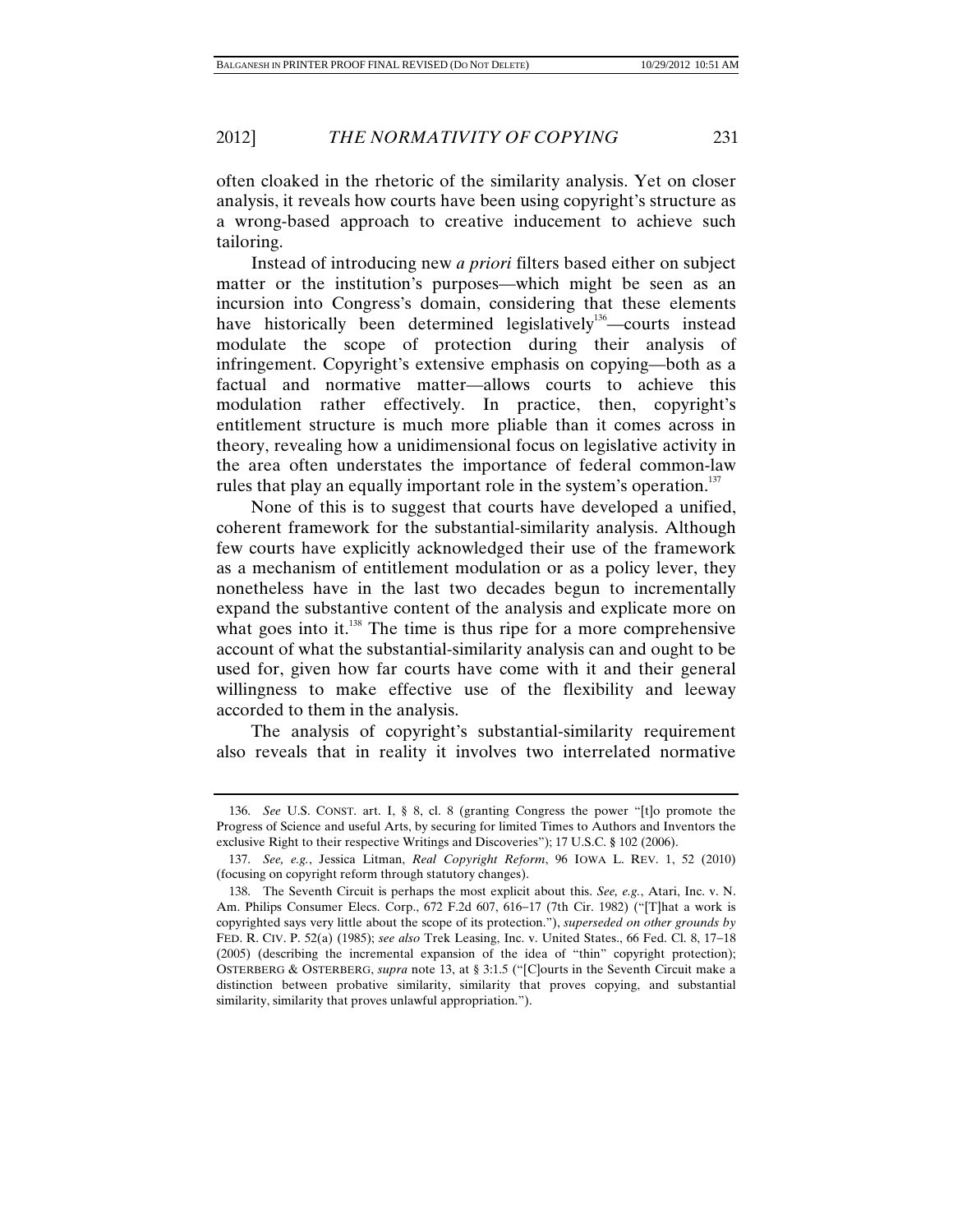judgments during the infringement process. The first, which we may usefully call the *purposive evaluation* and which is seen during the thickness determination, involves an objective assessment of the work being accorded protection to measure the extent to which it furthers copyright's fundamental purposes.139 Put simply, it entails fixing the thickness of the copyright holder's exclusive entitlement in the work, disregarding the defendant's work. Though the court is no doubt presented with evidence of copying here, this evaluation and the court's determination of thickness must conceptually at least take place independent of the defendant's actions. For instance, determining the ratio of protectible to unprotectible material in a work hardly necessitates examining the defendant's work and can be gleaned entirely from the plaintiff's work, perhaps with the aid of external evidence such as expert testimony.

The second normative decision originates in the similarity analysis and involves a *subjective evaluation of wrongdoing*. Here, the fact finder is asked to apply the chosen standard of thickness to a comparison of the two works in order to determine whether there was any actionable wrongdoing in the defendant's act of copying. $140$ Whereas the first stage was conceptually objective, this stage is entirely relative because a comparison of the works is the essence of the process. While the purposive evaluation fixes the appropriate standard of scrutiny, it importantly does not tell the fact finder precisely what goes into that standard except in very general terms. The fact finder is thus directed to consciously alter the standard of scrutiny by paying close attention to certain elements of the work and by applying a suitably altered perspective.

Each of these normative judgments involves a different structural framework which is crucial to appreciate—for it is only through this difference that copyright law is able to affirm multiple, often conflicting normative values in its adjudication process. Each stage of normative analysis also communicates a different guidance directive to actors—the first stage communicates an objective one, while the second stage signals a relational one $141$ —and has a hitherto underappreciated effect on copyright's upstream- and downstream-

 <sup>139.</sup> *See supra* Part I.B.

 <sup>140.</sup> *See supra* Part I.C.

 <sup>141.</sup> *See* John C.P. Goldberg & Benjamin C. Zipursky, *Torts as Wrongs*, 88 TEX. L. REV. 917, 945-47 (2010).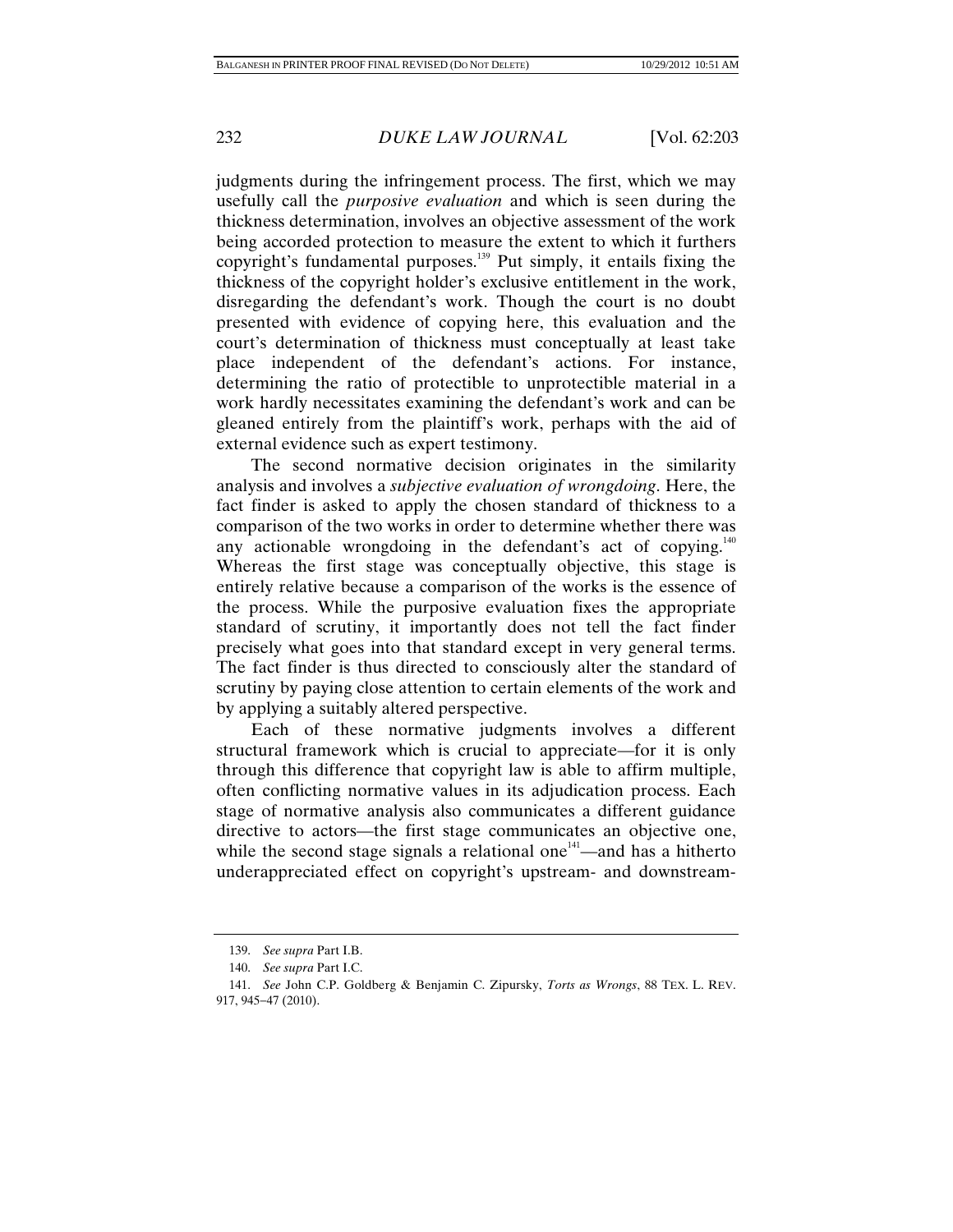incentive structure.<sup>142</sup> This latter set of issues is fully explored in the next Part.

### II. SUBSTANTIAL SIMILARITY AND INCOMMENSURABILITY

Having examined how the substantial-similarity inquiry works and the underappreciated flexibility that it affords courts in tailoring copyright's entitlement structure on an individualized basis, this Part moves from the positive to the normative. It argues that the twopronged process of the substantial-similarity analysis can be reconstructed as a mechanism of conceptually ordering the introduction and instantiation of plural values into the copyright analysis. The flexibility examined in the previous Part, in other words, can be understood as possessing an important substantive dimension, in addition to a structural one.

Part II.A begins by setting out the problems inherent in multicriterion-based decision making, long known in the world of social-choice theory, to show how copyright adjudication as a branch of legal decision making harbors the same problems. Part II.B then introduces the idea of the conceptually sequenced argument as a partial solution to the problem of incommensurable values, drawing on other areas of the common law in which it is employed as a reasoned accommodation of plural values. Part II.C then moves back to the world of copyright law to reconstruct substantial similarity and its two-staged normative analysis as a sequenced ordering of different kinds of values during the infringement inquiry. In the first step, copyright's principally utilitarian values find their place and are given direct salience by the thickness inquiry, while in the second, copyright's relational values, many of which are deontic or rightsbased in structure, find instantiation during the analysis of similarity.

## *A. Copyright Adjudication as a Form of Multicriterial Decision Making*

Central to social-choice theory is the idea of majority-voting paradoxes, under which an attempt to aggregate the preferences of individual voters, in order to reach a majority decision, produces an

 <sup>142.</sup> *See* Shyamkrishna Balganesh, Response, *Tiered Originality and the Dualism of Copyright Incentives*, 95 VA. L. REV. IN BRIEF 67, 69 (2009), http://www.virginialawreview.org/ inbrief.php?s=inbrief&p=2009/11/30/balganesh.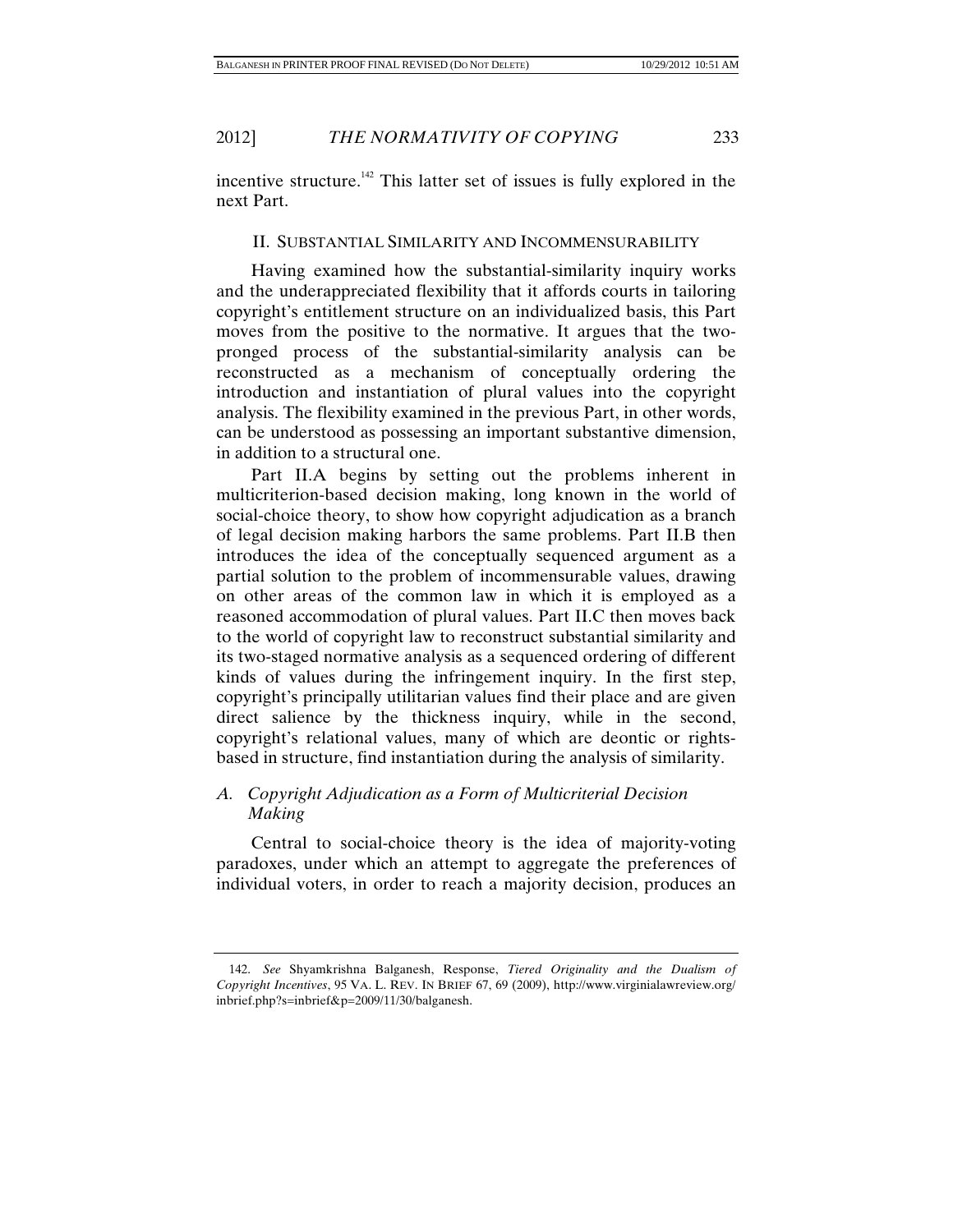intransitivity.<sup>143</sup> Thus, if there are three candidates to choose from (*John, Henry, and Bill*) and three voters whose preferences are to be aggregated (*A, B, and C)* the following ordering of their preferences represents the intransitivity of majority decision making.<sup>144</sup>

| <u>д</u>    |       |       |
|-------------|-------|-------|
| John        | Henry | Rill  |
| Henry       | Bill  | John  |
| <b>Rill</b> | John  | Henry |

As we see, a majority of voters (*A*, *C*) prefer John to Henry, and a majority (*A*, *B*) also prefers Henry to Bill. The logic of transitivity would suggest that a majority would also prefer John to Bill. Yet, as it turns out, a majority  $(B, C)$  actually prefers Bill to John—producing an intransitivity. The very same logic carries over to decision making that isn't simply trying to aggregate the preferences of multiple individuals, but is instead trying to aggregate preferences based on multiple independent criteria. Consider the following alternative hypothetical, which reveals the symmetry: You are deciding on a new car to buy, and you narrow your choice down to three: a Honda, a Ferrari, and a Ford, and you are now trying to choose among the three using three independent—and equally important—criteria:<sup>145</sup> price, reliability, and speed. This is how you might order the cars on this basis:

| <b>Price</b> | <b>Reliability</b> | <b>Speed</b> |
|--------------|--------------------|--------------|
| Ford         | Honda              | Ferrari      |
| Honda        | Ferrari            | Ford         |
| Ferrari      | Ford               | Honda        |

Again, the same intransitivity manifests itself. The Ford beats the Honda on price and speed, while the Honda beats the Ferrari on price and reliability, but the Ferrari beats the Ford on both speed and

 <sup>143.</sup> Bruce Chapman, *More Easily Done Than Said: Rules, Reasons, and Rational Social Choice*, 18 OXFORD J. LEGAL STUD. 293, 296-97 (1998).

 <sup>144.</sup> *See* ARROW, *supra* note 33.

 <sup>145.</sup> This is an important axiom. In the event that the criteria themselves can be weighted differently—which would be the equivalent of treating different voters differently in the election—the problem dissipates in large measure.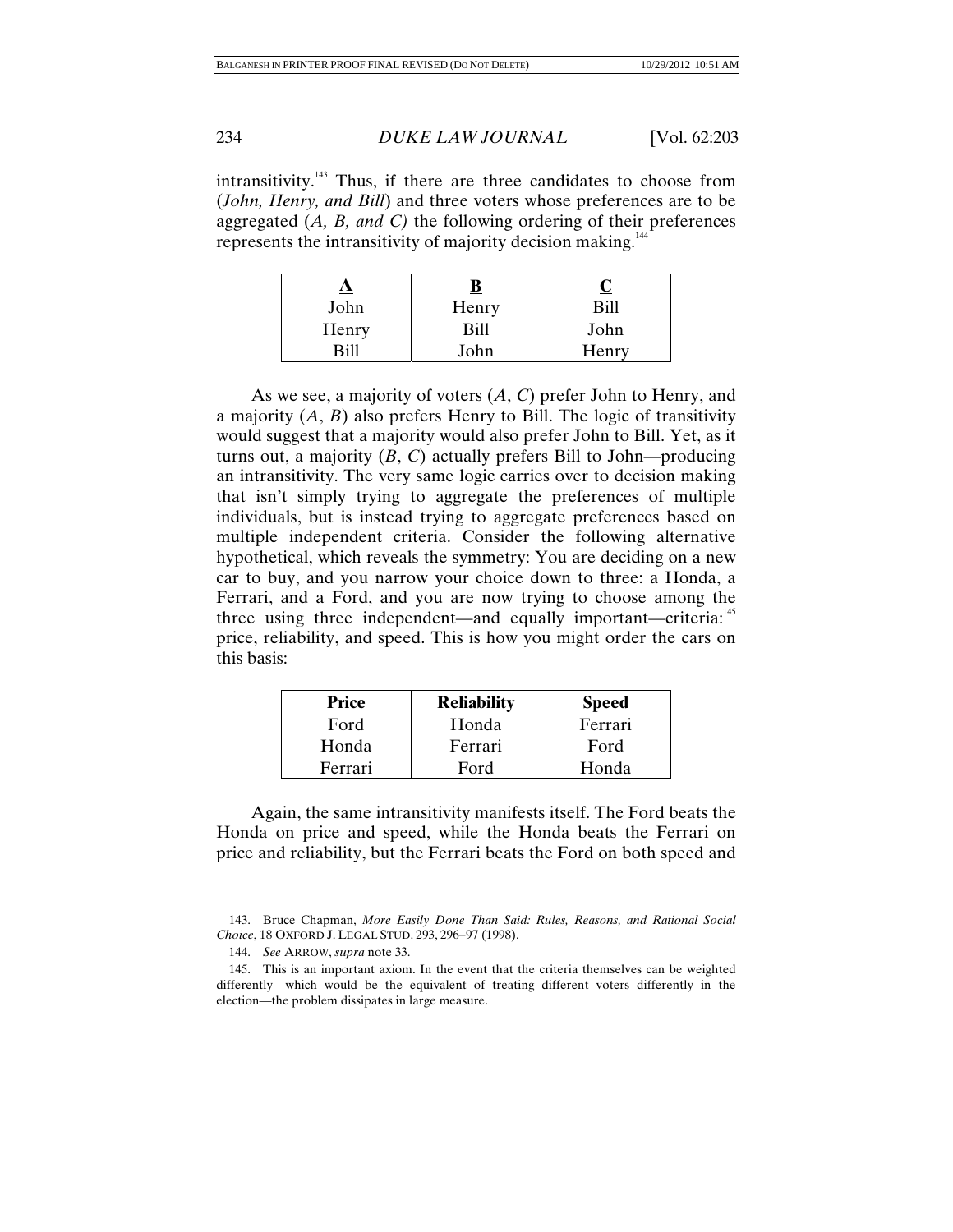### 2012] *THE NORMATIVITY OF COPYING* 235

reliability. Assuming that each criterion is equally important, there is no way of combining the preferences to yield a single choice. The intransitivity seen in the two examples above would continue to exist even if we were to reduce the number of criteria or voters to two. It would then turn into the following preference orderings—which exhibit the same features.

| A           |                 | <b>Price</b>       | <b>Reliability</b> |
|-------------|-----------------|--------------------|--------------------|
| John        | Henry           | Ford               | Honda              |
| Henry       | <del>Bill</del> | Honda              | <b>Ferrari</b>     |
| <b>Bill</b> | John            | <del>Ferrari</del> | Ford               |

 Once again, it becomes impossible to aggregate the preferences into a single decision, though it becomes possible to eliminate a choice in each instance if we are looking for a winner: Bill in the voting, and the Ferrari in the choice of car. Yet among the other two choices, no obvious winner emerges.

Legal decision making in innumerable contexts exhibits these very features of multicriterion decision making. By introducing additional criteria into the picture, it alters the law's ordering of preferences and outcomes.<sup>146</sup> Professor Leo Katz has persuasively shown how this produces legal "loopholes" which are incapable of being plugged and therefore form the bread and butter of lawyering. $147$  The introduction of new criteria and alternatives thus alters the original ordering of relative preferences.

What is additionally important to forms of legal decision making is that the setting is invariably *relational*. In other words, because a court is often confronted with a binary choice between plaintiff and defendant, sometimes criteria that are entirely a product of that binary setup enter the picture to alter the original preference ordering. In some very illuminating work on social-choice theory, Professor Bruce Chapman has shown that this is precisely how the intransitivity of preferences affects legal decision making.<sup>148</sup> In a hypothetical he shows how an individual's urge to maximize pleasure

 <sup>146.</sup> *See* KATZ, *supra* note 34, at 6–7.

 <sup>147.</sup> *See* Leo Katz, *A Theory of Loopholes*, 39 J. LEGAL STUD. 1, 27 (2010) ("[L]oophole exploitation and skillful persuasion turn out to differ only by a hair, and inasmuch as we never felt too uneasy about the latter, we have one more reason not to feel too uneasy about the former.").

 <sup>148.</sup> Chapman, *supra* note 40, at 1502.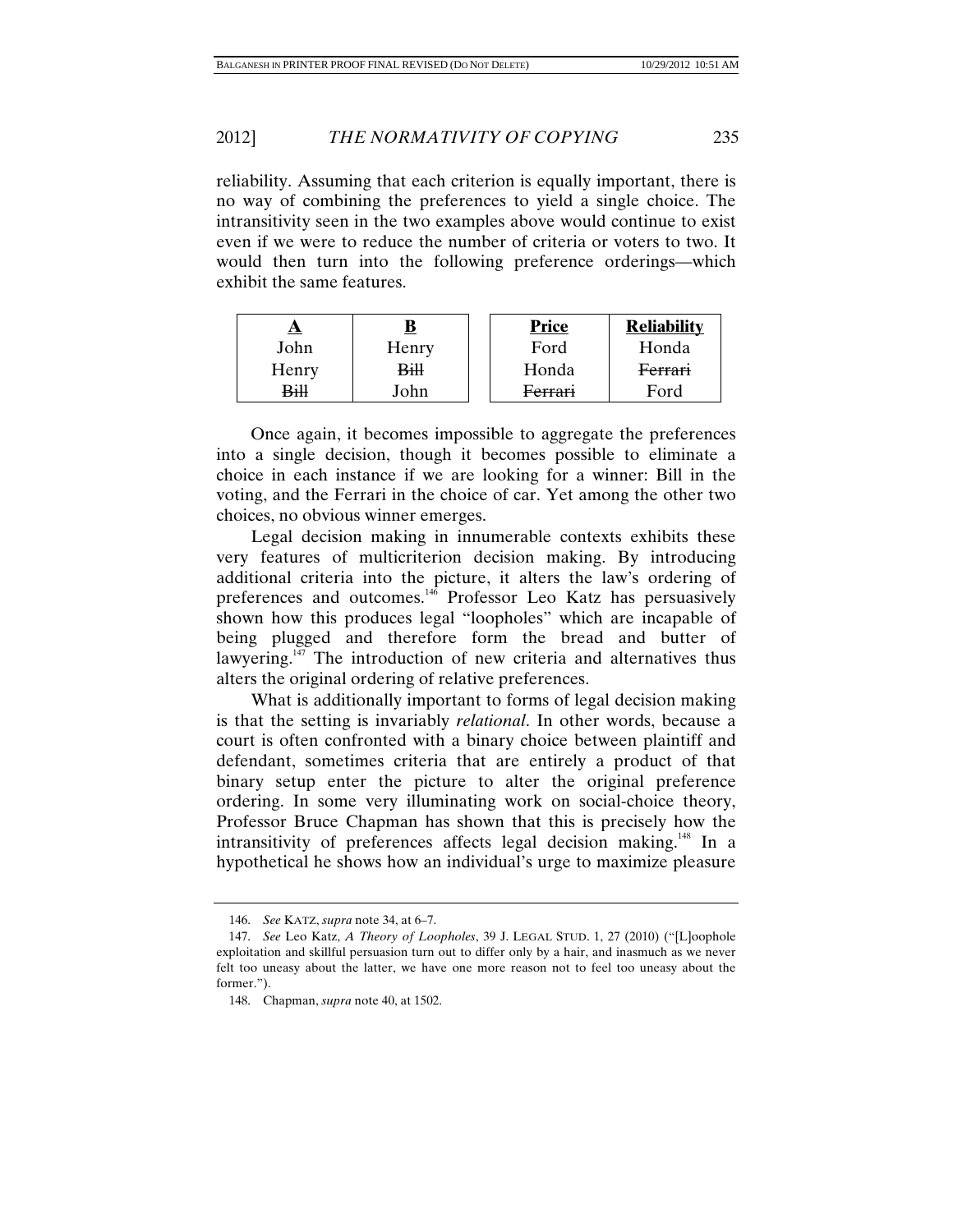might cause him or her to choose a medium-sized orange over a small apple, and a big apple over the medium-sized orange.<sup>149</sup> Yet, when presented with the option of a small and a big apple, the individual chooses the small apple out of a new consideration—etiquette—that seems to enter the picture only in a choice between different sizes of the same fruit.<sup>150</sup> These preferences now produce the same intransitivity as before: the big apple is preferred to the orange, the orange to the small apple but surprisingly, the small apple to the big apple.<sup>151</sup>

What we thus see happening in situations in which the decision is framed in binary, relational terms is that values that are best realized in their maximization lose their dominance to other values that are relative or comparative in nature.<sup>152</sup> In Professor Chapman's hypothetical, the hedonistic ideal of maximizing one's pleasure through the largest possible fruit doesn't disappear in the final choice between apples; rather, it is overridden by etiquette, which becomes more salient, and therefore "dominant," when the frame is comparative.153 This is precisely what happens in the context of legal adjudication: even when the law purports to maximize welfare, interpersonal considerations such as fairness and justice come into the picture.154 In choosing between the plaintiff and the defendant, courts simply do not focus exclusively on the result that is likely to maximize overall welfare while ignoring comparative considerations between the parties to the dispute.<sup>155</sup>

The same considerations enter the picture in copyright law. Copyright's principal justification is utilitarian. According to this ideal, which is largely accepted by courts, scholars, and legislators, copyright's primary purpose remains the inducement of creativity.<sup>156</sup> By providing creators with limited exclusivity over their creative

 <sup>149.</sup> *Id.* at 1498.

 <sup>150.</sup> *Id.*

<sup>151.</sup> *Id.* at 1498-99.

<sup>152.</sup> *Id.* at 1501-02.

 <sup>153.</sup> *Id.* at 1502.

 <sup>154.</sup> *See* George P. Fletcher, *Fairness and Utility in Tort Theory*, 85 HARV. L. REV. 537, 54043 (1972).

 <sup>155.</sup> *But see* LOUIS KAPLOW & STEVEN SHAVELL, FAIRNESS VERSUS WELFARE 52–62 (2002).

 <sup>156.</sup> Shyamkrishna Balganesh, *Foreseeability and Copyright Incentives*, 122 HARV. L. REV. 1569, 1577 (2009).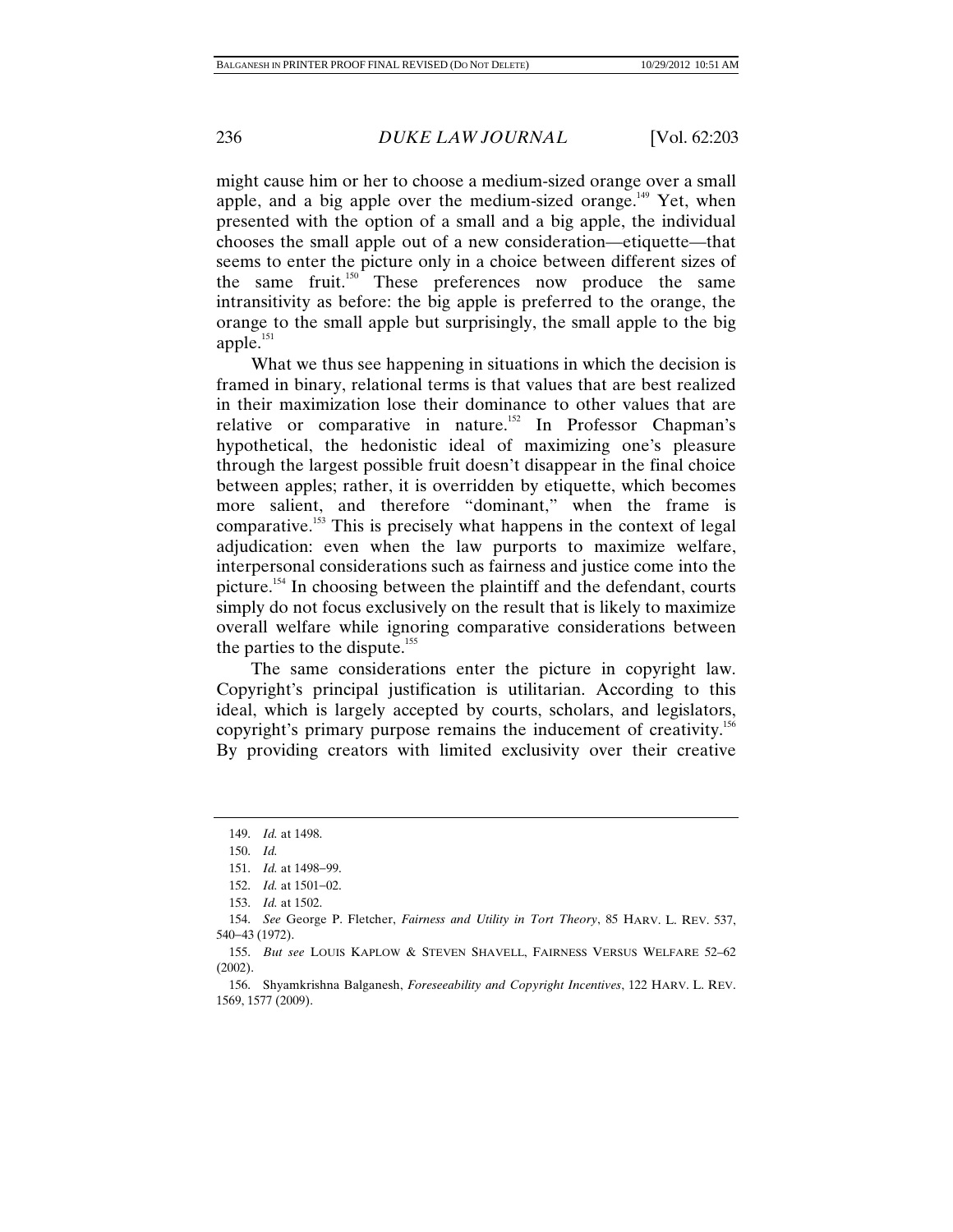works, copyright is thought to induce the creation of those works.<sup>157</sup> The economic analysis of copyright law, which builds on this basic utilitarian framework, further posits that the system attempts to provide creators with the most socially efficient incentive mechanism, represented in the incentives-access tradeoff.158 This general utilitarian ideal is also thought to derive from the Constitution's mandate that copyright law "promote the Progress" of the sciences and the useful arts through a system of exclusive rights—a proposition that the Supreme Court has come to affirm time after time.<sup>159</sup> Maximizing social welfare, or overall utility, thus lies at the heart of what copyright as an institution is trying to achieve. At the same time though, copyright adjudication—much like all other forms of adjudication—is bilateral in structure and substance. In adjudicating a claim for infringement, the court must invariably choose between the plaintiff and the defendant. Inter-subjective or comparative considerations thus invariably enter the picture, and much like in other contexts, offset the ordering of preferences based exclusively on the concern with maximizing welfare.

| <b>Utility</b>          | <b>Personality</b>                   |
|-------------------------|--------------------------------------|
| <b>Thick Protection</b> | No Protection                        |
| Thin Protection         | Thick/Thin Protection <sup>160</sup> |
| No Protection           |                                      |

 <sup>157.</sup> WILLIAM M. LANDES & RICHARD A. POSNER, THE ECONOMIC STRUCTURE OF INTELLECTUAL PROPERTY LAW 13 (2003).

 <sup>158.</sup> *See* Kenneth J. Arrow, *Economic Welfare and the Allocation of Resources for Invention*, *in* NAT'L BUREAU OF ECON. RESEARCH, THE RATE AND DIRECTION OF INVENTIVE ACTIVITY: ECONOMIC AND SOCIAL FACTORS 609, 613 (1962).

 <sup>159.</sup> *See* U.S. CONST. art. I, § 8, cl. 8 (authorizing Congress "[t]o promote the Progress of Science and useful Arts, by securing for limited Times to Authors and Inventors the exclusive Right to their respective Writings and Discoveries"); Golan v. Holder, 132 S. Ct. 873, 888 (2012) ("Congress' copyright authority is tied to the progress of science . . . ."); Eldred v. Ashcroft, 537 U.S. 186, 212 (2003) ("The 'constitutional command,' we have recognized, is that Congress, to the extent it enacts copyright laws at all, create a 'system' that 'promote[s] the Progress of Science.'" (quoting Graham v. John Deere Co. of Kansas City, 383 U.S. 1, 6 (1965)) (alteration in original)); Harper & Row, Publishers, Inc. v. Nation Enters., 471 U.S. 539, 546 (1985) ("The rights conferred by copyright are designed to assure contributors to the store of knowledge a fair return for their labors.").

 <sup>160.</sup> The precise ranking of thick and thin protection becomes irrelevant in the binary choice between the plaintiff and the defendant, because either way "protection" involves finding for the plaintiff-creator, which the court chooses not to.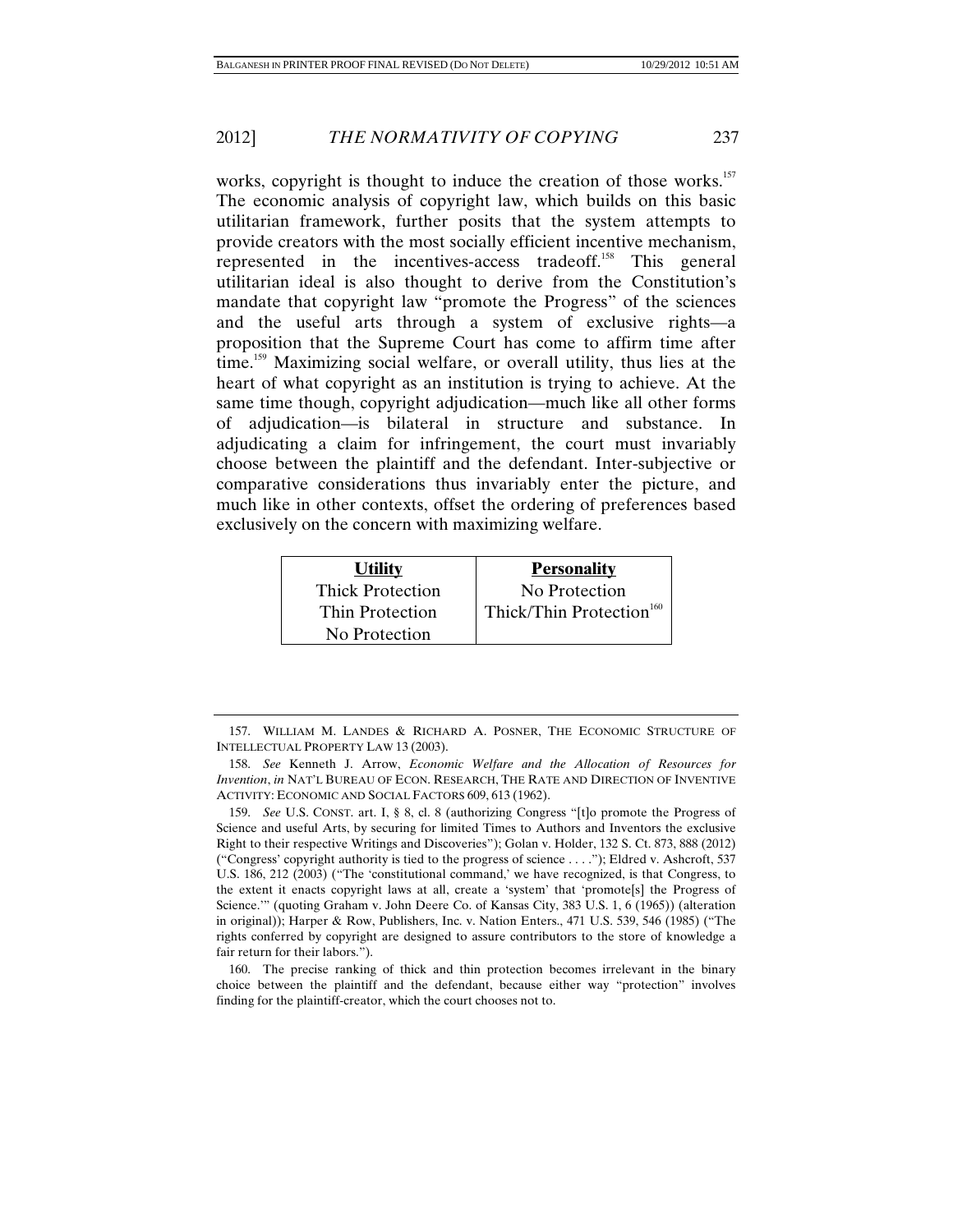Going back to our hypothetical involving da Vinci and Dalí, $^{161}$ then, on purely utilitarian considerations—and based exclusively on an analysis of da Vinci's work and creativity—a judge would be inclined to favor da Vinci. But when the choice is narrowed down to Dalí and da Vinci, such that the wrongfulness of Dalí's actions becomes salient, the choice might reverse itself because comparative considerations are capable of overriding the ideal of utility maximization in the abstract. Following from the discussion in the previous Part,<sup>162</sup> a judge might thus—based on an assessment exclusively of da Vinci's work—favor thick protection over no protection and thin protection over no protection. We might logically assume that the ordering of preferences is as follows: thick protection is preferred to thin protection which is preferred to no protection. Yet when Dalí's copying enters the picture and the court considers Dalí's actions—to realize that his copying is insubstantial and of parts that do not manifest da Vinci's personality interest in the work—the court is likely to now choose no protection over either thick or thin protection. Much like in other areas of multicriterial decision making, we have a problem of aggregating values.

### *B. Conceptual Sequencing as a Partial Solution*

In trying to find a solution to the paradoxes of majority-voting preferences and multicriterial decision making, Arrow eventually concluded that a coherent, rational aggregation was indeed *impossible*. 163 This was the gist of his "impossibility theorem," as it came to be known<sup>164</sup>—and to date, no one has shown it to be wholly wrong. Probing a little deeper into Arrow's framework, however, reveals that his primary concern with the paradox of intransitive preferences had to do with its likely consequences on decision processes. As Chapman points out, Arrow was concerned that the "collectively irrational social choice would show itself as a kind of arbitrary dependence of the final social choice on the choice path."165 The concern was thus that the intransitivity would result in a choice

 <sup>161.</sup> *See supra* notes 37–39 and accompanying text.

 <sup>162.</sup> *See supra* Part I.C.

 <sup>163.</sup> *See* Kenneth J. Arrow, *A Difficulty in the Concept of Social Welfare*, 58 J. POL. ECON. 328, 342 (1950).

 <sup>164.</sup> The formal proof was titled the "General Possibility Theorem." In due course, it came to acquire the name it currently holds. Amartya Sen, *Social Choice and Justice: A Review Article*, 23 J. ECON. LIT. 1764, 1765 (1984).

 <sup>165.</sup> Chapman, *supra* note 143, at 297.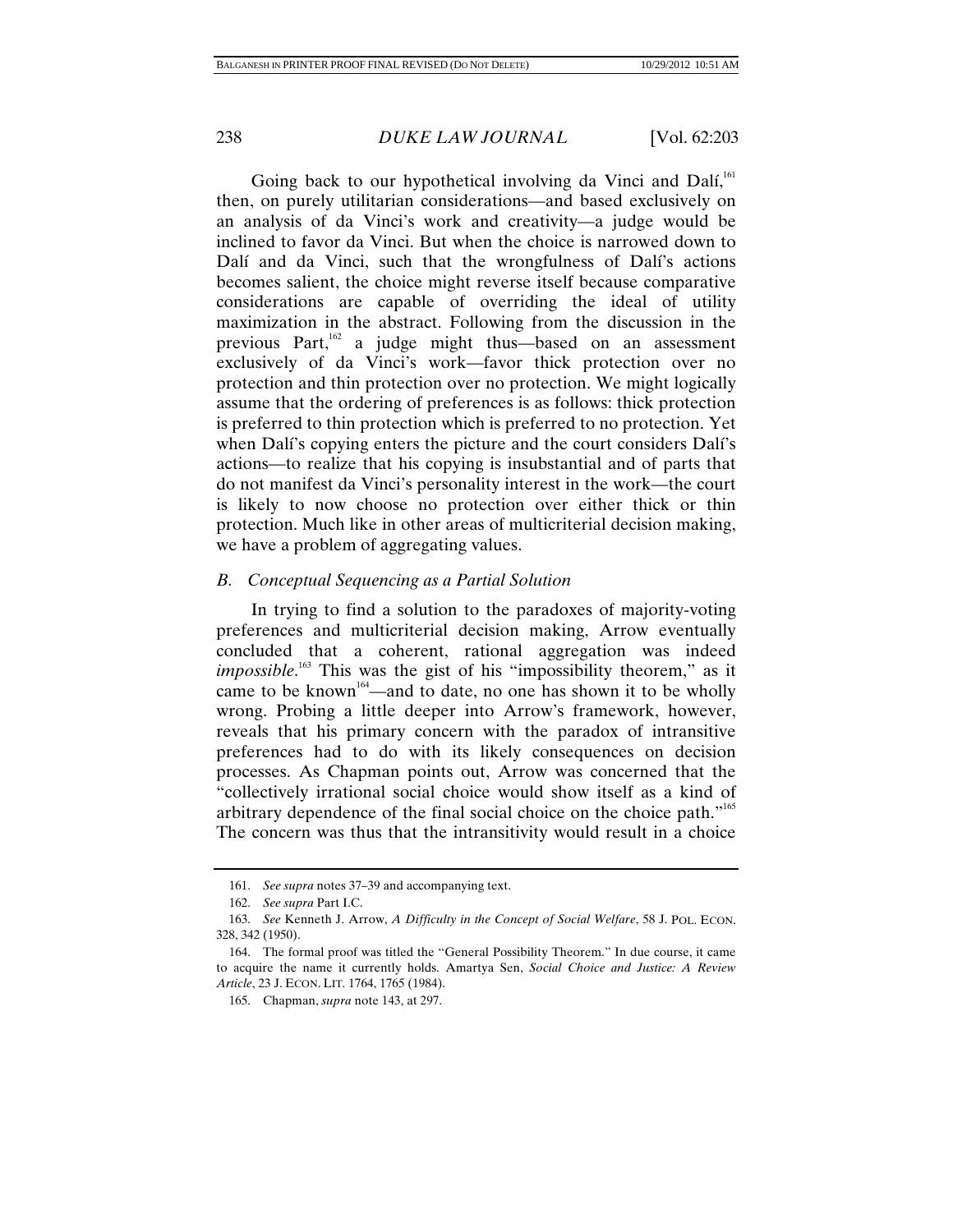that followed a form of path dependence, which was arbitrarily or strategically chosen.<sup>166</sup> This enabled an adept agenda setter to produce whatever result she wants by determining the decision path to be applied. Arrow's concern was thus less with path dependence *per se* and more with an arbitrarily or strategically chosen one.<sup>167</sup> What this tells us is that if the path dependence is chosen neither arbitrarily nor strategically—but based on a reasoned priority—a large part of the concern motivating the problem of social choice begins to disappear.

Legal adjudication, in contrast to numerous other forms of decision making, takes processes, institutions, and values very seriously. Rules and precedents preserve a form of path dependence of their own, and that produces a discernible level of consistency across time and context. Consequently, a partial solution to the problem of incoherence in multicriterial decision making lies in replacing the possibility of an arbitrary or strategic path dependence with a reason-based one.<sup>168</sup> This is the idea behind the process of conceptual sequencing, under which different criteria are allowed to enter the decision-making process sequentially, in recognition of their relative importance to the decision process under consideration, thereby giving them each sequential play in the final decision.<sup>169</sup> The most prominent modern reconstruction of the idea of defeasible rules as a mechanism of conceptual sequencing is found in the work of Professor Chapman, who has sought to apply it to explain the workings of tort and criminal law. $170$ 

In a series of insightful papers, Chapman shows how tort law can be seen as accommodating both rights-based arguments—that is, corrective justice—and welfare-driven arguments, within its

<sup>166.</sup> *Id.* at 296–97; Bruce Chapman, *Law Games: Defeasible Rules and Revisable Rationality*, 17 LAW & PHIL. 443, 453 n.23 (1998). Professor Chapman describes this as a "structure-induced equilibrium." Chapman, *supra* note 143, at 295.

 <sup>167.</sup> Chapman, *supra* note 143, at 303; *see also* Arrow, *supra* note 163, at 330 ("For *any* method of deriving social choices by aggregating individual preference patterns which satisfies certain natural conditions, it is possible to find individual preference patters which give rise to a social choice pattern which is not a linear ordering.").

 <sup>168.</sup> *See* Chapman, *supra* note 40, at 1496 ("[T]here are . . . grounds for thinking that . . . the theory of rational choice and value maximization provides only a very partial or incomplete understanding of rationality as reason-based choice.").

 <sup>169.</sup> *Id.* at 1508.

 <sup>170.</sup> *See, e.g.*, Bruce Chapman, *Pluralism in Tort and Accident Law: Towards a Reasonable Accommodation*, *in* PHILOSOPHY AND THE LAW OF TORTS 276, 308-12 (Gerald J. Postema ed., 2001); Chapman, *supra* note 166, at 446; Chapman, *supra* note 40, at 1509.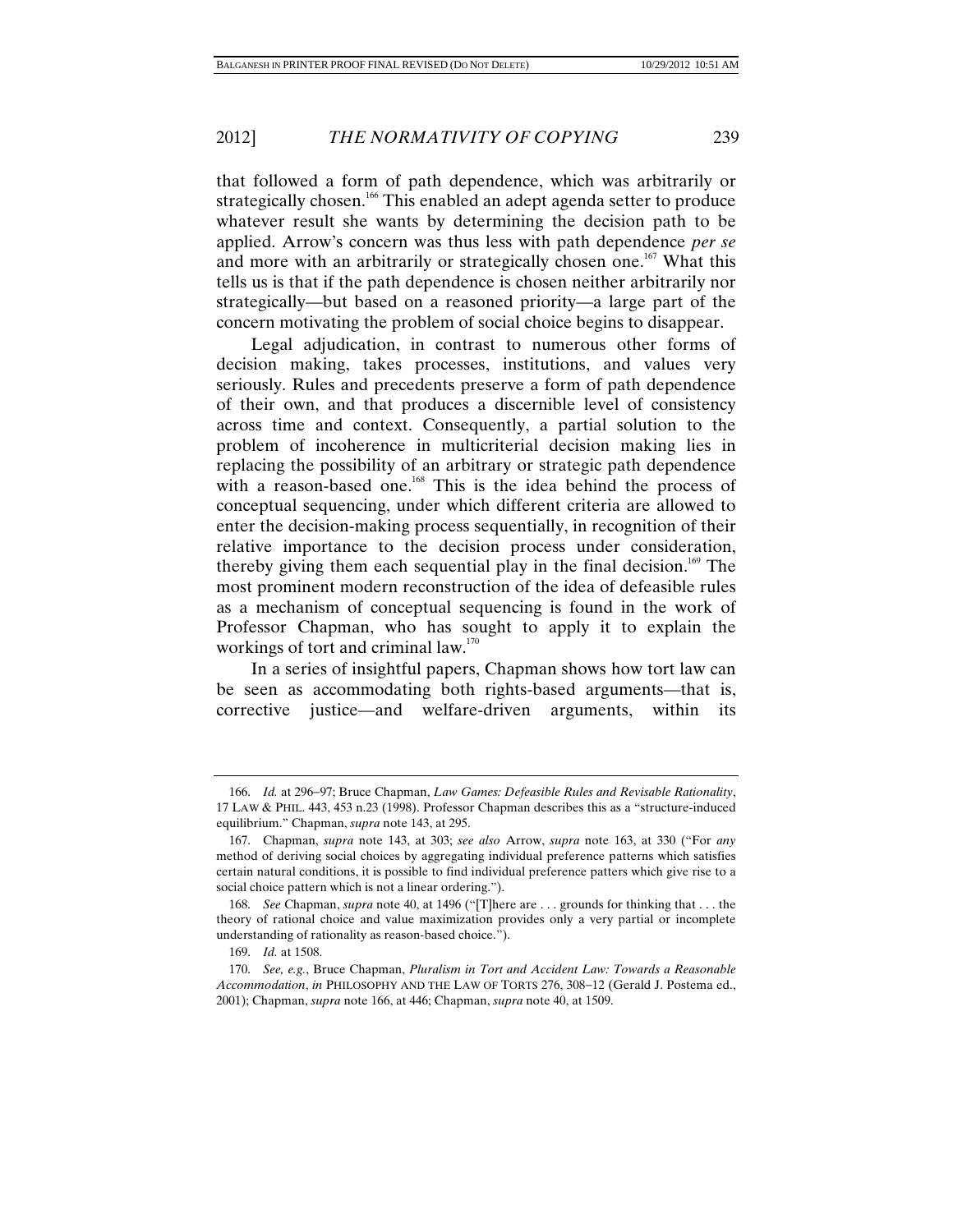framework.<sup>171</sup> Beginning with the recognition that ordinarily tort law prioritizes the right over the good in its corrective-justice structure, Chapman illustrates how it nonetheless carves out room for welfarebased considerations at the peripheries of its framework.<sup>172</sup> One prominent example is the concept of "unreasonable risk," a concept which courts unpack using a two-staged analysis. $173$  In the first stage they examine the reasonable foreseeability of the risk, applying a reasonable-person standard. In the second stage they ask what the reasonable person would do when faced with this risk. Yet, when the risk is found to be small or insubstantial Chapman notes that courts introduce a third stage of analysis, which involves assessing the cost to the defendant of eliminating the risk in question—an inquiry into the "burden of precautions."<sup>174</sup> Until this last step, the analysis consciously avoids introducing utilitarian variables into the decision making, and when it does it succeeds in ordering those variables sequentially after other considerations such that they are rendered incapable of directly conflicting with rights-based considerations. In conceptual sequencing, the law thus partitions the inquiry into stages such that each stage limits the criteria that a decision maker uses in choosing between options.175 The path dependence is thus a form of "partition dependence"—with the sequence of partitions chosen on the basis of reasons relating to the institution in question.<sup>176</sup>

Chapman argues that the same sequential pattern can be detected in Professor Richard Epstein's well-known account of nuisance law as an institution structured around "corrective justice" with "utilitarian constraints."<sup>177</sup> In his account, Epstein draws a distinction between the elements of a prima facie case of nuisance which involves the invasion of a legally protected interest—and the defendant's ability to thereafter introduce an additional set of considerations, all of which seem to derive from utilitarian concerns independent of the defendant's invasion.<sup>178</sup> Chapman rightly claims

<sup>171.</sup> *See* Chapman, *supra* note 170; Chapman, *supra* note 40, at 1507–14.

 <sup>172.</sup> *See* Chapman, *supra* note 40, at 1509–14, 1521–26; *see also* Chapman, *supra* note 143, at  $310 - 12$ .

<sup>173.</sup> Chapman, *supra* note 40, at 1521–26.

 <sup>174.</sup> *Id.* at 1525.

<sup>175.</sup> *Id.* at 1524-25.

 <sup>176.</sup> Chapman, *supra* note 143, at 305.

<sup>177.</sup> Chapman, *supra* note 40, at 1511-14; *see also* Richard A. Epstein, *Nuisance Law: Corrective Justice and Its Utilitarian Constraints*, 8 J. LEGAL STUD. 49, 50 (1979).

<sup>178.</sup> Epstein, *supra* note 177, at 49–50; *see also* Chapman, *supra* note 40, at 1511.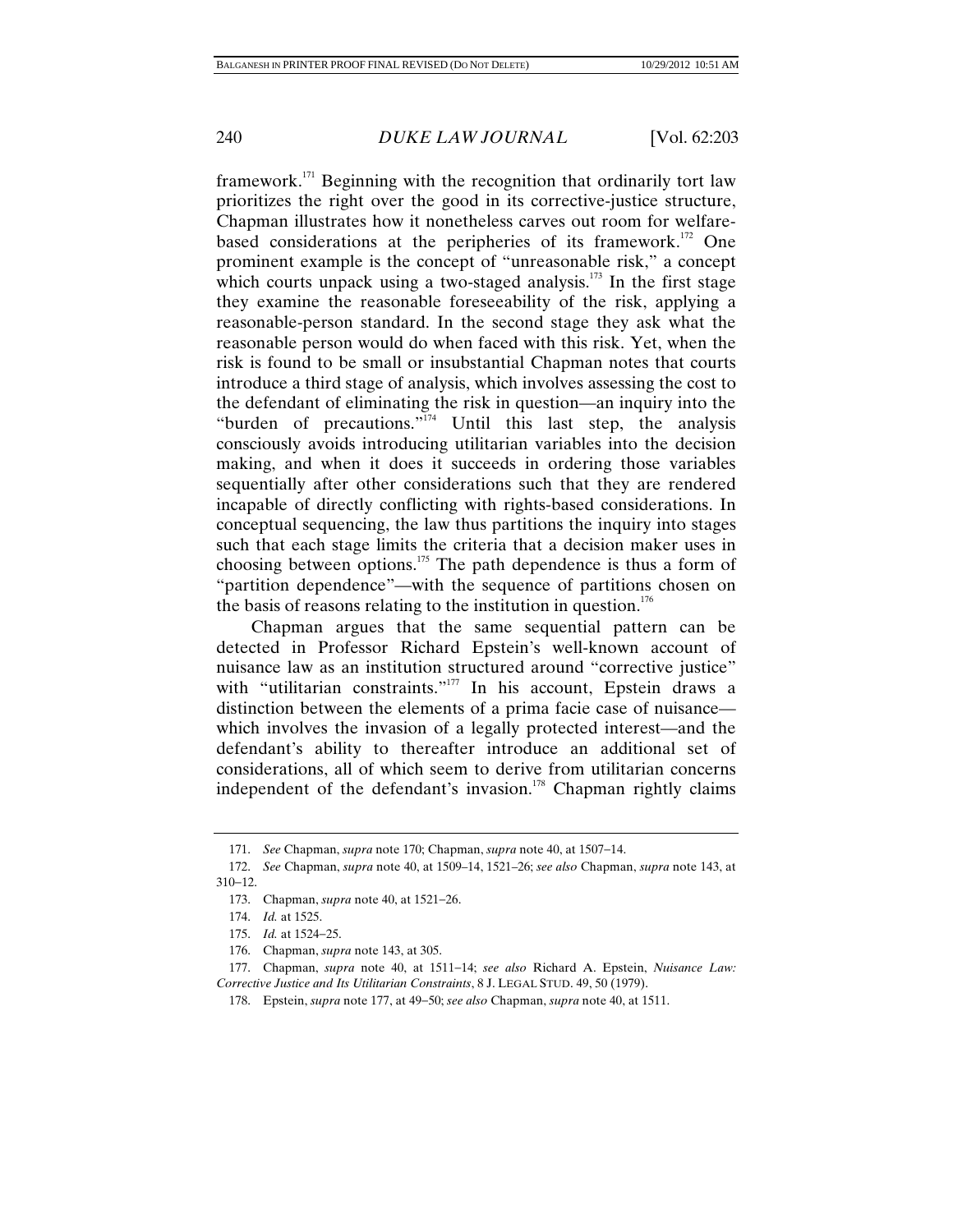that Epstein's account is best understood as a conceptually sequenced argument that attempts to sequence the introduction of rights-based and welfarist values into the nuisance decision-making process.<sup>179</sup> Chapman also ascribes a similar structure to Professor George Fletcher's account of excuses in criminal law.<sup>180</sup>

Central to conceptual sequencing as a mechanism of accommodating plural values is the requirement that the sequencing have a reason for its conceptual ordering.<sup>181</sup> In other words, there must be a basis for the law's choice of a particular sequence in which to introduce variables and values into the decision making, for without such a reason the demarcation may be considered arbitrarily path dependent, or as doing no more than eliding the problem of value incommensurability. $182$  Sequencing, in other words, must originate in a prioritization of values that is internal to the system. For tort law, this ordering is thought to derive from the priority of corrective justice over utilitarian goals, and in criminal law from the priority of wrongdoing and human agency over other variables.<sup>183</sup> In this way, conceptual sequencing allows tort law to accommodate both corrective justice and deterrence and allows criminal law to do the same with compassion, retribution, and deterrence.

Another particularly good example of a conceptually sequenced explanation for tort law's plural values comes from no less a believer in corrective justice theory than Professor Ernest Weinrib.<sup>184</sup> While arguing that tort law—and indeed all of private law—is premised on the idea of corrective justice, he concedes that the process of conceptual sequencing can explain how the system of tort law in reality serves the purposes of deterrence.<sup>185</sup> To him, the fact that the law's practice of corrective justice is ensconced in positive law means it can perform additional functions of law "*qua* positive law," including deterrence.186 Deterrence here is thus viewed as furthering

 <sup>179.</sup> Chapman, *supra* note 40, at 1512.

<sup>180.</sup> *Id.* at 1515–20; see also George P. Fletcher, *The Right and the Reasonable*, 98 HARV. L. REV. 949, 954-57 (1985).

 <sup>181.</sup> *See* Bruce Chapman, *The Rational and the Reasonable: Social Choice Theory and Adjudication*, 61 U. CHI. L. REV. 41, 64-83 (1994).

 <sup>182.</sup> *Id.* at 47.

<sup>183.</sup> Chapman, *supra* note 40, at 1519–20, 1524–25.

 <sup>184.</sup> Ernest J. Weinrib, *Deterrence and Corrective Justice*, 50 UCLA L. REV. 621 (2002).

<sup>185.</sup> *Id.* at 638-39.

 <sup>186.</sup> *Id.* at 638.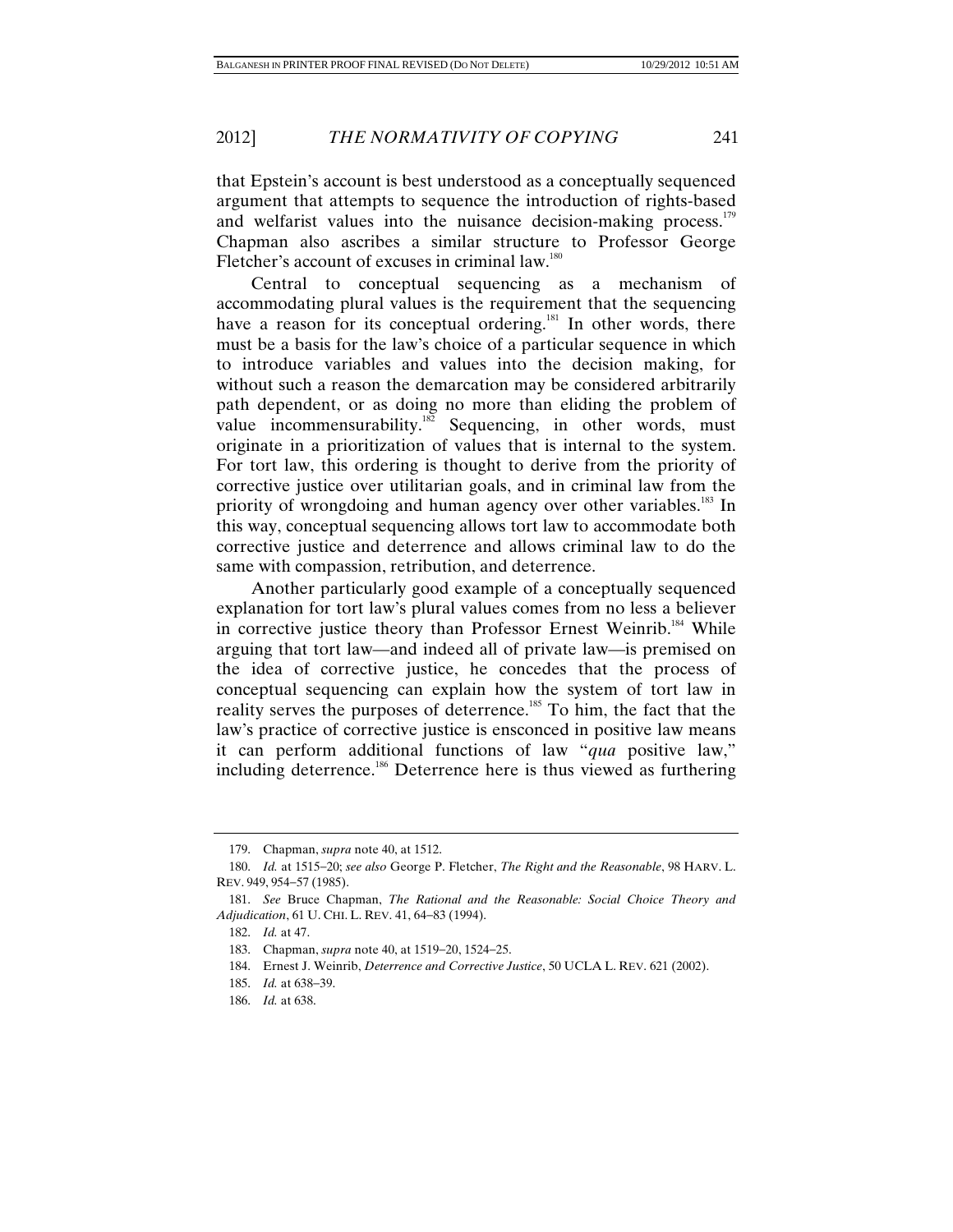corrective justice "while leaving it intact," but entirely through the process of conceptual sequencing.<sup>187</sup>

What is perhaps obvious from this discussion of conceptual sequencing is that the examples thus far all tend to unambiguously prioritize the right over the good—that is, rights-based arguments, such as corrective justice or retribution, over utilitarian ones, such as deterrence. In none of the examples Chapman uses to illustrate the concept does he identify an instance in which this ordering is reversed—even though he considers the theoretical possibility of it manifesting itself in multiple places.<sup>188</sup> In other words, can there be a legal institution in which the decision-making process is sequenced so as to first allow for a prima facie entitlement that is utilitarian in structure, followed by a temporally subsequent introduction of nonutilitarian values into the process? The substantial-similarity analysis in copyright law, I argue, represents precisely such a sequenced formulation in copyright decision making.

# *C. Accommodating Plural Values in Copyright Law*

Despite the dominance of copyright's utilitarian theory, most scholars tend to agree that other, distinctly nonutilitarian values play some role in the overall structural and functional dimensions of the institution.189 Of these, authors' rights-based conceptions of the copyright entitlement are perhaps the most dominant, according to which copyright law serves a set of autonomy-related purposes internal to the author, and often independent of the institution's overall utilitarian ideals.<sup>190</sup> Yet, copyright law and scholarship have struggled to develop a coherent mechanism by which to achieve the

 <sup>187.</sup> *Id.* at 639.

<sup>188.</sup> Chapman, *supra* note 40, at 1512-13; Chapman, *supra* note 166, at 454.

 <sup>189.</sup> *See, e.g.*, DAVID LANGE & JEFFERSON POWELL, NO LAW: INTELLECTUAL PROPERTY IN THE IMAGE OF AN ABSOLUTE FIRST AMENDMENT 169 (2009); Keith Aoki, *Distributive and Syncretic Motives in Intellectual Property Law (with Special Reference to Coercion, Agency, and Development)*, 40 U.C. DAVIS L. REV. 717, 720 (2006); Daniel Benoliel, *Copyright Distributive Injustice*, 10 YALE J.L. & TECH. 45, 72 (2007); Neil Weinstock Netanel, *Copyright and a Democratic Civil Society*, 106 YALE L.J. 283, 361–64 (1996); Madhavi Sunder, *IP<sup>3</sup>* , 59 STAN. L. REV. 257, 312 (2006); Molly Shaffer Van Houweling, *Distributive Values in Copyright*, 83 TEX. L. REV. 1535, 1539-67 (2005); Alfred C. Yen, *Restoring the Natural Law: Copyright as Labor* and Possession, 51 OHIO ST. L.J. 517, 522-31 (1990).

 <sup>190.</sup> *See* Neil Netanel, *Alienability Restrictions and the Enhancement of Author Autonomy in United States and Continental Copyright Law*, 12 CARDOZO ARTS & ENT. L.J. 1, 48-60 (1994); Neil Netanel, *Copyright Alienability Restrictions and the Enhancement of Author Autonomy: A Normative Evaluation*, 24 RUTGERS L.J. 347, 398-441 (1993) [hereinafter Netanel, *Copyright Alienability Restrictions*].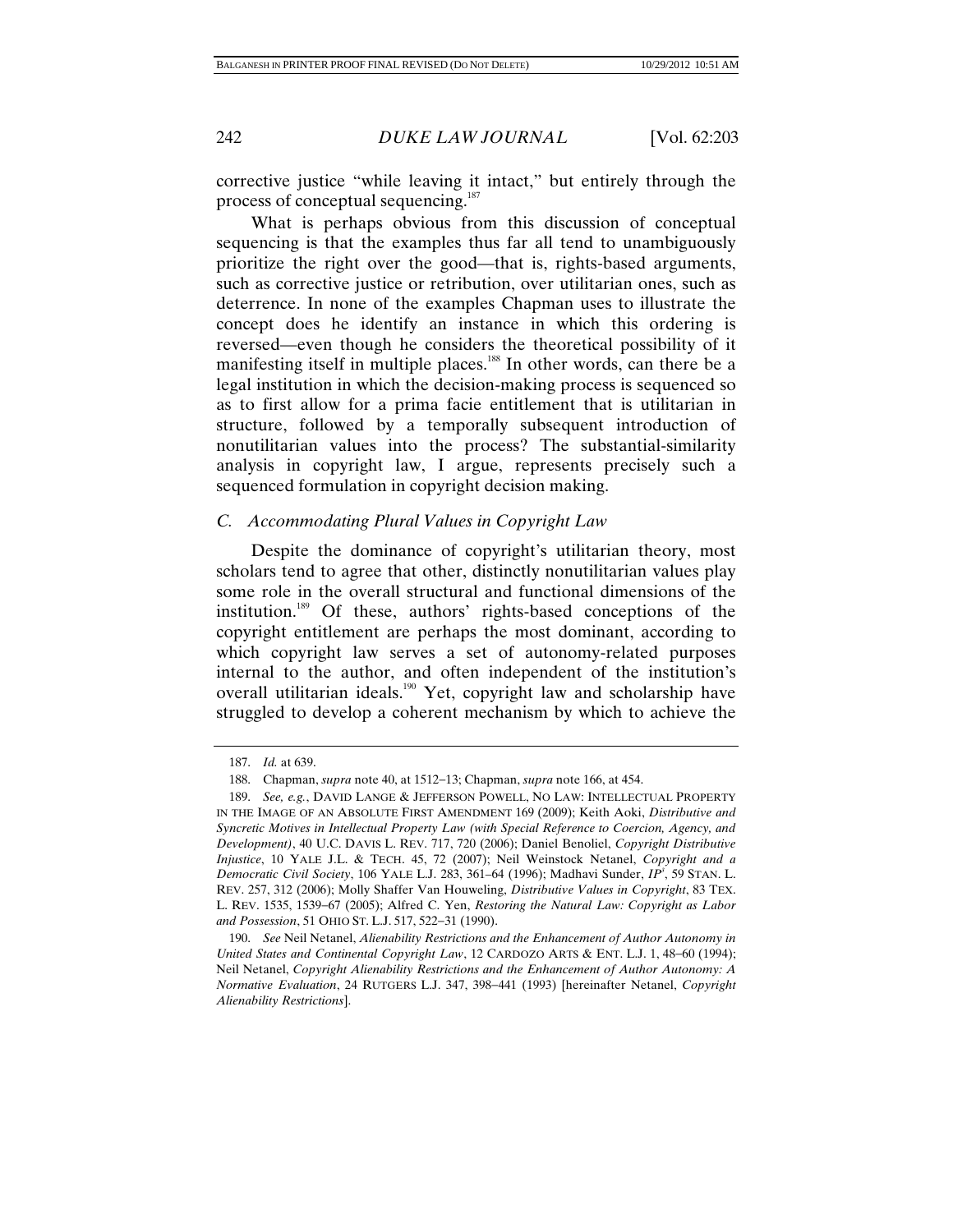reasonable accommodation of these nonutilitarian goals and values with the institution's core utilitarian foundation.<sup>191</sup> This failure has in turn resulted in copyright's nonutilitarian ideals either receding into the backdrop and diminishing in significance or, alternatively, in their being reconceptualized in distinctly utilitarian terms in order to achieve their accommodation (through a direct tradeoff) with the institution's widely accepted utilitarian tenets.<sup>192</sup>

The two-staged process of substantial similarity, on the other hand, reveals an ideal mechanism by which to achieve just such an accommodation, given its conceptually sequenced structure. In so doing, it keeps the two sets of values separate and affirms them both, but in a sequenced order. Yet a major move that it makes is that it treats the nonutilitarian variable as a comparative inquiry rather than as a transcendent one that needs to be maximized in the abstract. In the process, the personality-based determination feeds into considerations of corrective justice that lie at the heart of copyright's liability determination. The discussion below describes this in greater detail.

1. *Thickness as Copyright's Utilitarian Inquiry.* Recall that the first part of the substantial-similarity inquiry involves the court determining *the extent* to which the plaintiff's work in question serves copyright's goals. Though it happens simultaneously with a dissection of the defendant's work, the court here examines how meritorious the work is of copyright protection and accordingly fixes the standard of scrutiny to be applied in the second stage.<sup>193</sup> This step is comparative only in a nominal sense, because the focus is in reality on the protected work: to examine what parts of it are unprotectible, and indeed how protectible it is as a whole. Somewhat counterintuitively, courts often examine the defendant's work to compare it to the

 <sup>191.</sup> Two previous strategies are worth mentioning. The first, is the "monist" theory of copyright, according to which copyright's utilitarian (that is, economic) purposes are "subsumed" within the rights-based, or autonomy-driven purposes. Netanel, *Copyright Alienability Restrictions*, *supra* note 190, at 378. The second involves the argument that the idea of incentives—the gravamen of copyright's utilitarian theory—can take color from noneconomic motivations as well, such as spiritual, religious, and personal ones. Roberta Rosenthal Kwall, *Inspiration and Innovation: The Intrinsic Dimension of the Artistic Soul*, 81 NOTRE DAME L. REV. 1945, 1975 (2006).

 <sup>192.</sup> *See, e.g.*, Jeanne Fromer, *Expressive Incentives in Intellectual Property*, 98 VA. L. REV. (forthcoming 2012).

 <sup>193.</sup> *See supra* Part I.B.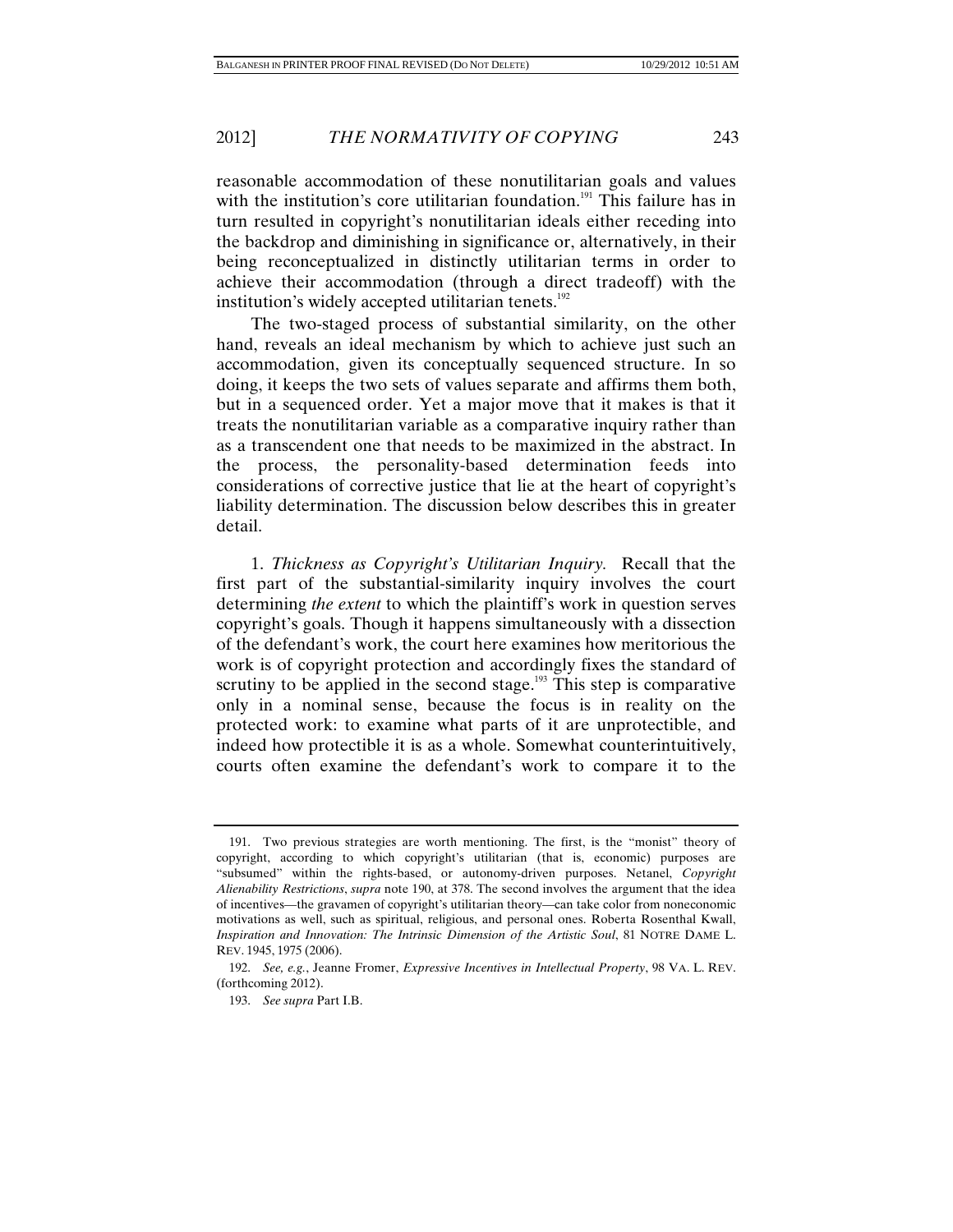plaintiff's, but in principle the determination is confined to the plaintiff's work.<sup>194</sup>

What remains largely unappreciated is that in this first step courts effectively scrutinize the work in question against copyright's systemic, *utilitarian* goal of inducing creative expression with minimal cost to society. According to this goal, which remains rooted in the basic premises of welfare economics, the institution of copyright promotes overall social welfare by limiting the ability of noncreators to copy a creative work, thereby inducing creators to produce such work to begin with. Copyright law's internal devices are, under this theory, directed at ensuring the realization of this inducement, while minimizing the social costs that the inducement entails. Courts use the thickness determination to realize this objective. To be sure, they have thus far only ever used copyright's formal devices as benchmarks for the comparison: the originality requirement, the ideaexpression distinction, the exclusion for useful elements of a work, and the assurance that compilations are accorded protection on the selection, coordination, and arrangement of underlying material. Each of these variables has over time come to be understood as doing no more than serving copyright's utilitarian purpose. Ever since *Feist*, the originality requirement has unquestionably come to be understood as deriving from the Constitution's utilitarian mandate for copyright law and the underlying costs associated with according protection to unoriginal or uncreative works.<sup>195</sup> In a similar vein, the idea-expression dichotomy is treated by courts as a device by which to minimize copyright's monopoly costs by balancing incentives and access.<sup>196</sup> The same is equally true with the exclusion for useful works and the protection for compilations—with courts often explicitly reasoning that these formal devices do no more than prevent the plaintiff from obtaining a socially inefficient monopoly.<sup>197</sup> Regardless of the context under which these concepts and devices originated, they are today understood in principally utilitarian terms.

As a structural matter, too, thickness lends itself perfectly to being used as a vehicle by which to give effect to copyright's

 <sup>194.</sup> *See supra* Part I.B.

 <sup>195.</sup> *See* Feist Publ'ns, Inc. v. Rural Tel. Serv. Co., 499 U.S. 340, 349–50 (1991).

 <sup>196.</sup> *See* A.A. Hoehling v. Universal City Studios, Inc., 618 F.2d 972, 980 (2d Cir. 1980); Steinberg v. Columbia Pictures Indus., 663 F. Supp. 706, 711-12 (S.D.N.Y. 1987); 4 NIMMER & NIMMER, *supra* note 3, § 13.03[B][2][a].

 <sup>197.</sup> *See* Entm't Research Grp., Inc. v. Genesis Creative Grp., Inc., 122 F.3d 1211, 1220 (9th Cir. 1997); Batlin v. Snyder, 536 F.2d 486, 492 (2d Cir. 1976).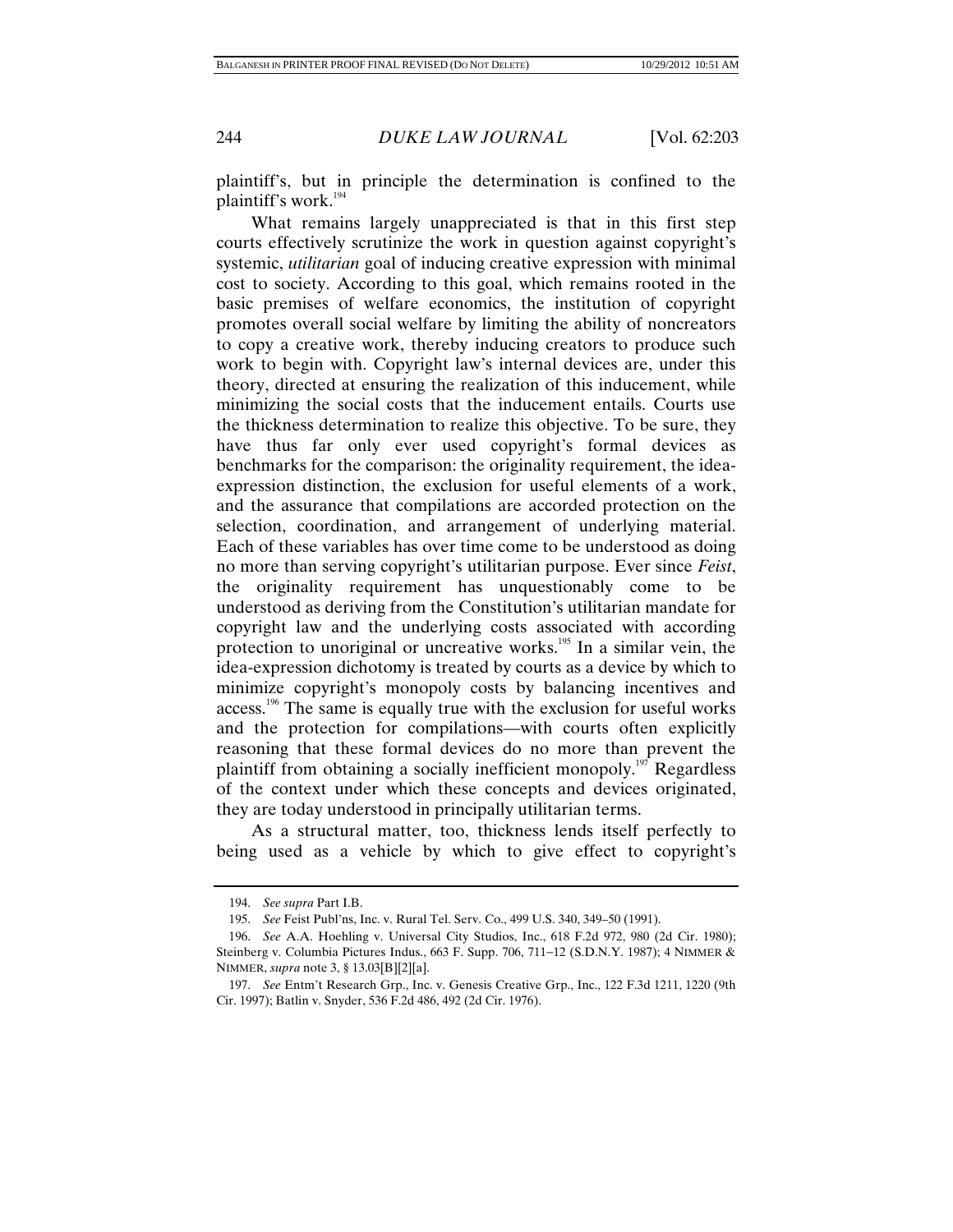utilitarian ideals. Unlike other dimensions of the copyright entitlement, which tend to operate in largely binary terms, its structure as a continuum forces courts to directly engage the question of not just whether the work at issue furthers copyright's purposes, but also how much it furthers those purposes. Thickness can thus be understood as a principally utilitarian inquiry, in which courts determine how much protection a work needs to obtain based on the extent to which it furthers copyright's goal of inducing creative expression. Given the underlying utilitarian emphasis within the variables that courts consider at this stage, there seems to be little reason not to factor in additional variables that derive from the same set of utilitarian goals that have long been known to motivate copyright law.

What is additionally interesting in understanding thickness as a mechanism by which to give effect to copyright's utilitarian goals is how it also effectively converts copyright law's existing binary utilitarian calculations into ones that can be understood as lying along a continuum. Originality, for instance, is often understood as a value that merits being operationalized only in binary terms. Either a work is original and therefore protectible, or it is not.<sup>198</sup> So, too, with the merger doctrine: either the idea and expression in a work are merged, rendering the whole unprotectible, or they are not.<sup>199</sup> Thickness allows courts to parse these categories out further, in the process identifying shades of originality—or the extent to which idea and expression have merged—without having to decide the issue in purely binary terms. Realizing copyright's utilitarian objectives is most often a matter of degree, because in some abstract sense granting any work some protection can be seen as furthering copyright's goal of inducing creativity. The question is invariably one of how much protection and at what cost, a question which requires a more granular and tailored approach—one that thickness allows courts to adopt.

This brings us in turn to the task of determining what additional utilitarian values and variables might be capable of being given effect in this stage of the inquiry. The first thing to remember about the utilitarian calculus that this stage entails is that it operates in the

 <sup>198.</sup> *See* Parchomovsky & Stein, *supra* note 91, at 1506. My argument here, however, disagrees with their subsequent observation that "[c]opyright law fails to take the next step and calibrate the scope of the copyright protection to the degree of the work's originality." *Id.*; *see also* Balganesh, *supra* note 142, at 75–76.

 <sup>199.</sup> *See* Justin Hughes, *Created Facts and the Flawed Ontology of Copyright Law*, 83 NOTRE DAME L. REV. 43, 91 (2007).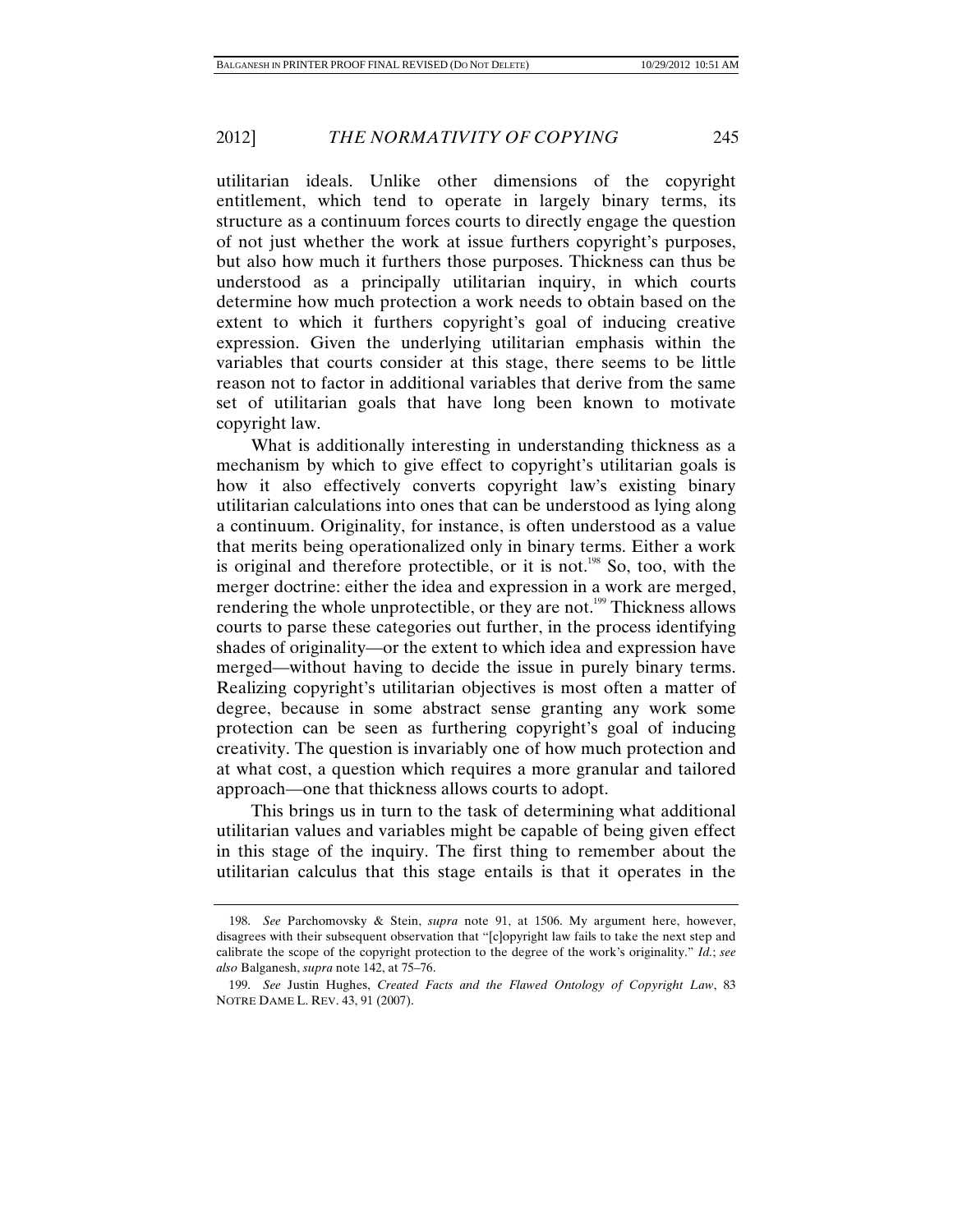individual rather than the aggregate. In other words, the cost-benefit calculus that the utilitarian analysis entails occurs at the level of the individual work being scrutinized by the court during the infringement inquiry. This in turn explains why courts are willing to conduct this inquiry through the lens of formal devices, such as originality, rather than directly, in the belief that these devices and the tests used to operationalize them derive from a prior aggregate analysis, which is then capable of being instantiated at the individual level.<sup>200</sup> This maps onto the long-known distinction between act and rule utilitarianism.201 Whereas rule utilitarianism derives from a belief that a rule in question reflects an underlying utilitarian goal and that adherence to the rule will result in the realization of that goal, act utilitarianism derives from a belief that the utilitarian goal can only be realized through the measurement of the individual act directly against the goal sought to be realized. Rule utilitarianism thus derives from a generalization about the tendency of an act, ordinarily dealt with by the rule, to produce utilitarian consequences.<sup>202</sup> In carrying out the thickness analysis, courts have thus far adhered in large measure to a rule-utilitarianism approach.

All the same, there seems little reason to believe that courts are unlikely to move away from it when presented with methods of instantiating copyright's utilitarian ideals directly, that is, in actutilitarianism terms. Indeed, a well-known objection to the sustainability of utilitarianism through rules is that in the end it collapses into a form of act utilitarianism.203 Circumstances will emerge over time in which noncompliance with a rule begins to produce more utility than compliance.<sup>204</sup> The rule then begins to develop exceptions and subrules, and over time the key question in each instance becomes which subrule or exception applies and is to be followed, which in turn eventually results in the actor choosing the one that maximizes utility, an act-utilitarian inquiry.205 Consequently, having courts undertake the thickness inquiry by weighing copyright's

 <sup>200.</sup> *See supra* Part I.B.

 <sup>201.</sup> The leading account of this distinction is by Professor David Lyons. *See* DAVID LYONS, FORMS AND LIMITS OF UTILITARIANISM 2–4 (1965).

 <sup>202.</sup> *Id.* at 4.

 <sup>203.</sup> *See* Brad Hooker, *Rule Consequentialism*, STANFORD ENCYC. OF PHILOSOPHY (Jan. 9, 2008), http://plato.stanford.edu/entries/consequentialism-rule.

 <sup>204.</sup> *Id.*

<sup>205.</sup> LYONS, *supra* note 201, at 119-30. *But see* Boruch A. Brody, *The Equivalence of Act* and Rule Utilitarianism, 18 PHIL. STUD. 81, 81-86 (1967).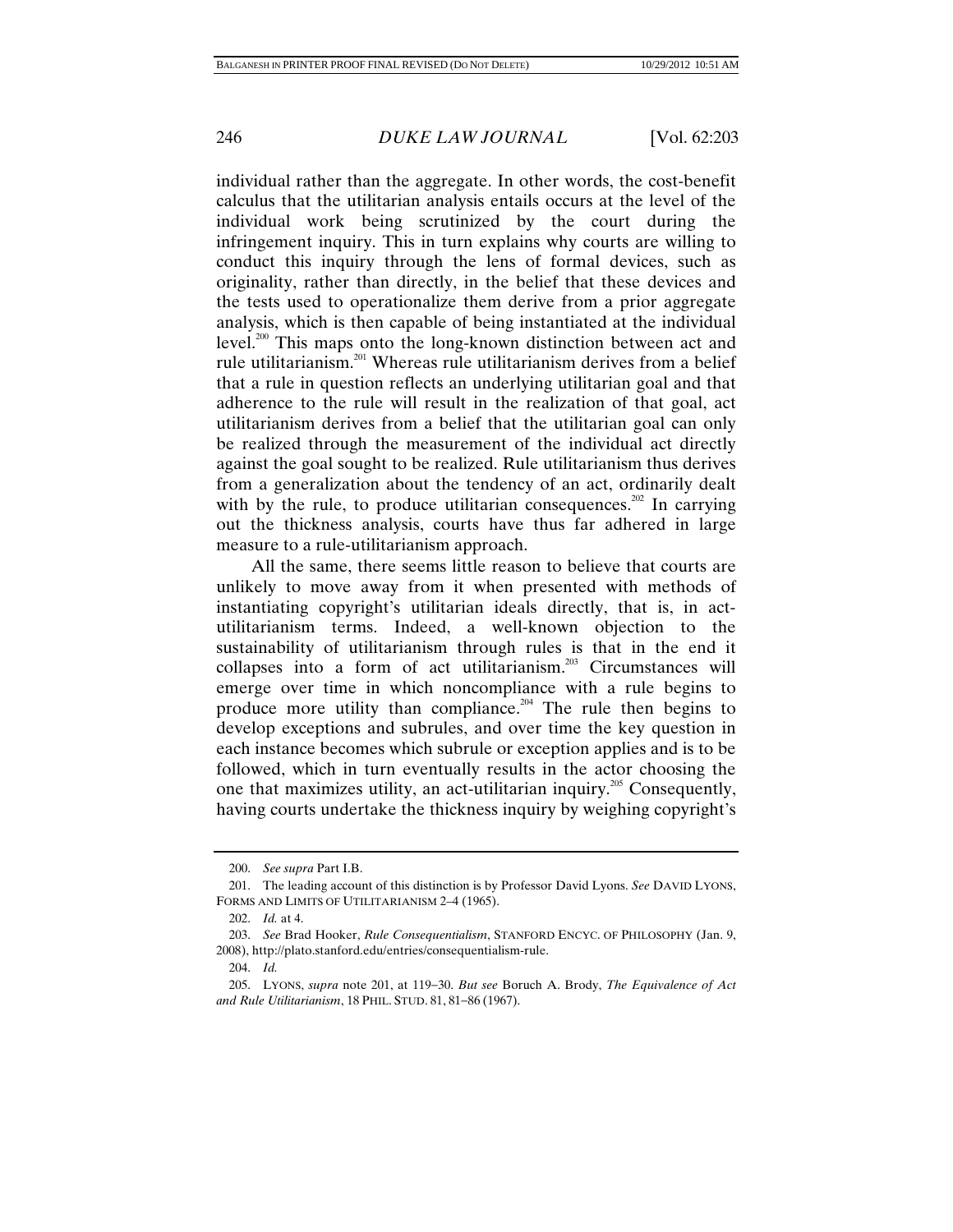utilitarian goals directly, rather than through formal rules, is not as far removed in practice as it might seem in principle.

An additional variable that courts might be able to consider during the thickness analysis is the extent to which the work derives from a market-driven creative *motivation*, the central idea behind the utilitarian-inducement theory. In situations in which a work originates in motivations that involve a large noncommercial component, courts might alter the thickness of protection to reflect the reduced extent to which the work furthers copyright's utilitarian goal of creative inducement. In recent work, Professor Lydia Loren has suggested that courts adopt an approach along these lines.<sup>206</sup> Very interestingly, we see courts willing to undertake this examination on the defendant's side as part of the fair-use analysis, in which they closely examine whether the defendant's use of the protected work was for commercial or noncommercial purposes as one of the fair-use factors.207 An examination of commercial intent or motivation would thus do little more than transpose this to the plaintiff's side of the inquiry as part of the thickness examination.

Another set of variables to consider might be the peculiarities of the market in which the work operates and the need to promote competition in or entry into that market in order to lower the social costs of monopoly that are thought to accompany copyright protection. Professor Christopher Yoo has advocated a model of copyright law based on the economic theory of product differentiation, in which he argues that the spatial dimension of the relevant product market can be an appropriate mechanism for minimizing copyright's deadweight losses, and he posits that the substantial-similarity analysis might be the right way of realizing that objective.208 Yoo's model—deriving from copyright's utilitarian ideals—would have to be operationalized through copyright's thickness analysis.

 <sup>206.</sup> *See* Loren, *supra* note 18, at 36 (arguing that courts should apply "thin" protection to works based on a comparison of their creative motivation).

 <sup>207.</sup> *See* 17 U.S.C. § 107(1) (2006) ("In determining whether the use made of a work . . . is a fair use the factors to be considered shall include . . . the purpose and character of the use, including whether such use is of a commercial nature . . . ."); Sony Corp. of Am. v. Univ. City Studios, Inc., 464 U.S. 417, 448 (1984) (finding use presumptively fair because it was of a noncommercial nature).

 <sup>208.</sup> Christopher S. Yoo, *Copyright and Product Differentiation*, 79 N.Y.U. L. REV. 212, 271-72 (2004).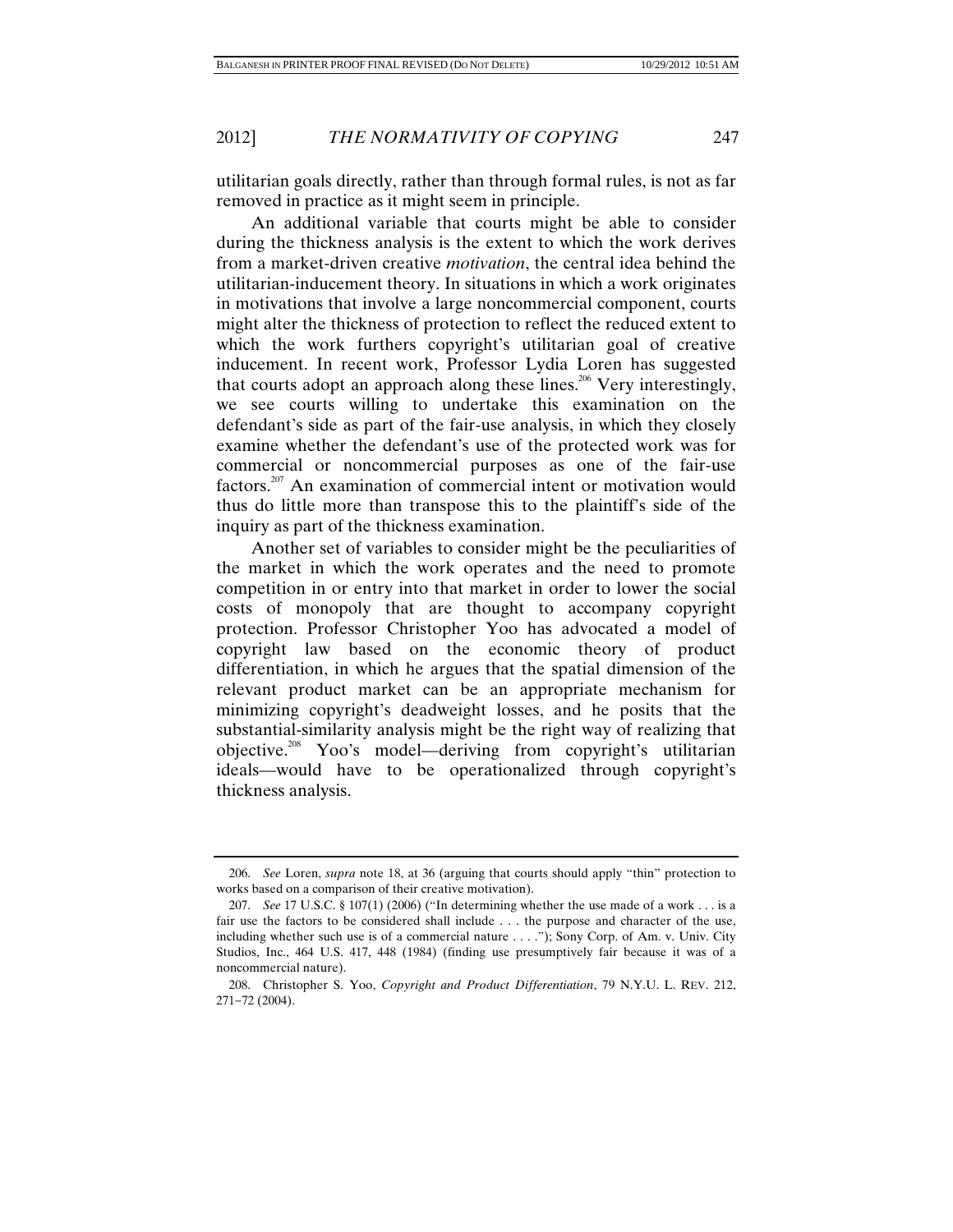The more difficult value to address in this analysis is that of distributive justice. Distributive goals can of course be rendered compatible with utilitarianism.<sup>209</sup> This compatibility is especially easy to achieve when the utilitarian calculus is an aggregate one rather than an individualized determination. In the aggregate formulation, distributive concerns can be internalized in the idea of social-welfare maximization.210 As an individualized determination between two parties, however, distributive justice becomes an ideal to be realized through interpersonal comparisons and less about incorporating distributive concerns into the utilitarian calculus.<sup>211</sup> Discussions of distributive values in copyright law often fail to distinguish between the two. $^{212}$ 

Accepting thickness as copyright's utilitarian calculus, however, requires making an important analytical move—namely, going beyond the focus on the work itself for the analysis. What characterizes the thickness inquiry in its current formulation, beyond its use of copyright's formal devices, is its examination of copyright's utilitarian values through the lens of the work and never independently.213 Expanding the gamut of utilitarian variables in the inquiry might seem to necessitate abandoning this approach. Mere analytic dissection, understood in its strict sense, might seem inadequate if the analysis is to go beyond the work itself. A closer examination of the ways in which courts approach the task of analyzing the work today reveals that the change suggested here is much less drastic than it might seem.

In scrutinizing a work for its copyrightability under existing law, courts begin with a technique that is described as the "mute testimony" approach—focusing on the work itself for their analysis.<sup>214</sup> Although the court's inquiry unquestionably commences with the work itself, the plaintiff is allowed to introduce additional evidence about the creative process—the judgments that went into the creation and the different motivations that were involved—to aid the court in

213. *See supra* Part I.B.

<sup>209.</sup> *See Jeremy Waldron, Locating Distribution, 32 J. LEGAL STUD. 277, 287-93 (2003).* 

<sup>210.</sup> *See* KAPLOW & SHAVELL, *supra* note 155, at 26-38 ("The choice of a method of aggregation involves the adoption of a view concerning matters of distribution.").

<sup>211.</sup> *See id.* at 37-38.

<sup>212.</sup> *See, e.g.*, Van Houweling, *supra* note 189, at 1539-46.

 <sup>214.</sup> *See, e.g.*, Carol Barnhart Inc. v. Econ. Cover Corp., 773 F.2d 411, 414 (2d Cir. 1985); Durham Indus., Inc. v. Tomy Corp., 630 F.2d 905, 908 (2d Cir. 1980).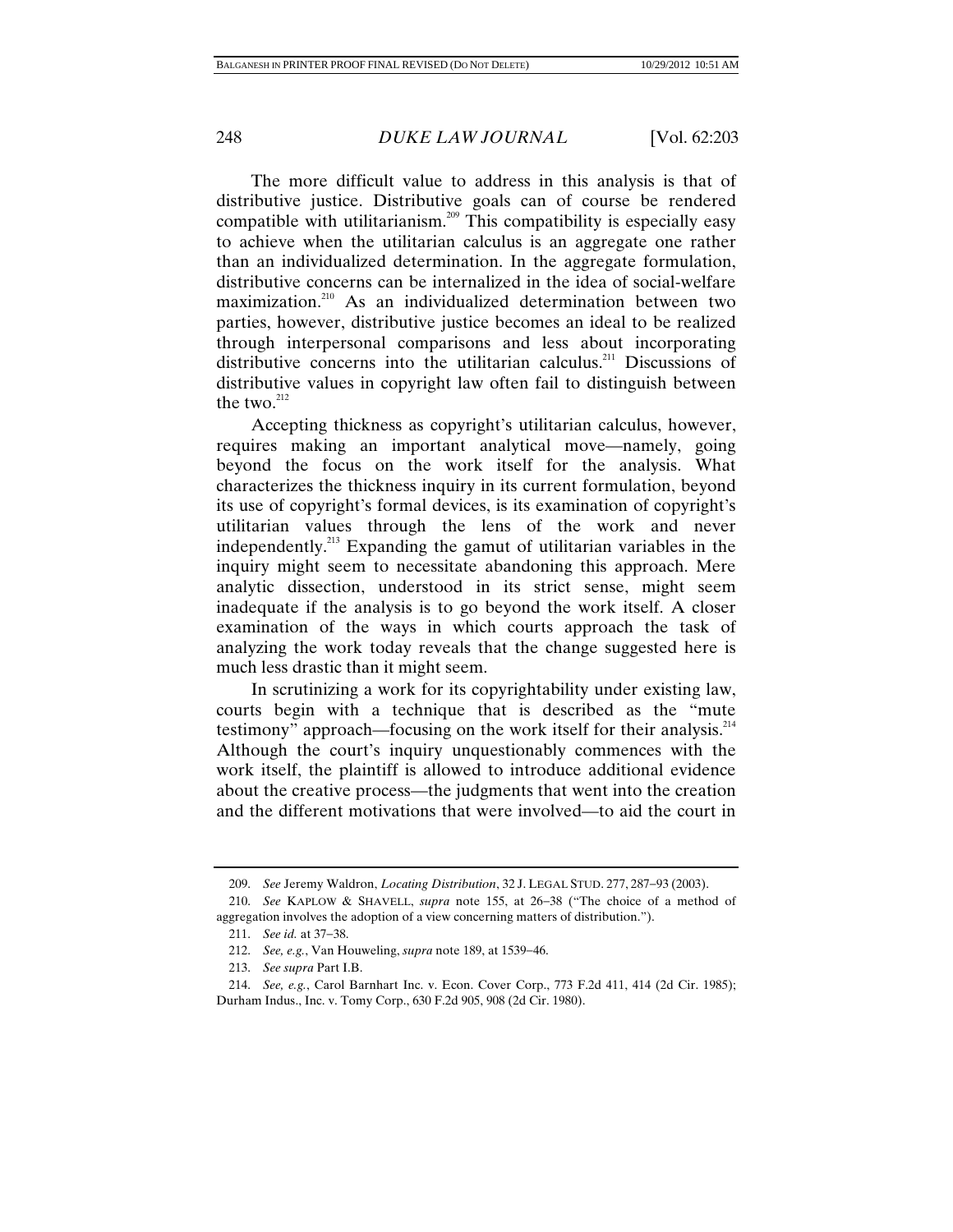its examination of the work.<sup>215</sup> This evidence is then evaluated in relation to the work itself by the fact finder deciding the issue. Its use is most commonly seen when courts attempt to determine the conceptual separability of the aesthetic and useful parts of a work. The creator is allowed to introduce evidence of the design process and its connection to the nature of the work so that the court may understand the work in light of the creator's actions.<sup>216</sup> In practice, therefore, courts routinely look beyond the four corners of the work to analyze the work. The utilitarian value-based determination of copyright's thickness should thus have little problem extending that technique here as well.

2. *Similarity as Copyright's Correlative Inquiry.* Having set the thickness for their analysis, courts then move to analyzing the similarity between the two works, using the standard of scrutiny that they determine is warranted. The similarity analysis is, however, far from mechanical. It involves determining whether the defendant's copying involved the appropriation of material of "value" and "substance" from the plaintiff's work.<sup>217</sup> It thus amounts to an assessment of legal actionability rather than a factual determination of mere boundary crossing of the kind seen in trespass cases.<sup>218</sup> The leading treatise on substantial similarity makes this abundantly clear by illustrating the similarity analysis through the law of battery and noting how it forms the analog to battery's determination of whether a defendant's actions "rise to the level that is a compensable battery."<sup>219</sup> The similarity analysis thus involves more than just a reasonless comparison of de facto similarity between the two works and is structurally imbued with a subjective, normative assessment of whether the similarity is worthy of liability.

Another way of understanding the similarity analysis is as an inquiry into the right-duty relationship between the plaintiff and the defendant. Although it no doubt involves according a work protection, it does so not in the abstract but only through the

 <sup>215.</sup> *See* Brandir Int'l, Inc. v. Cascade Pac. Lumber Co., 834 F.2d 1142, 1145–46 (2d Cir. 1987).

 <sup>216.</sup> *Id.*

 <sup>217.</sup> OSTERBERG & OSTERBERG, *supra* note 13, § 1:1.

 <sup>218.</sup> *See* Wendy J. Gordon, *Trespass-Copyright Parallels and the Harm-Benefit Distinction*, 122 HARV. L. REV. 62, 63 (2009) ("[T]respass makes any volitional boundary crossing unlawful.").

 <sup>219.</sup> OSTERBERG & OSTERBERG, *supra* note 13, § 1:1.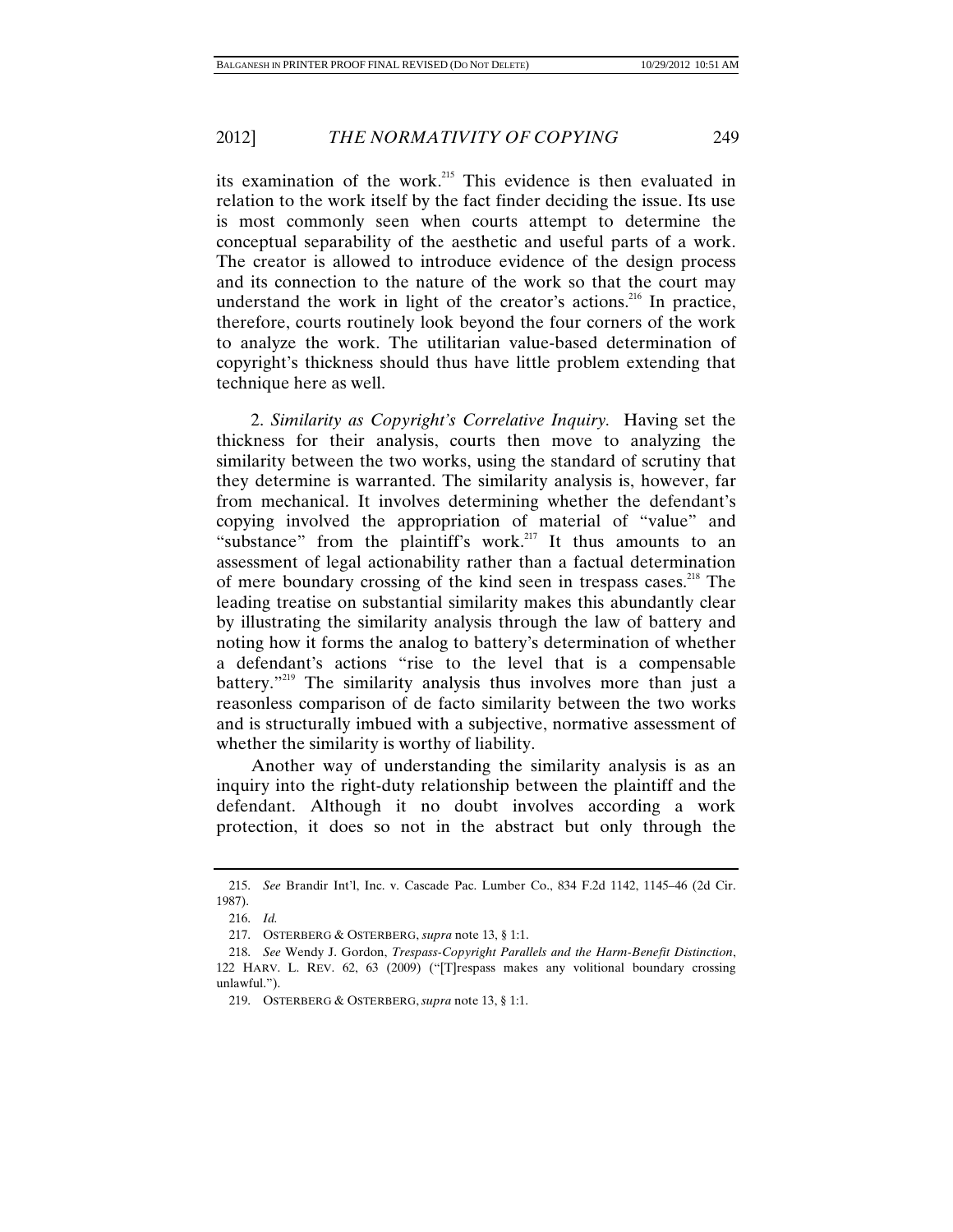mechanism of liability. This in turn means that its emphasis is on examining whether the defendant's actions amount to an actionable interference with the plaintiff's protected interest. It is thus structured in terms of right and duty, a relationship referred to by tort law theorists as the relationship of *correlativity*. 220

The idea of correlativity posits that the plaintiff and the defendant in any liability calculus are connected as "doer" and "sufferer" of the same injustice, which the liability judgment seeks to correct.<sup>221</sup> The plaintiff's entitlement is thought to make sense only when understood in terms of the defendant's actions and not in the abstract. As Weinrib points out, "[e]ach party's position is normatively significant only through the position of the other, $v^{222}$  and never independent of it in a correlative set up. Correlativity is thought to originate in Aristotle's idea of corrective justice, represented in turn in the bipolar relationship between the plaintiff and the defendant in a private-law action.<sup> $223$ </sup> Corrective justice is also different from distributive justice, which involves sharing the burdens of an action according to some distributive criterion, be it fairness or something else.<sup> $2\overline{24}$ </sup> The similarity analysis in copyright law gives effect to precisely this idea of corrective justice.

In asking whether the defendant's actions were enough to merit being classified as wrongful and rendered the basis for liability, the law is in effect requiring the decision maker to undertake an interpersonal analysis of the parties' relative positions as manifested through their works. It is thus emphasizing a scrutiny of the defendant's copying relative to the protection that the plaintiff's right merits. The abstract basis of this protection is adjudicated in the first instance, but its relative basis is given effect during the comparison. Going back to the battery analogy, no one would deny that a plaintiff has the right to bodily integrity in the abstract, and yet the liability

 <sup>220.</sup> ERNEST J. WEINRIB, THE IDEA OF PRIVATE LAW 114–15 (1995); Ernest J. Weinrib, *Correlativity, Personality, and the Emerging Consensus on Corrective Justice*, 2 THEORETICAL INQUIRIES L. 107, 116–17 (2001).

 <sup>221.</sup> Weinrib, *supra* note 220, at 110.

 <sup>222.</sup> *Id.*

 <sup>223.</sup> WEINRIB, *supra* note 220, at 56; *see also* ARISTOTLE, NICOMACHEAN ETHICS, bk. V, at 120–21 (Martin Ostwald trans., Liberal Arts Press 22d prtg. 1984) (c. 384 B.C.E.).

 <sup>224.</sup> *See* Stephen R. Perry, *On the Relationship Between Corrective and Distributive Justice*, *in* OXFORD ESSAYS IN JURISPRUDENCE 237, 237 (Jeremy Horder ed., 2000); *see also* Gregory C. Keating, *Distributive and Corrective Justice in the Tort Law of Accidents*, 74 S. CAL. L. REV. 193, 194–95 (2000); Kevin A. Kordana & David H. Tabachnick, *On Belling the Cat: Rawls and Tort as Corrective Justice*, 92 VA. L. REV. 1279, 1280 (2006).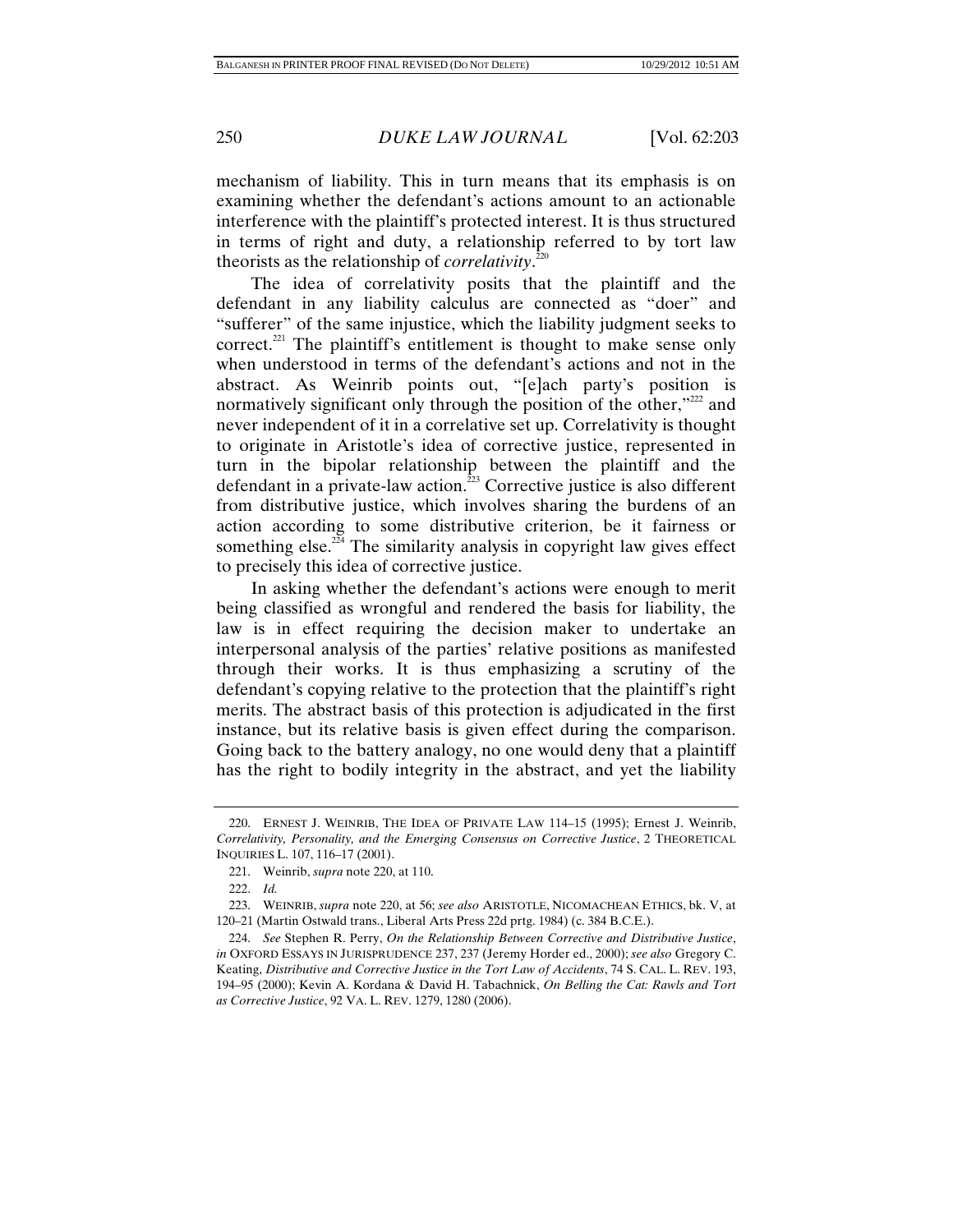analysis involves determining whether the defendant's touching is sufficient enough to be deemed an invasion of that abstract right, understood in relational terms.

The similarity analysis thus operates as copyright's correlative framework, in which the defendant's actions are examined through the lens of a right-duty relationship between the plaintiff and the defendant. Note that one of the enduring features of the correlative setup is that the defendant's wrongdoing and the plaintiff's right are meant to derive from the same normative account.<sup>225</sup> In other words, a defendant's actions are a wrong only because they interfere with a plaintiff's right, and the plaintiff's right, in the relational sense, arises because of the defendant's wrongdoing.<sup>226</sup> To avoid the trap of an unending circularity in this formulation, the source of the right-duty relationship must therefore originate in a foundational value that forms the source of the *relationship*. 227 Copyright's welfarist-utilitarian ideal fails to pass muster here because it represents a "wider principle that applies to anything whose normative significance is not correlatively structured."<sup>228</sup> In other words, copyright's utilitarian ideal may comport with granting a creator a right, to enhance social welfare, but it says very little about what shape that right needs to take and indeed the conditions under which an interference with it is to be considered an actionable injustice.<sup>229</sup> As Weinrib observes in relation to tort law:

Of course, having a right contributes to a person's welfare by protecting some interest from wrongful interference. . . . That, however, does not mean that rights are synonymous with aspects of welfare or that their normative significance is to be understood in terms of it. In the law's contemplation, the increase in welfare through having a right and the decrease through the infringement of a right are the consequences rather than the grounds of the right.<sup>230</sup>

This reasoning makes perfect sense in the copyright context. Were the law's concern exclusively welfare driven, it might have

 <sup>225.</sup> Weinrib, *supra* note 220, at 110; *see also* WEINRIB, *supra* note 220, at 123 ("When right and duty operate as correlatives, they constitute an *articulated* unity.").

 <sup>226.</sup> Weinrib, *supra* note 220, at 117.

 <sup>227.</sup> *See* WEINRIB, *supra* note 220, at 124.

 <sup>228.</sup> *Id.* at 112.

 <sup>229.</sup> For a fuller explication of this idea, see Shyamkrishna Balganesh, *The Normative Structure of Copyright Law*, *in* INTELLECTUAL PROPERTY AND THE COMMON LAW (Shyamkrishna Balganesh ed., forthcoming 2013).

 <sup>230.</sup> Weinrib, *supra* note 220, at 120.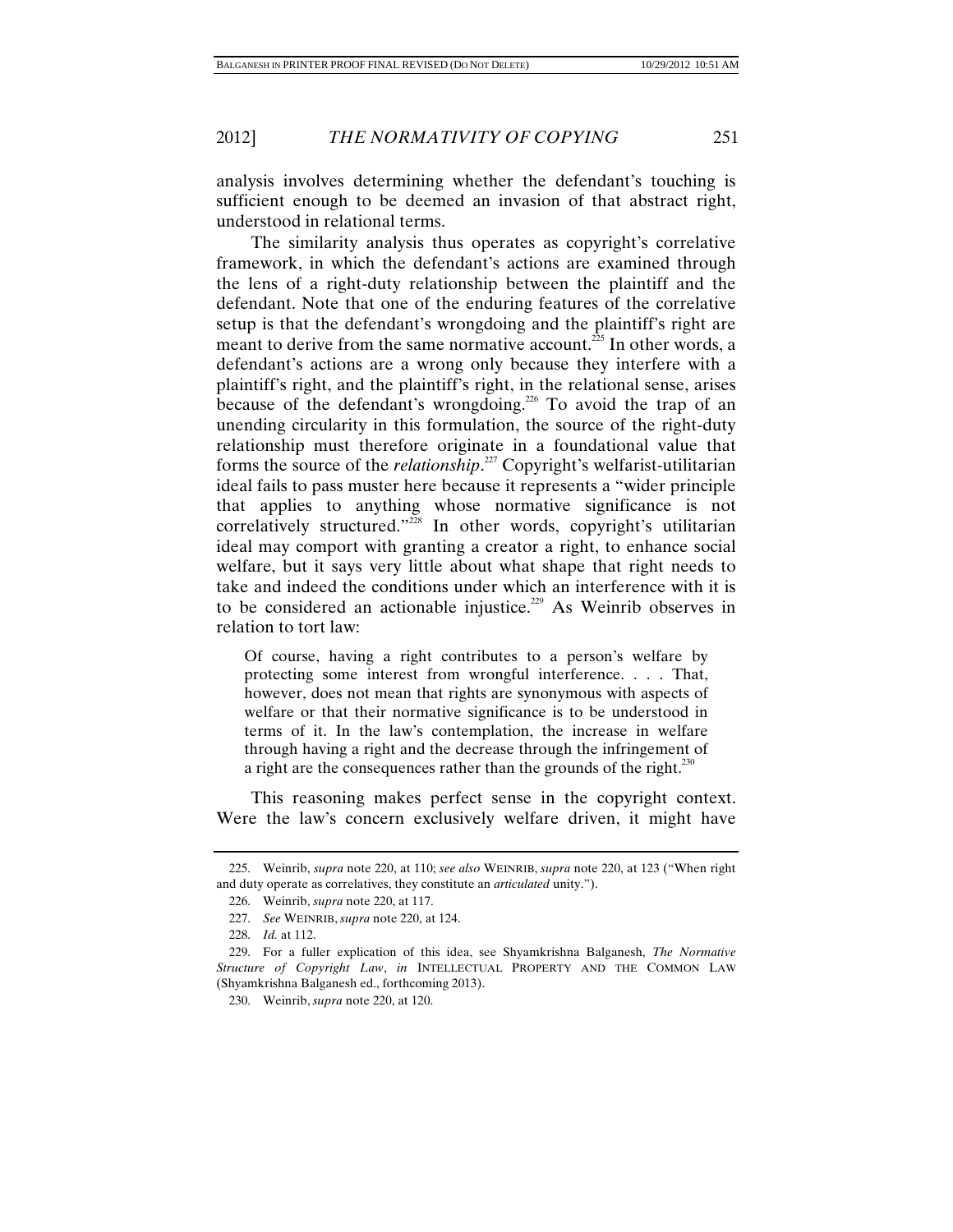readily abandoned any insistence on copying being necessary to trigger liability. The answer must therefore be sought in values that are capable of instantiation in correlative or relational terms. Weinrib finds the answer—for tort law—to lie not in welfare but in the idea of "personality" or *purposiveness in action*.<sup>231</sup> The individual actor's capacity for purposive action, without regard to specific ends or purposes, is thought to provide correlativity with its foundational value, which in turn forms the normative basis of the right-duty relationship that it revolves around.<sup>232</sup>

The question then is whether this logic has any traction in relation to copyright's similarity analysis. In applying the correlativity idea to copyright law, Professor Abraham Drassinower argues that the logic of purposive action can account for copyright law's ideaexpression dichotomy and defense of independent creation.<sup>233</sup> Observing that "[t]he intersubjectivity of copyright is structured as an irreducible correlativity of legal right and duty," he argues that copyright law's belief in the ideal of equality in authorship explains these doctrinal elements.234 The defendant and plaintiff are *both* considered purposive authors, and consequently the plaintiff's entitlement—even though rights-based—is nonetheless limited by the principal of equality, or the idea that the law needs to leave sufficient room for each actor to express herself without simultaneously interfering with the expression of others.<sup>235</sup>

Much of the same logic applies to copyright's analysis of actionable similarity as well. Recall that the test requires the decision maker to focus on whether the copying in question took material of "substance" and "value" from the plaintiff's work.<sup>236</sup> Yet, the fact of the matter remains that these variables are not necessarily coterminous with any of copyright's fundamental filters to copyrightability—such as the originality requirement, the ideaexpression dichotomy, or indeed the exclusion of utilitarian elements from protection. Assessing the substance and value of a work thus involves looking beyond these filters to what makes a work *worthwhile to its creator*. All the same, doing so in the general or in

 <sup>231.</sup> *Id.* at 113–21.

 <sup>232.</sup> *Id.* at 112.

 <sup>233.</sup> Abraham Drassinower, *A Rights-Based View of the Idea/Expression Dichotomy in Copyright Law*, 16 CAN. J.L. & JURIS. 3, 4 (2003).

 <sup>234.</sup> *Id.* at 9, 12.

 <sup>235.</sup> *Id.* at 12–18.

 <sup>236.</sup> *See supra* Part I.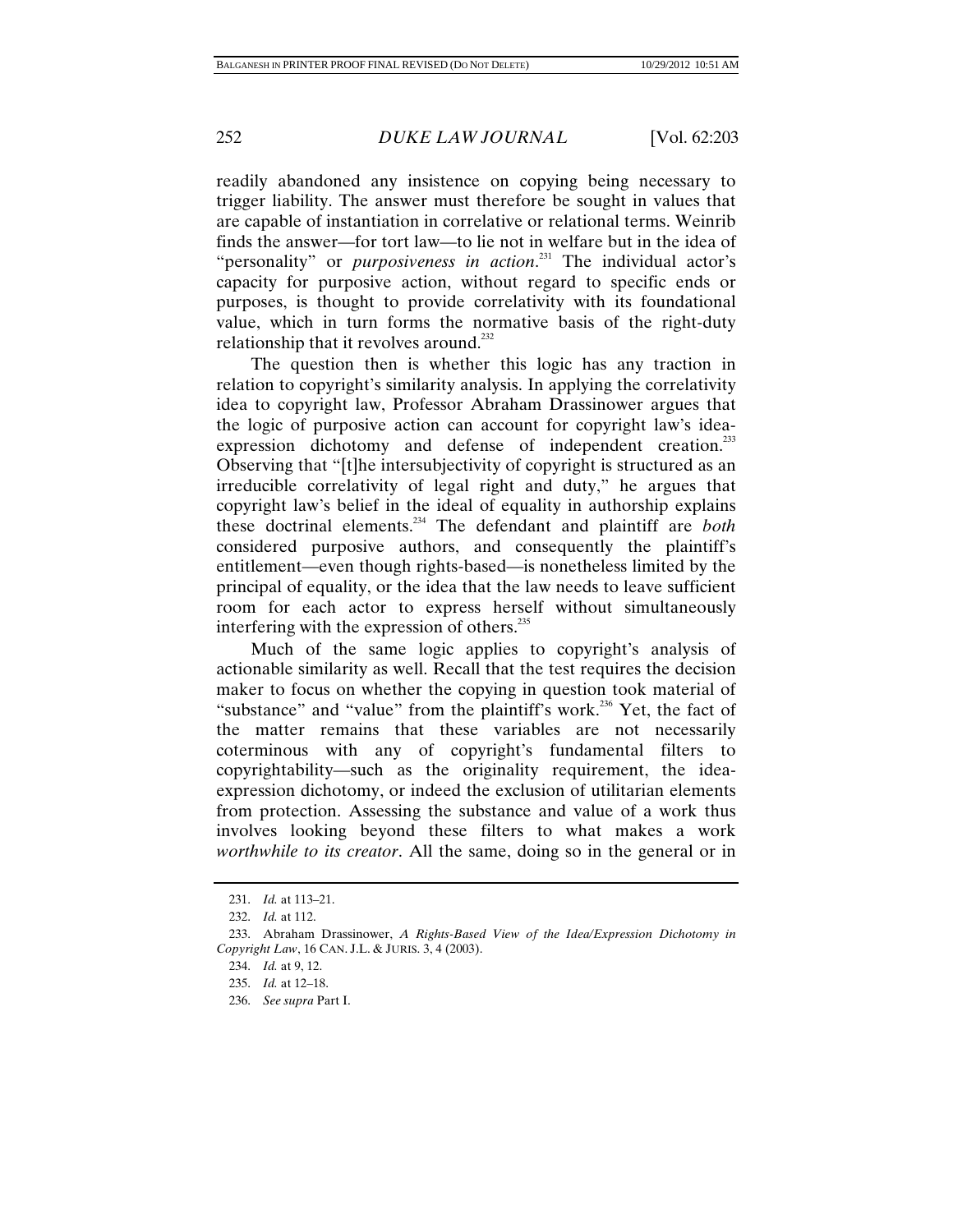the abstract is often difficult, meaning that the scrutiny will vary from one class of works to another, and indeed from one individual work to another even within a single class. The idea of "substance and value" in a work is often narrowly understood to correlate to a work's economic value in the market, with the requirement then understood as merely one of determining whether the defendant copied economically valuable portions of a work. Yet, as Nimmer points out, it is often impossible to determine when the economic value of a work has been sensibly damaged by a defendant's mere copying.<sup>237</sup>

Indeed, when one traces the origins of the requirement back to Justice Story in *Folsom v. Marsh*, 238 it becomes apparent that his use of the idea of "value" was not meant to direct the scrutiny solely toward the economic effects of the appropriation.<sup>239</sup> As an alternative to assessing whether the value of a work was "sensibly diminished," he also proposed examining whether "the labors of the original author [were] substantially to an injurious extent appropriated." $240$ First, the emphasis on "sensibly" diminished as part of the inquiry seems to suggest that the diminution in value needs to be perceivable to the decision maker in some ways, rather than a mere probabilistic assessment of the likely impact that the copying will have on the market for the plaintiff's work. That this is true is also demonstrated by the economic inquiry being the gravamen of the independent fairuse doctrine, under which courts are mandated to examine the potential effects of a defendant's actions on the plaintiff's market.<sup>241</sup> To require a court to undertake that examination twice thus makes little sense. Second, the reference to the labors of the original author seems to suggest that the focus of the inquiry ought to be on the reasons why an author considers the work important—since the most

 <sup>237. 4</sup> NIMMER & NIMMER, *supra* note 3, § 13.03[A][2][a] ("[T]his oft-repeated principle does not tell the trier of fact when in any given instance the value of the original is sensibly diminished or injuriously appropriated. The trier must ultimately determine the importance of that material that is common to both parties' works.").

 <sup>238.</sup> Folsom v. Marsh, 9 F. Cas. 342 (C.C.D. Mass. 1841) (No. 4901).

 <sup>239.</sup> *Id.* at 346 (reasoning that "[e]ven in compositions confessedly literary, [an] author may not intend . . . them for publication; and yet, no one on that account doubts his right of property therein, as a subject of value to himself and to his posterity").

 <sup>240.</sup> *Id.* at 348.

 <sup>241.</sup> *See* 17 U.S.C. § 107(4) (2006) ("In determining whether the use made of a work in any particular case is a fair use the factors to be considered shall include . . . the effect of the use upon the potential market for or value of the copyrighted work."); Harper & Row, Publishers, Inc. v. Nation Enters., 471 U.S. 539, 566 (1985).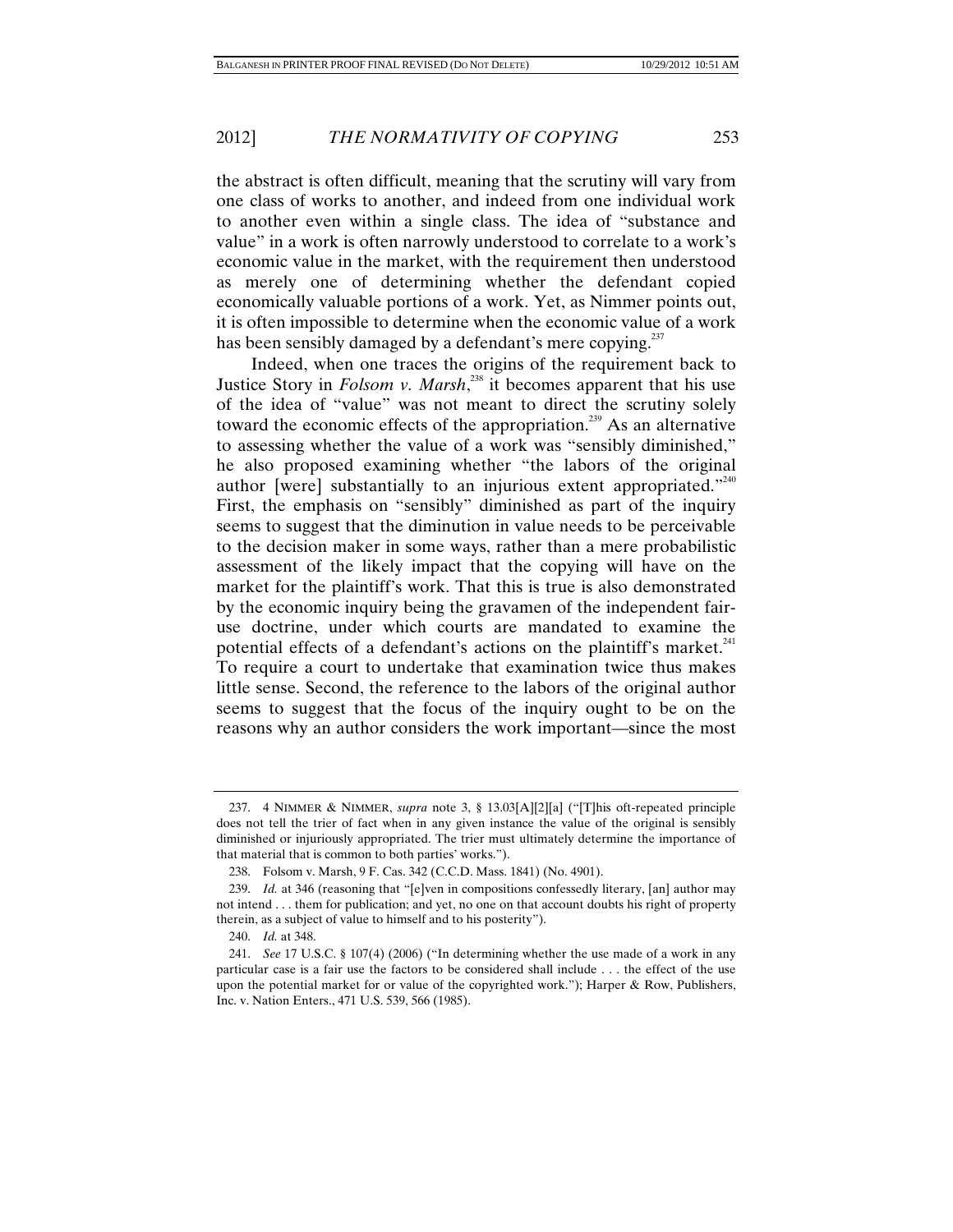labor-intensive parts of a work need not always correspond to the most economically valuable.

The substance and value examination is thus in effect an inquiry into the *relationship between the author and the work* and the question whether the defendant's actions amount to an interference with that relationship. It thus derives from the same concept of intersubjectivity, except that the focus on equality of authorship and personality finds emphasis on the plaintiff's side. The act of producing a work of creative expression—the act of *expressing* oneself—is the focus of the protection at this stage, rather than the consequences or effects of such expression in the marketplace or beyond. The intersubjectivity, or interpersonal comparison that the scrutiny entails, is mediated through the works in question but originates in the author-work connection that is the basis of the plaintiff's entitlement.

The author-work connection that the similarity scrutiny entails can be understood to be a largely deontological one. Yet, the beauty of the two-pronged substantial-similarity formulation is that this consideration influences the functioning of the system only after the threshold questions of instrumental purpose seen in the thickness inquiry are satisfied. In other words, the deontological questions operate not in the abstract but rather purely in the bilateral and relational setting of comparing the defendant's actions with the plaintiff's.

Viewing the wrongfulness inquiry as a corrective-justice-driven inquiry deriving from the author-work connection and a defendant's interference with it allows room for a set of values that have hitherto been thought to be incompatible with copyright law in the United States.<sup>242</sup> One such value is corrective justice, which informs the very normative structure of the rights-based inquiry at this stage of the analysis. Yet, as some have pointed out, corrective justice does not independently address the normative content of the right, even though it focuses on the structure through which it is effectuated.<sup>243</sup>

To fill this void, explanations for the right that derive directly from the author-work connection begin to assume relevance. One

 <sup>242.</sup> *See* Drassinower, *supra* note 233, at 3 (observing how rights-based or natural-rightsbased theories of copyright law have little traction in the North American context because the incentives/utilitarian rationale dominates the landscape).

 <sup>243.</sup> Jules L. Coleman, *Intellectual Property and Corrective Justice*, 78 VA. L. REV. 283, 285 (1992).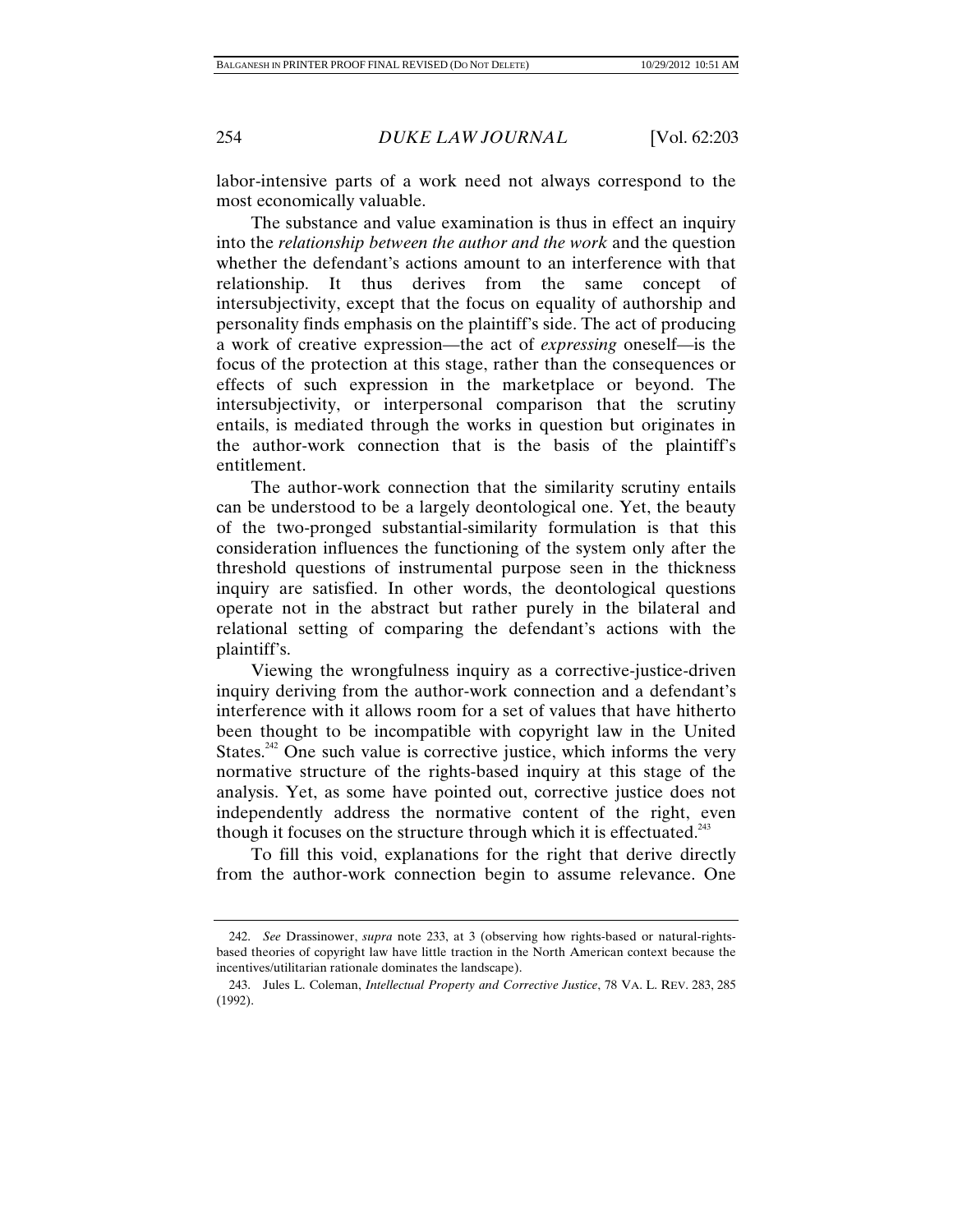such idea here is the labor-based explanation, in which the measure of wrongfulness focuses on the elements of a work in which the author has invested greatest time and effort—an idea often traced back to Justice Story.<sup>244</sup> Another alternative is the idea of "moral personality" found in Kantian accounts of copyright law and thought to lie at the heart of *droit d'auteur* regimes of protection.<sup>245</sup> Note that this value would not mean that heightened protection is extended to parts of the work that represent an author's individual personality, but rather that some parts of the work better represent the principle of authorship and the moral agency that accompanies it; these latter parts are to be weighed more heavily during the similarity analysis. Nonutilitarian values thus find recognition in this stage of the inquiry on a relational basis.

The key point to remember here is that the conception of the author's rights at this stage of the inquiry is limited to the relational setting. Similarity is a relational inquiry, which allows the right-duty relationship to inform it as a substantive matter. The similarity inquiry can thus be understood to be rights based only in relational terms, and not in the consequentialist sense that the idea of a rightsbased approach is often used.<sup>246</sup> The author's rights argument for copyright protection is routinely thought of in absolute terms and almost never conceptualized bilaterally.<sup> $247$ </sup> Indeed, by connecting it to Hegel's notion of personhood as a justification for property—itself an absolute interest—the interest comes to be conceptualized in terms analogous to property as a natural-rights-based claim.<sup>248</sup> Yet personality, much like other deontological interests, is perfectly capable of being understood and analyzed in bilateral, relational

 <sup>244.</sup> Folsom v. Marsh, 9 F. Cas. 342, 348 (C.C.D. Mass. 1841). For other labor-based explanations of copyright law, see generally Wendy J. Gordon, *A Property Right in Self-Expression: Equality and Individualism in the Natural Law of Intellectual Property*, 102 YALE L.J. 1533 (1993); and Yen, *supra* note 189.

 <sup>245.</sup> Kim Treiger-Bar-Am, *Kant on Copyright: Rights of Transformative Authorship*, 25 CARDOZO ARTS & ENT. L.J. 1059, 1067–68 (2008).

 <sup>246.</sup> For an interesting discussion of the idea of "rights-based" approaches to copyright, dispelling some of the common mistakes that this entails, see Jean-Luc Piotraut, *An Authors' Rights-Based Copyright Law: The Fairness and Morality of French and American Law Compared*, 24 CARDOZO ARTS & ENT. L.J. 549, 553–56 (2006).

 <sup>247.</sup> Indeed, this is manifested in the Copyright Act's own limited recognition of author's rights. *See* 17 U.S.C. § 106A (2006) ("[T]he author of a work of visual art . . . shall have the right . . . to claim authorship of that work . . . .").

 <sup>248.</sup> *See* Justin Hughes, *The Philosophy of Intellectual Property*, 77 GEO. L.J. 287, 330–39 (1988); *see also* Margaret Jane Radin, *Property and Personhood*, 34 STAN. L. REV. 957, 958–59 (1982).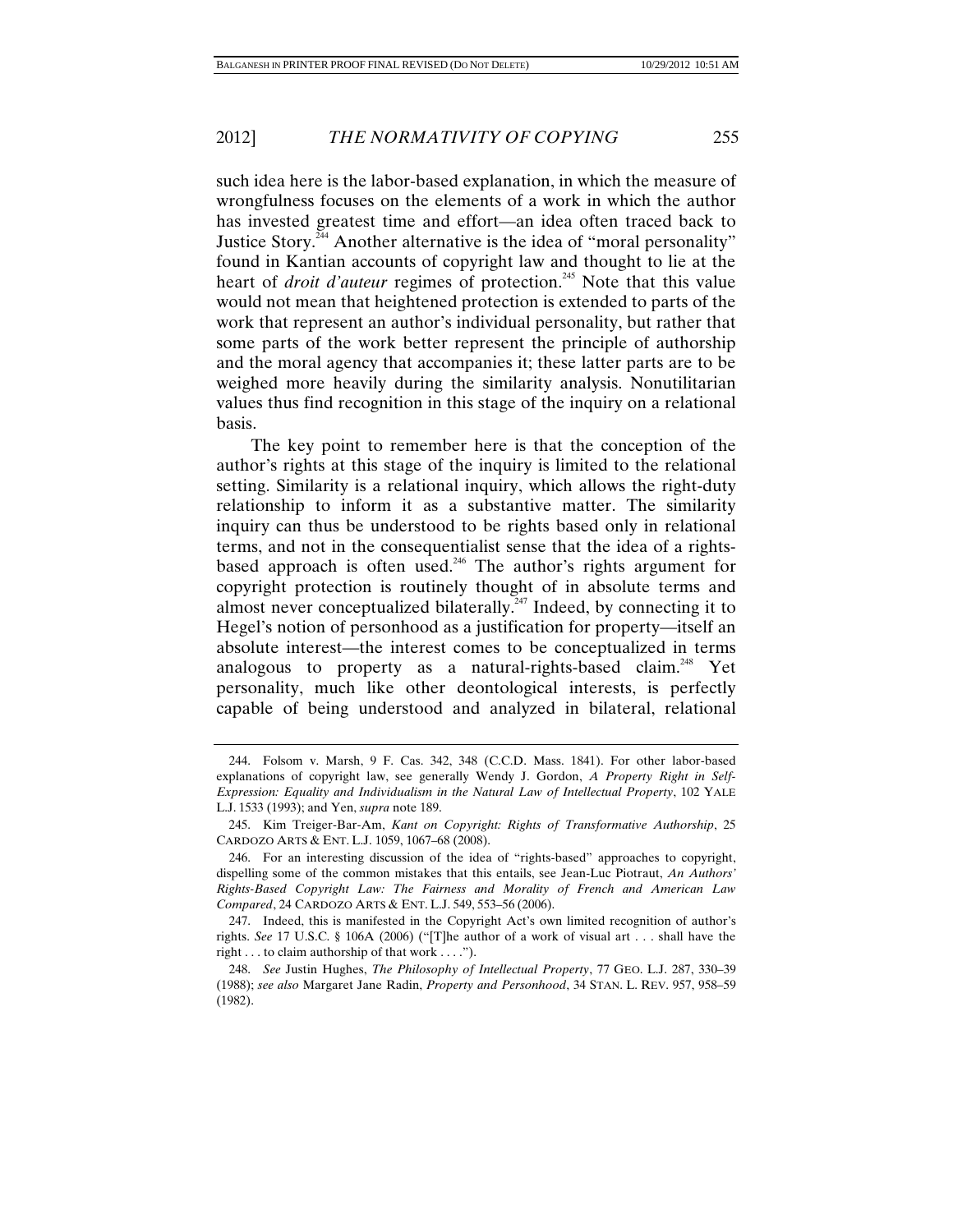terms.<sup>249</sup> The main analytical difference between the two is that whereas the relational conception is predicated on the identification and rectification of harm, the absolutist conception is thought to operate independent of any harm or infraction. The evolution of privacy as an interest protected by the law independent of property is a good example of the former.<sup>250</sup> The privacy interest came to be understood and protected by reference to a set of actions that were designed to protect the right "to be let alone," which analytically anticipated an invasion.<sup>251</sup> The personality interest can be conceived of in analogous terms. While it does not form the basis for the abstract right, it nonetheless remains an important interest that copyright law seeks to protect relationally against interferences.

A rights-based, correlatively structured similarity analysis might, on the face of things, be seen as requiring decision makers to undertake a qualitative, aesthetic judgment of the work, precisely the kind of inquiry that Justice Holmes is known to have cautioned against in his formulation of copyright's nondiscrimination principle in *Bleistein v. Donaldson Lithographing Co*. 252 On closer examination, though, the fact that the similarity analysis is structured as a purely factual inquiry—relegated to the jury whenever possible—actually sits well with Justice Holmes's admonition. Because the assessment is not made by "persons trained only to the law,"253—that is, judges, except when sitting in their capacity as fact finders—the similarity analysis in this formulation remains perfectly compliant with the nondiscrimination principle. Additionally, Holmes' concerns about discriminating between different works seemed to stem from the binary structure of the inquiry he was presented with in that case—namely, whether the work was entitled to protection or not.<sup>254</sup> Because the similarity inquiry here is structured in relational terms, it works less as a denial of all protection to a work and more as a situational determination of liability, perhaps reducing the rigor of Justice Holmes' concerns.

 <sup>249.</sup> *See, e.g.*, Sophia Moreau, *What Is Discrimination?*, 38 PHIL. & PUB. AFF. 143, 146–47 (2010).

 <sup>250.</sup> *See* Samuel D. Warren & Louis D. Brandeis, *The Right to Privacy*, 4 HARV. L. REV. 193 (1890).

 <sup>251.</sup> *Id.* at 195.

 <sup>252.</sup> Bleistein v. Donaldson Lithographing Co., 188 U.S. 239, 251–52 (1903).

 <sup>253.</sup> *Id.* at 251.

 <sup>254.</sup> *See id.*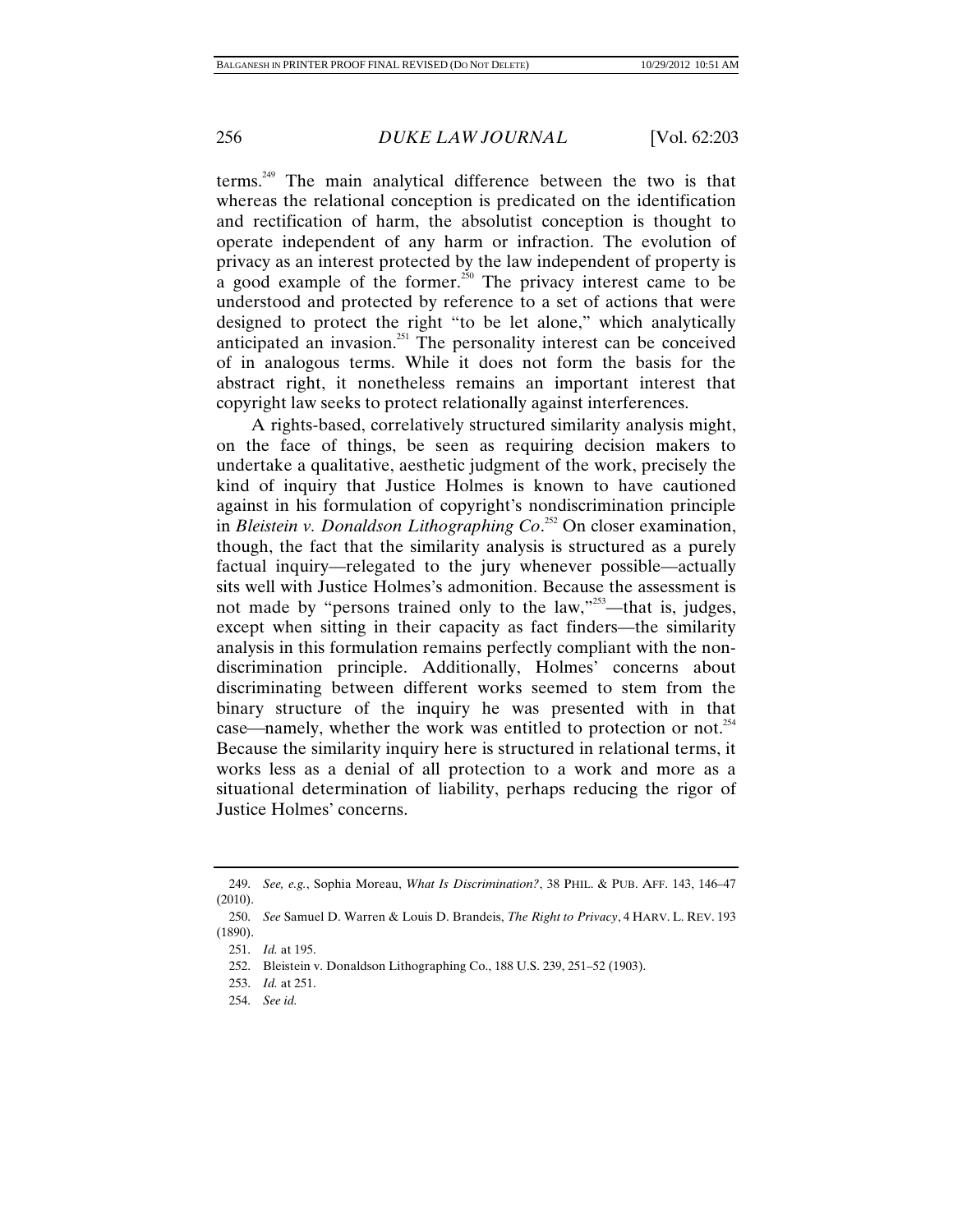Understanding the similarity inquiry as deriving from copyright's nonutilitarian values also explains why this stage of the substantialsimilarity examination consciously avoids relying on expert testimony.<sup>255</sup> Determining which parts of a work demonstrate a greater connection to the author's agency, and whether the defendant's actions interfere with it, is entirely a question of subjective judgment, peculiar to the work and authors in question. Expert testimony is therefore unlikely to be particularly helpful given the individualized comparison that this task involves. Far more useful to the determination is evidence about the author's creative process, something that is routinely introduced to aid the analysis. $256$ 

3. *Justifying the Sequencing.* Separating the utilitarian and personality-based goals of copyright law in substantial similarity's two-step analysis allows courts to order the introduction of these incommensurables into the adjudicative process. Yet, conceptual *sequencing* is different from conceptual *ordering*. The process thus has to account not just for the separation of the inquiry but also for the particular sequence in which the variables are considered.<sup>257</sup> In other words, it needs to be able to explain why it is that substantial similarity does not begin with the personality ideal and then look to its utilitarian goals in the second step.

Appreciating the rationale behind the sequence necessitates getting to the bottom of copyright law's normative foundations. Unlike its civil-law counterparts, in which the connection between an author and the work is thought to generate an inalienable right that is natural—in the sense of being nonpositive in its origin<sup>258</sup>—Anglo-American copyright law views the source of the author's entitlement to be rooted *entirely within* positive law.259 In contrast to laws that create wrongs in relation to prestatutory interests such as tort or antidiscrimination law, the copyright statute both identifies the four corners of the interest it protects and delineates actions that it treats

 <sup>255.</sup> Arnstein v. Porter, 154 F.2d 464, 468 (2d Cir. 1946). *But see* Lemley, *supra* note 15, at 29–30.

 <sup>256.</sup> *See, e.g.*, Brandir Int'l, Inc. v. Cascade Pac. Lumber Co., 834 F.2d 1142, 1146 (2d Cir. 1987).

 <sup>257.</sup> *See* Chapman, *supra* note 40, at 1505 ("A conceptually sequenced argument might provide a quite different sort of ordering for decisionmaking from that provided by a value ordering.").

 <sup>258.</sup> *See* Monta, *supra* note 28, at 178.

 <sup>259.</sup> *See id.*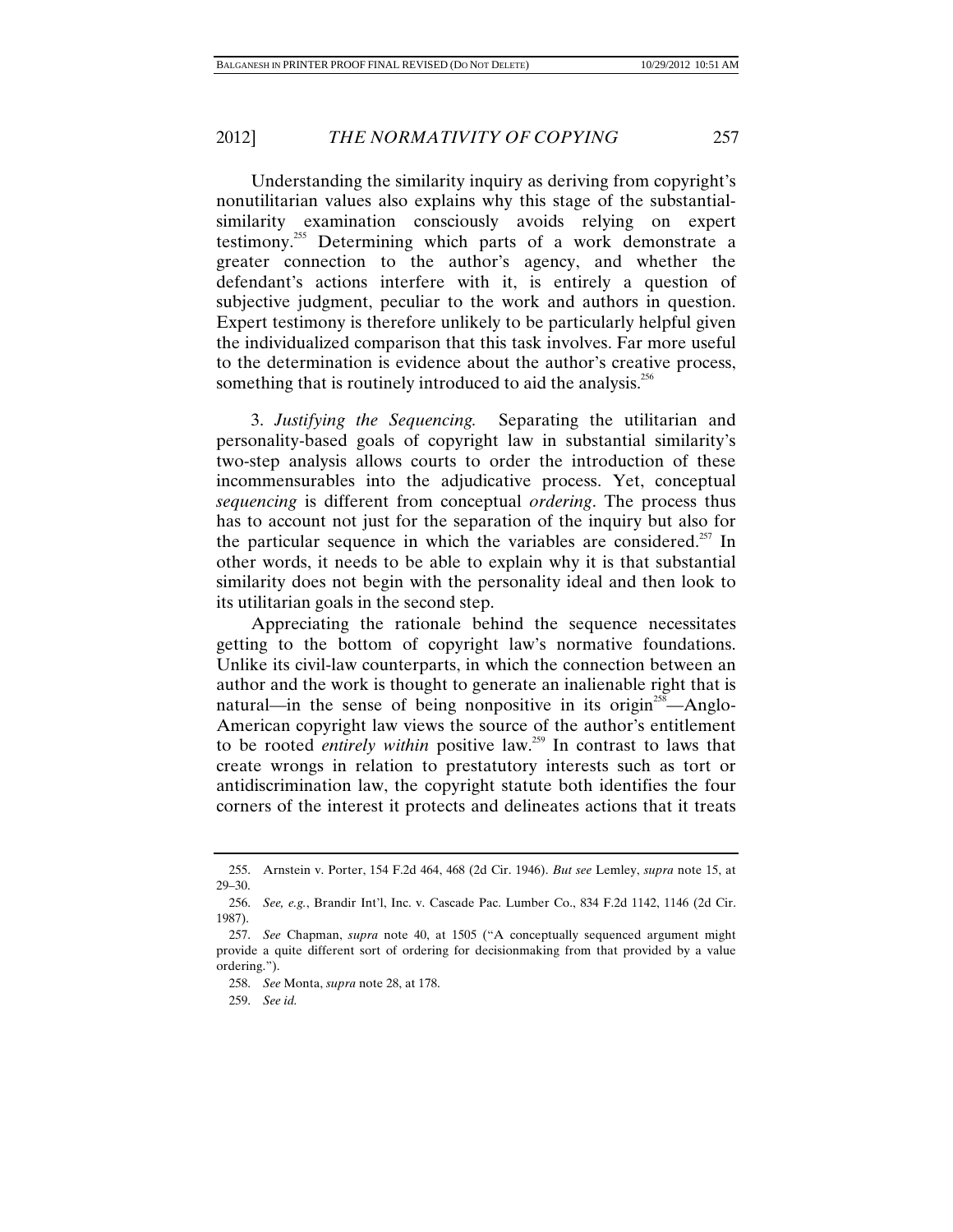as interferences with that interest.<sup>260</sup> The copyright statute's grant of exclusive rights thus exhausts the gamut of the creator's rights under United States copyright law.<sup>261</sup> And because the statute's primary—if not exclusive—purpose lies in its utilitarian, welfare-based ideal, $^{262}$  the recognition or grant of an interest originates there. The personality interest is, in other words, worthy of recognition only if the fundamental utilitarian purpose is realized. Without a fundamental utilitarian purpose being served, the investment of personality into creative expression is simply not worthy of protection. This is in contrast to other areas of the law, such as tort law and criminal law, in which the positive legal regime is trying to protect rights and interests that are prepositive—which in turn accounts for why any conceptual sequencing in adjudicating claims in those contexts begins with the right and then introduces utilitarian considerations.<sup>263</sup>

This argument treats the institution of copyright as a positive construct and the wrongfulness of copying as devoid of any independent moral connotations. In other words, expressive copying is wrong because the law treats it as such.<sup>264</sup> Indeed, this positivist approach to copyright law has been a mainstay of the American tradition, manifested in the language of the Constitution's Copyright Clause, and formed the basis of the law's rejection of the idea of "common law copyright" for works covered by the statute.<sup>265</sup> To the extent that notions of moral wrongfulness or the like enter the equation, they do so entirely on terms determined by the law and never independent of it.

In following the sequence that it does, substantial similarity thus allows copyright law to prioritize the good over the right. The conflict between the good and the right has long remained at the center of the debate between utilitarianism and other deontologically oriented approaches.266 The ideal of the good represents a commitment to

 <sup>260.</sup> *See* Silvers v. Sony Pictures Entm't, Inc., 402 F.3d 881, 883–84 (9th Cir. 2005) ("[T]he only rights that exist under copyright law are those granted by statute.").

 <sup>261.</sup> *See* Wheaton v. Peters, 33 U.S. (8 Pet.) 591, 661 (1834) ("Congress, then, by this act, [Act of 1790,] instead of sanctioning an existing right, as contended for, created it.").

 <sup>262.</sup> *See* sources cited *supra* note 159.

 <sup>263.</sup> *See* Chapman, *supra* note 40, at 1512–20.

 <sup>264.</sup> For more on the general idea of a legal wrong and its significance as a matter of positivism, see generally Goldberg & Zipursky, *supra* note 141.

 <sup>265.</sup> *Wheaton*, 33 U.S. at 661–62.

 <sup>266.</sup> *See generally* DAVID ROSS, THE RIGHT AND THE GOOD (2002); John Rawls, *The Priority of the Right and Ideas of the Good*, 17 PHIL. & PUB. AFF. 251 (1988).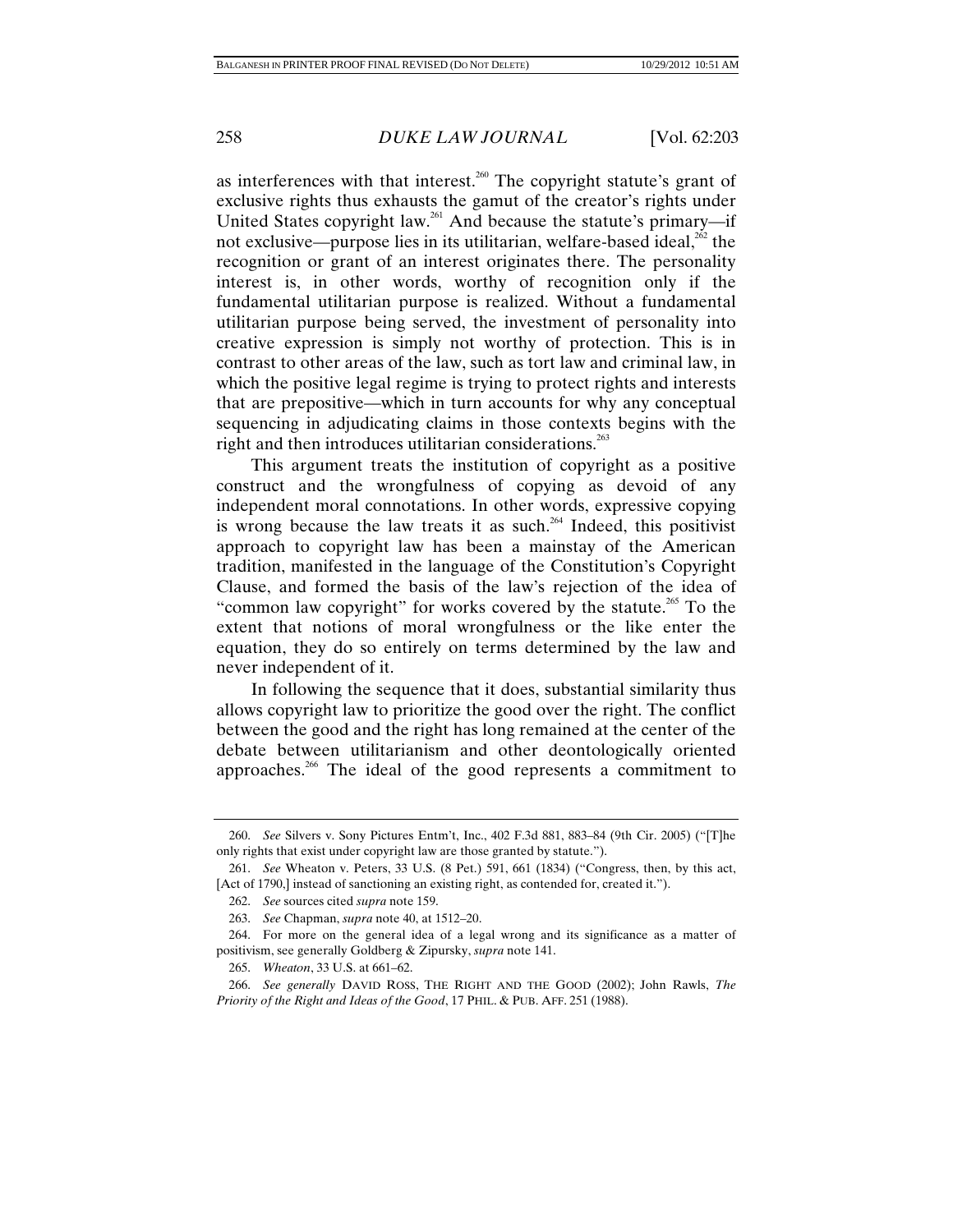consequences of a certain kind, whereas the ideal of the right represents the belief that there remains an unconditional or categorical moral virtue in actions or decisions that can and should be divorced from their consequences.<sup>267</sup> Whereas deontology emphasizes the priority of the right over the good, utilitarianism does just the opposite—by prioritizing the good over the right.<sup>268</sup> In adhering to the two-step sequence, copyright law can be seen to be following its foundational utilitarian purpose.

The inquiry's prioritization of the good over the right via a sequenced ordering of considerations should not, however, be taken to imply that the ideas of the right and the good are somehow converted into neat, watertight categories as a functional matter. Indeed, one of the earliest criticisms of Kant's theory of the "categorical imperative," in which he posited the superiority of the right over the good, was attacked precisely for its inability to demarcate the practical basis for the right independent of assessments of the good.269 One thus should not expect the demarcation to become any clearer in copyright law just because the order is now reversed. If anything, the normative purity of the rights-based account is likely to be diluted as a result of the sequenced ordering, since the rights-based considerations are instantiated within a very limited domain.

For copyright, though, this should be viewed as more of a benefit than a cost. Instead of letting rights-based considerations have unbounded importance during the decision-making process—which in turn might run afoul of the Constitution's strong utilitarian mandate—conceptual sequencing limits their operation to the correlative domain, in the process forcing them to operate *within* the utilitarian framework of the institution. In so doing, it no doubt gives them a distinctively utilitarian purpose, something that even the most ardent supporters of rights-based considerations in copyright law acknowledge as necessary to ensure the system's compliance with the Constitution. $270$ 

\* \* \*

Reconceptualizing copyright's substantial-similarity analysis as a conceptually sequenced ordering of plural considerations in the

 <sup>267.</sup> Charles Larmore, *The Right and the Good*, 20 PHILOSOPHIA 15, 15–16 (1990).

 <sup>268.</sup> *See* GERASIMOS SANTAS, GOODNESS AND JUSTICE: PLATO, ARISTOTLE, AND THE MODERNS 155 (2001).

 <sup>269.</sup> *See* Larmore, *supra* note 267, at 19.

 <sup>270.</sup> *See, e.g.*, Kwall, *supra* note 191, at 1991.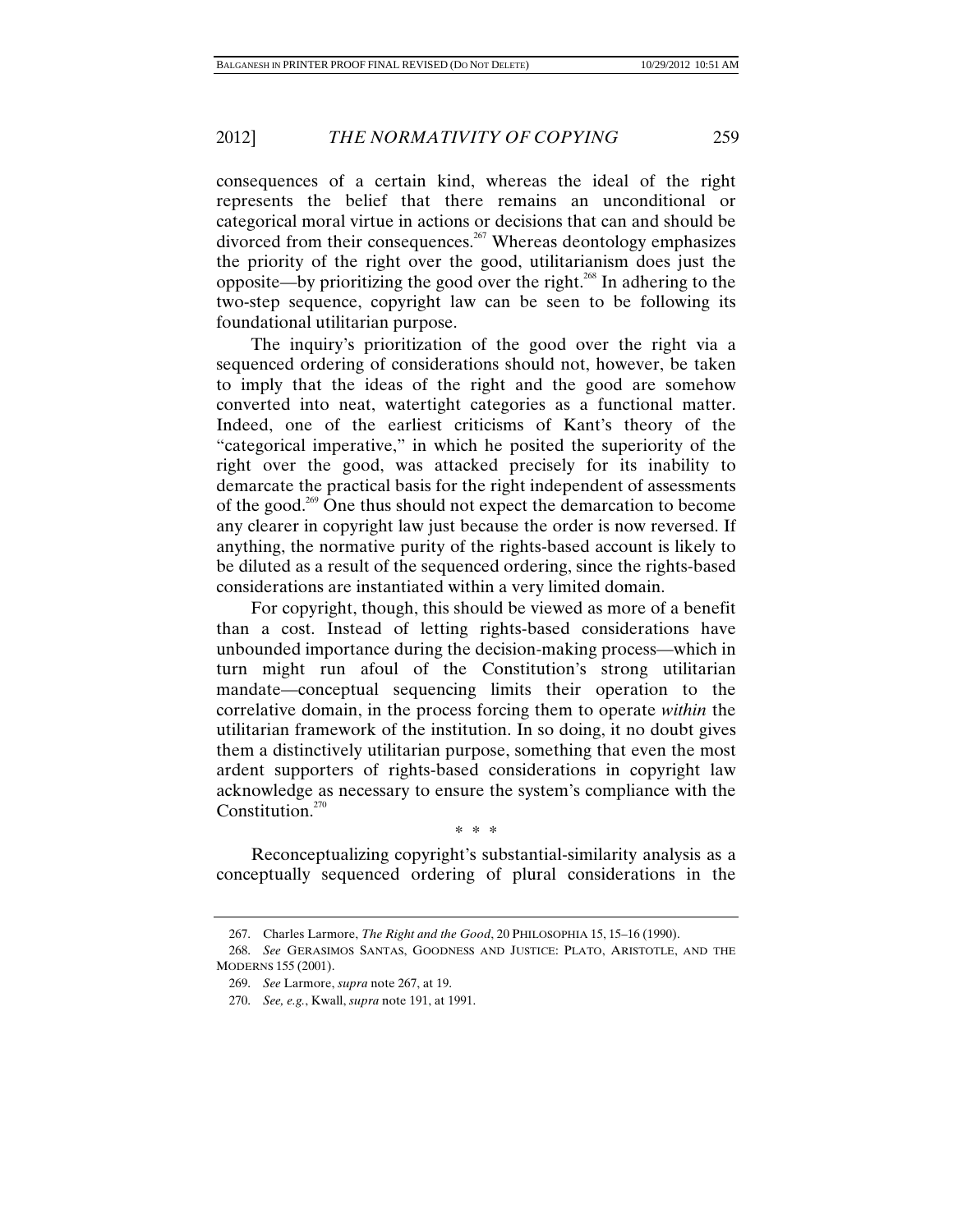infringement analysis reveals how copyright law is able to successfully accommodate both utilitarian and rights-based considerations. Instead of forcing the analysis to lexically prioritize one set of concerns over the other, or to balance them in some kind of direct tradeoff, it allows courts to restrict the prioritization to the temporal sequence and then give each set of concerns adequate attention at different stages of the inquiry.

Copyright's dominant explanatory theory is today no doubt utilitarian, according to which the institution exists principally to induce the production of creative works at minimal social cost via the market. $271$  Yet, much like the economic explanation for tort law, this utilitarian account of copyright law is hard-pressed to explain copyright's intrinsic bipolarity constraint: the reality that the privatelaw-based plaintiff-defendant structure represents its chosen vehicle to realize its utilitarian goals.<sup>272</sup> If tort law is entirely about ensuring efficient deterrence, why tie a plaintiff's recovery to actual harm, rather than the level of deterrence necessary? In a similar vein, if copyright law is entirely about inducing creativity by allowing plaintiff-creators to recover for copying, why limit the recovery to the harm from a defendant's copying rather than the optimal inducement necessary for creation?<sup>273</sup> Indeed in copyright law, we might even go one step further and ask why the system should emphasize copying at all, instead of carving out a market monopoly for the creator. This bipolarity constraint is thought to represent the fact that copyright law, much like tort law, represents a private-law institution attempting to further public-oriented goals.<sup> $274$ </sup> Consequently, its explanatory and functional accounts need to remain sensitive to both the public-purpose and private-law dimensions.<sup>275</sup> The sequenced introduction of utilitarian and rights-based values through substantial similarity is an important way by which this accommodation is achieved.

 <sup>271.</sup> *See* Balganesh, *supra* note 156, at 1577–78 ("Copyright, it is argued, exists to provide creators with an incentive to create and disseminate their works publicly.").

 <sup>272.</sup> *See* PETER CANE, THE ANATOMY OF TORT LAW 11–12 (1997); JULES L. COLEMAN, THE PRACTICE OF PRINCIPLE: IN DEFENCE OF A PRAGMATIST APPROACH TO LEGAL THEORY 13 (2001). For a fuller discussion of bipolarity and its connection to broader public goals, see Hanoch Dagan, *The Limited Autonomy of Private Law*, 56 AM. J. COMP. L. 809, 811–13 (2008).

 <sup>273.</sup> Balganesh, *supra* note 1, at 1168–70.

 <sup>274.</sup> *See* Balganesh, *supra* note 229, at 20; Dagan, *supra* note 272, at 813 (making a similar claim about private law generally).

 <sup>275.</sup> Balganesh, *supra* note 229, at 23.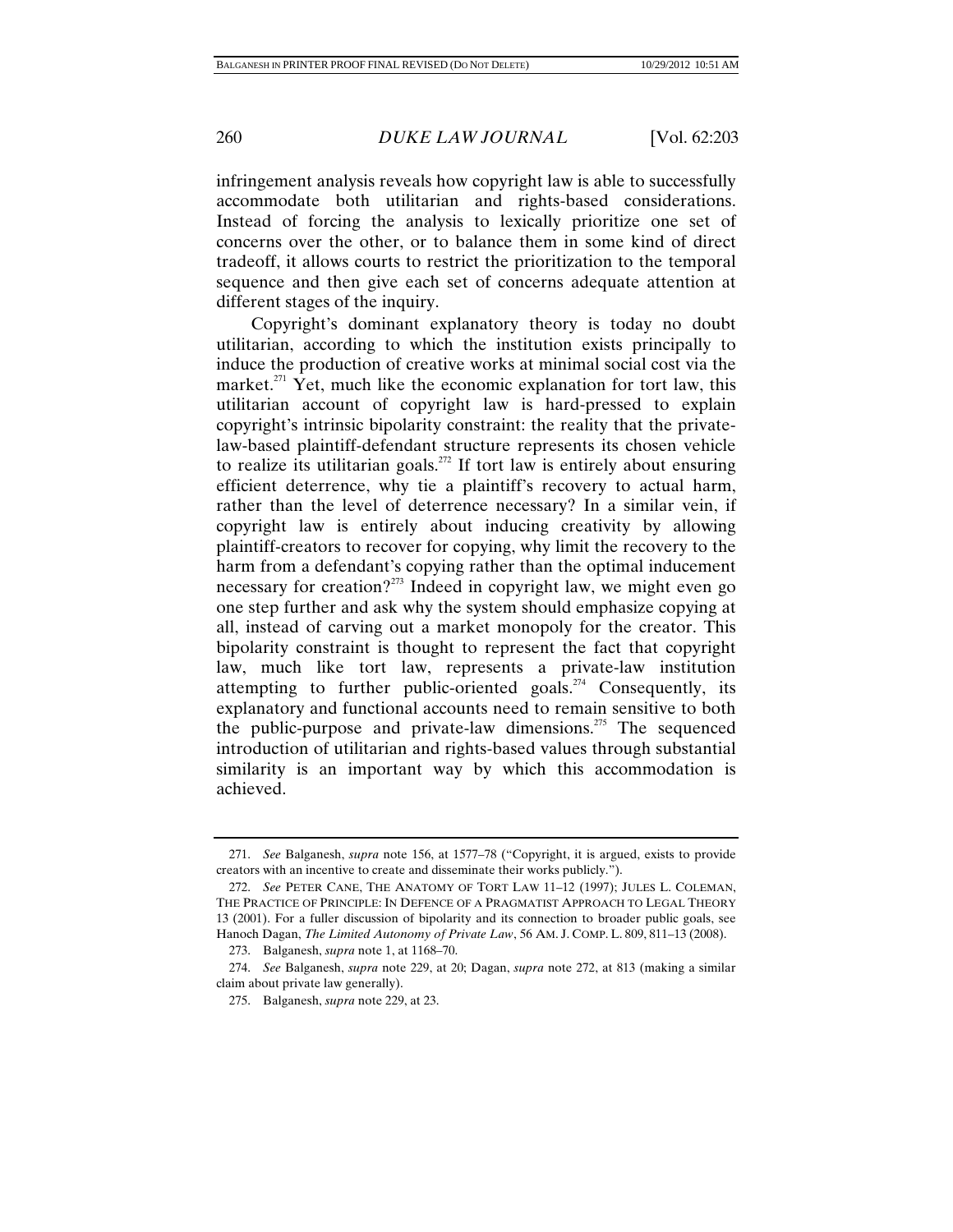#### III. THE BENEFITS OF SUBSTANTIAL SIMILARITY

Having seen how substantial similarity embodies an underappreciated structural dimension of the copyright entitlement and allows utilitarian and rights-based considerations to enter into the infringement analysis, we now move to identifying the benefits that are likely to flow from it. The advantages that are likely to accrue to the copyright system from this process are both *formal* and *substantive*. This Part identifies and discusses three such benefits of this analytical process: (i) it is likely to result in courts and judges exhibiting a greater degree of candor and forthrightness about the values that they are seeking to instantiate in the functioning of copyright law; (ii) it enables the bifurcation of copyright law's guidance for upstream and downstream actors; and (iii) it will allow the fair-use doctrine to focus on considerations unique to the defendant's actions, the core of a "defense."

### *A. Fine Tuning Copyright's Upstream and Downstream Guidance*

As an incentive mechanism for creativity, copyright law is concerned with guiding behavior. Its promise of limited market exclusivity is thought to guide behavior by encouraging the very production of new creative works among authors.<sup>276</sup> Yet, this promise represents only one side of the story. As a mechanism of liability, copyright law is also about signaling to potential defendants the range of behavior that will be tolerated before liability is imposed.<sup>277</sup> It thus operates as an incentive not just for independent creativity but also for sequential or derivative creativity, in which defendants use and copy protected work in producing their own works. The distinction between the two incentive effects may usefully be characterized as "upstream" and "downstream," respectively.<sup>278</sup>

Copyright's upstream-guidance function seems to pose few problems in practice. Its promise of *some* protection for minimal amounts of creativity in expression forms a fairly robust signal to

 <sup>276.</sup> *See* Sony Corp. of Am. v. Universal City Studios, Inc., 464 U.S. 417, 477 (1984) ("Copyright is based on the belief that by granting authors the exclusive rights to reproduce their works, they are given an incentive to create . . . .").

 <sup>277.</sup> *See* Fogerty v. Fantasy, Inc., 510 U.S. 517, (1994) ("Because copyright law ultimately serves the purpose of enriching the general public through access to creative works, it is peculiarly important that the boundaries of copyright law be demarcated as clearly as possible.").

 <sup>278.</sup> Balganesh, *supra* note 142, at 69.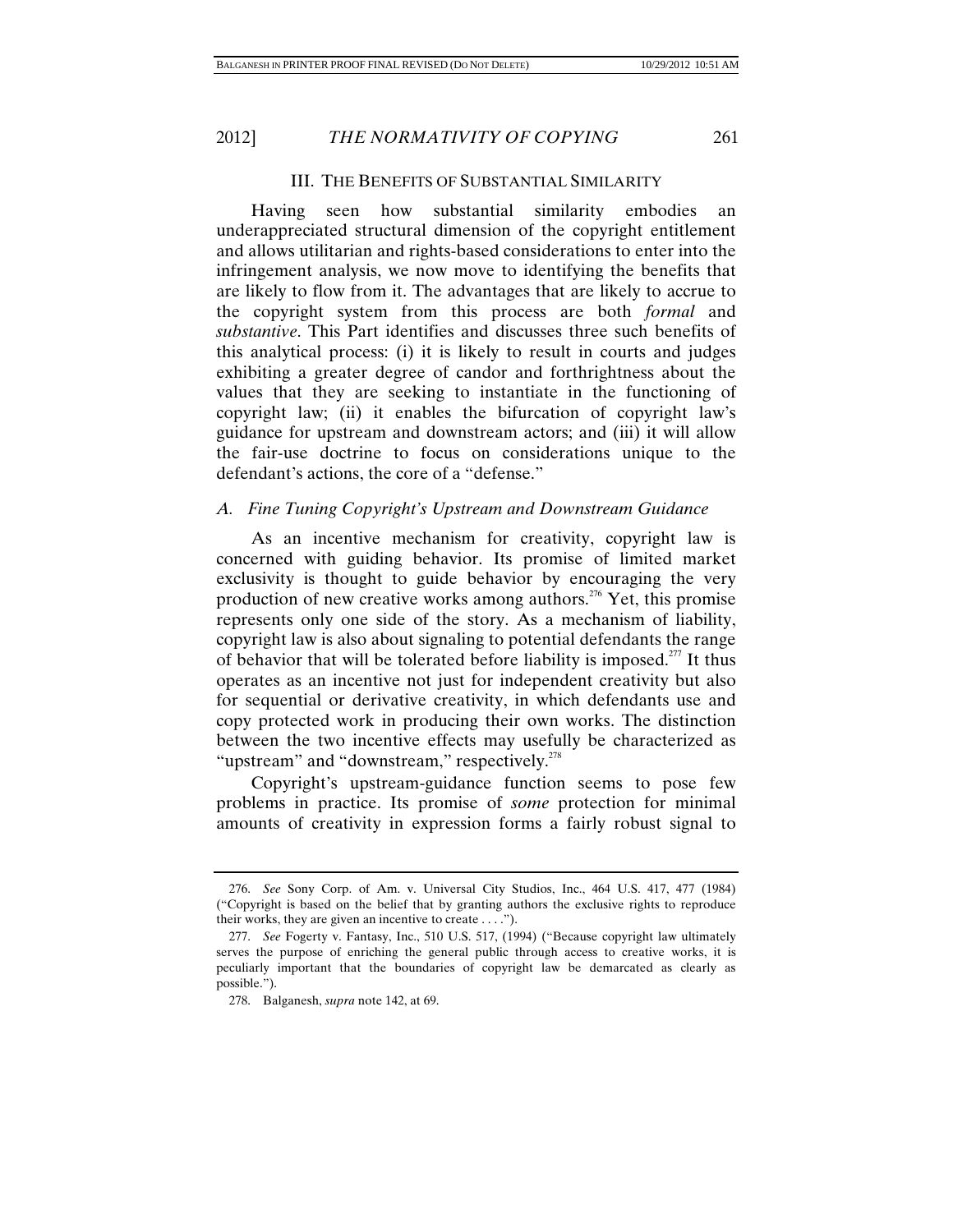potential creators. On the downstream side, though, copyright's guidance for potential defendants has long been known to be problematic. Despite its being copyright's principal safety valve, the cost-benefit analysis that fair use entails is often largely unpredictable.<sup> $279$ </sup> This in turn contributes to a significant degree of risk aversion, stifling what may be otherwise socially productive forms of using the protected work.<sup>280</sup> A sequenced ordering of copyright's goals through the substantial-similarity inquiry is likely to go some distance in alleviating this concern and in further fine tuning copyright's upstream incentives.

The second part of the substantial-similarity inquiry—the similarity analysis—can be seen as generating a distinct set of relational directives aimed exclusively at potential defendants—or, downstream creators. Unlike simple directives that operate in the nature of abstract prohibitions on certain kinds of conduct, for example, do not speed, relational directives are aimed at specific individuals, in an effort to protect their legal interests, for example, do not injure  $X$ .<sup>281</sup> Tort law is said to consist of relational directives that impose relational legal duties on individuals to act or refrain from acting in a certain way. $282$ 

It is crucial to appreciate the idea of a relational directive and to distinguish it from its simplistic characterization as a liability rule in the Calabresi-Melamed framework.<sup>283</sup> The law's mere imposition of liability for certain actions does not imply that individuals do not view themselves as being under an obligation to obey the law. In other words, individuals are very often motivated to comply with the law

 <sup>279.</sup> Gideon Parchomovsky & Kevin A. Goldman, *Fair Use Harbors*, 93 VA. L. REV. 1483, 1491–1502 (2007).

 <sup>280.</sup> *See* Michael W. Carroll, *Fixing Fair Use*, 85 N.C. L. REV. 1087, 1092–1122 (2007) ("While the doctrine's attention to context has many salutary attributes, it is so case-specific that it offers precious little guidance about its scope to artists, educators, journalists, Internet users, and others who require use of another's copyrighted expression in order to communicate effectively.").

 <sup>281.</sup> Benjamin C. Zipursky, *Rights, Wrongs, and Recourse in the Law of Torts*, 51 VAND. L. REV. 1, 59–60 (1998).

 <sup>282.</sup> For more on the idea of relational directives and their significance in tort law, see *id.* at 59–60; Goldberg & Zipursky, *supra* note 141, at 945–46.

 <sup>283.</sup> *See* Guido Calabresi & A. Douglas Melamed, *Property Rules, Liability Rules, and Inalienability: One View of the Cathedral*, 85 HARV. L. REV. 1089, 1092 (1972) ("Whenever someone may destroy the initial entitlement if he is willing to pay an objectively determined value for it, an entitlement is protected by a liability rule.").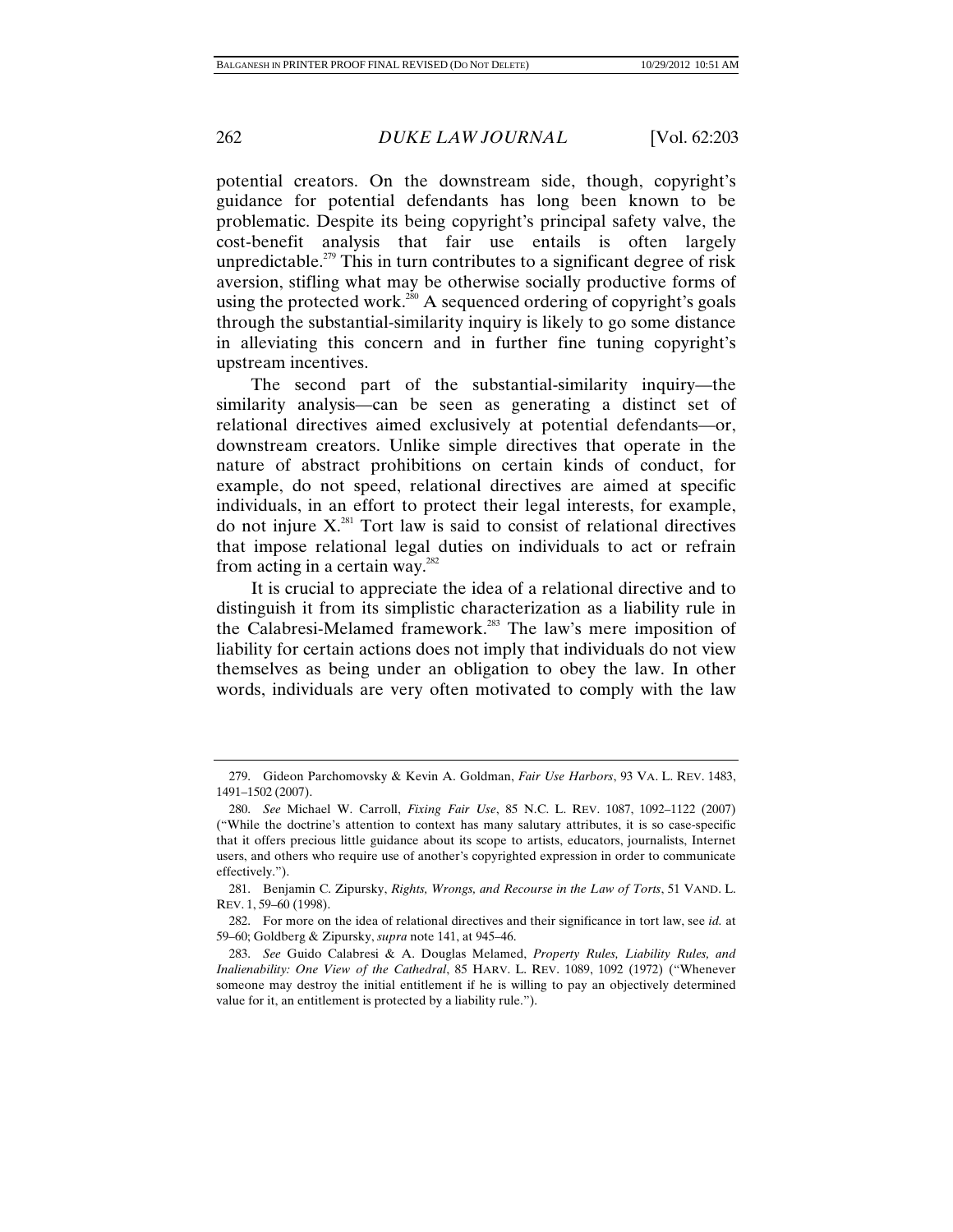because it is the law and it speaks to them as a set of directives.<sup>284</sup> In pioneering work, Professor Dale Nance showed how the simplified understanding of all tort law as liability rules failed to capture this distinction, which he classified as the distinction between "guidance rules" and "enforcement rules."285 Whereas enforcement rules are directed at recalcitrant actors, guidance rules are directed at individuals who seek to order their lives to remain in compliance with the law.286 Thus the tort laws of battery or fraud no doubt remain structured as regimes of liability for certain actions, yet one would be hard-pressed to argue that they do not generate relational directives to individuals *not to* perform those actions. So it is with copyright too.

Although it is no doubt a regime of liability, copyright's emphasis on copying operates as a relational directive to potential copiers. And the source of that relational directive originates in the similarity phase of the substantial-similarity analysis. By consciously refraining from rendering all forms of copying actionable, the analysis directs individuals to refrain from copying another's protected expression *only when it amounts to an interference with that person's interests*, which the similarity analysis in turn identifies in terms of the "substance" and "essence" of a work. $287$  By identifying the plaintiff's right in terms of the substance and essence of the work, the substantial-similarity analysis imposes its correlative duty as a relational directive on potential copiers.

One may wonder whether the relational directive communicated by the similarity analysis reduces the indeterminacy of the entitlement in any significant way at all. In practice, it indeed does over time. In applying the similarity analysis to individual cases, courts have come to recognize that the substance and essence of different categories of works—those that are capable of taking color from rights-based considerations—are likely manifested in certain specific parts of the protected expression.<sup>288</sup> For instance, in relation

 <sup>284.</sup> Zipursky, *supra* note 281, at 58. For a detailed explication of this idea in copyright law. see Shyamkrishna Balganesh, *The Obligatory Structure of Copyright Law: Unbundling the Wrong of Copying*, 125 HARV. L. REV. 1664, 1674 (2012).

 <sup>285.</sup> Dale A. Nance, *Guidance Rules and Enforcement Rules: A Better View of the Cathedral*, 83 VA. L. REV. 837, 861 (1997).

 <sup>286.</sup> *Id.* at 858.

 <sup>287.</sup> *See supra* Part I.C.

 <sup>288.</sup> *See* OSTERBERG & OSTERBERG, *supra* note 13, §§ 4:1–4.9 ("The evaluation of the total concept and feel of the works at issue generally is an assessment of the protected expression revealed by examination of the seven concrete elements.").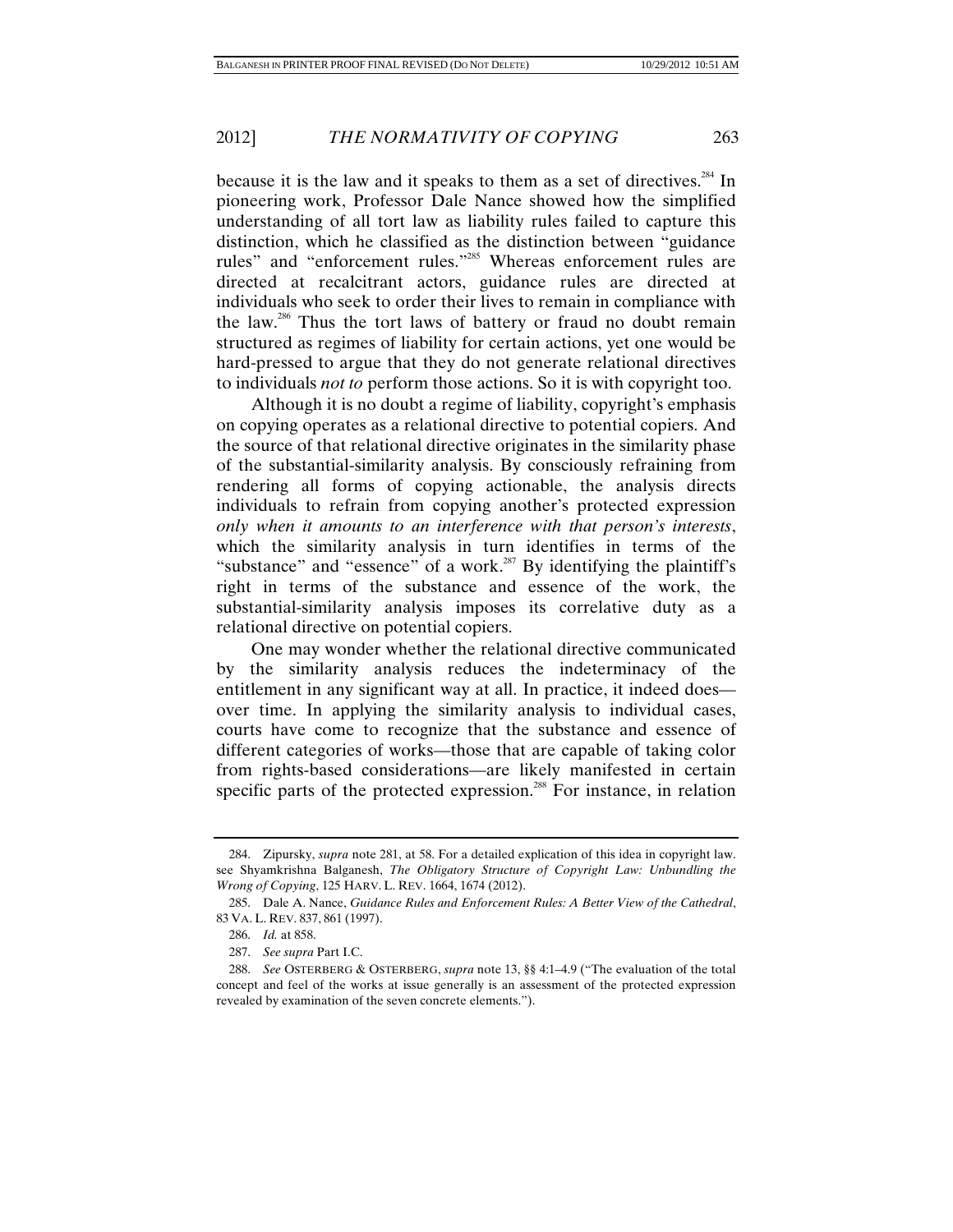to literary and dramatic works of fiction, courts have over time come to focus on seven different factors to assess the substance and essence: plot and sequence of events, dialogue, characters, theme, mood, setting, and pace.<sup>289</sup> Similarly, for sculptures with human forms, the analysis tends to emphasize the portrayal of the human form, such as facial features and expression, in determining the essence of the work.<sup>290</sup>

None of this, to be sure, comes close to the certainty that might be offered by a bright-line rule. Yet it marks a major improvement over the guidance directives of fair use in two important respects. First, unlike the fair-use doctrine, the focus here remains on the works themselves rather than surrounding circumstances that may have no bearing on the creative process. A large part of the uncertainty surrounding fair use originates in these variables that are disconnected from the work itself, for example, market harm, potential market, purpose, and so forth.<sup>291</sup> Second, in contrast to fair use, the similarity analysis is frozen in time and fixed at the point in time that the work was created. Consequently, the predictive element that the similarity inquiry entails is static, unlike in the fair use context in which it is dynamic and capable of significant variation over time.<sup>292</sup>

Additionally, the thickness determination also serves to fine tune copyright's upstream incentive structure for creators. By granting greater protection to works that better serve copyright's utilitarian goals, the thickness requirement—at least in theory—sends a signal to creators to ensure that their works meet these goals in order to obtain maximally thick protection. It thus creates an incentive to be more creative, to produce more expressive—as opposed to ideational content, and indeed to better meet any additional requirements that courts might introduce into the utilitarian calculus.<sup>293</sup>

 <sup>289.</sup> *Id.* § 4:1; *see also* Stromback v. New Line Cinema, 384 F.3d 283, 297 (6th Cir. 2004); Towler v. Sayles, 76 F.3d 579, 584 (4th Cir. 1996); Shaw v. Lindhein, 919 F.2d 1353, 1356 (9th Cir. 1990).

 <sup>290.</sup> OSTERBERG & OSTERBERG, *supra* note 13, § 10:3.

 <sup>291.</sup> *See* Carroll, *supra* note 280, at 1101–06.

 <sup>292.</sup> *See* Justin Hughes, *Fair Use Across Time*, 50 UCLA L. REV. 775, 787–88 (2003).

 <sup>293.</sup> *See* Parchomovsky & Stein, *supra* note 91, at 1534 (making a similar claim in relation to a tiered system of originality).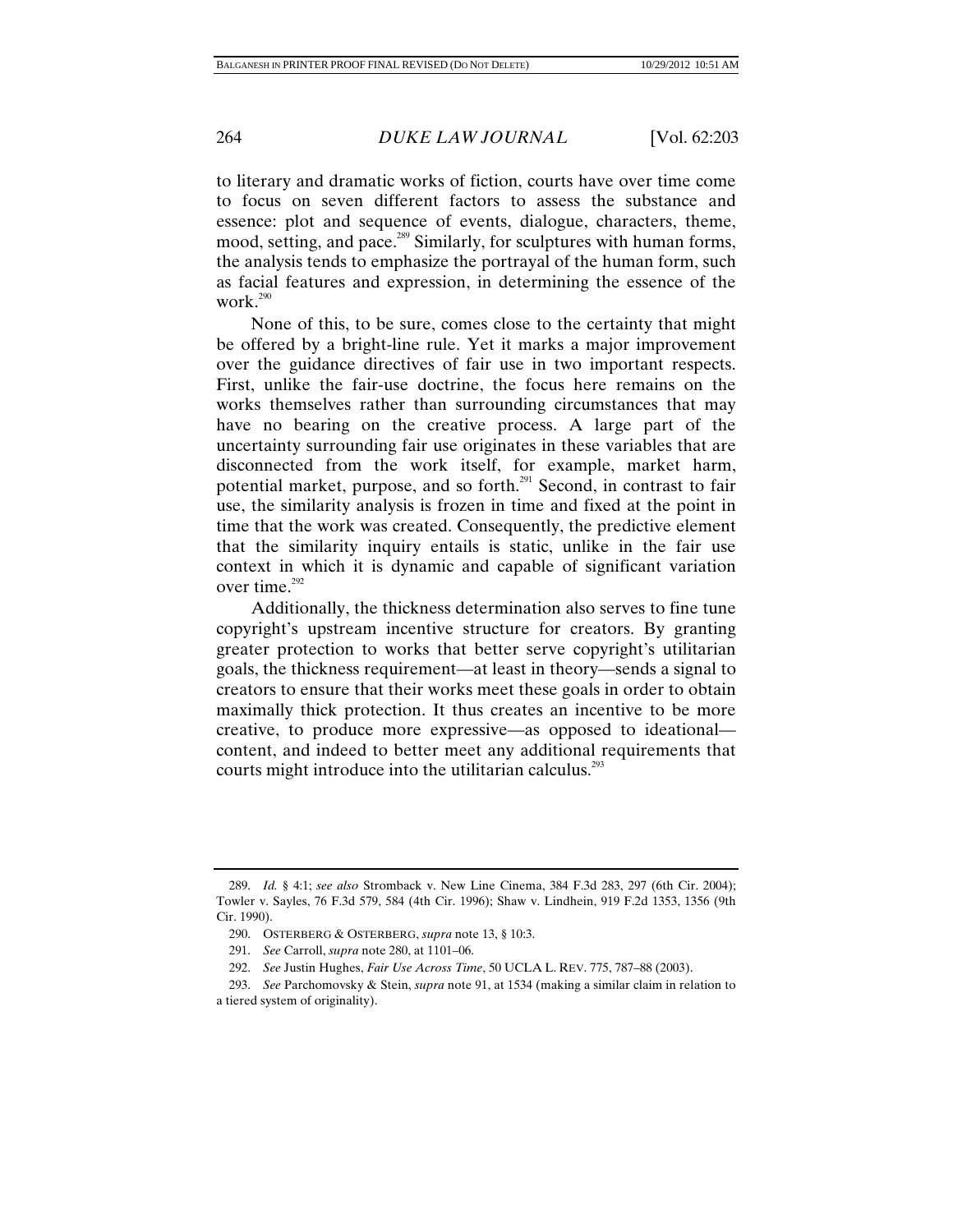# *B. Candor and Clarity in Copyright Reasoning*

In innumerable copyright-infringement suits, courts routinely confront a dilemma: on the one hand, it often is not clear that the plaintiff's work deserves full protection under copyright law. At the same time, though, the defendant's act of copying is palpably egregious: willful, anticompetitive, or a verbatim reproduction of the plaintiff's work in its entirety. In these situations, two of which are discussed below, denying the plaintiff all protection would fail to communicate the law's disapproval of the defendant's actions. But simply finding the defendant's actions to constitute infringement might have the effect of according the plaintiff's work more protection than it merits.

Copyright's binary mechanisms only serve to exacerbate this dilemma. The idea of copyrightability, even when measured through its various components such as originality or the idea-expression dichotomy, is often viewed as an all-or-nothing determination.<sup>294</sup> Additionally, the tendency among courts to view the copyright entitlement entirely in its abstract, nonrelational formulation also contributes to this. Copyright's entitlement is perceived to be attached exclusively to the work and rarely ever as equally influenced by the bipolar or correlative structure of the claim. Thus, in attempting to balance these competing concerns, courts are invariably forced to draw artificial distinctions or to create categories that run counter to copyright law's core principles. Two prominent infringement cases best illustrate this phenomenon and how the courts' uses of substantial similarity might have allowed each court to engage in significantly less idiosyncratic reasoning to reach its conclusion.

The first of these was a case decided by the Seventh Circuit, American Dental Ass'n v. Delta Dental Plans Ass'n.<sup>295</sup> The plaintiff association in the case had created a comprehensive code of dental procedures and nomenclatures. The code contained an encyclopedic index of all dental procedures and assigned each procedure a unique short description, a long description, and a number.<sup>296</sup> The defendant association, which had participated in the creation of the plaintiff's code, eventually created its own index of procedures, and in so doing

 <sup>294.</sup> *See supra* notes 196–197.

 <sup>295.</sup> Am. Dental Ass'n v. Delta Dental Plans Ass'n, 126 F.3d 977 (7th Cir. 1997).

 <sup>296.</sup> *Id.* at 977–78.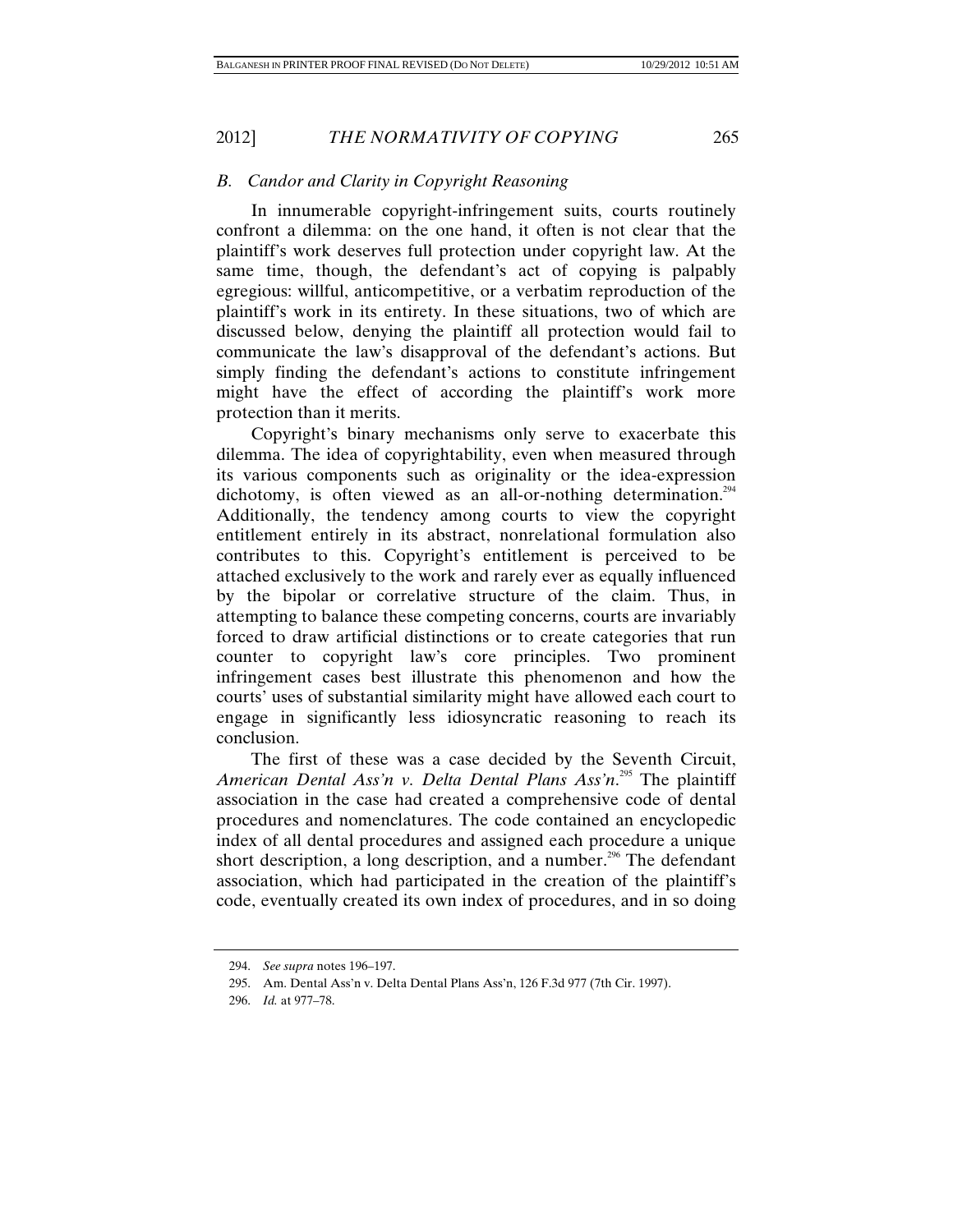copied the descriptions—both long and short—and numbers from the plaintiff's work.<sup>297</sup> Unhappy with this copying, the plaintiff commenced a copyright-infringement action against the defendant.<sup>298</sup>

The district court concluded that the plaintiff's code was uncopyrightable.<sup>299</sup> Finding that it lacked any "modicum" of creativity, the court focused on the code's utilitarian nature to conclude that it lost any semblance of originality once the form of the work was separated from its function.<sup>300</sup> Recognizing that copyright law contained no explicit rule disallowing protection for utilitarian literary expression analogous to its rule denying protection to useful designs, the court used copyright's admittedly vague "originality" requirement to reach a similar conclusion.<sup>301</sup>

On appeal, Judge Frank Easterbrook took exception to this approach, which he viewed as conflating originality with functionality.<sup>302</sup> His majority opinion began by setting out the absurd, economically disastrous consequences that would result from the denial of protection to works simply because they were functional in nature.<sup>303</sup> Finding that there was indeed some amount of creativity in the plaintiff's classification of dental procedures, he concluded that all three components of the plaintiff's work were indeed copyrightable.<sup>304</sup>

An obvious undertone in Judge Easterbrook's opinion, however, is his emphasis on the amount of work and effort that went into the plaintiff's code and on the robust market that exists for taxonomic works of the same nature. After detailing the various kinds of costintensive, economically valuable taxonomies that exist in the market, he went to some pains to argue that "[c]lassification is a creative endeavor," that the plaintiff's choices in its classification weren't dictated by logic, and that "[c]reativity marks the expression" even after these choices were made.<sup>305</sup> Indeed, at one point in his description of the plaintiff's choices, he noted how "[b]lood is shed in the [plaintiff's] committees" over the choice of how to describe a

 <sup>297.</sup> *Id.*

 <sup>298.</sup> Am. Dental Ass'n v. Delta Dental Plans Ass'n, No. 92 C 5909, 1996 WL 224494 (N.D. Ill. May 1, 1996), *vacated*, 126 F.3d 977 (7th Cir. 1997).

 <sup>299.</sup> *Id.* at \*17.

 <sup>300.</sup> *Id.* at \*9–17.

 <sup>301.</sup> *Id.* at \*8–9.

<sup>302</sup>*. Am. Dental*, 126 F.3d at 980.

 <sup>303.</sup> *Id.* at 978–79.

 <sup>304.</sup> *Id.* at 979.

 <sup>305.</sup> *Id.*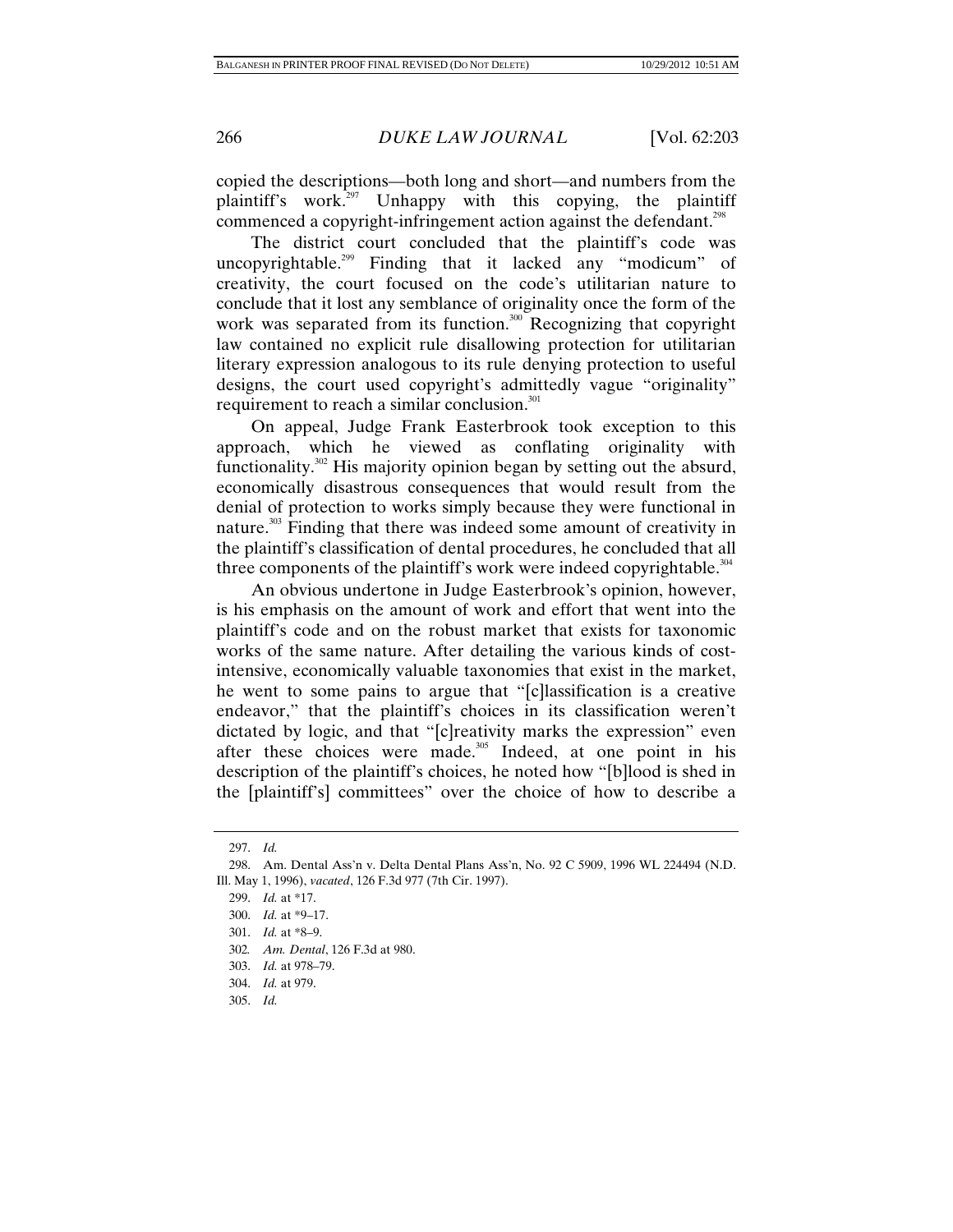procedure.306 Intriguingly, he went on to draw a distinction between a "taxonomy" and a "compilation," arguing that the former contains materials that are incapable of existing independently, unlike the latter, and he rejected the argument that a taxonomy is an unprotectible "system," noting instead that it is capable of being put to multiple uses.<sup>307</sup>

Clearly important to Judge Easterbrook then was the fact that the defendant was a competitor of the plaintiff's, rendering its actions anticompetitive in market terms, and the reality that the plaintiff had invested a good deal of effort and thought into its work, even if all of it wasn't apparent on the face on the work itself. Yet explicitly acknowledging either of these concerns would have been problematic. Anticompetitive concerns are given no special emphasis in copyright law, and the plaintiff's efforts alone render the work no more worthy of protection after *Feist*'s rejection of a "sweat of the brow" approach to copyrightability.<sup>308</sup>

In reality though, both the lower-court and appellate-court opinions are equally disingenuous. Whereas the district court had consciously conflated originality and functionality, the Seventh Circuit chose to conflate originality with effort and used it as a proxy for market consequences. Yet both courts were seemingly troubled by the binary nature of the originality determination. To conclude that the work was indeed original was problematic to the district court in light of there being no infusion of "personal taste or judgment" by an individual author. $309$  But finding that there was no originality seemed just as problematic to the Seventh Circuit, from a purely consequentialist point of view, in light of the effects it might have had on the market for such indices and taxonomies—which Judge Easterbrook chose to place great emphasis on as a descriptive matter in his opinion.<sup>310</sup> Both approaches to copyright reasoning were in some sense, then, dictated by the outcome that the court wanted to reach in the case.

Had either court focused its attention on the substantialsimilarity analysis and the conceptually sequenced structure that the

 <sup>306.</sup> *Id.*

 <sup>307.</sup> *Id.* at 980.

 <sup>308.</sup> Feist Publ'ns, Inc. v. Rural Tel. Serv. Co., 499 U.S. 340, 353 (1991).

 <sup>309.</sup> Am. Dental Ass'n v. Delta Dental Plans Ass'n, 92 C 5909, 1996 WL 224494, at \*15 (N.D. Ill. 1996), *vacated*, 126 F.3d 977 (7th Cir. 1997).

 <sup>310.</sup> *Am. Dental*, 126 F.3d at 979–80.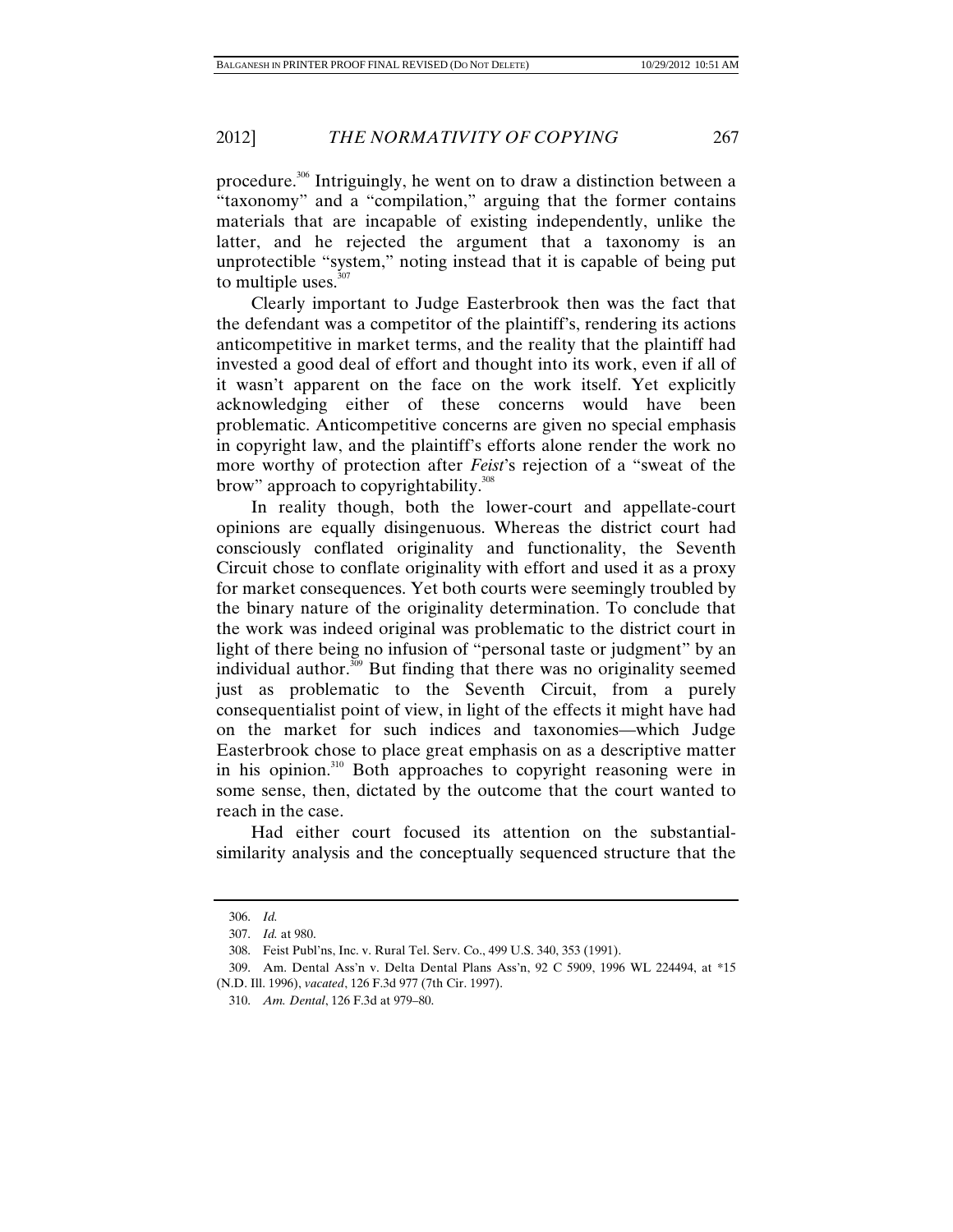analysis represents, it might have gone a long way in alleviating their respective concerns and perhaps rendering their respective reasoning less convoluted. This is not to imply that if both courts had focused on substantial similarity they would have reached the same conclusion. Rather, it would have brought their real concerns to the forefront of their analyses instead of masking them behind faux formalism. The district court's concern was that the plaintiff's work, the taxonomy, was not sufficiently creative, even though it had been copied in large measure (indeed, at times verbatim) by the defendant.<sup>311</sup> The Seventh Circuit was, on the other hand, more concerned by the egregious nature of the copying, which appeared to be nothing more than the defendant free riding on the plaintiff's labor-intensive efforts. Instead of forcing the work to be classified in a binary way as either original or unoriginal, substantial similarity—in its thickness determination would have had both courts focus on *how original* the work was, independent of the defendant's copying. Here, it remains likely that both courts might have found the work to be minimally original and therefore entitled to very "thin" protection. This in turn would have set the standard of scrutiny for the similarity analysis at its strictest.<sup>312</sup> Yet, the facts revealed that the works were virtually identical, with the copying being very extensive.<sup>313</sup> The district court opinion described the copying as "striking."<sup>314</sup> The copying was of the most labor-intensive parts of the work—its essence and value—giving effect to Judge Easterbrook's concerns about protecting the plaintiff's "endeavor" as well. $315$ 

The effect of this sequenced and partitioned approach would have been that the plaintiff's taxonomy obtained minimal protection against copying but certainly protection against anticompetitive copying, which forms the focus of the standard of scrutiny under thin copyright protection. Both the district and appellate courts might have had their concerns addressed—and explicitly so—in the process.

A second case involves the merger doctrine, which also operates principally in binary terms. Either the idea and expression in a work are merged and the work is denied all protection, or the two are not

 <sup>311.</sup> *Am. Dental*, 1996 WL 224494, at \*8–9.

 <sup>312.</sup> *See supra* notes 93–94 and accompanying text.

<sup>313</sup>*. Am. Dental*, 1996 WL 224494, at \*4–5.

 <sup>314.</sup> *Id.* at \*4.

 <sup>315.</sup> *Am. Dental*, 126 F.3d at 978–79.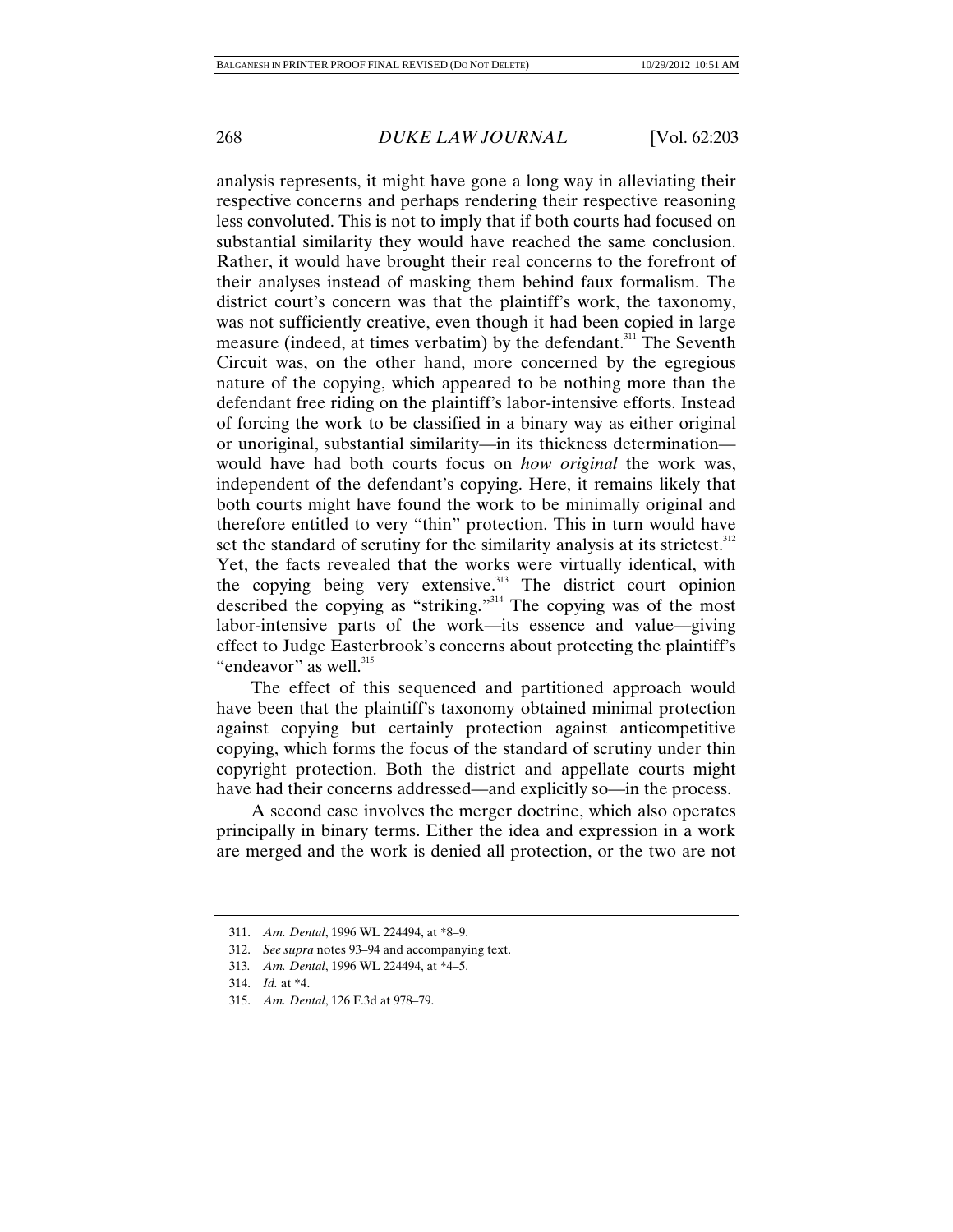merged and the work obtains full protection.<sup>316</sup> In *Kregos v. Associated Press*, 317 the plaintiff had created a form comprising various statistics on baseball pitchers, which the defendant was alleged to have copied in its own similar forms.<sup>318</sup> The district court found for the defendant, and concluded that the plaintiff's work was insufficiently original and creative to qualify for protection and that the idea and expression had "merged" in the work, which rendered it unprotectible under the merger doctrine.<sup>319</sup> On appeal, the Second Circuit disagreed with the district court on both grounds. First, it found that the plaintiff's selection of statistics to include in its form was sufficiently creative to meet the *Feist* standard.<sup>320</sup> On the issue of the merger doctrine however, the court adopted something of a midway approach.

On the one hand, the court was confronted with the argument that the plaintiff's creative selection of statistical data represented its idea, and not its expression.<sup>321</sup> The district court had found the plaintiff's idea to be "an outcome predictive pitching form," which had merged with the expression in the actual form.<sup>322</sup> The Second Circuit chose to construct the plaintiff's idea in more abstract terms, and in the process found there to be multiple ways of expressing the idea—overcoming the merger doctrine. All the same, in abstracting to a higher level of generality, the court worried that it was in effect according protection to the plaintiff's idea, theoretical distinctions aside.<sup>323</sup> To overcome this, it then chose to distinguish between different kinds of ideas: those involving "matters of taste and personal opinion" and those that are more mundane, or run-of-themill. $324$  In relation to the former, it concluded that the costs of overprotection were minimal—because the idea was in some sense original—and therefore of less concern under the merger doctrine. In essence, the court created a new category of "original ideas" that

 <sup>316.</sup> *See* 4 NIMMER & NIMMER, *supra* note 3, § 13.03[B][3].

 <sup>317.</sup> Kregos v. Associated Press, 731 F. Supp. 113 (S.D.N.Y. 1990), *aff'd in part, rev'd in part*, 937 F.2d 700 (2d Cir. 1991).

 <sup>318.</sup> *Id.* at 114–16.

 <sup>319.</sup> *Id.* at 119.

 <sup>320.</sup> Kregos v. Associated Press, 937 F.2d 700, 704–05 (2d Cir. 1991).

 <sup>321.</sup> *Id.* at 706.

 <sup>322.</sup> *Kregos*, 731 F. Supp. at 119.

 <sup>323.</sup> *Kregos*, 937 F.2d at 706–07.

 <sup>324.</sup> *Id.*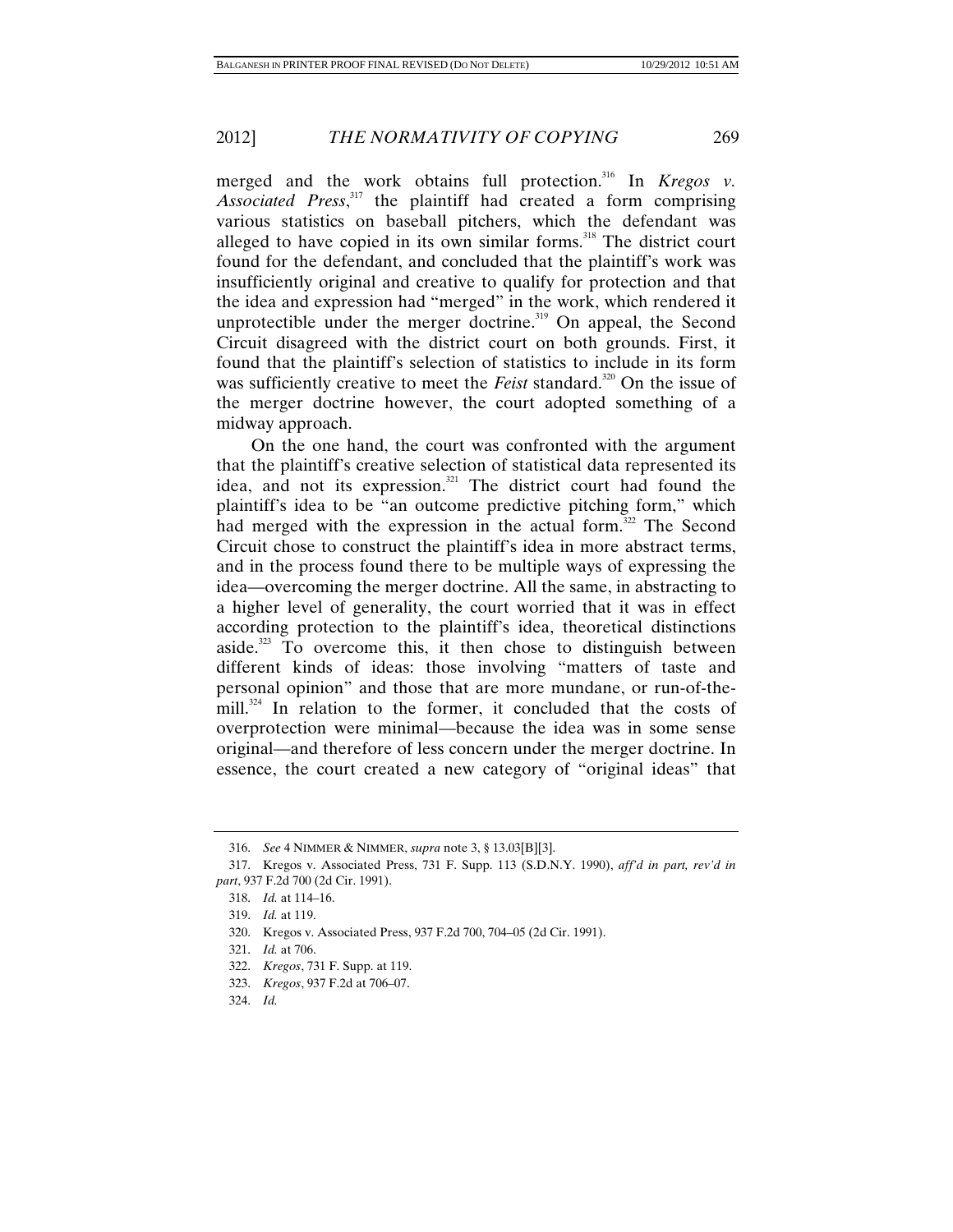could now obtain protection despite the merger doctrine.<sup>325</sup> Other courts have since built on this classification and extended it to new contexts.<sup>326</sup>

Undoubtedly, the Second Circuit's concerns were legitimate. On the one hand, characterizing the plaintiff's contribution as an idea would result in it being denied protection, despite the reality that the plaintiff had in some sense invested his own personality into the work and which the defendant had seemingly copied. Denying it protection would thus legitimate the defendant's copying of what was original to the plaintiff, even if in the realm of ideas. On the other hand, according it full protection ran the risk of neglecting the merger doctrine, which had strong roots in copyright's utilitarian concern with minimizing monopoly costs. $327$ 

Once again, a focus on substantial similarity might have alleviated these concerns to a large degree and avoided the creation of an altogether new category, which now at least on the face of things pits the idea-expression dichotomy and the originality requirements at odds with each other, even though they both originate in the same set of utilitarian concerns. The court might have begun with the understanding that the work was entitled to a "highly discerning" standard of protection because it consisted of original and nonoriginal material and indeed its idea and expression were far from being clearly distinguishable. Adopting this standard of scrutiny would have protected the work against copying by the defendant if such copying was shown to be of the most qualitatively significant and protectible parts of the work, which the plaintiff would have had little problem establishing. The defendant's copying had extended to parts of the work—the selection and coordination—that had been infused with the plaintiff's own "taste and personal opinion," which according to the court represented the most valuable parts of the plaintiff's work.<sup>328</sup> Indeed, the court might have even found the defendant's copying to be so extensive as to satisfy the heightened standard of scrutiny under the standard of "thin" protection.

 <sup>325.</sup> *Id.*

 <sup>326.</sup> *See, e.g.*, CCC Info. Servs., Inc. v. Maclean Hunter Mkt. Reports, Inc., 44 F.3d 61, 70–73 (2d Cir. 1994).

 <sup>327.</sup> *See supra* note 192.

 <sup>328.</sup> *Kregos*, 937 F.2d at 707.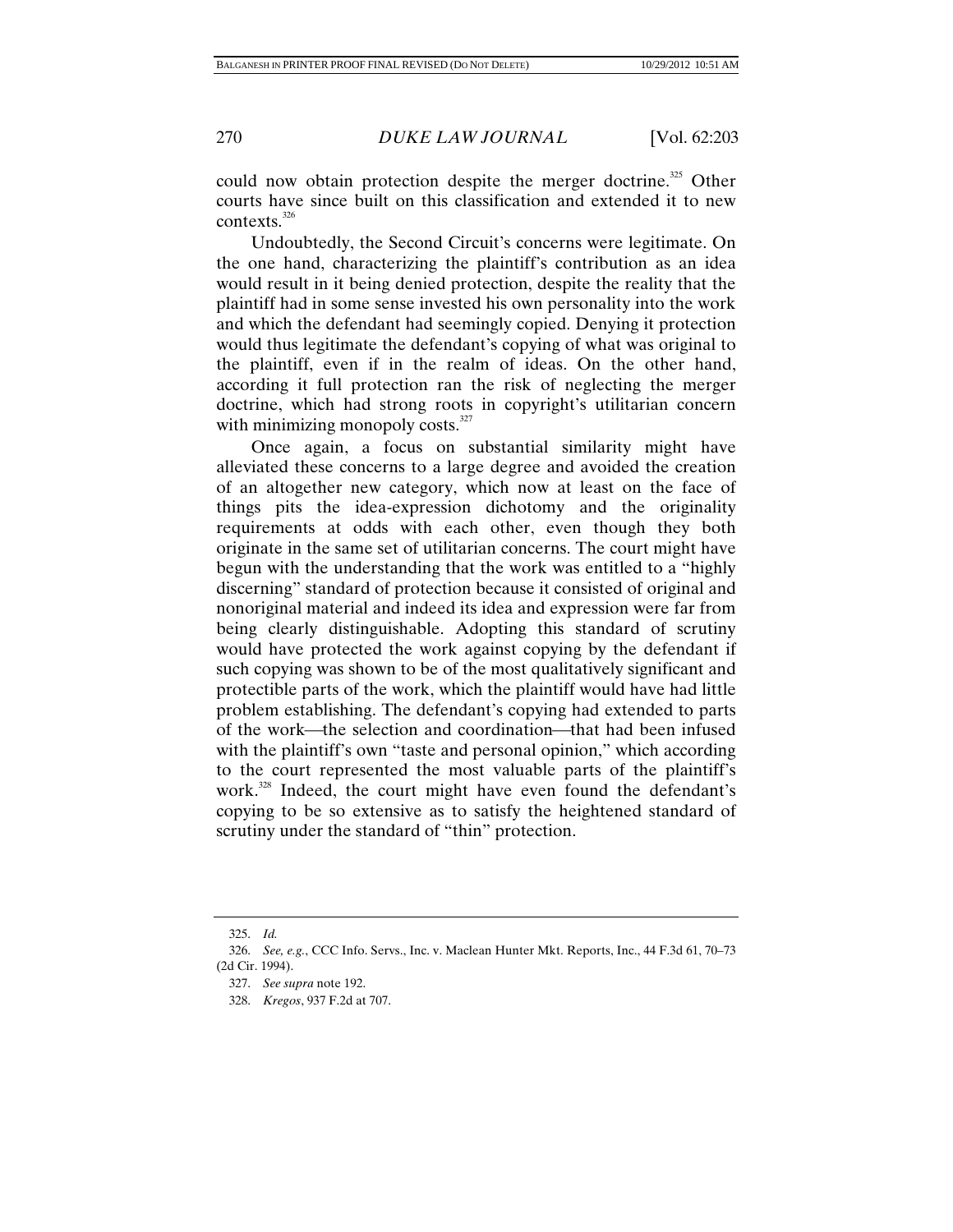Interestingly enough, after remand, both the district court<sup>329</sup> and the court of appeals<sup>330</sup> adopted precisely this approach, and focused their analyses on the defendant's substantial similarity. Although neither court made explicit reference to the thickness of the plaintiff's entitlement in the compilation, the concept of thickness seems pervasive in both opinions. On remand, the district court began by noting the defendant's concession that one of its works was "virtually identical" to the plaintiff's—a likely allusion to the thin copyright doctrine.<sup>331</sup> In relation to the other work, the court decided to examine the existence of the requisite "legal similarity" between the two works, and on dissecting the work and weighing its parts differently, that is, applying a discerning standard, found for the defendant because the similarity, if any, related entirely to the unprotectible parts of the work. $332$  Somewhat surprisingly, on appeal from this decision, the Second Circuit affirmed.<sup>335</sup> The "unease" that had motivated its creation of a new category in its previous opinion<sup>334</sup> had now—with the focus shifting from the absolute copyrightability of the plaintiff's work to the relative wrongfulness of the copying disappeared altogether.

Both these cases together reveal how the substantial-similarity analysis is capable of balancing the competing concerns that courts routinely encounter in a copyright dispute, principally as a result of the dispute's bilateral structure. A more extensive use of substantial similarity is thus likely to imbue the copyright decision-making process with a significantly greater degree of candor than before.

# *C. Streamlining Fair Use*

An increased reliance on substantial similarity by courts is also likely to indirectly streamline the fair-use doctrine and introduce a measure of coherence into its operation. Although it remains copyright's primary safety valve, fair use is routinely described by courts and scholars as copyright law's "most troublesome" doctrine.<sup>335</sup>

 <sup>329.</sup> Kregos v. Associated Press, 795 F. Supp. 1325 (S.D.N.Y. 1992), *aff'd*, 3 F.3d 656 (2d Cir. 1993).

 <sup>330.</sup> Kregos v. Associated Press, 3 F.3d 656 (2d Cir. 1993).

 <sup>331.</sup> *Kregos*, 795 F. Supp. at 1332.

 <sup>332.</sup> *Id.* at 1332–34.

 <sup>333.</sup> *Kregos*, 3 F.3d at 663–64.

 <sup>334.</sup> Kregos v. Associated Press, 937 F.2d 700, 707 (2d Cir. 1991).

 <sup>335.</sup> Sony Corp. of Am. v. Universal City Studios, Inc., 464 U.S. 417, 475 (1984); Dellar v. Samuel Goldwyn, Inc., 104 F.2d 661, 662 (2d Cir. 1939) (per curiam).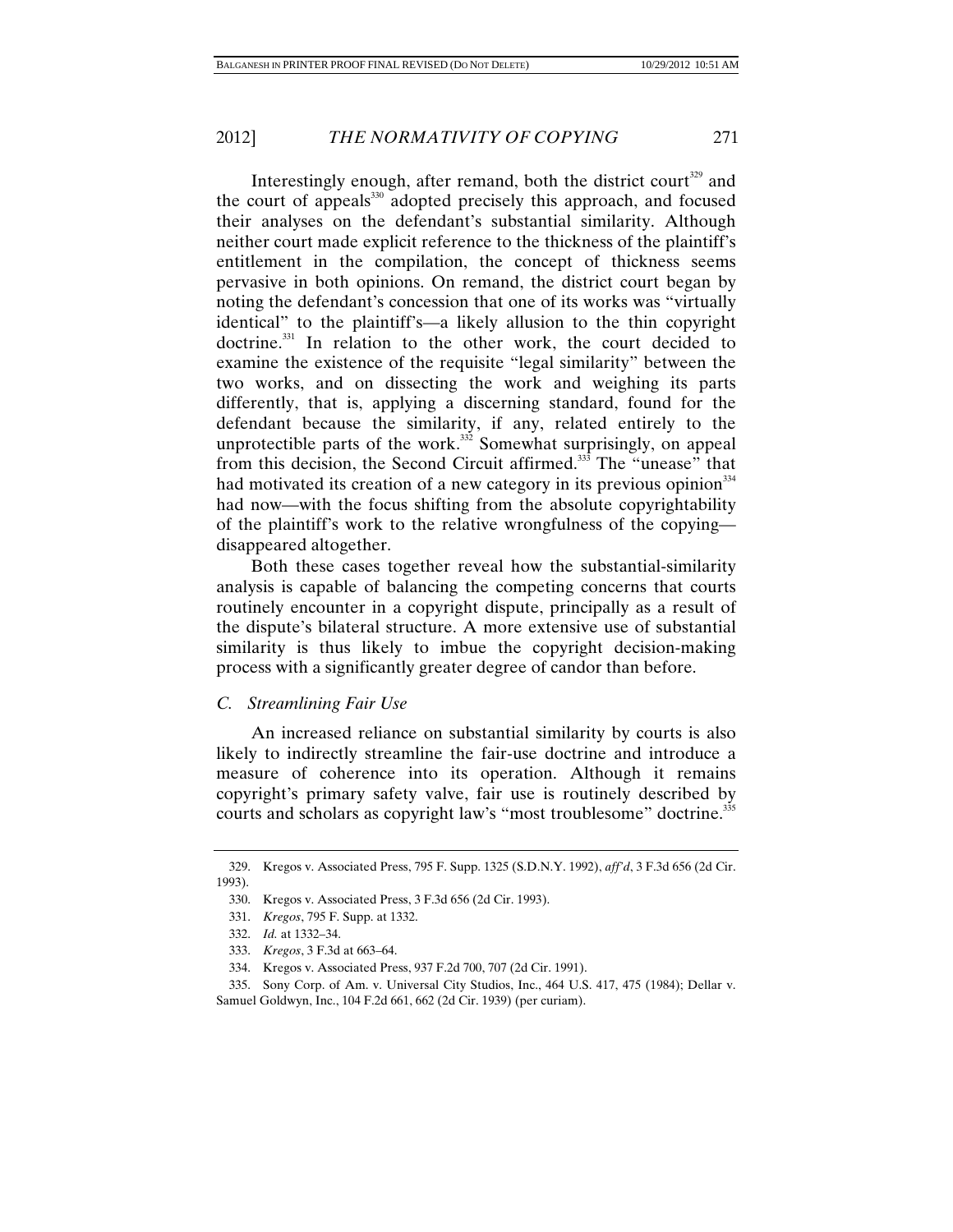Fair use originated as an equitable rule of reason that vested a good degree of discretion in courts to relax the stringency of the copyright entitlement whenever circumstances demanded.<sup>336</sup> Yet, in due course it came to be understood as an affirmative defense, the burden for which lay with the defendant. $337$  Accordingly, in a copyrightinfringement suit, the plaintiff is expected to establish the requirements of a prima facie case without any mention of fair use, after which the defendant bears the burden of establishing that the copying ought to be classified as fair use.<sup>338</sup> On the face of things, fair use seems to introduce an additional layer of defeasibility into the copyright entitlement—along the lines of the common law's traditional rules on pleadings and presumptions.<sup>339</sup>

The problem, however, is that the fair-use determination—at least as codified today—makes use of factors and variables that are legitimately examined as part of the substantial-similarity determination.<sup>340</sup> This sits rather oddly with its structure as an affirmative defense. If fair use is indeed no more than a defense to infringement—implying that it only ever enters the picture *after* a prima facie entitlement is found to exist for the plaintiff and the defendant specifically invokes it—then having courts reconsider some of the same issues that they did under their preliminary analysis of the entitlement seems highly redundant and palpably illogical.<sup>341</sup>

The second and third fair-use factors are prime examples of this problem. The second factor requires courts to examine the "nature of the copyrighted work," while the third asks them to consider "the amount and substantiality of the portion used in relation to the copyrighted work as a whole."342 To this day, few courts have used the second factor in any meaningful way. $343$  They instead use it to summarily differentiate between purely factual and creative works, but then go on to place little weight on the factor in the overall analysis.344 In functional terms, this factor continues to remain the

 <sup>336.</sup> H.R. REP. NO. 94-1476, at 65–66 (1976), *reprinted in* 1976 U.S.C.C.A.N. 5659, 5679.

 <sup>337.</sup> Stewart v. Abend, 495 U.S. 207, 236 (1990); 4 NIMMER & NIMMER, *supra* note 3, § 13.05.

 <sup>338. 4</sup> NIMMER & NIMMER, *supra* note 3, §§ 13.01, 13.05.

 <sup>339.</sup> *See* Richard A. Epstein, *Pleadings and Presumptions*, 40 U. CHI. L. REV. 556 (1973).

 <sup>340.</sup> *See* 17 U.S.C. § 107 (2006).

 <sup>341.</sup> *See* Bateman v. Mnemonics, Inc., 79 F.3d 1532, 1542 n.22 (11th Cir. 1996).

 <sup>342. 17</sup> U.S.C. § 107(2)–(3).

 <sup>343.</sup> *See* 4 NIMMER & NIMMER, *supra* note 3, § 13.05[A][2][a].

 <sup>344.</sup> *Id.*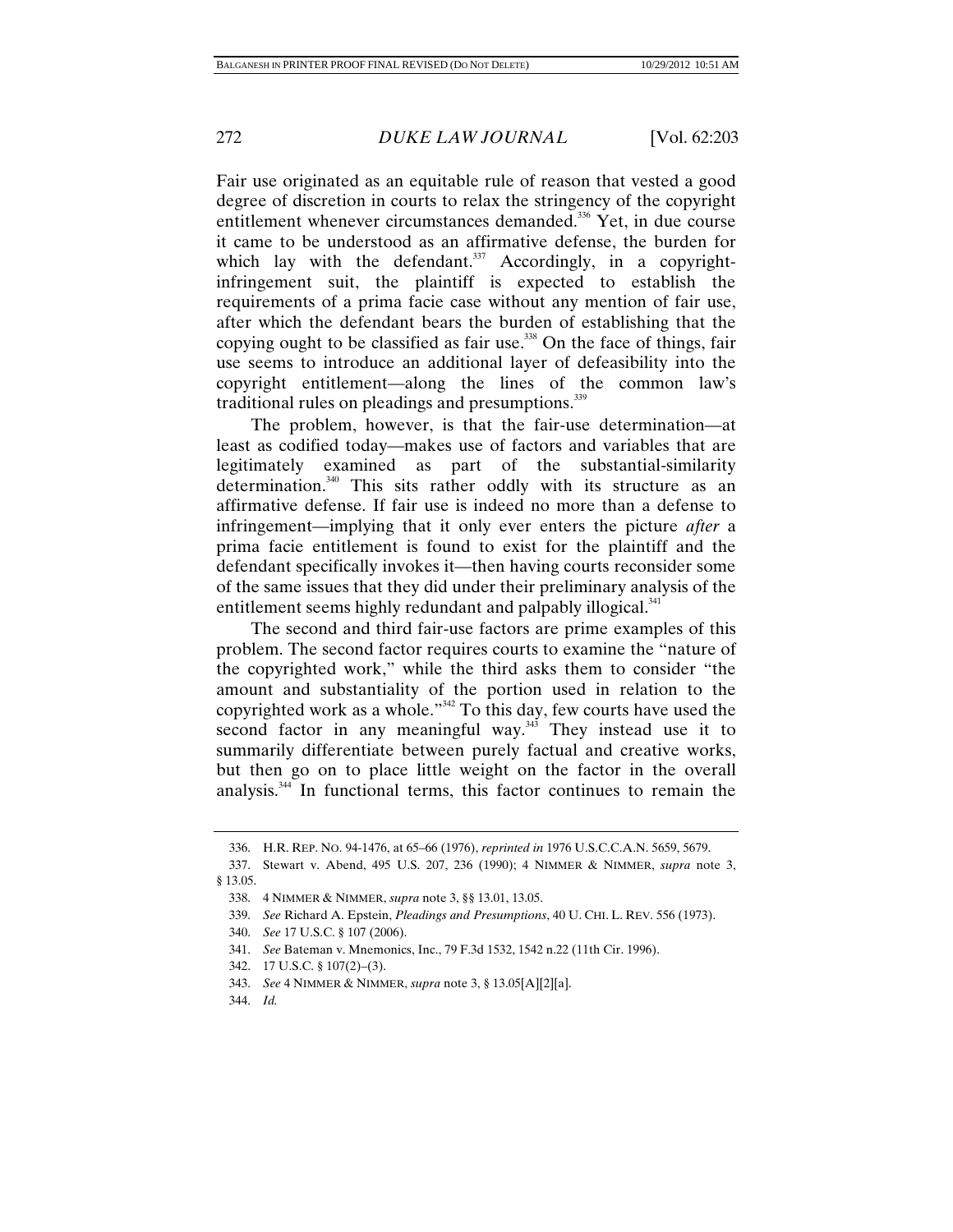least useful. What is interesting is that the thickness prong of the substantial-similarity inquiry has courts ask the exact same question as part of the prima facie case.<sup>345</sup> The difference is that there, unlike in fair use, courts actually attach consequences, that is, the application of the appropriate standard of scrutiny, to their conclusion.<sup>346</sup>

Although the third fair-use factor does have some functional significance, its overlap with the substantial-similarity inquiry is pervasive. Recall that the similarity analysis requires courts to examine the quantity and quality of the defendant's copying in light of the copyrighted work as a whole.<sup>347</sup> Yet this is exactly the inquiry demanded by the third fair-use factor.<sup>348</sup> Recognizing this, the Eleventh Circuit has tried to restructure the inquiry as an examination of "whether the amount taken is reasonable in light of the purpose of the use and the likelihood of market substitution."349 Unsatisfactorily, this formulation does little more than redirect the third factor toward the first and fourth factors—producing a redundancy within the fair-use factors themselves!

One solution to this overlap is to collapse fair use into the adjudication of the prima facie entitlement and to place the burden for it on the plaintiff—an idea that some have suggested before. $350$ Given that this development is highly unlikely in light of the position that both Congress and the Supreme Court have taken on the issue,<sup>351</sup> a more pragmatic approach lies instead in streamlining the fair-use inquiry by having it focus on variables and elements for which the defendant is indeed best positioned to bear the burden. Leaving aside for a moment the issue of the overlap between fair use and substantial similarity, an additional problem in the structure of the second and third fair-use factors lies in its requiring the defendant to introduce

 <sup>345.</sup> *Id.* § 13.05[A][4]; *see also supra* Part I.B.

 <sup>346.</sup> *See supra* Part I.B.

 <sup>347.</sup> *See supra* Part I.B.

 <sup>348. 4</sup> NIMMER & NIMMER, *supra* note 3, § 13.05[A][3].

 <sup>349.</sup> Peter Letterese & Assocs., Inc. v. World Inst. of Scientology Enters., Int'l, 533 F.3d 1287, 1314 n.30 (11th Cir. 2008).

 <sup>350.</sup> For previous suggestions along these lines, see 3 NIMMER & NIMMER, *supra* note 3, § 12.11[F]; Christina Bohannan, *Copyright Harm, Foreseeability, and Fair Use*, 85 WASH. U. L. REV. 969, 1028 (2007) ("Under the harm-based approach to fair use . . . the plaintiff should bear the burden in such cases to prove that such harm has occurred or is likely to occur."); Harry N. Rosenfield, *The Constitutional Dimension of "Fair Use" in Copyright Law*, 50 NOTRE DAME L. REV. 790, 801 (1975).

 <sup>351.</sup> *See* Campbell v. Acuff-Rose Music, Inc., 510 U.S. 569, 590 (1994); H.R. REP. NO. 102- 836, at 3 n.3 (1992), *reprinted in* 1992 U.S.C.C.A.N. 2553, 2555 n.3.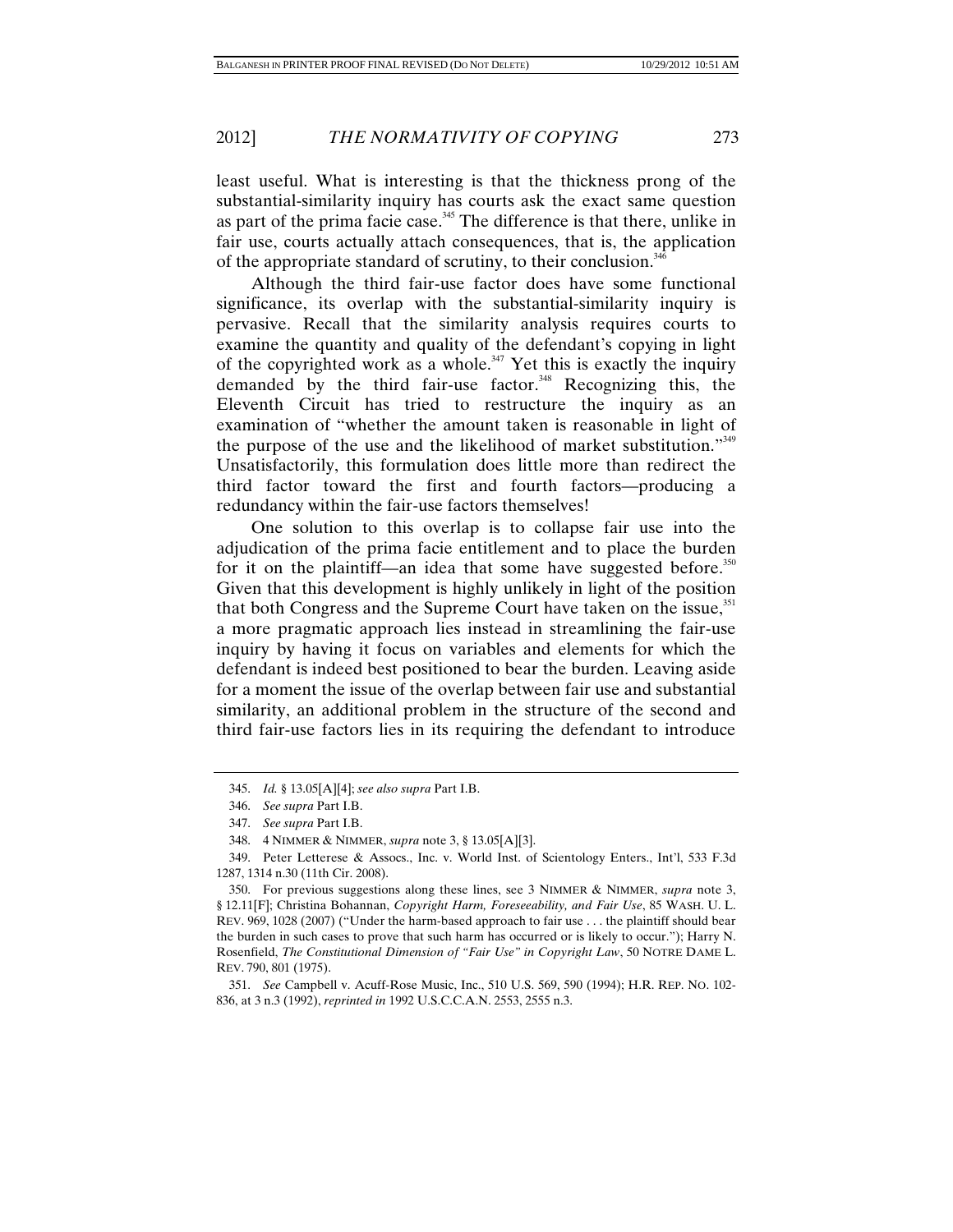evidence on issues about which the plaintiff holds all the information. The nature of the copyrighted work—if understood as an examination of the originality or creativity inherent in the work entails examining, among other things, the creative process involved in the production of the work. Similarly, the substantiality of the work as a portion of the copyrighted work as a whole is a question about the essence or heart of the copyrighted work, which the defendant may know very little about. It is inefficient and unproductive to have the defendant bear the burden of gathering information in the first instance about the plaintiff's actions, simply as a procedural matter. Thus, in addition to the issue of redundancy, the second and third fair-use factors remain grossly inefficient, given the information asymmetry between the plaintiff and the defendant on the matters being examined.

One way for fair use to remain an affirmative defense, while simultaneously avoiding the redundancies and inefficiencies identified above, is to have it share its role with substantial similarity. The second fair-use factor—the nature of the copyrighted work performs no meaningful role in the fair-use analysis, even when the factor is found to weigh in favor of the defendant.<sup>352</sup> Yet, it is precisely the nature of the work on which the thickness prong of the substantial-similarity analysis focuses. And there, as we noted, it is routinely translated into a meaningful outcome: namely, a variation in the standard of scrutiny fixed for the similarity analysis. Courts applying the substantial-similarity analysis might thus legitimately ignore the second fair-use factor altogether, recognizing that all of what it constitutes is undertaken during the thickness analysis something that courts already do more-or-less expressly.<sup>353</sup> The third fair-use factor can in turn be converted into a meaningful mechanism for courts to assess the extent to which the defendant relies on the copyrighted work in producing its own work. In other words, the third factor might be used to measure the amount and substantiality of the portion of the protected work used in relation to the defendant's work as a whole.<sup>354</sup> This move would allow the court to contextualize

 <sup>352.</sup> *See* 4 NIMMER & NIMMER, *supra* note 3, §13.05[A][2][a].

 <sup>353.</sup> *See, e.g.*, *Campbell*, 510 U.S. at 586 (observing how the second factor is not of much help when the copying is of an expressive work); FMC Corp. v. Control Solutions, Inc., 369 F. Supp. 2d 539, 579–80 (E.D. Pa. 2005).

 <sup>354.</sup> For an example of a court actually using the factor this way, see the Second Circuit's opinion in *Harper & Row, Publishers, Inc. v. Nation Enterprises.*, 723 F.2d 195, 208 (2d Cir. 1983), *rev'd*, 471 U.S. 539 (1985). For a fuller discussion, see *infra* Part IV.B.3.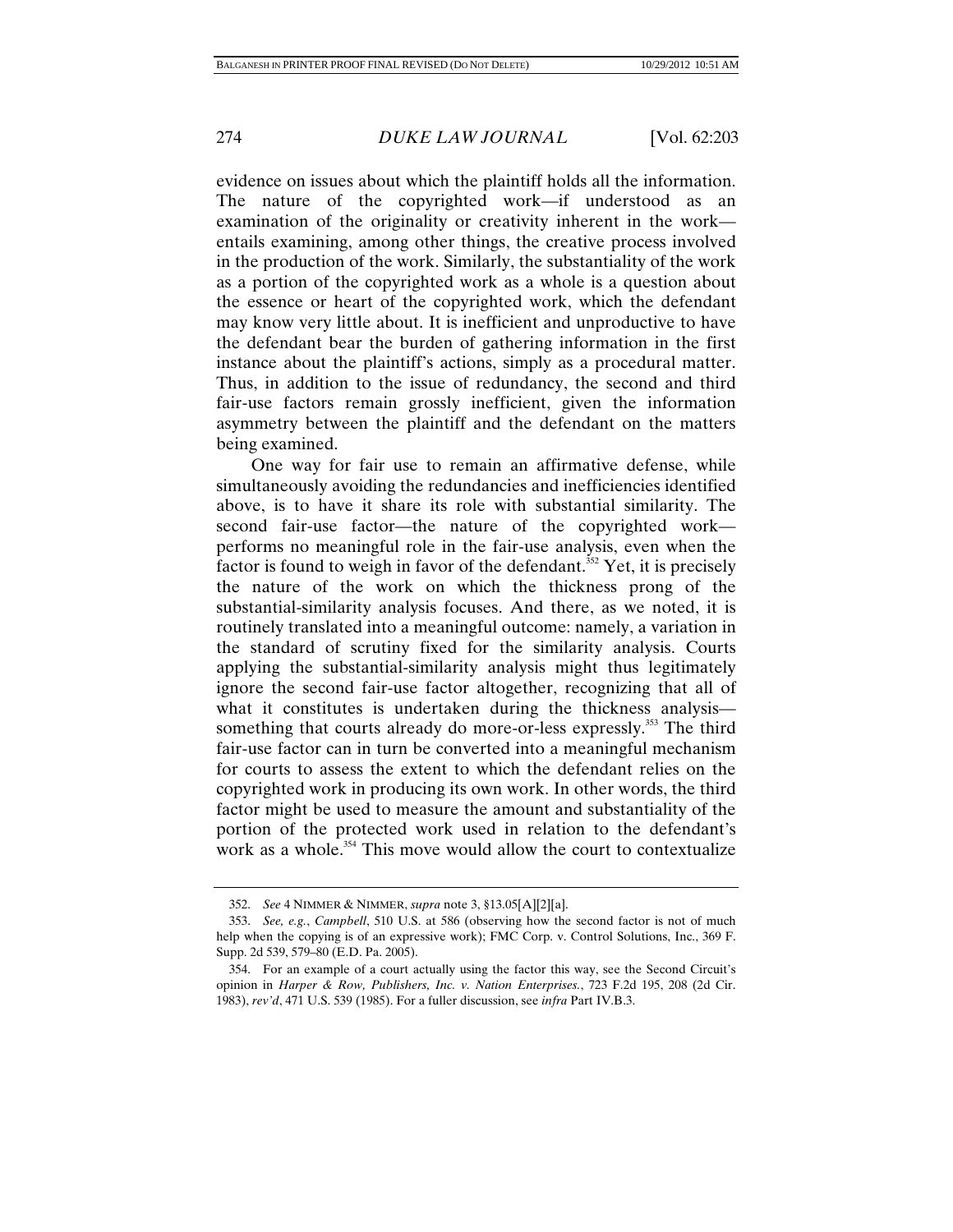2012] *THE NORMATIVITY OF COPYING* 275

the defendant's copying within the broader context and purpose of the copying, precisely along the lines alluded to by the Tenth Circuit.<sup>355</sup> It would also in the process emphasize the idea, routinely operationalized by courts, that in some situations even the copying of a protected work in its entirety may constitute fair use.<sup>356</sup> Looking to the defendant's work in its entirety as a denominator for the inquiry would cause courts to instantiate this principle more fully on a regular basis.

In turn, this structural bifurcation is likely to result in a more equitable and efficient sharing of burdens between the plaintiff and the defendant in copyright-infringement claims. It would also ensure that courts pay sufficient attention to both parties' works rather than just the plaintiff's. The thickness inquiry would have courts focus only on the plaintiff's work, the similarity analysis on a comparison of the two works, and the fair-use inquiry exclusively on the defendant's work and the values that it implicates. Although this streamlining will not eliminate all of the confusion that today surrounds fair use, it will at the very least serve to provide a fair bit of structural integrity to the fair-use doctrine, something that it currently lacks altogether.

## IV. THE SEQUENCED SUBSTANTIAL SIMILARITY ANALYSIS IN ACTION

Having examined the structure of substantial similarity as a mechanism of entitlement delineation and analyzed its virtues, this Part illustrates its functioning of substantial similarity by applying it to a landmark copyright law case decided by the Supreme Court, Harper & Row, Publishers, Inc. v. Nation Enterprises.<sup>357</sup> In the decadeand-a-half since it was handed down, *Harper & Row* has come to be understood as having adopted an excessively narrow, market-oriented approach to fair use.<sup>358</sup> Scholars have struggled to make sense of the competing concerns that seemed to motivate the Court's fair-use and free-speech reasoning.359 In this Part, I argue that the real failure in

 <sup>355.</sup> *See Campbell*, 510 U.S. at 587.

 <sup>356. 4</sup> NIMMER & NIMMER, *supra* note 3, § 13.05[A][3].

 <sup>357.</sup> Harper & Row, Publishers, Inc. v. Nation Enters., 471 U.S. 539 (1985).

 <sup>358.</sup> *See, e.g.*, NETANEL, *supra* note 1, at 64 ("[T]he Court adopted a crabbed, decidedly property-centered view of fair use.").

 <sup>359.</sup> *See, e.g.*, *id.* at 64–65; Yochai Benkler, *Free as the Air to Common Use: First Amendment Constraints on Enclosure of the Public Domain*, 74 N.Y.U. L. REV. 354, 395–96 (1999); William W. Fisher III, *Reconstructing the Fair Use Doctrine*, 101 HARV. L. REV. 1659, 1789 (1988).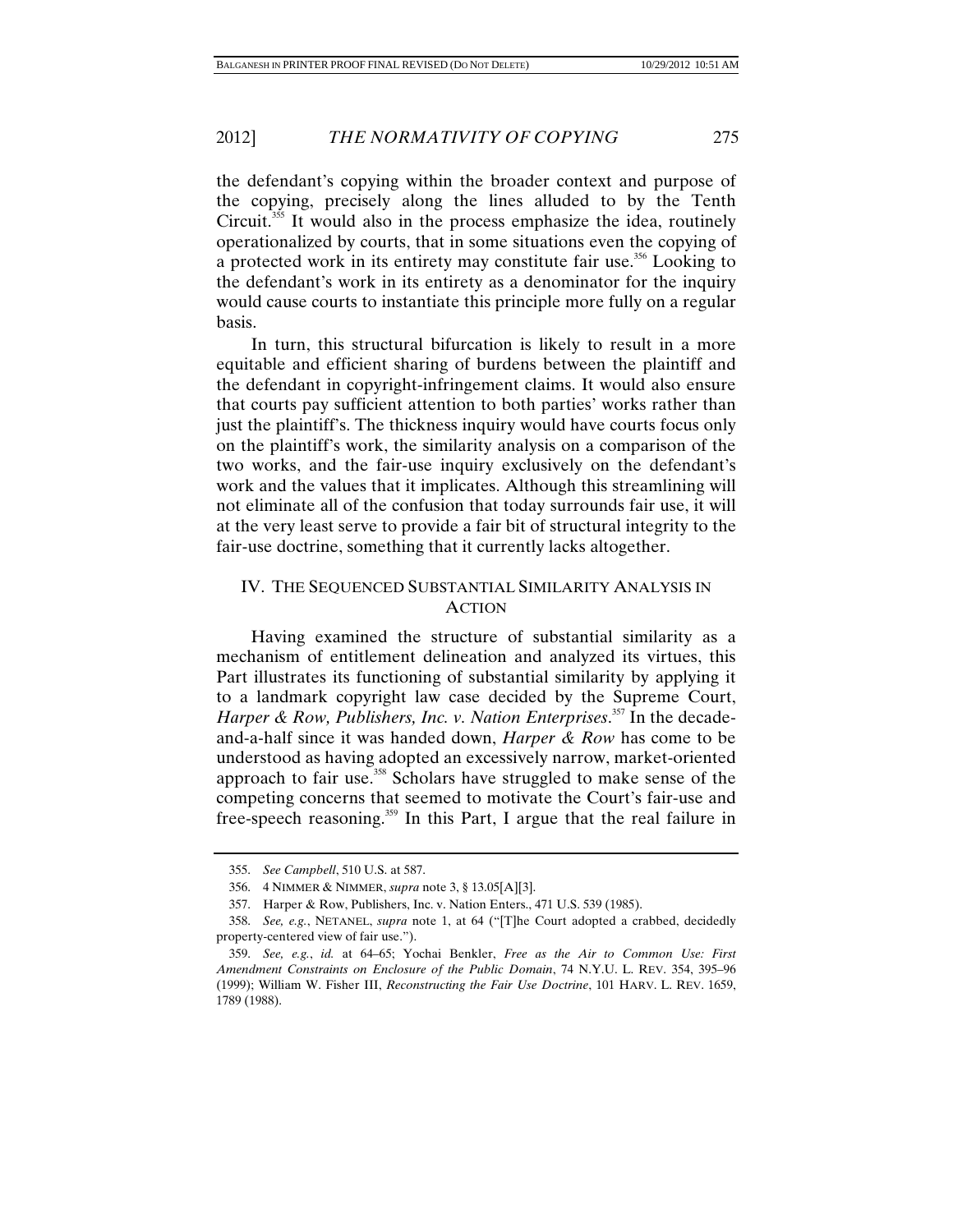*Harper & Row* was architectural. The Court's fundamental problem lay in its focusing on fair use as the copyright entitlement's exclusive safety valve. Had it understood the entitlement to be a multilayered defeasible one—along the lines suggested in this Article—its reasoning would have been more streamlined, and its real motivations would have become more apparent. This is hardly to suggest simply that by employing the substantial-similarity analysis the Court would have necessarily reached a different result. It is very likely that the final outcome of the case would have remained the same—but for more cogent and defensible reasons.

## *A. Moving Beyond Fair Use in* Harper & Row

The facts of *Harper & Row* are well known to any student of copyright law. President Gerald Ford had authored a memoir, titled A Time to Heal,<sup>360</sup> for which he entered into a publishing agreement with the plaintiffs, Harper & Row. The memoir was meant to contain his personal account of the Watergate crisis, the pardoning of President Richard Nixon, and other connected events. The plaintiffs in turn entered into a prepublication agreement with *Time* magazine, under which the latter agreed to publish short excerpts from the memoir in its magazine about a week before the memoir was to be released publicly. Two or three weeks before the memoir was to be released, the defendant's editor received an unauthorized copy of the final manuscript from an anonymous source.<sup>361</sup> Knowing the material to be highly confidential and time sensitive, but nonetheless sensing a news opportunity, he hastily put together a news story of about 2250 words, excerpting various quotes, details, paraphrases, and facts from the manuscript.362 When the defendant published its story, *Time* magazine immediately cancelled its prepublication agreement with the plaintiffs, and the plaintiffs in turn commenced an action for copyright infringement—together with other state law claims against the defendant.<sup>363</sup>

Discussions of *Harper & Row* today invariably focus on the Supreme Court's opinion in the case and its conclusion that the defendant's use did not constitute a fair use, despite the journalistic importance of the material and the allied First Amendment issues

 <sup>360.</sup> GERALD R. FORD, A TIME TO HEAL (1979).

<sup>361</sup>*. Harper & Row*, 471 U.S. at 542–43.

 <sup>362.</sup> *Id.* at 543.

 <sup>363.</sup> *Id.*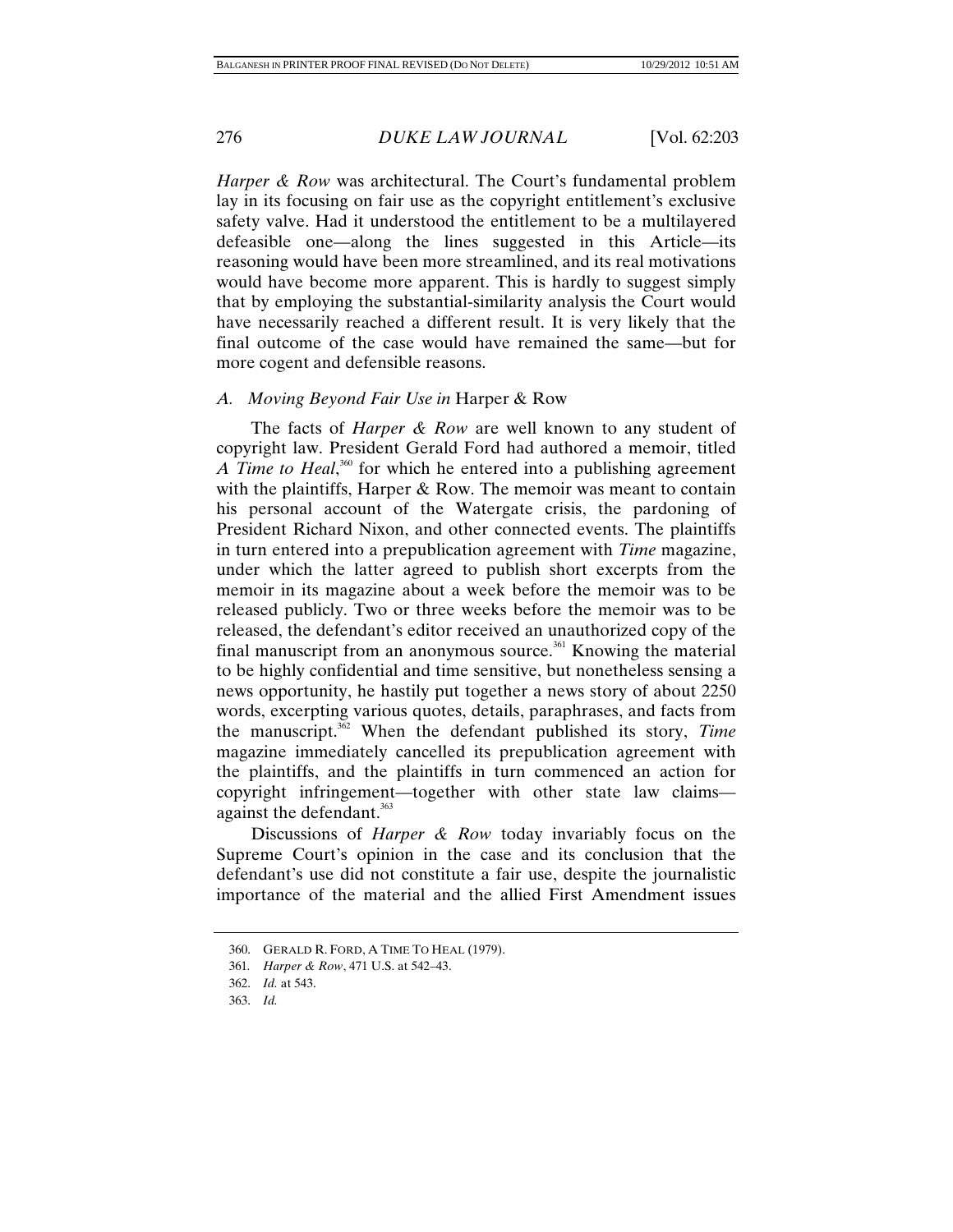involved.364 What is more relevant for our purposes is *how* the Court reached the question of fair use, an affirmative defense, and for which it would have had to reach a decision on the plaintiff's prima facie entitlement. And here we see an unusually rich discussion of copyright's basic architecture in the disagreement among the lower courts, which the singular focus on the Supreme Court's opinion almost always ignores.

After setting out the facts of the case, the district court moved almost immediately to the issue of fair use.<sup>365</sup> Its discussion of the prima facie entitlement was limited to the observation that the work was "protected by copyright," a proposition for which it cited the definition of a literary work and the fact that the transfer from the author to the publisher had been recorded.<sup>366</sup> Moving to fair use, and running through the various factors enumerated in the statute, the district court then concluded that the defendant's copying was not privileged as a fair use and found for the plaintiffs.<sup>367</sup>

On appeal, the Second Circuit disagreed with the lower court's failure to analyze the prima facie entitlement altogether.<sup>368</sup> Yet, its opinion argued that the real focus of the dispute ought to have been on whether the plaintiff's work was fundamentally "copyrightable" rather than on the defendant's fair use.<sup>369</sup> Its observation in this regard is telling:

 The trial court began its opinion on copyright infringement by considering whether *The Nation* article was news reporting and, if so, whether *The Nation* had made a "fair use" of the memoirs. As a result, it did not face, at the outset, the threshold issue whether the material used by the magazine was copyrightable. We commence this part of our discussion, then, by turning our attention to that question, putting aside the matter of "fair use" until we have decided if any use of copyrighted expression did, in fact, occur. $370$ 

Turning to the issue of copyrightability, the Second Circuit concluded that the plaintiff's work consisted of both protected and

 <sup>364.</sup> *See supra* notes 358–359.

 <sup>365.</sup> Harper & Row, Publishers, Inc. v. Nation Enters., 557 F. Supp. 1067, 1069–70 (S.D.N.Y.), *rev'd*, 723 F.2d 195 (2d Cir. 1983), *rev'd*, 471 U.S. 539 (1985).

 <sup>366.</sup> *Id.* at 1069–70 & n.3.

 <sup>367.</sup> *Id.* at 1070–72.

 <sup>368.</sup> Harper & Row, Publishers, Inc. v. Nation Enters., 723 F.2d 195, 202 (2d Cir. 1983), *rev'd*, 471 U.S. 539 (1985).

 <sup>369.</sup> *Id.* 

 <sup>370.</sup> *Id.*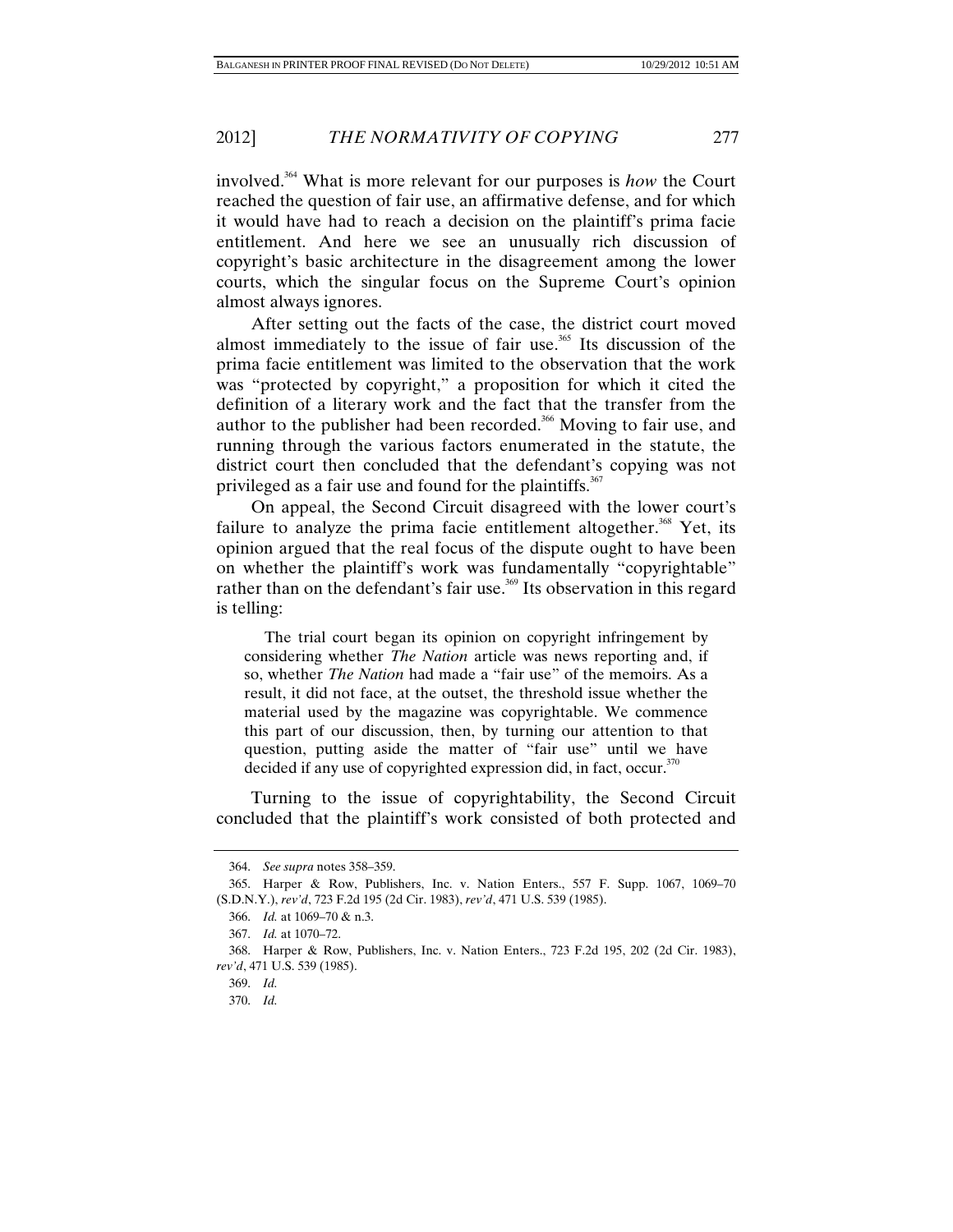unprotected expression. $371$  Using this finding as its basis, it concluded that the defendant's copying was of no more than three hundred protected words from the plaintiff's work, and it used this conclusion in its own fair-use analysis. $372$  Thus, despite its avowed focus on copyrightability, the Second Circuit engaged in what was effectively a "filtration" exercise of eliminating unprotected material from the analysis altogether, without using this to vary the entitlement. $373$ 

It is ironic that the court—at this stage of the analysis at least seemed to be on the right track. In making the move from copyrightability to fair use directly, though, it glossed over the question of copying, which it merged with the fair-use analysis. Thus, in its analysis of the second fair-use factor, the Second Circuit noted how protection for the work was "narrow," without hinting at the consequence or manifestation of such narrow protection.<sup>374</sup> Applying the fair-use factors to the defendant's "infinitesimal" copying, the court concluded that the defendant had a valid fair-use claim in the  $case.<sup>375</sup>$ 

Given that the two lower courts had oscillated between fair use and copyrightability, one might have thought that the Supreme Court would choose to steer a midway position and focus on the question of "copying." Instead, it dismissed the lower courts' disagreement in overly simplistic terms as being about "originality" and observed early on that it did not need to "reach [those] issues" because the defendant had "admitted to lifting verbatim quotes of the author's original language totaling between 300 and 400 words and constituting some 13% of [the defendant's] article."<sup>376</sup> In this cryptic observation, the Court was conflating the questions of actual copying and substantial similarity—and treating the defendant's admission on the former as going to the latter.

Nonetheless, as part of the third fair-use factor, the Court did scrutinize the defendant's copying. $377$  There, in examining the "amount and substantiality" of the work used by the defendant, the Court concluded that even though the copying was of a very small

 <sup>371.</sup> *See id.* at 203.

 <sup>372.</sup> *Id.* at 206.

 <sup>373.</sup> *See id.*

 <sup>374.</sup> *Id.* at 208.

 <sup>375.</sup> *Id.* at 209.

 <sup>376.</sup> Harper & Row, Publishers, Inc. v. Nation Enters., 471 U.S. 539, 548 (1985).

 <sup>377.</sup> *Id.* at 564–65.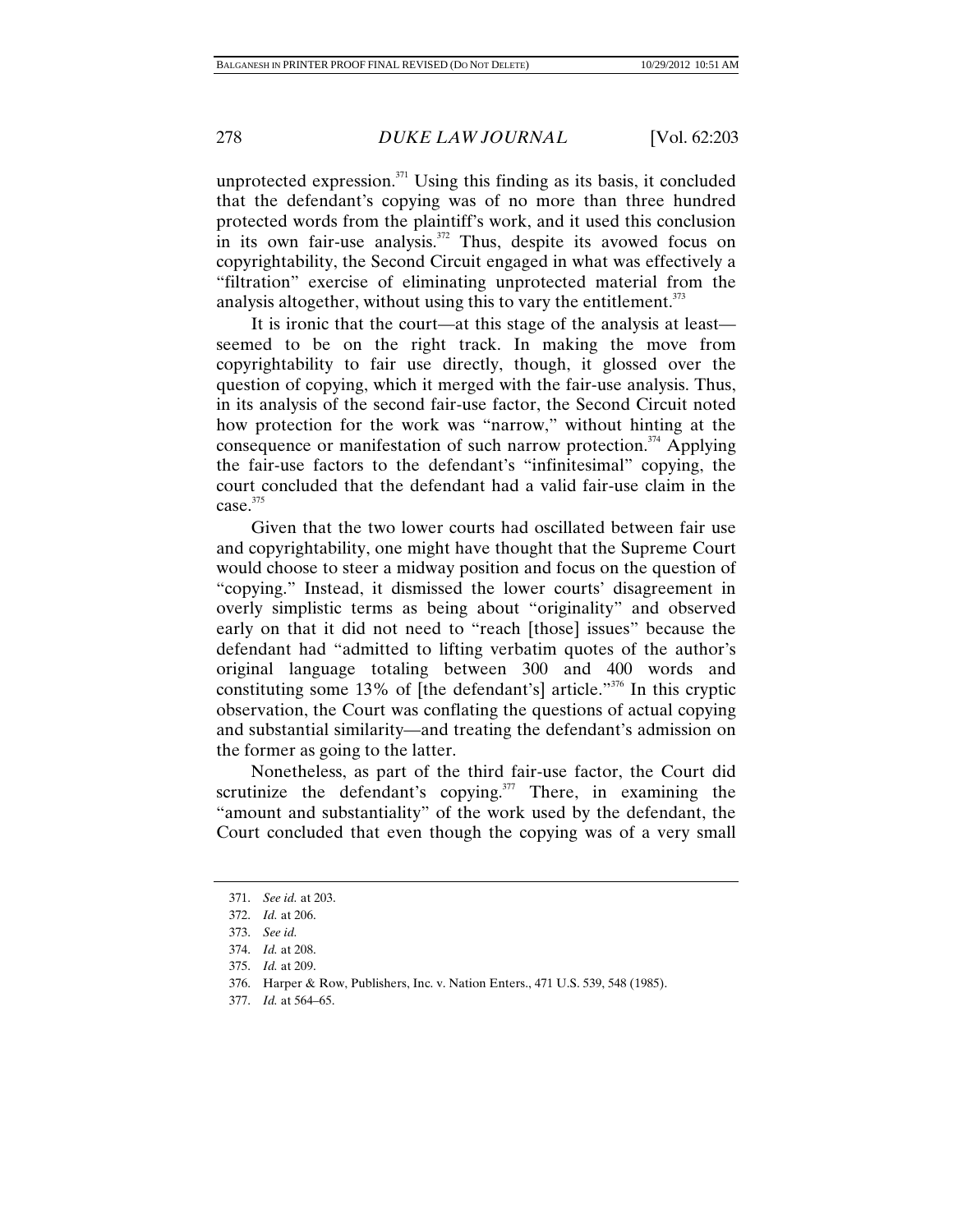fraction of the work, it related to material that constituted the "heart" of the work—endowing it with qualitative significance.<sup>378</sup> In so doing, the Court was merely echoing the district court's findings.<sup> $379$ </sup> What is interesting here is that the Court completely sidestepped the Second Circuit's disagreement with the district court on this question—that is, whether the "heart" of the work could include unoriginal, and thus unprotected, materials. The Second Circuit had concluded that the "heart" of the work—even when copied by the defendant comprised factual material that was unprotected.<sup>380</sup> The Court, on the other hand, completely ignored this discrepancy, thereby implicitly endorsing the position that the "heart" or "essence" of the work, during the analysis of copying, could consist of parts of the work other than the most original or creative parts—parts that the author considered the core, even if they were independently unprotectible. As discussed earlier, this position is more tenable under the substantial-similarity analysis owing to its sequenced, partitiondependent structure;<sup>381</sup> yet surprisingly, the Court adopted this position as part of its fair-use analysis.

None of the three opinions, then, seem to have paid sufficient attention to the various moving parts of the plaintiff's prima facie entitlement. The Second Circuit came closest, in describing the plaintiff's protection as "narrow"—but then conflated the issues of copyrightability and copying. The district court unthinkingly moved directly to fair use. And the Supreme Court seems to have assumed the issue away in its analysis. Had substantial similarity been taken as a core part of the prima facie entitlement, each of the courts would have been forced to consider the issue of copying directly, regardless of what outcome they might have reached. The next Section details how this might have occurred.

## *B.* Harper & Row *Through Copyright's Sequenced Mechanisms*

Had the courts paid closer attention to delineating the plaintiff's prima facie entitlement, it is very likely that they would have had to confront more directly the question of *how much* protection the memoir was entitled to receive. In so doing, they would have also

 <sup>378.</sup> *Id.* at 565.

 <sup>379.</sup> Harper & Row, Publishers, Inc. v. Nation Enters., 557 F. Supp. 1067, 1072 (S.D.N.Y.), *rev'd*, 723 F.2d 195 (2d Cir. 1983), *rev'd*, 471 U.S. 539 (1985).

 <sup>380.</sup> *Harper & Row*, 723 F.2d at 208.

 <sup>381.</sup> *See supra* Part II.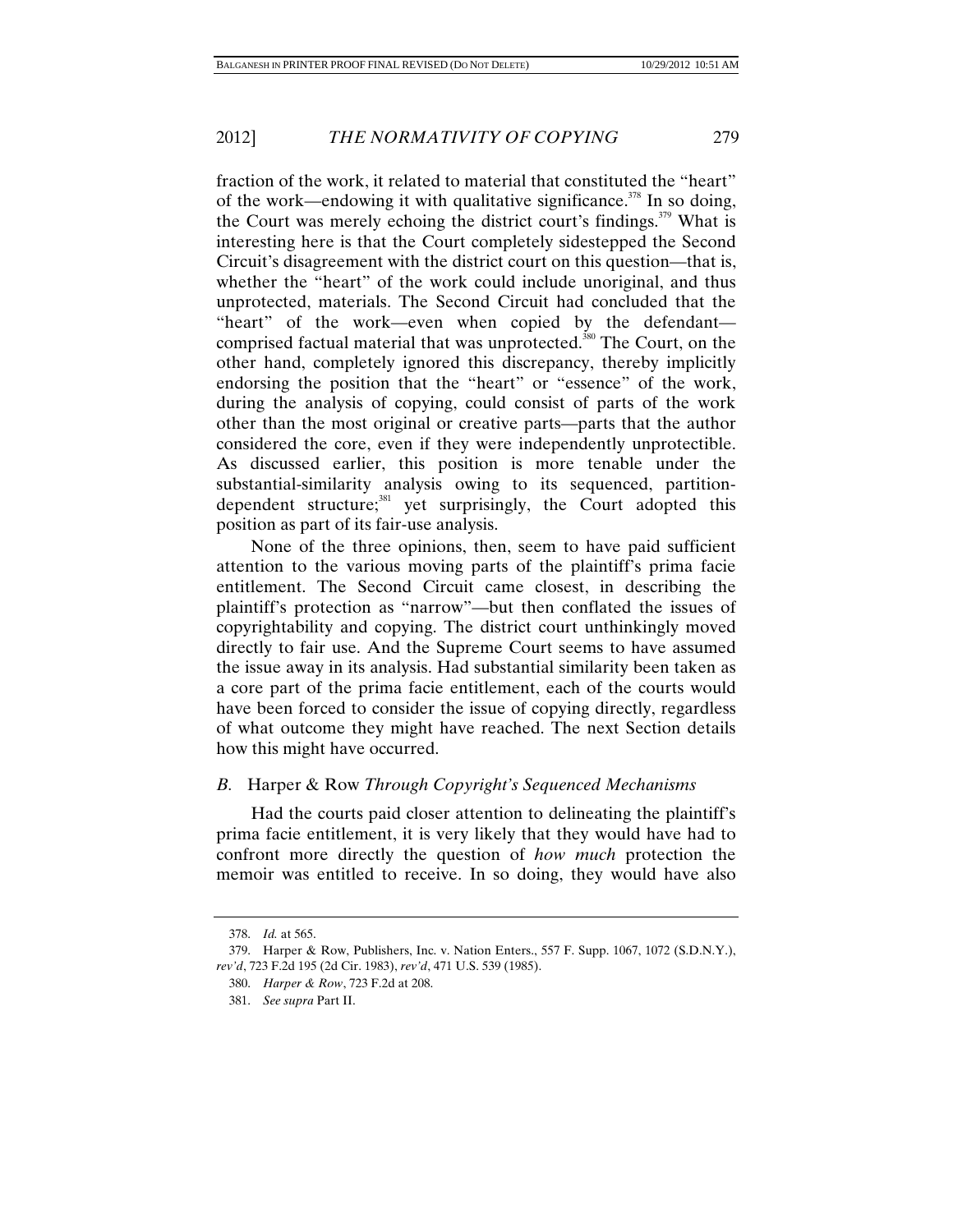eliminated much of the confusion that seems to have informed their fair-use analyses, allowing for a more coherent decision. Applying the substantial-similarity analysis would have allowed the courts to separate their inquiries into three separate steps: (i) thickness; (ii) similarity; and (iii) fair use.

1. *Thickness.* As the Court in *Harper & Row* noted, the defendant conceded that it did in fact copy from the plaintiff's work.<sup>382</sup> Consequently, the question of probative copying could have been avoided. Yet the Court would have been called upon to determine the thickness of copyright protection that the work would obtain. And for this determination, it would have had to dissect—as opposed to filter—the work into its constituent elements. We saw how the Second Circuit attempted something similar—except that it went on to whittle down the plaintiff's entitlement to its protectible parts.<sup>383</sup> Instead, the Court might have simply examined how much of the plaintiff's work consisted of copyrightable expression, and how much of it contained unprotectible material. From the Second Circuit's own analysis, it appears as though the work contained a significant amount of unprotectible content<sup>384</sup>—which, as noted earlier, would have necessitated the court's application of an intermediate standard of scrutiny to the analysis of the defendant's copying, or the approach of a "more discerning ordinary observer."385 Instead of eliminating the unprotected materials from the analysis, the court would have simply accorded them negligible importance in the overall analysis.

In so applying the thickness prong, the court might have thus indirectly given effect to copyright's utilitarian mandate of ensuring that unoriginal, factual, or abstract content does not obtain protection—and is instead to remain in the public domain.<sup>386</sup> The Ford memoir relied extensively on information and facts available in the public domain, and the original contribution lay in the author's own personal reflections on these events.<sup>387</sup> The work, in other words, furthered copyright's utilitarian mandate only partially and thus would have been legitimately entitled to no more than an intermediate level of protection.

 <sup>382.</sup> *Harper & Row*, 471 U.S. at 548.

 <sup>383.</sup> *Harper & Row*, 723 F.2d at 206.

 <sup>384.</sup> *Id.* at 205–06.

 <sup>385.</sup> *See supra* Part I.B.

 <sup>386.</sup> *See supra* Part II.C.1.

 <sup>387.</sup> *Harper & Row*, 471 U.S. at 542.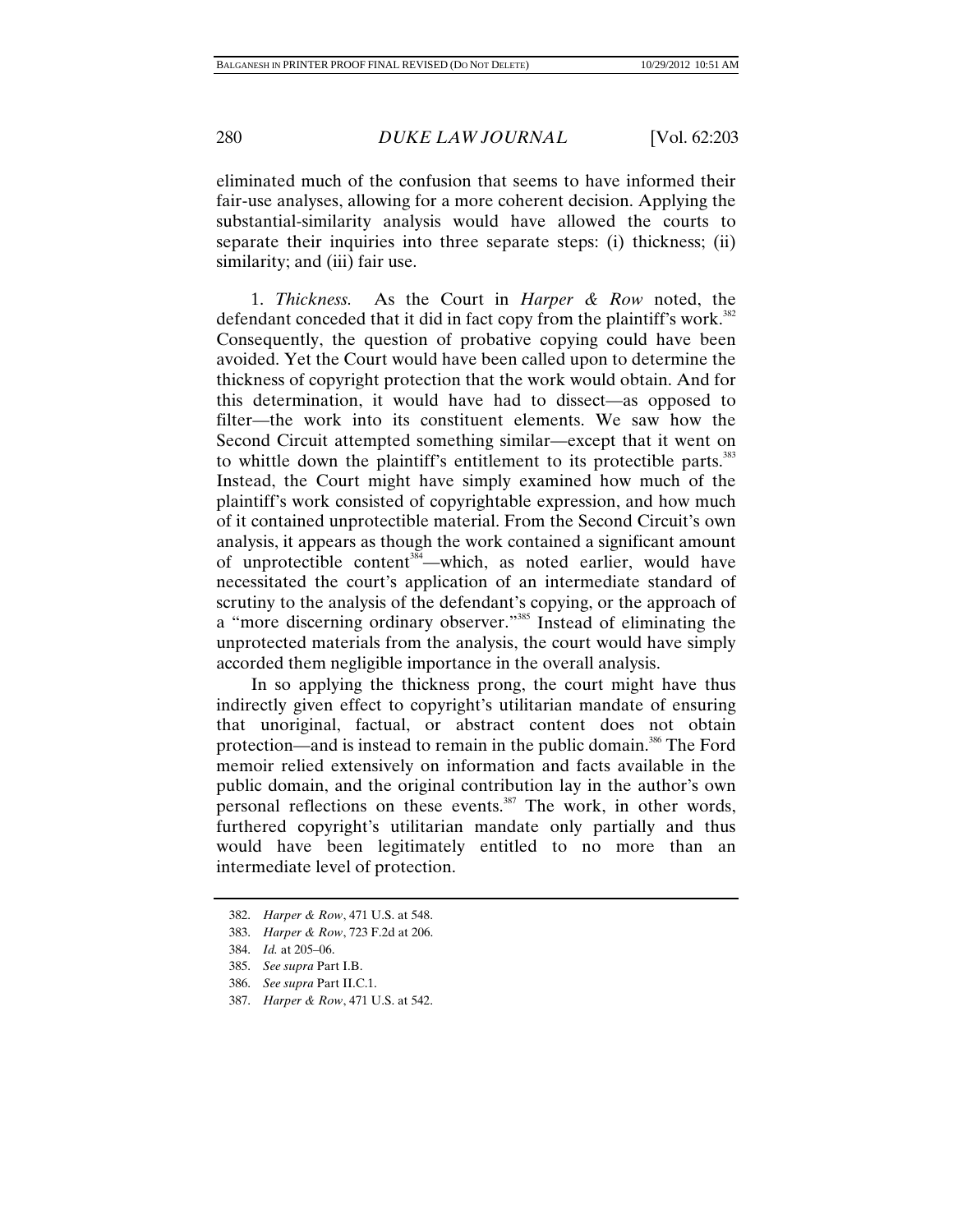It is worth mentioning that the district court was likely alluding to this approach when it referred to the "totality" of the work that was protected by copyright law.<sup>388</sup> On appeal, the Second Circuit thought this was "erroneous," because it would have accorded the copyright holder a monopoly over unprotected materials.<sup>389</sup> The Second Circuit's logic seemed plausible only because it was looking at the issue of copyrightability and not at the defendant's copying. Had it rightly focused on the question of copying—and the thickness of protection to which the work was entitled—the Second Circuit might have seen the logic in the district court's totality argument, which the Supreme Court eventually accepted, but without sufficient reasoning.

2. *Similarity.* Having concluded that the work was entitled to an intermediate level of protection and was copyrightable as a whole, the analysis might have then moved to actually applying that "more discerning" standard to examine what exactly the defendant had copied and its quantitative and qualitative significance.<sup>390</sup> Here, it seems likely that the Second Circuit's focus on the quantity of the defendant's appropriation would have been insufficient because the similarity prong necessitates a holistic comparison of the works and an examination of whether the appropriation was of the substance and value of the protected work.

As noted earlier, substance and value are not always synonymous with the most original or creative parts of the work, but can instead derive from the parts of the work that are most heavily infused with the author's personality, judgment, or effort.<sup> $391$ </sup> Using the similarity prong in this fashion would have allowed the court to deal directly with the fact that the defendant had indeed copied the "heart" of the plaintiff's work, even though that "heart" was not individually copyrightable, being factual in nature. The conflict between the lower courts on the question of copyrightability—which the Supreme Court simplistically referred to as one that revolved around "originality"—might have been usefully resolved by recognizing that variables independent of the standard utilitarian ones can and do enter the equation during the similarity analysis, and

 <sup>388.</sup> Harper & Row, Publishers, Inc. v. Nation Enters., 557 F. Supp. 1067, 1072 (S.D.N.Y.), *rev'd*, 723 F.2d 195 (2d Cir. 1983), *rev'd*, 471 U.S. 539 (1985).

 <sup>389.</sup> *Harper & Row*, 723 F.2d at 208.

 <sup>390.</sup> *See supra* note 94.

 <sup>391.</sup> *See supra* Part II.B.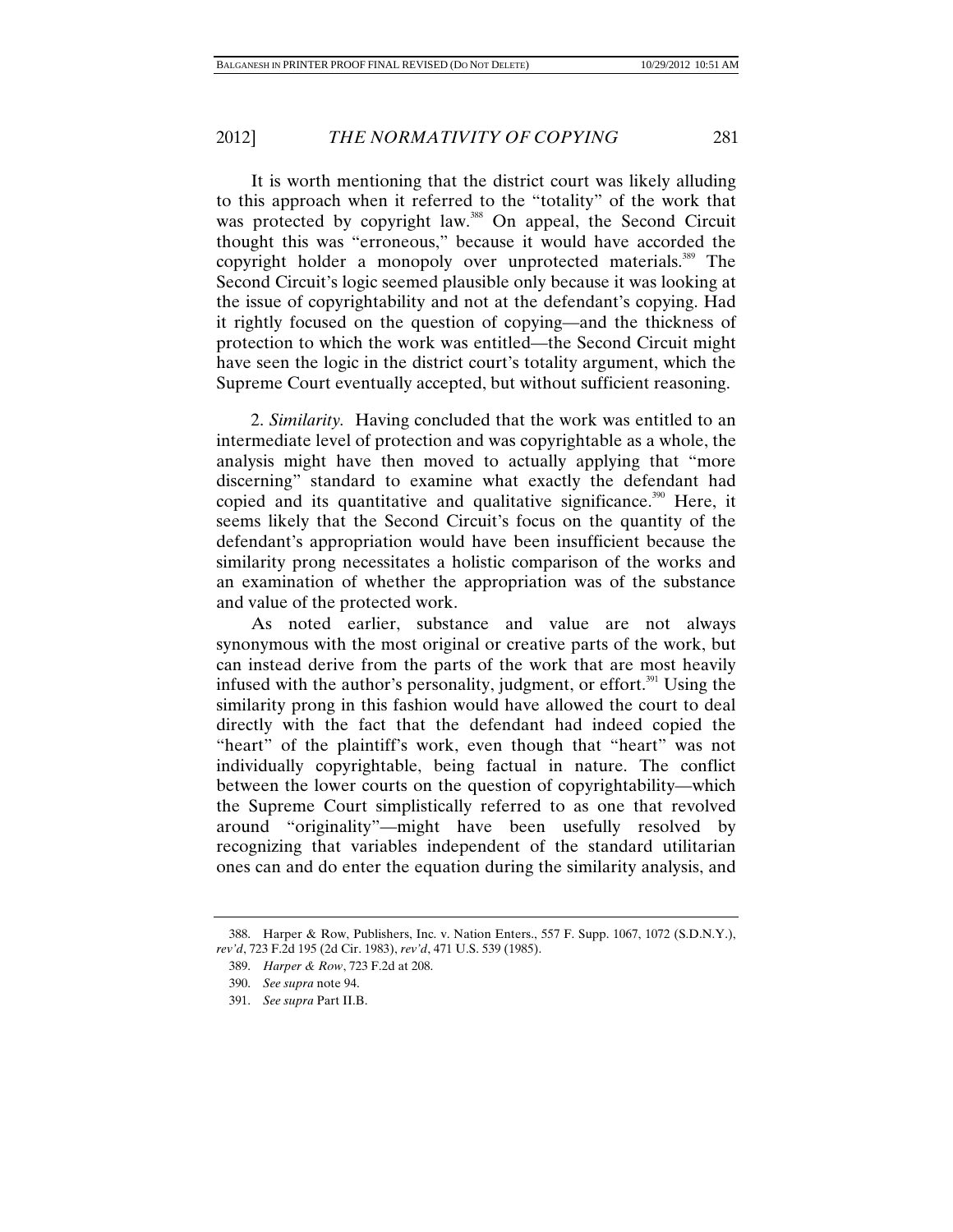that this is far from giving the plaintiff a monopoly over otherwise uncopyrightable material because the inquiry and protection at this stage are entirely relational.

It is hard to know how exactly a court might have come out on the similarity analysis, given its structure as a factual determination. The Supreme Court is likely to have found for the plaintiffs under this formulation too, given how heavily it weighed the material actually copied. This is in contrast to the Second Circuit, which emphasized the quantitative rather than the qualitative dimension—perhaps erroneously. On balance, though, the similarity analysis is likely to have come out in favor of the plaintiffs under the substantialsimilarity analysis, principally as a result of the defendant's copying of the "essence" of the memoir. The plaintiffs were thus likely to have shown the existence of a prima facie entitlement, even if not a particularly robust one.

3. *Fair Use.* Should the court have found the plaintiffs to have a prima facie entitlement after all, then the defendant's fair-use argument does become central. Note that unlike the actual opinions in the case, in the substantial-similarity analysis, a court would reach the fair-use stage only after confirming that the plaintiff does indeed have a valid exclusionary entitlement of some thickness, and that the defendant's copying is similar to the plaintiff's work when seen through the measure of thickness warranted by the work. Given what the court is likely to have examined in the previous two steps, the fairuse analysis becomes significantly more streamlined, and it can legitimately focus on the *defendant's* side of things, rather than on rehashing the plaintiff's entitlement all over again.

The second fair-use factor—the "nature" of the protected work—may be disregarded because its content was effectively adjudicated during the thickness inquiry.<sup>392</sup> Similarly, on the third fairuse factor—the "amount and substantiality" of the taking—the court could now examine this to contextualize the defendant's copying. It would thus examine the amount taken as a proportion of the defendant's—and not the plaintiff's—work.<sup>393</sup> The Second Circuit adopted precisely this approach.<sup>394</sup> For the Second Circuit's

 <sup>392.</sup> *See supra* Part III.D.

 <sup>393.</sup> *See supra* Part III.C.

 <sup>394.</sup> Harper & Row, Publishers, Inc. v. Nation Enters., 723 F.2d 195, 208 (2d Cir. 1983), *rev'd*, 471 U.S. 539 (1985).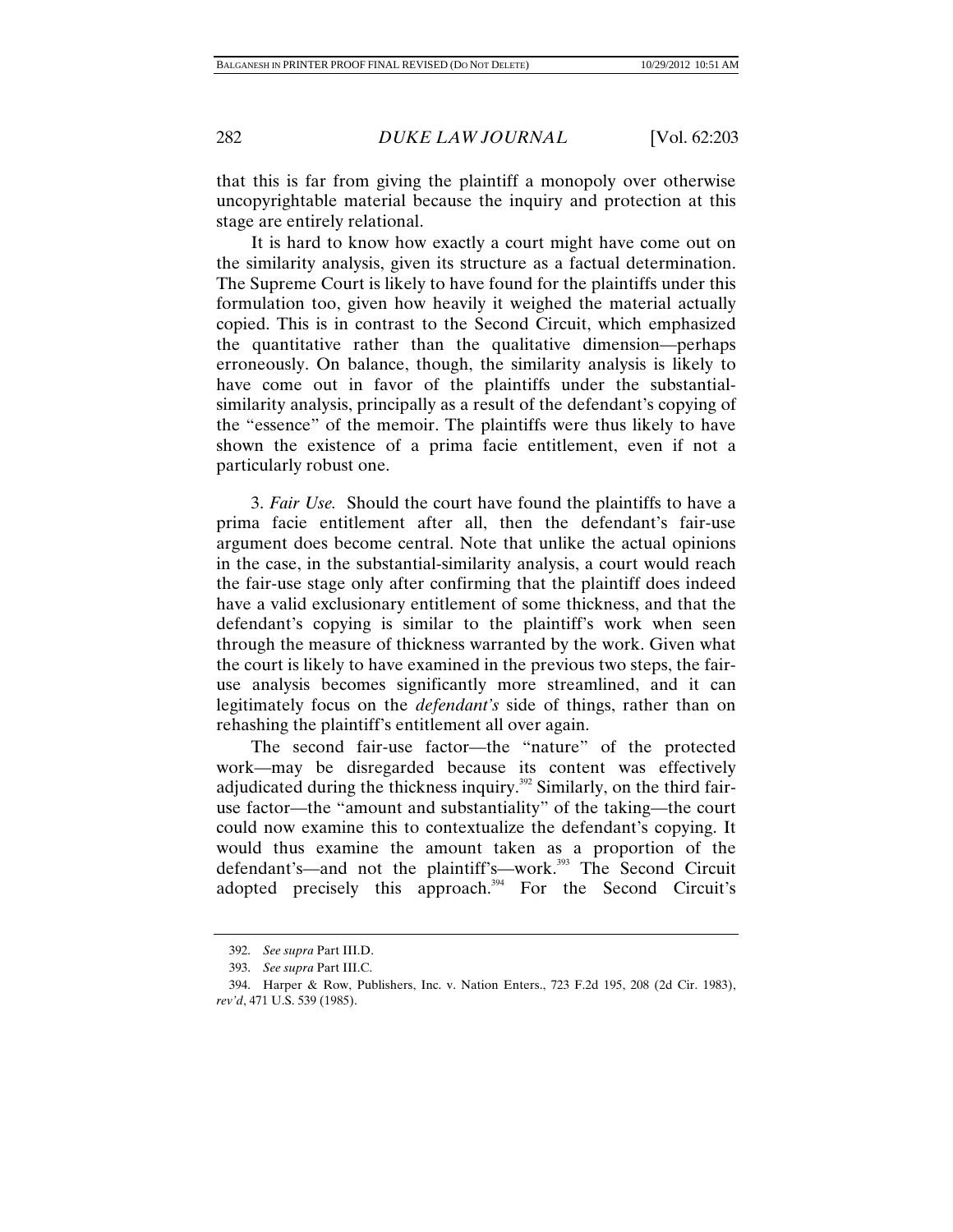reformulation to have been meaningful, though, the analysis of the significance of the appropriation needs to have already been completed; this analysis had not been undertaken in *Harper & Row*. The substantial-similarity analysis, on the other hand, does this under its similarity prong, rendering the reformulation of the third factor necessary in order to avoid a redundancy. This leaves us with the two remaining fair-use factors—both of which the court might have used to examine the defendant's actions more closely in terms of its motivations and effects.

Once again it is hard to predict what the outcome is likely to have been, owing to the detail-rich nature of the dispute and the multiple moving parts. At the very least, the Court might have adopted a far more streamlined approach to fair use, focusing exclusively on the defendant's copying and conduct, and would have weighed the defendant-side factors against each other, without having to intersperse the analysis with details about the plaintiff's entitlement—something that served to create an added layer of complexity and confusion in the Court's actual opinion in *Harper & Row*.

\* \* \*

In summary then, it is not clear that a court would have necessarily reached a different outcome in *Harper & Row* using the two-step substantial-similarity analysis. It is, however, very likely that a court would have been forced to pay closer attention to copyright's underlying analytical framework and separate the plaintiff's prima facie entitlement from the defendant's actions in its analysis before deciding the case. In so doing, the Court could have stayed clear of its lofty rhetoric about copyright's purposes or its structure as a "marketable" "property" right—assertions that seemed to play no role other than obfuscating the overall analysis.<sup>395</sup>

## **CONCLUSION**

Scholars and courts remain divided over the fundamental questions of whether and to what extent copyright is a form of property or whether it is instead an entitlement more closely aligned with tort law. And yet, neither side has paid sufficient attention to the precise analytical structure of the copyright entitlement to shed light on these questions. Copyright law's emphasis on copying remains a

 <sup>395.</sup> Harper & Row, Publishers, Inc. v. Nation Enters., 471 U.S. 539, 554, 558 (1985).